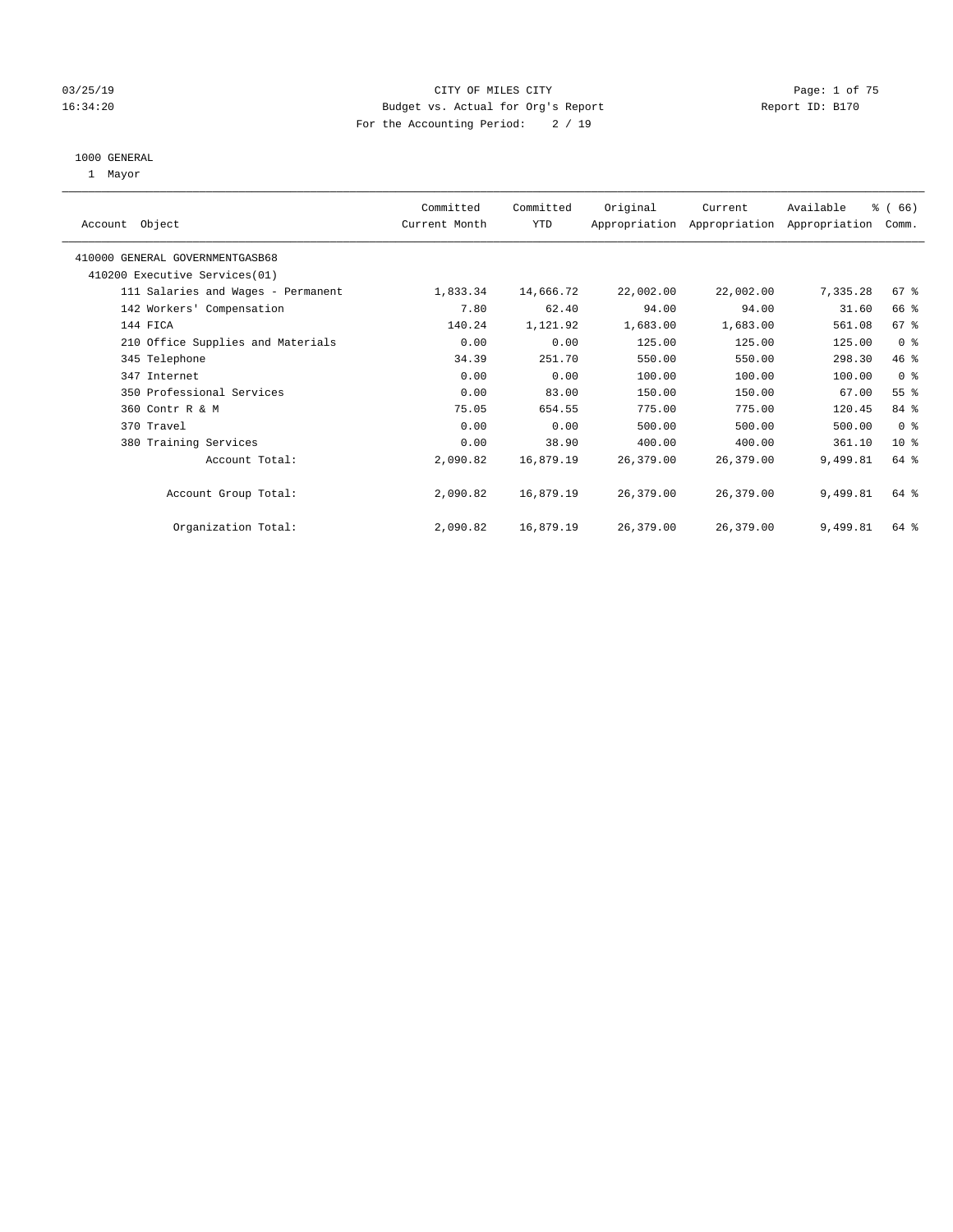### 03/25/19 Page: 2 of 75 16:34:20 Budget vs. Actual for Org's Report Changer Report ID: B170 For the Accounting Period: 2 / 19

### 1000 GENERAL

2 City Council

| Account Object                           | Committed<br>Current Month | Committed<br><b>YTD</b> | Original  | Current<br>Appropriation Appropriation Appropriation | Available | % (66)<br>Comm. |
|------------------------------------------|----------------------------|-------------------------|-----------|------------------------------------------------------|-----------|-----------------|
| 410000 GENERAL GOVERNMENTGASB68          |                            |                         |           |                                                      |           |                 |
| 410100 Legislative Services(02)          |                            |                         |           |                                                      |           |                 |
| 111 Salaries and Wages - Permanent       | 2,666.72                   | 21, 333.76              | 31,968.00 | 31,968.00                                            | 10,634.24 | 67 <sup>8</sup> |
| 142 Workers' Compensation                | 11.36                      | 90.88                   | 137.00    | 137.00                                               | 46.12     | 66 %            |
| 144 FICA                                 | 204.00                     | 1,632.00                | 2,445.00  | 2,445.00                                             | 813.00    | 67 <sup>°</sup> |
| 145 PERS                                 | 28.56                      | 228.48                  | 339.00    | 339.00                                               | 110.52    | 67%             |
| 220 Operating Expenses                   | 0.00                       | 0.00                    | 200.00    | 200.00                                               | 200.00    | 0 <sup>8</sup>  |
| 370 Travel                               | 0.00                       | 87.20                   | 100.00    | 100.00                                               | 12.80     | 87%             |
| 380 Training Services                    | 0.00                       | 0.00                    | 500.00    | 500.00                                               | 500.00    | 0 <sup>8</sup>  |
| Account Total:                           | 2,910.64                   | 23, 372. 32             | 35,689.00 | 35,689.00                                            | 12,316.68 | 65 %            |
| 410105 Safety Culture-Supplies           |                            |                         |           |                                                      |           |                 |
| 230 Repair and Maintenance Supplies      | 0.00                       | 0.00                    | 250.00    | 250.00                                               | 250.00    | 0 <sup>8</sup>  |
| Account Total:                           | 0.00                       | 0.00                    | 250.00    | 250.00                                               | 250.00    | 0 <sup>8</sup>  |
| Account Group Total:                     | 2,910.64                   | 23, 372. 32             | 35,939.00 | 35,939.00                                            | 12,566.68 | 65 %            |
| 470000 Housing and Community Development |                            |                         |           |                                                      |           |                 |
| 470300 Ecomonic Development              |                            |                         |           |                                                      |           |                 |
| 350 Professional Services                | 0.00                       | 15,604.00               | 15,604.00 | 15,604.00                                            | 0.00      | $100*$          |
| Account Total:                           | 0.00                       | 15,604.00               | 15,604.00 | 15,604.00                                            | 0.00      | $100*$          |
| Account Group Total:                     | 0.00                       | 15,604.00               | 15,604.00 | 15,604.00                                            |           | $0.00 100$ %    |
| Organization Total:                      | 2,910.64                   | 38,976.32               | 51,543.00 | 51,543.00                                            | 12,566.68 | 76 %            |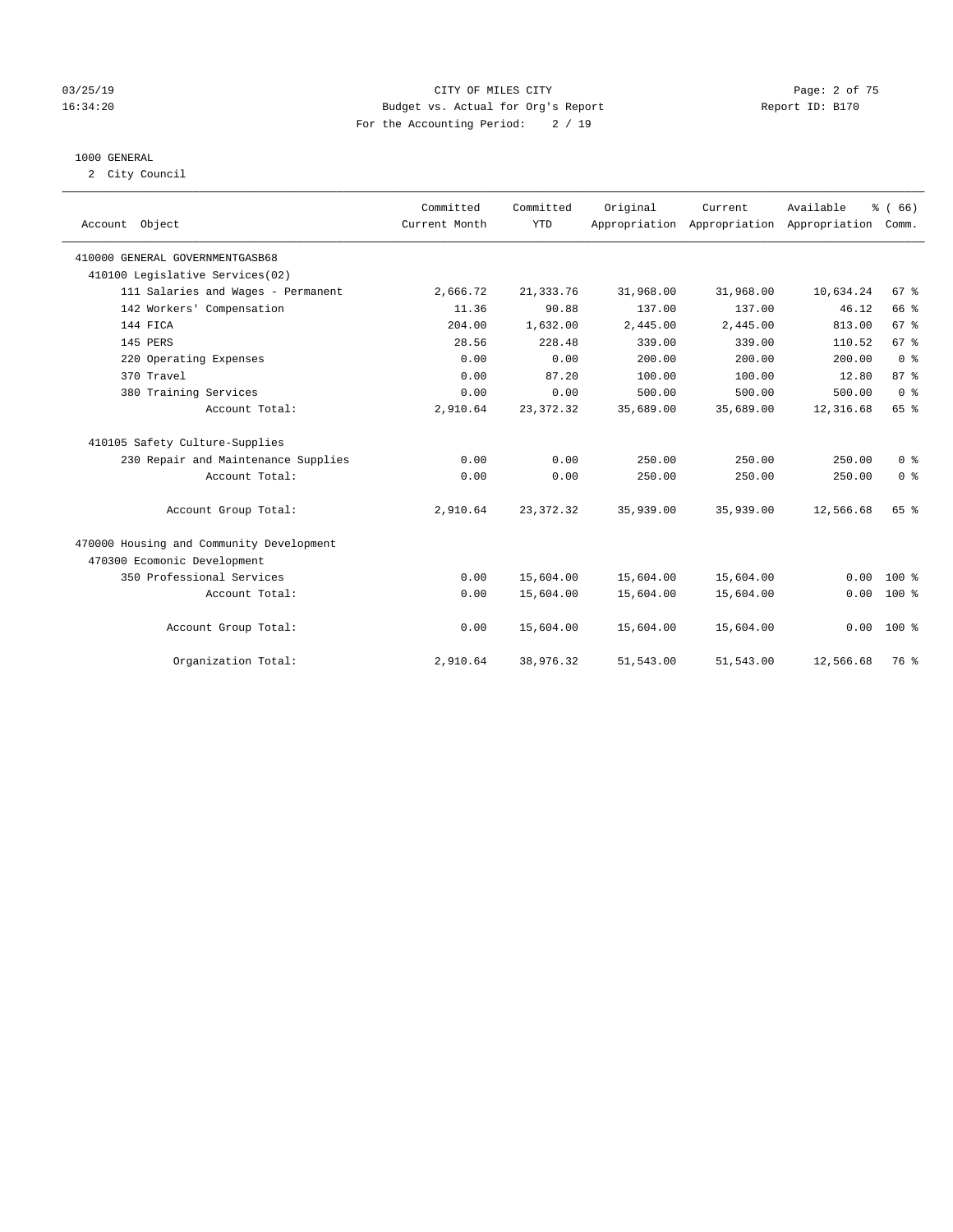### 03/25/19 CITY OF MILES CITY Page: 3 of 75 16:34:20 Budget vs. Actual for Org's Report Changer Report ID: B170 For the Accounting Period: 2 / 19

### 1000 GENERAL

3 City Clerk

| Account Object                             | Committed<br>Current Month | Committed<br><b>YTD</b> | Original   | Current    | Available<br>Appropriation Appropriation Appropriation Comm. | % (66)           |
|--------------------------------------------|----------------------------|-------------------------|------------|------------|--------------------------------------------------------------|------------------|
| 410000 GENERAL GOVERNMENTGASB68            |                            |                         |            |            |                                                              |                  |
| 410500 Financial Services(03)              |                            |                         |            |            |                                                              |                  |
| 111 Salaries and Wages - Permanent         | 8,598.42                   | 72,058.84               | 126,452.00 | 126,452.00 | 54, 393. 16                                                  | 57%              |
| 131 VACATION                               | 189.16                     | 5,038.05                | 7,100.00   | 7,100.00   | 2,061.95                                                     | 71 %             |
| 132 SICK LEAVE                             | 556.26                     | 3,536.26                | 4,100.00   | 4,100.00   | 563.74                                                       | 86%              |
| 133 OTHER LEAVE PAY                        | 0.00                       | 590.05                  | 3,327.00   | 3,327.00   | 2,736.95                                                     | 18 <sup>8</sup>  |
| 141 Unemployment Insurance                 | 32.93                      | 286.46                  | 212.00     | 212.00     | $-74.46$                                                     | 135 <sub>8</sub> |
| 142 Workers' Compensation                  | 118.19                     | 1,028.47                | 1,731.00   | 1,731.00   | 702.53                                                       | 59 %             |
| 143 Health Insurance                       | 2,810.18                   | 16,282.04               | 25,742.00  | 25,742.00  | 9,459.96                                                     | 63%              |
| 144 FICA                                   | 716.75                     | 6,238.44                | 10,785.00  | 10,785.00  | 4,546.56                                                     | 58 %             |
| 145 PERS                                   | 800.89                     | 6,961.01                | 11,941.00  | 11,941.00  | 4,979.99                                                     | 58 %             |
| 196 CLOTHING ALLOTMENT                     | 56.24                      | 573.74                  | 525.00     | 525.00     | $-48.74$                                                     | 109 <sub>8</sub> |
| 210 Office Supplies and Materials          | 361.81                     | 846.49                  | 2,500.00   | 2,500.00   | 1,653.51                                                     | 34%              |
| 214 Small Items of Equipment               | 0.00                       | 126.33                  | 3,000.00   | 3,000.00   | 2,873.67                                                     | $4\degree$       |
| 220 Operating Expenses                     | 0.00                       | 1,331.72                | 2,800.00   | 2,800.00   | 1,468.28                                                     | 48 %             |
| 311 Postage, Box Rent, Etc.                | $-192.59$                  | 854.19                  | 3,000.00   | 3,000.00   | 2,145.81                                                     | $28$ %           |
| 320 Printing, Duplicating, Typing &        | $-245.42$                  | 64.71                   | 100.00     | 100.00     | 35.29                                                        | 65 %             |
| 330 Publicity, Subscriptions & Dues        | 126.33                     | 546.05                  | 2,200.00   | 2,200.00   | 1,653.95                                                     | 25%              |
| 334 Memberships, Registrations & Dues      | $-250.00$                  | 3,176.45                | 3,200.00   | 3,200.00   | 23.55                                                        | 99 <sup>8</sup>  |
| 345 Telephone                              | 50.76                      | 403.01                  | 650.00     | 650.00     | 246.99                                                       | $62$ $%$         |
| 347 Internet                               | 19.52                      | 156.16                  | 250.00     | 250.00     | 93.84                                                        | $62$ $%$         |
| 350 Professional Services                  | 644.25                     | 24,663.11               | 35,000.00  | 35,000.00  | 10,336.89                                                    | 70 %             |
| 360 Contr R & M                            | 257.40                     | 10,087.87               | 19,100.00  | 19,100.00  | 9,012.13                                                     | $53$ $%$         |
| 370 Travel                                 | 0.00                       | 1,091.11                | 2,500.00   | 2,500.00   | 1,408.89                                                     | 44 %             |
| 380 Training Services                      | 250.00                     | 400.00                  | 1,500.00   | 1,500.00   | 1,100.00                                                     | 27%              |
| 382 Books                                  | 0.00                       | 0.00                    | 100.00     | 100.00     | 100.00                                                       | 0 <sup>8</sup>   |
| 390 Other Purchased Services (Recorded     | 0.00                       | 0.00                    | 150.00     | 150.00     | 150.00                                                       | 0 <sup>8</sup>   |
| 513 Liability                              | 0.00                       | 81,904.09               | 81,904.00  | 81,904.00  | $-0.09$                                                      | 100 <sub>8</sub> |
| 521 Surety Bonds for Officials & Employees | 0.00                       | 862.51                  | 863.00     | 863.00     | 0.49                                                         | $100*$           |
| 555 Bank Service Charges                   | 20.00                      | 160.00                  | 300.00     | 300.00     | 140.00                                                       | 53%              |
| Account Total:                             | 14,921.08                  | 239, 267. 16            | 351,032.00 | 351,032.00 | 111,764.84                                                   | 68 %             |
| 411101 Labor Negotiations                  |                            |                         |            |            |                                                              |                  |
| 350 Professional Services                  | 2,257.50                   | 7,211.25                | 7,000.00   | 7,000.00   | $-211.25$                                                    | $103$ %          |
| Account Total:                             | 2,257.50                   | 7,211.25                | 7,000.00   | 7,000.00   | $-211.25$                                                    | $103$ %          |
| Account Group Total:                       | 17,178.58                  | 246, 478.41             | 358,032.00 | 358,032.00 | 111,553.59                                                   | 69 %             |
| Organization Total:                        | 17, 178.58                 | 246, 478. 41            | 358,032.00 | 358,032.00 | 111,553.59                                                   | 69 %             |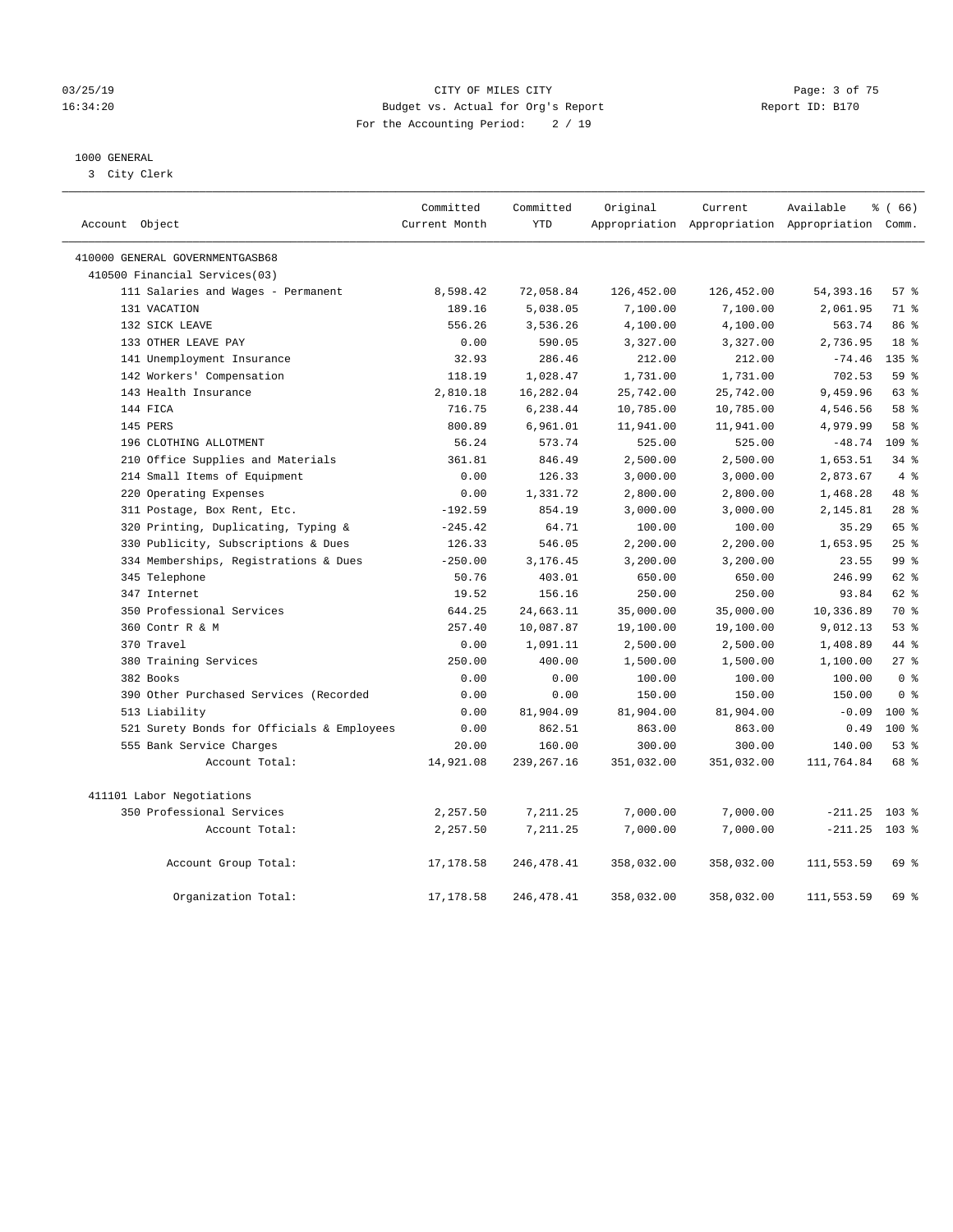### 03/25/19 CITY OF MILES CITY Page: 4 of 75 16:34:20 Budget vs. Actual for Org's Report Changer Report ID: B170 For the Accounting Period: 2 / 19

### 1000 GENERAL

4 Attorney

| Account Object                     | Committed<br>Current Month | Committed<br><b>YTD</b> | Original   | Current<br>Appropriation Appropriation Appropriation | Available    | % (66)<br>Comm. |
|------------------------------------|----------------------------|-------------------------|------------|------------------------------------------------------|--------------|-----------------|
| 410000 GENERAL GOVERNMENTGASB68    |                            |                         |            |                                                      |              |                 |
| 411100 Legal Services(04)          |                            |                         |            |                                                      |              |                 |
| 111 Salaries and Wages - Permanent | 6,322.01                   | 64,648.74               | 103,724.00 | 103,724.00                                           | 39,075.26    | 62 %            |
| 131 VACATION                       | 0.00                       | 2,834.04                | 2,700.00   | 2,700.00                                             | $-134.04$    | 105%            |
| 132 SICK LEAVE                     | 73.91                      | 321.72                  | 1,900.00   | 1,900.00                                             | 1,578.28     | $17$ %          |
| 141 Unemployment Insurance         | 22.39                      | 237.85                  | 163.00     | 163.00                                               | $-74.85$     | $146$ %         |
| 142 Workers' Compensation          | 45.75                      | 442.48                  | 688.00     | 688.00                                               | 245.52       | 64 %            |
| 143 Health Insurance               | 739.70                     | 5,917.60                | 8,876.00   | 8,876.00                                             | 2,958.40     | 67%             |
| 144 FICA                           | 483.77                     | 5, 154.45               | 8,287.00   | 8,287.00                                             | 3,132.55     | 62 %            |
| 145 PERS                           | 548.13                     | 5,810.82                | 9,175.00   | 9,175.00                                             | 3,364.18     | 63 %            |
| 196 CLOTHING ALLOTMENT             | 0.00                       | 150.00                  | 150.00     | 150.00                                               | 0.00         | 100 %           |
| 210 Office Supplies and Materials  | 0.00                       | 217.46                  | 1,000.00   | 1,000.00                                             | 782.54       | $22$ %          |
| 214 Small Items of Equipment       | 31.00                      | 217.00                  | 1,000.00   | 1,000.00                                             | 783.00       | $22$ $%$        |
| 220 Operating Expenses             | 56.37                      | 626.54                  | 1,500.00   | 1,500.00                                             | 873.46       | $42$ %          |
| 311 Postage, Box Rent, Etc.        | 32.95                      | 257.76                  | 500.00     | 500.00                                               | 242.24       | $52$ $%$        |
| 345 Telephone                      | 2.99                       | 20.59                   | 100.00     | 100.00                                               | 79.41        | $21$ %          |
| 350 Professional Services          | 2,599.36                   | 15,731.36               | 5,000.00   | 5,000.00                                             | $-10,731.36$ | $315$ %         |
| 360 Contr R & M                    | 0.00                       | 0.00                    | 207.00     | 207.00                                               | 207.00       | 0 <sup>8</sup>  |
| 370 Travel                         | 0.00                       | 541.56                  | 700.00     | 700.00                                               | 158.44       | 77 %            |
| Account Total:                     | 10,958.33                  | 103,129.97              | 145,670.00 | 145,670.00                                           | 42,540.03    | 71.8            |
| Account Group Total:               | 10,958.33                  | 103,129.97              | 145,670.00 | 145,670.00                                           | 42,540.03    | 71 %            |
| Organization Total:                | 10,958.33                  | 103, 129.97             | 145,670.00 | 145,670.00                                           | 42,540.03    | 71 %            |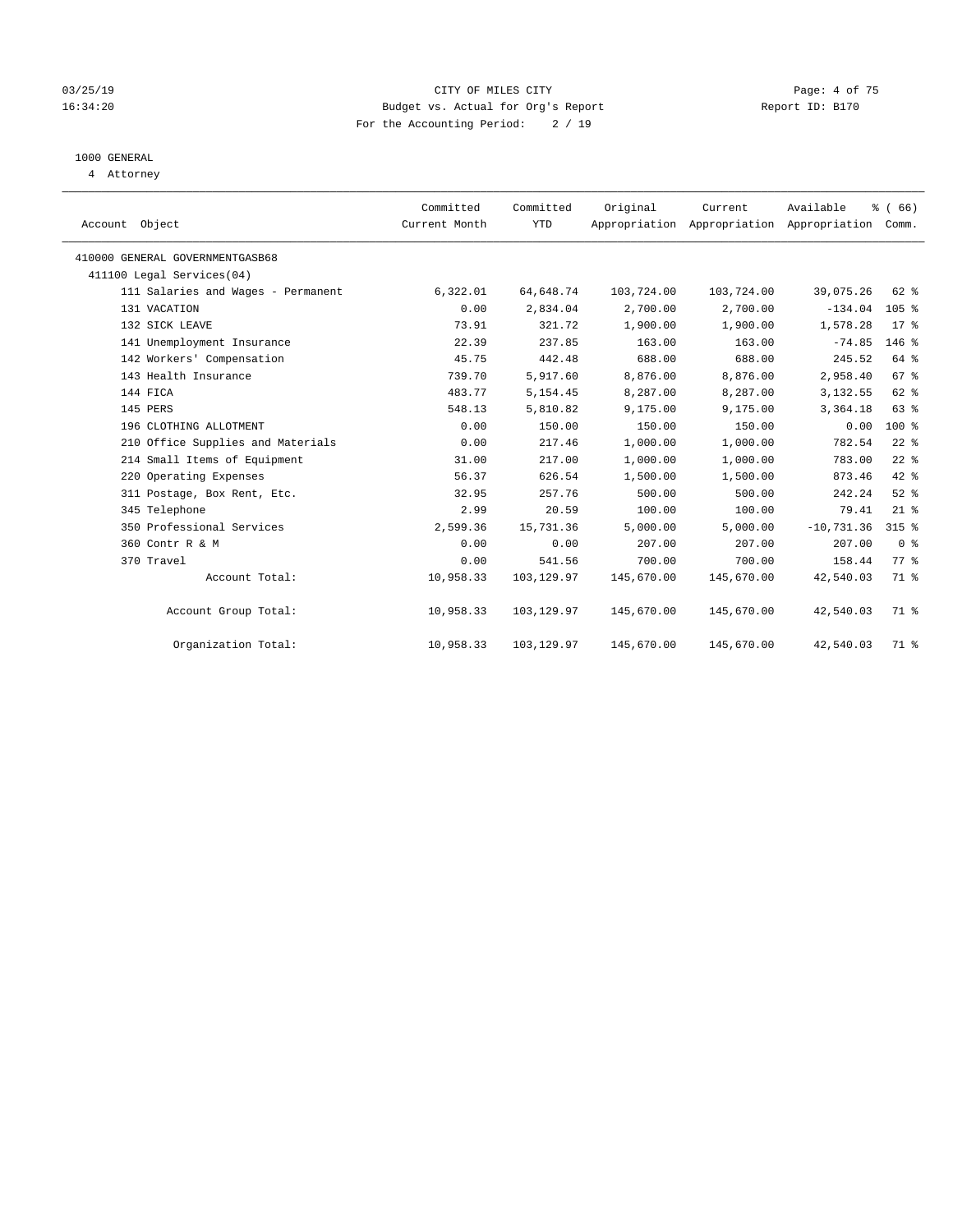### 03/25/19 Page: 5 of 75 16:34:20 Budget vs. Actual for Org's Report Changer Report ID: B170 For the Accounting Period: 2 / 19

————————————————————————————————————————————————————————————————————————————————————————————————————————————————————————————————————

### 1000 GENERAL

5 Police

|                                            | Committed     | Committed  | Original   | Current                   | Available                                       | <sub>ර</sub> ි (66) |
|--------------------------------------------|---------------|------------|------------|---------------------------|-------------------------------------------------|---------------------|
| Account Object                             | Current Month | YTD        |            |                           | Appropriation Appropriation Appropriation Comm. |                     |
| 420000 PUBLIC SAFETY-GASB68                |               |            |            |                           |                                                 |                     |
| 420140 Crime Control and Investigation(05) |               |            |            |                           |                                                 |                     |
| 111 Salaries and Wages - Permanent         | 53,908.70     | 447,079.32 | 751,508.00 | 751,508.00                | 304,428.68                                      | 59 %                |
| 121 OVERTIME-PERMANENT                     | 13,647.34     | 54,920.23  | 30,000.00  | 30,000.00                 | $-24,920.23$                                    | 183 %               |
| 131 VACATION                               | 1,700.74      | 46,803.87  | 51,000.00  | 51,000.00                 | 4,196.13                                        | $92$ $%$            |
| 132 SICK LEAVE                             | 3,052.19      | 24,522.38  | 25,000.00  | 25,000.00                 | 477.62                                          | 98 %                |
| 133 OTHER LEAVE PAY                        | 1,815.28      | 10,768.39  | 39,010.00  | 39,010.00                 | 28, 241.61                                      | $28$ %              |
| 134 HOLIDAY PAY                            | 1,762.50      | 39,588.52  | 10,100.00  | 10,100.00                 | $-29,488.52$                                    | $392$ $%$           |
| 141 Unemployment Insurance                 | 265.60        | 2,202.46   | 1,360.00   | 1,360.00                  | $-842.46$                                       | 162 %               |
| 142 Workers' Compensation                  | 3,397.69      | 29,120.18  | 42,967.00  | 42,967.00                 | 13,846.82                                       | 68 %                |
| 143 Health Insurance                       | 10,354.75     | 87,303.20  | 142,022.00 | 142,022.00                | 54,718.80                                       | 61 %                |
| 144 FICA                                   | 1,129.63      | 9,319.19   | 13,146.00  | 13,146.00                 | 3,826.81                                        | 71 %                |
| 145 PERS                                   | 82.45         | 662.42     | 600.00     | 600.00                    | $-62.42$                                        | 110 %               |
| 146 Police Pension                         | 8,369.13      | 70,674.05  | 123,400.00 | 123,400.00                | 52,725.95                                       | 57%                 |
| 196 CLOTHING ALLOTMENT                     | 0.00          | 5,608.20   | 11,960.00  | 11,960.00                 | 6,351.80                                        | 47 %                |
| 210 Office Supplies and Materials          | 855.21        | 6,667.81   | 6,000.00   | 6,000.00                  | $-667.81$                                       | 111 %               |
| 214 Small Items of Equipment               | 0.00          | 2,893.45   | 7,500.00   | 7,500.00                  | 4,606.55                                        | 39%                 |
| 220 Operating Expenses                     | 953.69        | 18, 113.52 | 15,000.00  | 15,000.00                 | $-3, 113.52$                                    | 121 %               |
| 226 Clothing and Uniforms                  | 0.00          | 629.82     | 500.00     | 500.00                    | $-129.82$                                       | $126$ %             |
| 227 Firearm Supplies                       | 0.00          | 181.47     | 3,800.00   | 3,800.00                  | 3,618.53                                        | 5 <sup>°</sup>      |
| 230 Repair and Maintenance Supplies        | 1,148.57      | 5,617.74   | 10,000.00  | 10,000.00                 | 4,382.26                                        | 56%                 |
| 231 Gas, Oil, Diesel Fuel, Grease, etc.    | 2,572.23      | 19,675.71  | 25,000.00  | 25,000.00                 | 5,324.29                                        | 79 %                |
| 311 Postage, Box Rent, Etc.                | 50.00         | 482.99     | 1,000.00   | 1,000.00                  | 517.01                                          | 48 %                |
| 320 Printing, Duplicating, Typing &        | 0.00          | 56.42      | 0.00       | 0.00                      | $-56.42$                                        | $***$ $-$           |
| 330 Publicity, Subscriptions & Dues        | 0.00          | 0.00       | 200.00     | 200.00                    | 200.00                                          | 0 <sup>8</sup>      |
| 334 Memberships, Registrations & Dues      | 0.00          | 1,313.00   | 2,208.00   | 2,208.00                  | 895.00                                          | 59 %                |
| 345 Telephone                              | 311.46        | 2,488.35   | 4,000.00   | 4,000.00                  | 1,511.65                                        | 62 %                |
| 347 Internet                               | 65.60         | 524.80     | 800.00     | 800.00                    | 275.20                                          | 66 %                |
| 350 Professional Services                  | 2,317.50      | 15,954.30  | 21,260.00  | 21,260.00                 | 5,305.70                                        | 75 %                |
| 360 Contr R & M                            | 27.00         | 772.90     | 400.00     | 400.00                    | $-372.90$                                       | $193$ %             |
| 366 R&M Vehicles - Police/Animal Control   | 0.00          | 13,420.80  | 15,500.00  | 15,500.00                 | 2,079.20                                        | 87%                 |
| 370 Travel                                 | 422.21        | 4,829.36   | 5,500.00   | 5,500.00                  | 670.64                                          | 88 %                |
| 380 Training Services                      | 0.00          | 5,490.00   | 8,000.00   | 8,000.00                  | 2,510.00                                        | 69 %                |
| 512 Insurance on Vehicles & Equipment      | 0.00          | 1,506.78   | 1,507.00   | 1,507.00                  | 0.22                                            | $100*$              |
| 530 Rent                                   | 3,115.83      | 24,926.64  | 37,380.00  | 37,380.00                 | 12,453.36                                       | $67$ %              |
| 700 Grants, Contributions & Indemnities    | 0.00          | 4,000.00   | 6,650.00   | 6,650.00                  | 2,650.00                                        | 60 %                |
| 790 K9 from contributions                  | 128.98        | 18, 373.83 | 11,000.00  | 11,000.00                 | $-7,373.83$ 167 %                               |                     |
| 791 Shop With A Cop                        | 0.00          | 0.00       | 5,000.00   | 5,000.00                  | 5,000.00                                        | 0 <sup>8</sup>      |
| Account Total:                             | 111, 454.28   | 976,492.10 |            | 1,430,278.00 1,430,278.00 | 453,785.90                                      | 68 %                |
|                                            |               |            |            |                           |                                                 |                     |
| 420160 Communications-Dispatch             |               |            |            |                           |                                                 |                     |
| 111 Salaries and Wages - Permanent         | 18,984.03     | 136,391.68 | 245,260.00 | 245,260.00                | 108,868.32                                      | 56%                 |
| 121 OVERTIME-PERMANENT                     | 2,902.48      | 8,542.76   | 24,800.00  | 24,800.00                 | 16,257.24                                       | $34$ $%$            |
| 131 VACATION                               | 154.33        | 12,931.80  | 13,500.00  | 13,500.00                 | 568.20                                          | 96%                 |
| 132 SICK LEAVE                             | 1,781.98      | 10,270.73  | 7,400.00   | 7,400.00                  | $-2,870.73$                                     | 139 %               |
| 133 OTHER LEAVE PAY                        | 0.00          | 1,732.60   | 5,261.00   | 5,261.00                  | 3,528.40                                        | 33%                 |
| 134 HOLIDAY PAY                            | 0.00          | 11,330.23  | 3,400.00   | 3,400.00                  | $-7,930.23$                                     | $333$ $%$           |
| 141 Unemployment Insurance                 | 83.38         | 637.14     | 442.00     | 442.00                    | $-195.14$                                       | 144 %               |
| 142 Workers' Compensation                  | 1,125.56      | 8,623.78   | 13,281.00  | 13,281.00                 | 4,657.22                                        | 65 %                |
| 143 Health Insurance                       | 3,702.35      | 29,618.45  | 53,258.00  | 53,258.00                 | 23,639.55                                       | 56%                 |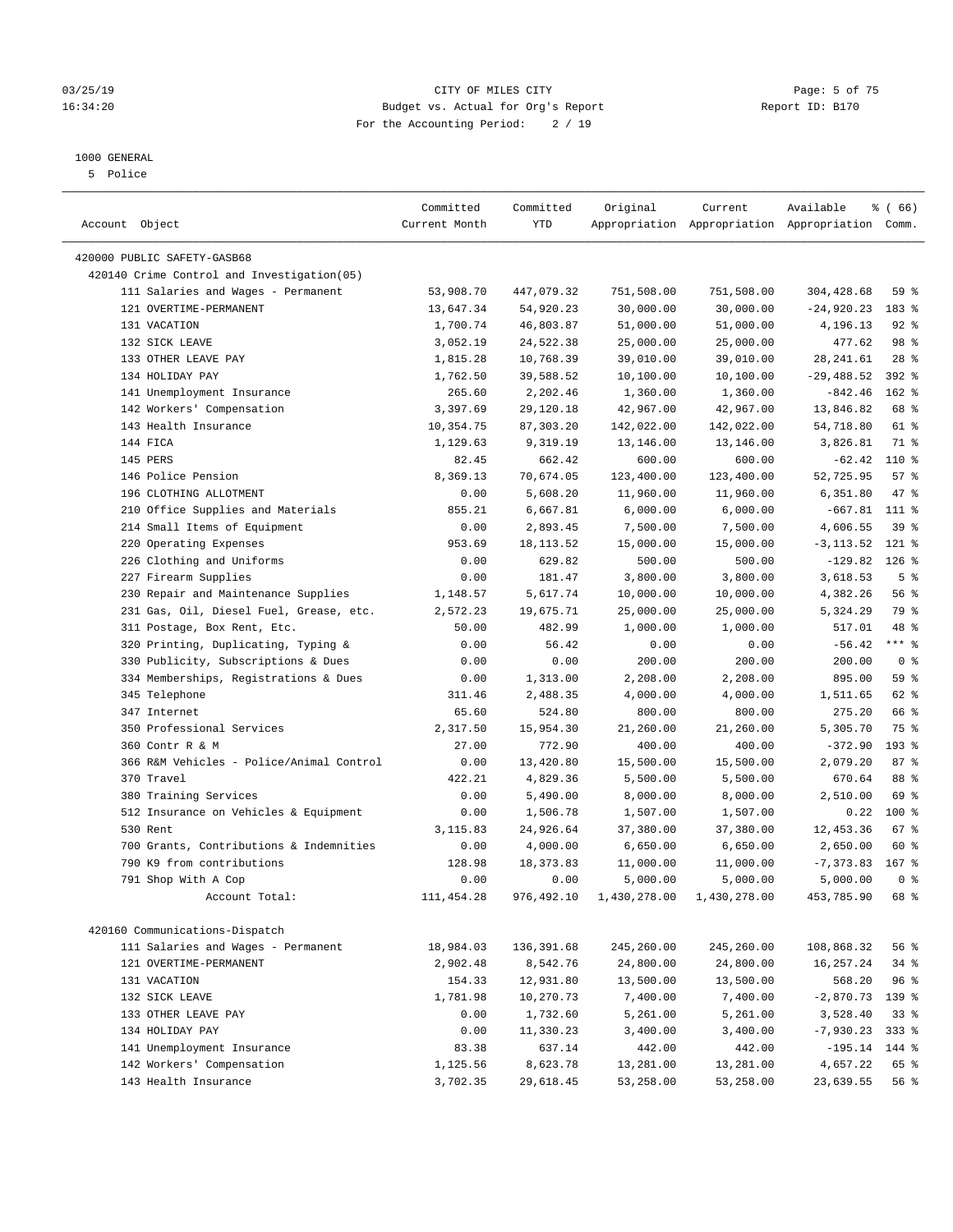### 03/25/19 Page: 6 of 75 16:34:20 Budget vs. Actual for Org's Report Changer Report ID: B170 For the Accounting Period: 2 / 19

### 1000 GENERAL

5 Police

| Account Object |                                         | Committed<br>Current Month | Committed<br><b>YTD</b> | Original     | Current<br>Appropriation Appropriation Appropriation | Available  | % (66)<br>Comm.    |  |
|----------------|-----------------------------------------|----------------------------|-------------------------|--------------|------------------------------------------------------|------------|--------------------|--|
|                | 144 FICA                                | 1,757.81                   | 13,709.19               | 22,519.00    | 22,519.00                                            | 8,809.81   | 61 %               |  |
|                | 145 PERS                                | 2,041.61                   | 15,528.74               | 25,378.00    | 25,378.00                                            | 9,849.26   | 61 %               |  |
|                | 196 CLOTHING ALLOTMENT                  | 0.00                       | 833.33                  | 2,000.00     | 2,000.00                                             | 1,166.67   | 42 %               |  |
|                | 210 Office Supplies and Materials       | 107.13                     | 890.45                  | 3,500.00     | 3,500.00                                             | 2,609.55   | 25%                |  |
|                | 214 Small Items of Equipment            | 0.00                       | 0.00                    | 4,500.00     | 4,500.00                                             | 4,500.00   | 0 <sup>8</sup>     |  |
|                | 220 Operating Expenses                  | 0.00                       | 0.00                    | 2,000.00     | 2,000.00                                             | 2,000.00   | 0 <sup>8</sup>     |  |
|                | 231 Gas, Oil, Diesel Fuel, Grease, etc. | 0.00                       | 0.00                    | 600.00       | 600.00                                               | 600.00     | 0 <sup>8</sup>     |  |
|                | 311 Postage, Box Rent, Etc.             | 36.65                      | 86.65                   | 75.00        | 75.00                                                | $-11.65$   | $116$ %            |  |
|                | 320 Printing, Duplicating, Typing &     | 0.00                       | 0.00                    | 300.00       | 300.00                                               | 300.00     | 0 <sup>8</sup>     |  |
|                | 330 Publicity, Subscriptions & Dues     | 0.00                       | 25.98                   | 100.00       | 100.00                                               | 74.02      | 26%                |  |
|                | 334 Memberships, Registrations & Dues   | 50.00                      | 446.00                  | 500.00       | 500.00                                               | 54.00      | 89 %               |  |
|                | 345 Telephone                           | 309.48                     | 2,472.91                | 5,000.00     | 5,000.00                                             | 2,527.09   | 49 %               |  |
|                | 350 Professional Services               | 0.00                       | 774.00                  | 10,000.00    | 10,000.00                                            | 9,226.00   | 8%                 |  |
|                | 360 Contr R & M                         | 0.00                       | 0.00                    | 100.00       | 100.00                                               | 100.00     | 0 <sup>8</sup>     |  |
|                | 370 Travel                              | 0.00                       | 1,525.08                | 3,000.00     | 3,000.00                                             | 1,474.92   | $51$ %             |  |
|                | 380 Training Services                   | 0.00                       | $-160.00$               | 3,000.00     | 3,000.00                                             | 3,160.00   | $-5$ %             |  |
|                | Account Total:                          | 33,036.79                  | 256, 211.50             | 449,174.00   | 449,174.00                                           | 192,962.50 | $57$ $\frac{6}{3}$ |  |
|                | Account Group Total:                    |                            | 144,491.07 1,232,703.60 | 1,879,452.00 | 1,879,452.00                                         | 646,748.40 | 66 %               |  |
|                | Organization Total:                     |                            | 144,491.07 1,232,703.60 | 1,879,452.00 | 1,879,452.00                                         | 646,748.40 | 66 %               |  |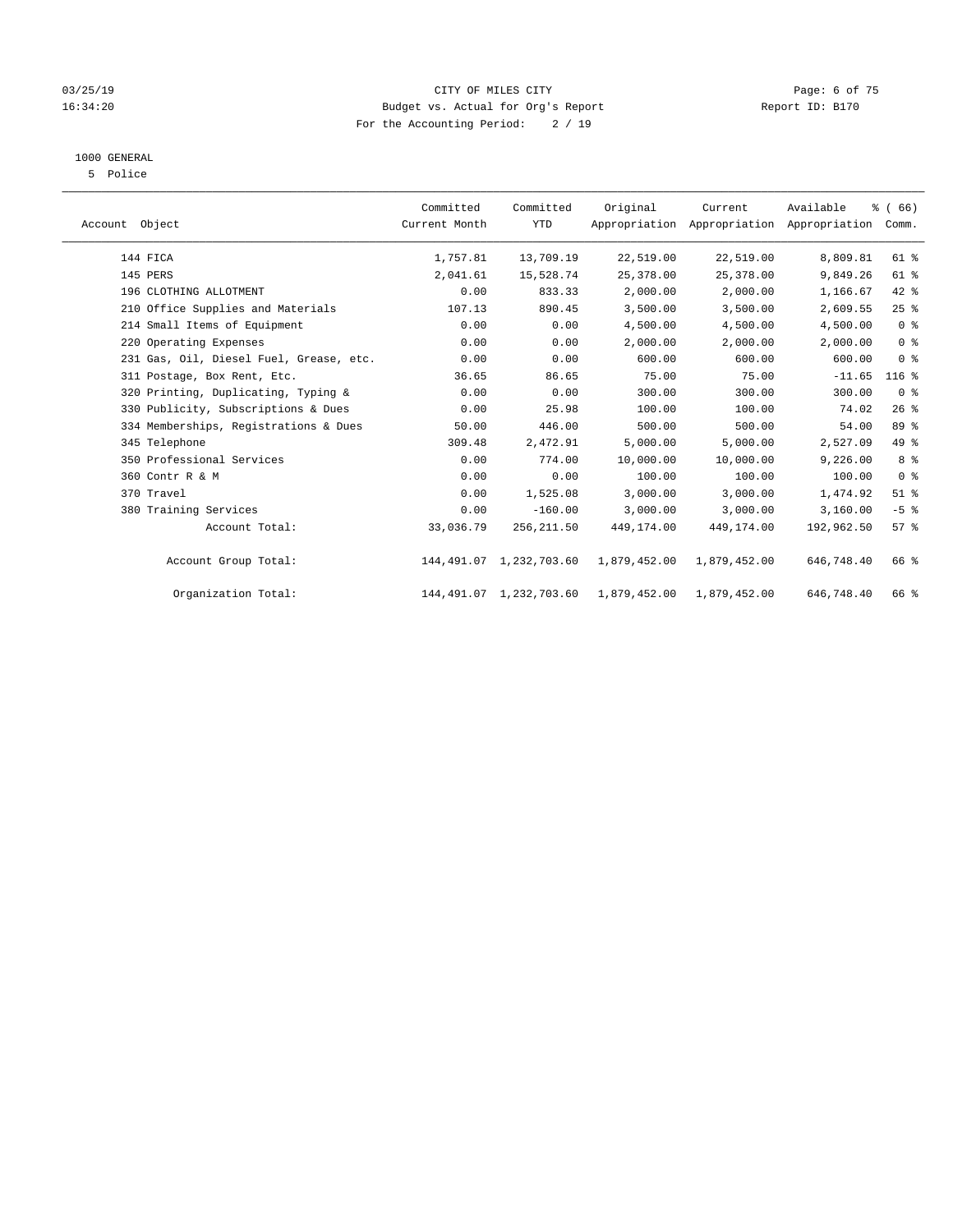### 03/25/19 Page: 7 of 75 16:34:20 Budget vs. Actual for Org's Report Changer Report ID: B170 For the Accounting Period: 2 / 19

### 1000 GENERAL

6 Police Judge

| Account Object                        | Committed<br>Current Month | Committed<br><b>YTD</b> | Original    | Current<br>Appropriation Appropriation Appropriation Comm. | Available   | % (66)           |
|---------------------------------------|----------------------------|-------------------------|-------------|------------------------------------------------------------|-------------|------------------|
| 410000 GENERAL GOVERNMENTGASB68       |                            |                         |             |                                                            |             |                  |
| 410300 Judicial Services(06)          |                            |                         |             |                                                            |             |                  |
| 111 Salaries and Wages - Permanent    | 7,376.14                   | 57,664.10               | 69,060.00   | 69,060.00                                                  | 11,395.90   | 83%              |
| 131 VACATION                          | 414.56                     | 2,800.53                | 4,000.00    | 4,000.00                                                   | 1,199.47    | 70 %             |
| 132 SICK LEAVE                        | 137.52                     | 2,539.60                | 3,500.00    | 3,500.00                                                   | 960.40      | 73.8             |
| 141 Unemployment Insurance            | 21.33                      | 189.45                  | 115.00      | 115.00                                                     | $-74.45$    | $165$ %          |
| 142 Workers' Compensation             | 84.43                      | 676.82                  | 780.00      | 780.00                                                     | 103.18      | 87 <sup>8</sup>  |
| 143 Health Insurance                  | 1,478.70                   | 11,829.60               | 8,876.00    | 8,876.00                                                   | $-2,953.60$ | 133 <sup>8</sup> |
| 144 FICA                              | 606.49                     | 4,842.60                | 5,857.00    | 5,857.00                                                   | 1,014.40    | 83 %             |
| 145 PERS                              | 679.45                     | 4,849.59                | 6,485.00    | 6,485.00                                                   | 1,635.41    | 75 %             |
| 196 CLOTHING ALLOTMENT                | 0.00                       | 300.00                  | 300.00      | 300.00                                                     | 0.00        | $100*$           |
| 210 Office Supplies and Materials     | 25.82                      | 504.01                  | 500.00      | 500.00                                                     | $-4.01$     | $101$ %          |
| 214 Small Items of Equipment          | 0.00                       | 0.00                    | 1,100.00    | 1,100.00                                                   | 1,100.00    | 0 <sup>8</sup>   |
| 220 Operating Expenses                | 0.00                       | 129.88                  | 500.00      | 500.00                                                     | 370.12      | 26%              |
| 230 Repair and Maintenance Supplies   | 0.00                       | 0.00                    | 100.00      | 100.00                                                     | 100.00      | 0 <sup>8</sup>   |
| 311 Postage, Box Rent, Etc.           | 51.80                      | 644.33                  | 1,100.00    | 1,100.00                                                   | 455.67      | 59 %             |
| 334 Memberships, Registrations & Dues | 0.00                       | 870.00                  | 700.00      | 700.00                                                     | $-170.00$   | $124$ %          |
| 345 Telephone                         | 120.44                     | 936.28                  | 1,500.00    | 1,500.00                                                   | 563.72      | 62 %             |
| 347 Internet                          | 52.20                      | 432.40                  | 800.00      | 800.00                                                     | 367.60      | 54 %             |
| 350 Professional Services             | 0.00                       | 0.00                    | 750.00      | 750.00                                                     | 750.00      | 0 <sup>8</sup>   |
| 360 Contr R & M                       | 0.00                       | 1,115.00                | 2,000.00    | 2,000.00                                                   | 885.00      | 56%              |
| 370 Travel                            | 0.00                       | 1,016.82                | 3,000.00    | 3,000.00                                                   | 1,983.18    | 34%              |
| 380 Training Services                 | 0.00                       | 0.00                    | 1,500.00    | 1,500.00                                                   | 1,500.00    | 0 <sup>8</sup>   |
| 382 Books                             | 0.00                       | 0.00                    | 600.00      | 600.00                                                     | 600.00      | 0 <sup>8</sup>   |
| 394 Jury and Witness Fees             | 0.00                       | 0.00                    | 500.00      | 500.00                                                     | 500.00      | 0 <sup>8</sup>   |
| 533 Machinery and Equipment Rental    | 0.00                       | 0.00                    | 1,500.00    | 1,500.00                                                   | 1,500.00    | 0 <sup>8</sup>   |
| Account Total:                        | 11,048.88                  | 91,341.01               | 115, 123.00 | 115,123.00                                                 | 23,781.99   | 79 %             |
| Account Group Total:                  | 11,048.88                  | 91,341.01               | 115,123.00  | 115,123.00                                                 | 23,781.99   | 79 %             |
| Organization Total:                   | 11,048.88                  | 91,341.01               | 115,123.00  | 115,123.00                                                 | 23,781.99   | 79 %             |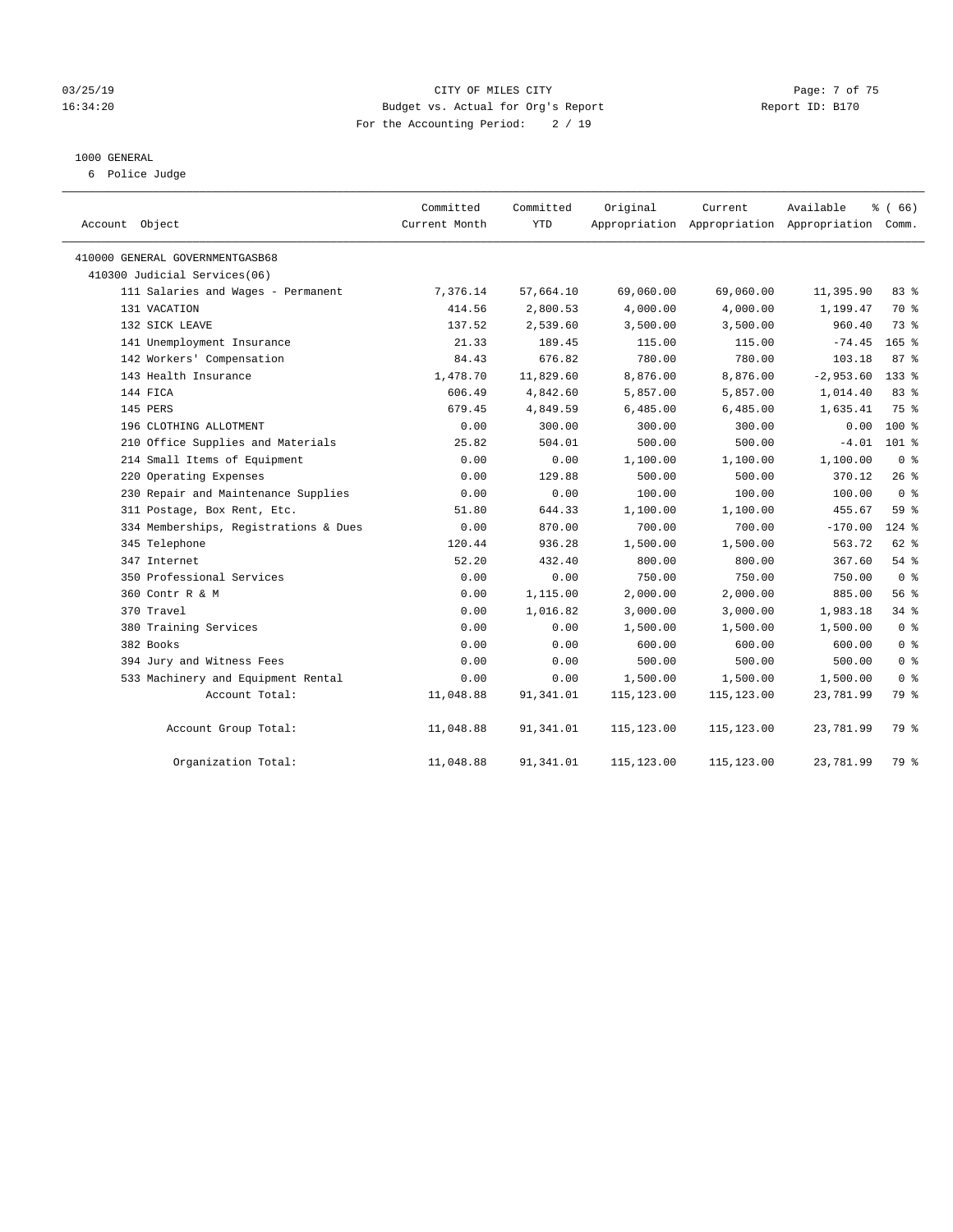### 03/25/19 CITY OF MILES CITY Page: 8 of 75 16:34:20 Budget vs. Actual for Org's Report Changer Report ID: B170 For the Accounting Period: 2 / 19

————————————————————————————————————————————————————————————————————————————————————————————————————————————————————————————————————

#### 1000 GENERAL

7 Fire

|                                         | Committed     | Committed   | Original   | Current                                         | Available   | <sub>ර</sub> ි (66) |
|-----------------------------------------|---------------|-------------|------------|-------------------------------------------------|-------------|---------------------|
| Account Object                          | Current Month | YTD         |            | Appropriation Appropriation Appropriation Comm. |             |                     |
|                                         |               |             |            |                                                 |             |                     |
| 420000 PUBLIC SAFETY-GASB68             |               |             |            |                                                 |             |                     |
| 420460 Fire Suppression(07)             |               |             |            |                                                 |             |                     |
| 111 Salaries and Wages - Permanent      | 43,495.65     | 328,866.61  | 467,064.00 | 467,064.00                                      | 138,197.39  | 70 %                |
| 112 SALARIES AND WAGES - PART PAID      | 46.00         | 950.00      | 6,480.00   | 6,480.00                                        | 5,530.00    | 15 <sup>8</sup>     |
| 121 OVERTIME-PERMANENT                  | 5,195.29      | 32,046.99   | 51,800.00  | 51,800.00                                       | 19,753.01   | 62 %                |
| 131 VACATION                            | 1,602.30      | 24,675.36   | 26,600.00  | 26,600.00                                       | 1,924.64    | $93$ $%$            |
| 132 SICK LEAVE                          | 1,519.62      | 14,229.67   | 10,600.00  | 10,600.00                                       | $-3,629.67$ | 134 %               |
| 133 OTHER LEAVE PAY                     | 68.33         | 472.16      | 11,735.00  | 11,735.00                                       | 11,262.84   | 4%                  |
| 134 HOLIDAY PAY                         | 595.44        | 10,109.91   | 12,000.00  | 12,000.00                                       | 1,890.09    | 84 %                |
| 141 Unemployment Insurance              | 183.84        | 1,438.28    | 876.00     | 876.00                                          | $-562.28$   | 164 %               |
| 142 Workers' Compensation               | 1,992.96      | 15,906.35   | 19,672.00  | 19,672.00                                       | 3,765.65    | 81 %                |
| 143 Health Insurance                    | 7,432.32      | 57,557.88   | 89,204.00  | 89,204.00                                       | 31,646.12   | 65 %                |
| 144 FICA                                | 762.05        | 5,988.64    | 9,024.00   | 9,024.00                                        | 3,035.36    | 66 %                |
| 147 Firemen's Pension                   | 6,147.02      | 48, 461. 48 | 88,364.00  | 88,364.00                                       | 39,902.52   | $55$ $%$            |
| 210 Office Supplies and Materials       | 37.79         | 1,008.90    | 7,000.00   | 7,000.00                                        | 5,991.10    | $14*$               |
| 211 Clothing Allotment                  | 0.00          | 3,915.00    | 9,600.00   | 9,600.00                                        | 5,685.00    | 41 %                |
| 214 Small Items of Equipment            | 544.29        | 2,970.79    | 7,000.00   | 7,000.00                                        | 4,029.21    | $42$ %              |
| 217 Small Item Equ/Inspector            | 0.00          | 5.76        | 500.00     | 500.00                                          | 494.24      | 1 <sup>°</sup>      |
| 220 Operating Expenses                  | 81.74         | 4,327.10    | 7,000.00   | 7,000.00                                        | 2,672.90    | 62 %                |
| 222 Chemicals, Lab & Med Supplies       | 0.00          | 160.39      | 0.00       | 0.00                                            | $-160.39$   | *** %               |
| 223 Operating Exp/Inspector             | 0.00          | 0.00        | 1,000.00   | 1,000.00                                        | 1,000.00    | 0 <sup>8</sup>      |
| 226 Clothing and Uniforms               | 6,615.00      | 7,806.92    | 15,000.00  | 15,000.00                                       | 7,193.08    | $52$ $%$            |
| 230 Repair and Maintenance Supplies     | 0.00          | 165.09      | 3,500.00   | 3,500.00                                        | 3,334.91    | 5 <sup>°</sup>      |
| 231 Gas, Oil, Diesel Fuel, Grease, etc. | 684.92        | 7,354.68    | 9,000.00   | 9,000.00                                        | 1,645.32    | 82 %                |
| 241 Consumable Tools                    | 41.97         | 377.99      | 2,000.00   | 2,000.00                                        | 1,622.01    | 19 <sup>°</sup>     |
| 311 Postage, Box Rent, Etc.             | 0.00          | 48.31       | 75.00      | 75.00                                           | 26.69       | 64 %                |
| 320 Printing, Duplicating, Typing &     | 0.00          | 0.00        | 500.00     | 500.00                                          | 500.00      | 0 <sup>8</sup>      |
| 330 Publicity, Subscriptions & Dues     | 41.02         | 89.82       | 150.00     | 150.00                                          | 60.18       | 60 %                |
| 334 Memberships, Registrations & Dues   | 0.00          | 295.25      | 2,000.00   | 2,000.00                                        | 1,704.75    | 15 <sup>8</sup>     |
| 341 Electric Utility Services           | 344.88        | 3,091.87    | 4,500.00   | 4,500.00                                        | 1,408.13    | 69 %                |
| 342 Water Utility Services              | 33.49         | 263.56      | 450.00     | 450.00                                          | 186.44      | 59 %                |
| 343 Sewer Utility Services              | 38.73         | 308.32      | 450.00     | 450.00                                          | 141.68      | 69 %                |
| 344 Gas Utility Service                 | 347.96        | 1,129.31    | 2,500.00   | 2,500.00                                        | 1,370.69    | 45 %                |
| 345 Telephone                           | 160.19        | 1,570.99    | 2,750.00   | 2,750.00                                        | 1,179.01    | 57%                 |
| 346 Garbage Service                     | 0.00          | 768.02      | 1,500.00   | 1,500.00                                        | 731.98      | $51$ %              |
| 347 Internet                            | 194.38        | 1,221.67    | 1,750.00   | 1,750.00                                        | 528.33      | 70 %                |
| 350 Professional Services               | 14,824.66     | 28, 242. 25 | 33,000.00  | 57,000.00                                       | 28,757.75   | 50%                 |
| 360 Contr R & M                         | 0.00          | 8,771.04    | 16,500.00  | 16,500.00                                       | 7,728.96    | 53%                 |
| 364 R&M Vehicles - Fire/Amb             | 0.00          | 4,105.09    | 30,000.00  | 30,000.00                                       | 25,894.91   | $14*$               |
| 370 Travel                              | 0.00          | 1,730.22    | 6,500.00   | 6,500.00                                        | 4,769.78    | 27%                 |
| 375 Travel/Inspector                    | 0.00          | 0.00        | 1,000.00   | 1,000.00                                        | 1,000.00    | 0 <sup>8</sup>      |
| 380 Training Services                   | 270.61        | 1,510.56    | 9,148.00   | 9,148.00                                        | 7,637.44    | $17 - 8$            |
| 382 Books                               | 0.00          | 491.20      | 1,500.00   | 1,500.00                                        | 1,008.80    | 33%                 |
| 400 BUILDING MATERIALS                  | 0.00          | 4,682.00    | 7,000.00   | 7,000.00                                        | 2,318.00    | 67 %                |
| 511 Insurance on Buildings              | 0.00          | 843.00      | 843.00     | 843.00                                          | 0.00        | 100 %               |
| 512 Insurance on Vehicles & Equipment   | 0.00          | 5,102.15    | 5,103.00   | 5,103.00                                        | 0.85        | 100 %               |
| 940 Machinery & Equipment               | 74,431.54     | 74,431.54   | 5,000.00   | 85,000.00                                       | 10,568.46   | 88 %                |
| Account Total:                          | 167,733.99    | 707,492.12  | 987,238.00 | 1,091,238.00                                    | 383,745.88  | 65 %                |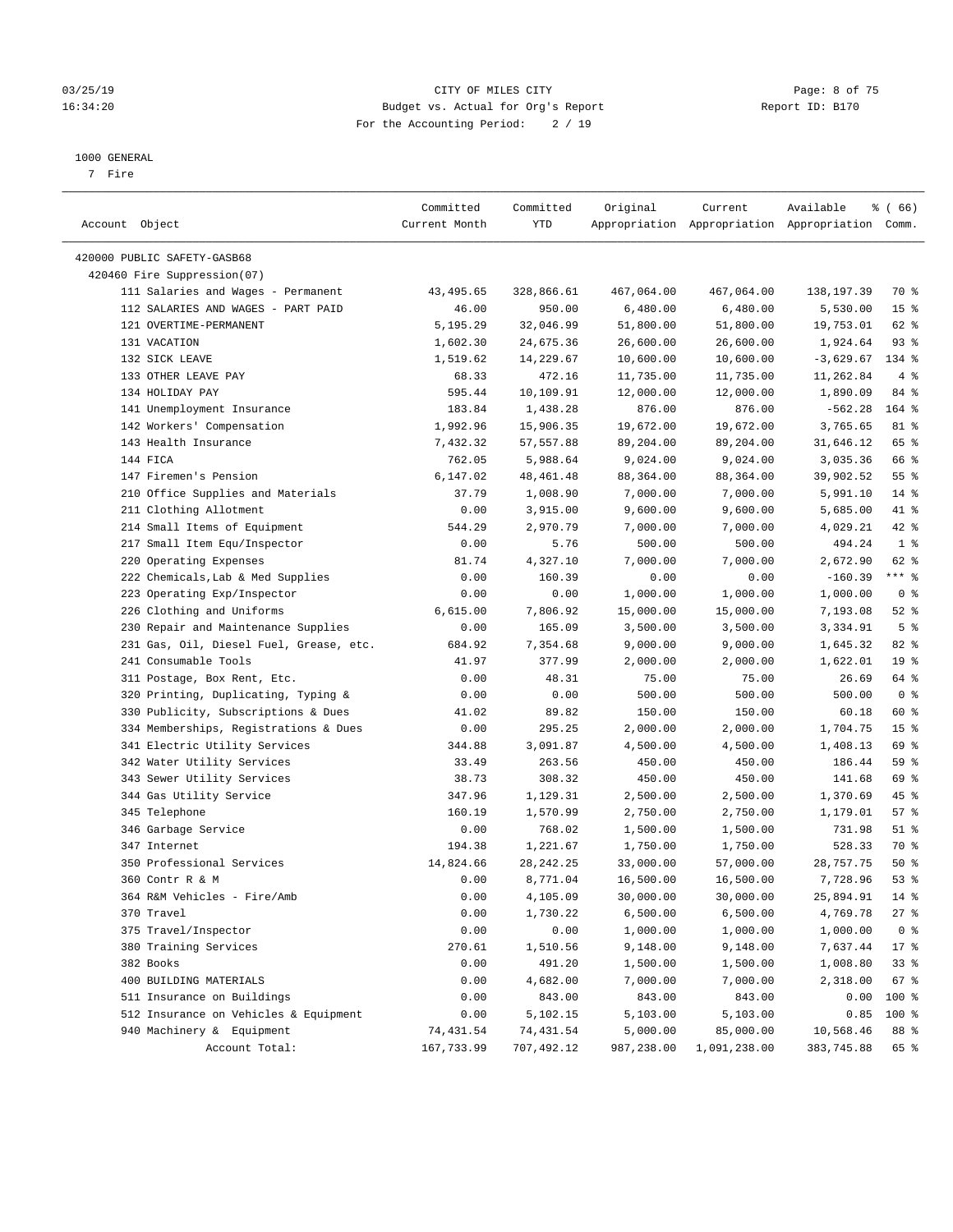### 03/25/19 Page: 9 of 75 16:34:20 Budget vs. Actual for Org's Report Changer Report ID: B170 For the Accounting Period: 2 / 19

#### 1000 GENERAL

7 Fire

| Account Object                                            | Committed<br>Current Month | Committed<br>YTD | Original<br>Appropriation | Current<br>Appropriation | Available<br>Appropriation | % (66)<br>Comm. |
|-----------------------------------------------------------|----------------------------|------------------|---------------------------|--------------------------|----------------------------|-----------------|
| Account Group Total:                                      | 167,733.99                 | 707,492.12       | 987,238.00                | 1,091,238.00             | 383,745.88                 | 65 %            |
| 490000 DEBT SERVICE<br>490500 Other Debt Service Payments |                            |                  |                           |                          |                            |                 |
| 654 Training Center- Principal                            | 0.00                       | 0.00             | 3,395.00                  | 3,395.00                 | 3,395.00                   | 0 <sup>8</sup>  |
| 655 Training Center- Interest                             | 0.00                       | 0.00             | 8,711.00                  | 8,711.00                 | 8,711.00                   | 0 <sup>8</sup>  |
| Account Total:                                            | 0.00                       | 0.00             | 12,106.00                 | 12,106.00                | 12,106.00                  | 0 <sup>8</sup>  |
| Account Group Total:                                      | 0.00                       | 0.00             | 12,106.00                 | 12,106.00                | 12,106.00                  | 0 <sup>8</sup>  |
| Organization Total:                                       | 167,733.99                 | 707,492.12       | 999,344.00                | 1,103,344.00             | 395,851.88                 | 64 %            |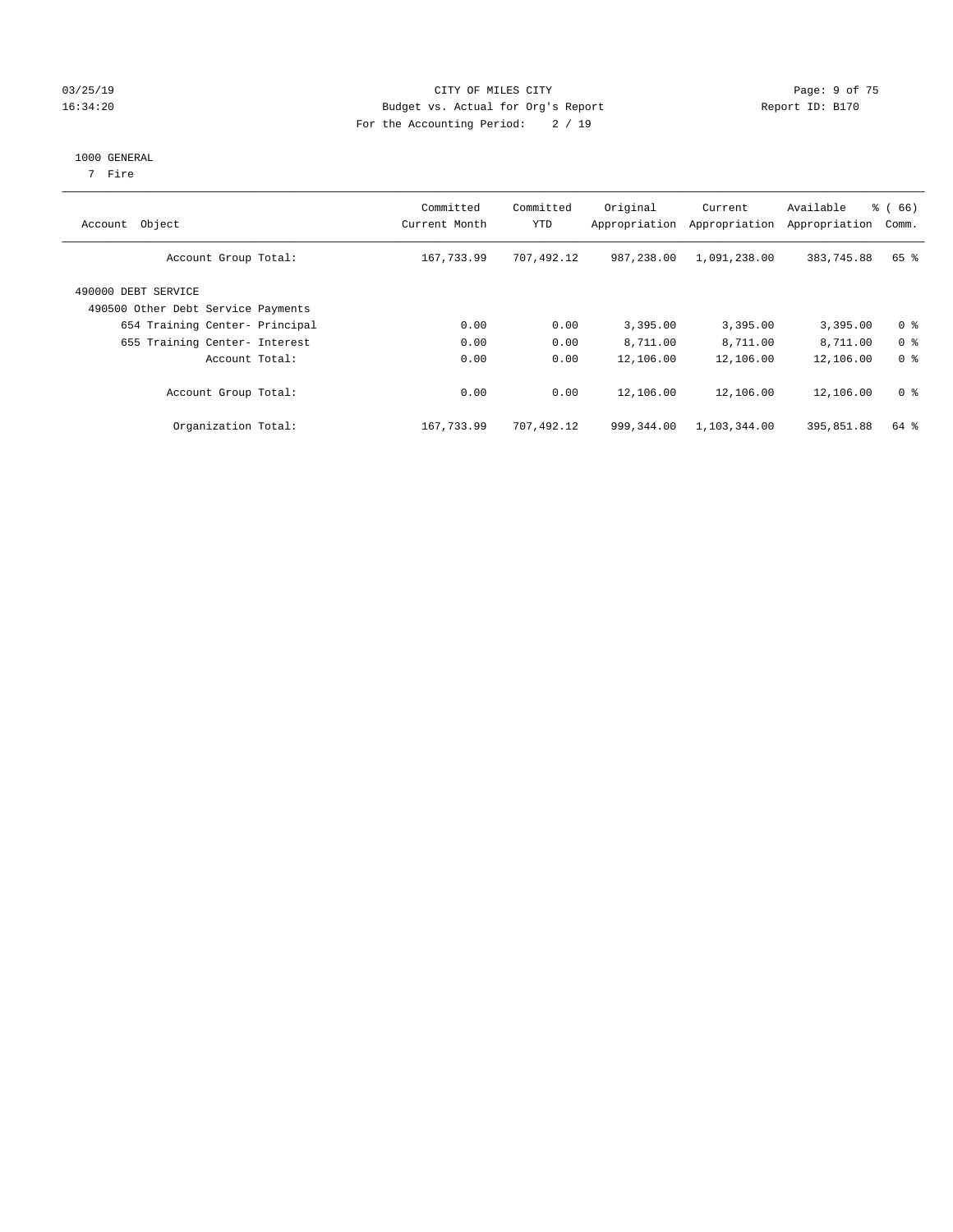### 03/25/19 Page: 10 of 75 16:34:20 Budget vs. Actual for Org's Report Changer Report ID: B170 For the Accounting Period: 2 / 19

### 1000 GENERAL

8 City Hall Maintenance

| Account Object                      | Committed<br>Current Month | Committed<br>YTD | Original  | Current<br>Appropriation Appropriation Appropriation | Available | % (66)<br>Comm. |
|-------------------------------------|----------------------------|------------------|-----------|------------------------------------------------------|-----------|-----------------|
| 410000 GENERAL GOVERNMENTGASB68     |                            |                  |           |                                                      |           |                 |
| 411230 City Hall                    |                            |                  |           |                                                      |           |                 |
| 214 Small Items of Equipment        | 0.00                       | 0.00             | 400.00    | 400.00                                               | 400.00    | 0 <sup>8</sup>  |
| 220 Operating Expenses              | 85.00                      | 1,784.63         | 3,000.00  | 3,000.00                                             | 1,215.37  | 59 %            |
| 230 Repair and Maintenance Supplies | 0.00                       | 303.95           | 2,000.00  | 2,000.00                                             | 1,696.05  | 15 <sup>8</sup> |
| 341 Electric Utility Services       | 371.42                     | 4,307.89         | 6,000.00  | 6,000.00                                             | 1,692.11  | $72$ $%$        |
| 342 Water Utility Services          | 58.77                      | 453.98           | 750.00    | 750.00                                               | 296.02    | $61$ %          |
| 343 Sewer Utility Services          | 67.95                      | 540.94           | 370.00    | 370.00                                               | $-170.94$ | $146$ %         |
| 344 Gas Utility Service             | 495.87                     | 984.81           | 3,750.00  | 3,750.00                                             | 2,765.19  | $26$ %          |
| 346 Garbage Service                 | 0.00                       | 94.82            | 250.00    | 250.00                                               | 155.18    | 38 %            |
| 360 Contr R & M                     | 983.89                     | 7,858.42         | 15,900.00 | 15,900.00                                            | 8,041.58  | 49 %            |
| 511 Insurance on Buildings          | 0.00                       | 1,564.78         | 1,565.00  | 1,565.00                                             | 0.22      | $100$ %         |
| Account Total:                      | 2,062.90                   | 17,894.22        | 33,985.00 | 33,985.00                                            | 16,090.78 | $53$ $%$        |
|                                     |                            |                  |           |                                                      |           |                 |
| Account Group Total:                | 2,062.90                   | 17,894.22        | 33,985.00 | 33,985.00                                            | 16,090.78 | $53$ $%$        |
|                                     |                            |                  |           |                                                      |           |                 |
| Organization Total:                 | 2,062.90                   | 17,894.22        | 33,985.00 | 33,985.00                                            | 16,090.78 | $53$ $%$        |
|                                     |                            |                  |           |                                                      |           |                 |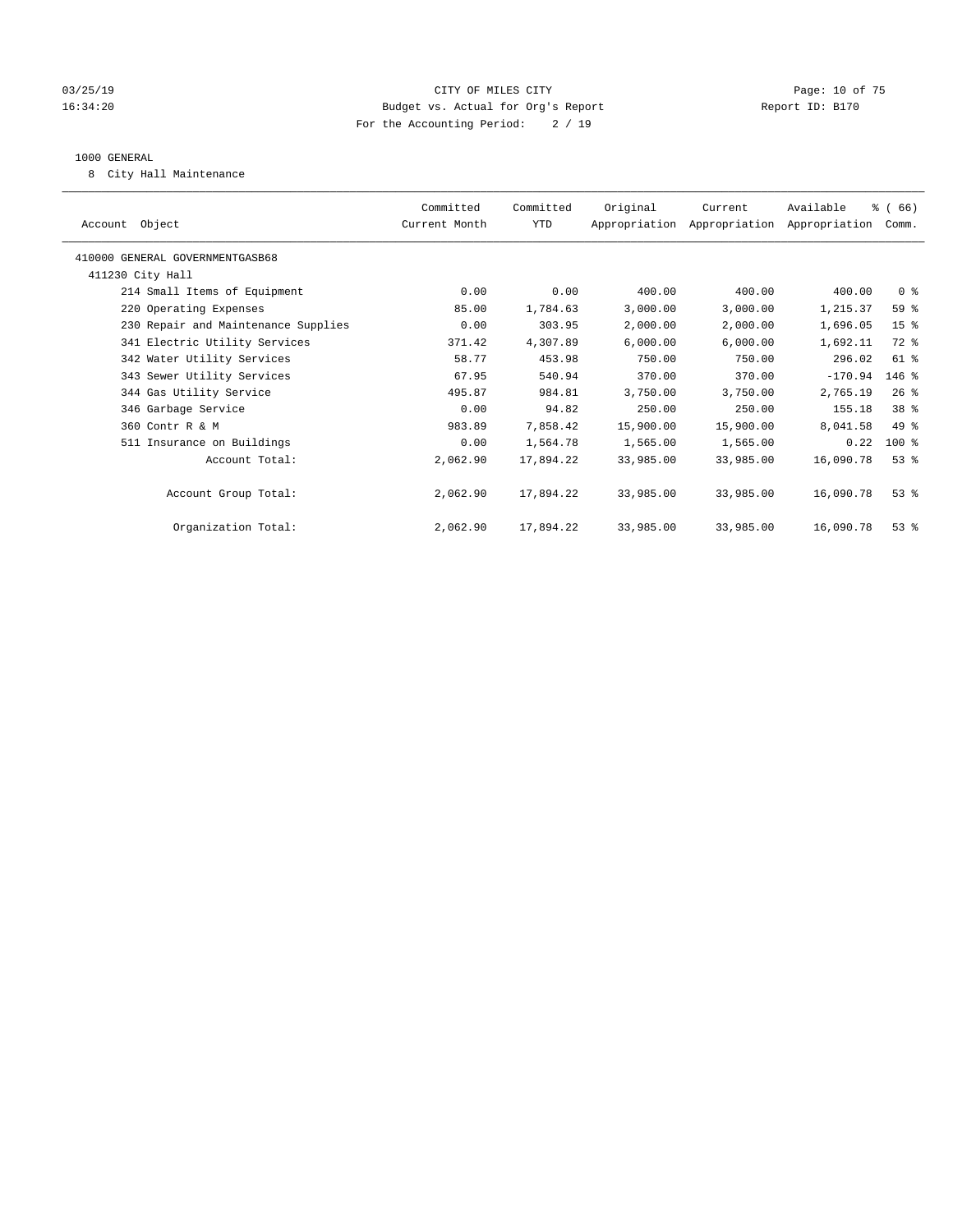### 03/25/19 Page: 11 of 75 16:34:20 Budget vs. Actual for Org's Report Changer Report ID: B170 For the Accounting Period: 2 / 19

### 1000 GENERAL

9 Treasurer

| Account Object                                               | Committed<br>Current Month | Committed<br><b>YTD</b> | Original  | Current<br>Appropriation Appropriation | Available<br>Appropriation | % (66)<br>Comm. |
|--------------------------------------------------------------|----------------------------|-------------------------|-----------|----------------------------------------|----------------------------|-----------------|
| 410000 GENERAL GOVERNMENTGASB68<br>410540 City Treasurer(09) |                            |                         |           |                                        |                            |                 |
|                                                              |                            |                         |           |                                        |                            |                 |
| 111 Salaries and Wages - Permanent                           | 1,833.34                   | 14,666.72               | 22,001.00 | 22,001.00                              | 7,334.28                   | $67$ $%$        |
| 142 Workers' Compensation                                    | 7.80                       | 62.40                   | 94.00     | 94.00                                  | 31.60                      | 66 %            |
| 144 FICA                                                     | 140.24                     | 1,121.92                | 1,683.00  | 1,683.00                               | 561.08                     | 67 <sup>°</sup> |
| 145 PERS                                                     | 157.12                     | 1,256.96                | 1,864.00  | 1,864.00                               | 607.04                     | 67%             |
| 345 Telephone                                                | 2.99                       | 20.59                   | 50.00     | 50.00                                  | 29.41                      | 41 %            |
| 350 Professional Services                                    | 0.00                       | 83.00                   | 550.00    | 550.00                                 | 467.00                     | 15 <sup>8</sup> |
| 360 Contr R & M                                              | 75.05                      | 654.55                  | 1,000.00  | 1,000.00                               | 345.45                     | 65 %            |
| Account Total:                                               | 2,216.54                   | 17,866.14               | 27,242.00 | 27,242.00                              | 9,375.86                   | 66 %            |
| Account Group Total:                                         | 2,216.54                   | 17,866.14               | 27,242.00 | 27,242.00                              | 9,375.86                   | 66 %            |
| Organization Total:                                          | 2,216.54                   | 17,866.14               | 27,242.00 | 27,242.00                              | 9,375.86                   | 66 %            |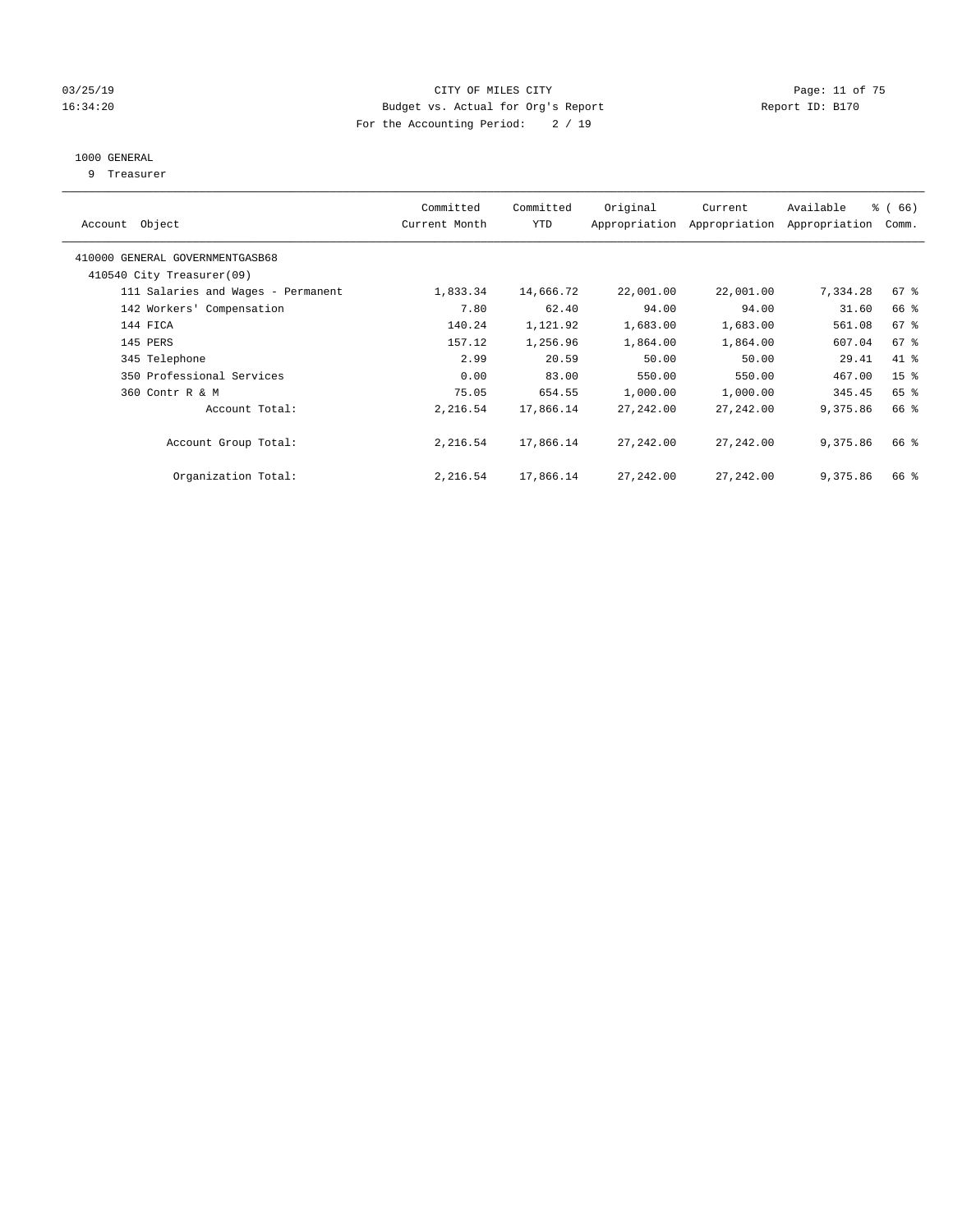### 03/25/19 Page: 12 of 75 16:34:20 Budget vs. Actual for Org's Report Changer Report ID: B170 For the Accounting Period: 2 / 19

### 1000 GENERAL

11 Historic Preservation

| Object<br>Account                                                       | Committed<br>Current Month | Committed<br>YTD | Original<br>Appropriation | Current<br>Appropriation | Available<br>Appropriation | $\frac{8}{6}$ (66)<br>Comm. |
|-------------------------------------------------------------------------|----------------------------|------------------|---------------------------|--------------------------|----------------------------|-----------------------------|
| 520000 OTHER FINANCING USES<br>521000 Interfund Operating Transfers Out |                            |                  |                           |                          |                            |                             |
| 820 Transfers to Other Funds                                            | 0.00                       | 2,200.00         | 2,200.00                  | 2,200.00                 | 0.00                       | $100$ %                     |
| Account Total:                                                          | 0.00                       | 2,200.00         | 2,200.00                  | 2,200.00                 | 0.00                       | $100*$                      |
| Account Group Total:                                                    | 0.00                       | 2,200.00         | 2,200.00                  | 2,200,00                 | 0.00                       | $100*$                      |
| Organization Total:                                                     | 0.00                       | 2,200.00         | 2,200.00                  | 2,200,00                 | 0.00                       | $100*$                      |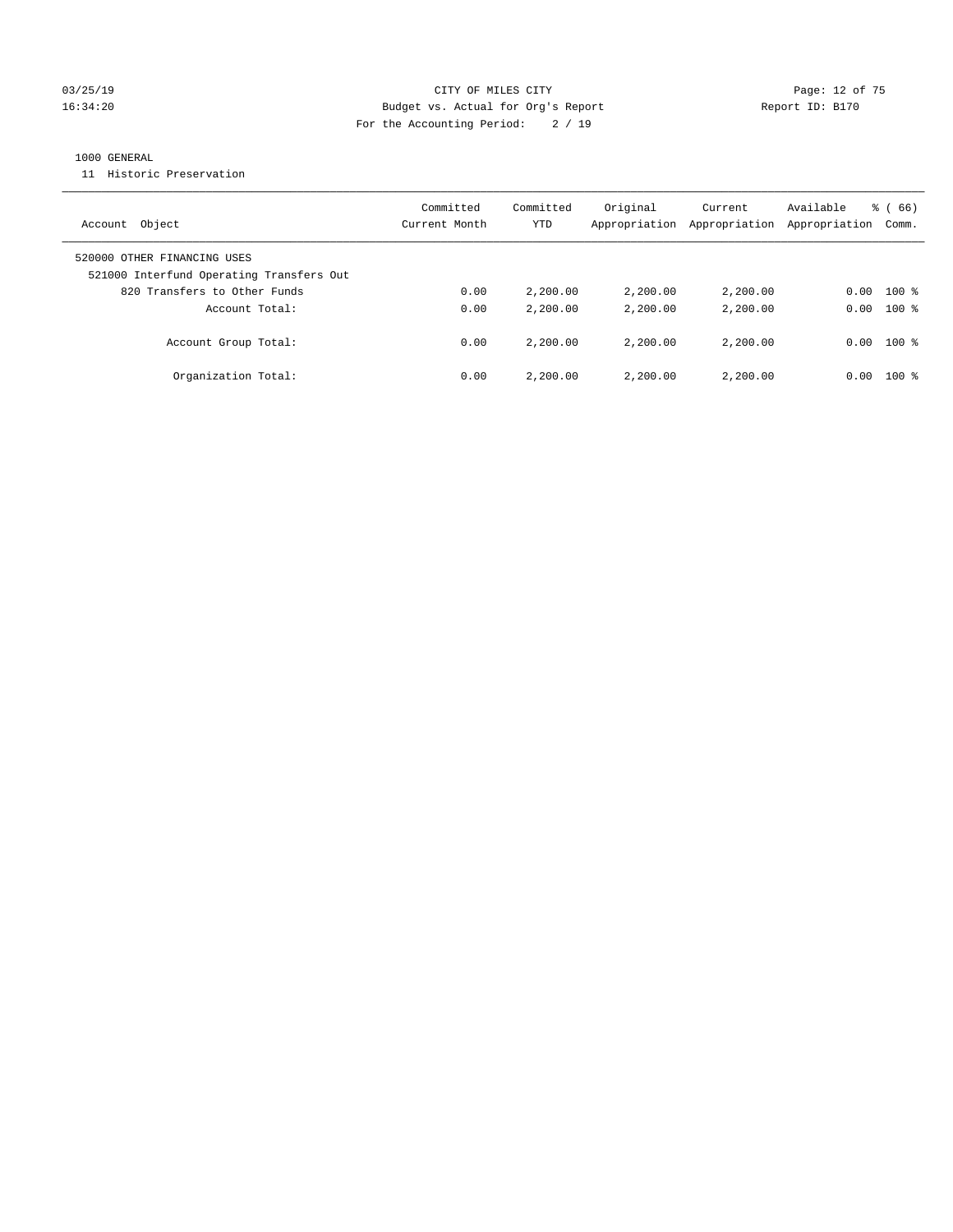### 03/25/19 Page: 13 of 75 16:34:20 Budget vs. Actual for Org's Report Changer Report ID: B170 For the Accounting Period: 2 / 19

————————————————————————————————————————————————————————————————————————————————————————————————————————————————————————————————————

#### 1000 GENERAL

13 Park

|                                            | Committed     | Committed  | Original   | Current    | Available                                       | <sub>ර</sub> ි (66) |
|--------------------------------------------|---------------|------------|------------|------------|-------------------------------------------------|---------------------|
| Account Object                             | Current Month | YTD        |            |            | Appropriation Appropriation Appropriation Comm. |                     |
| 460000 CULTURE AND RECREATION-GASB68       |               |            |            |            |                                                 |                     |
| 460432 Lion Shelter                        |               |            |            |            |                                                 |                     |
| 230 Repair and Maintenance Supplies        | 0.00          | 0.00       | 500.00     | 500.00     | 500.00                                          | 0 <sup>8</sup>      |
| Account Total:                             | 0.00          | 0.00       | 500.00     | 500.00     | 500.00                                          | 0 <sup>8</sup>      |
| 460433 Park Operations(13)                 |               |            |            |            |                                                 |                     |
| 111 Salaries and Wages - Permanent         | 14,873.16     | 124,114.67 | 187,644.00 | 187,644.00 | 63,529.33                                       | 66 %                |
| 121 OVERTIME-PERMANENT                     | 0.00          | 5,853.23   | 9,300.00   | 9,300.00   | 3,446.77                                        | 63 %                |
| 131 VACATION                               | 993.09        | 10,651.56  | 12,100.00  | 12,100.00  | 1,448.44                                        | 88 %                |
| 132 SICK LEAVE                             | 820.06        | 4,916.71   | 9,400.00   | 9,400.00   | 4,483.29                                        | $52$ $%$            |
| 133 OTHER LEAVE PAY                        | 0.00          | 0.00       | 746.00     | 746.00     | 746.00                                          | 0 <sup>8</sup>      |
| 134 HOLIDAY PAY                            | 274.56        | 3,927.04   | 5,500.00   | 5,500.00   | 1,572.96                                        | 71 %                |
| 141 Unemployment Insurance                 | 59.38         | 526.41     | 339.00     | 339.00     | $-187.41$                                       | 155 %               |
| 142 Workers' Compensation                  | 964.34        | 8,396.29   | 12,095.00  | 12,095.00  | 3,698.71                                        | 69 %                |
| 143 Health Insurance                       | 3,099.32      | 24,794.70  | 37,192.00  | 37,192.00  | 12,397.30                                       | 67%                 |
| 144 FICA                                   | 1,244.48      | 11,080.85  | 17,265.00  | 17,265.00  | 6,184.15                                        | 64 %                |
| 145 PERS                                   | 1,453.55      | 12,527.62  | 18,629.00  | 18,629.00  | 6,101.38                                        | $67$ %              |
| 196 CLOTHING ALLOTMENT                     | 0.00          | 928.50     | 800.00     | 800.00     | $-128.50$                                       | $116$ %             |
| 210 Office Supplies and Materials          | 3.29          | 41.78      | 350.00     | 350.00     | 308.22                                          | $12*$               |
| 214 Small Items of Equipment               | 0.00          | 1,840.52   | 3,000.00   | 3,000.00   | 1,159.48                                        | 61 %                |
| 220 Operating Expenses                     | 32.99         | 1,208.94   | 2,500.00   | 2,500.00   | 1,291.06                                        | 48 %                |
| 222 Chemicals, Lab & Med Supplies          | 0.00          | 2,050.48   | 4,000.00   | 4,000.00   | 1,949.52                                        | $51$ %              |
| 226 Clothing and Uniforms                  | 0.00          | 722.62     | 500.00     | 500.00     | $-222.62$                                       | $145$ %             |
| 230 Repair and Maintenance Supplies        | 372.10        | 11,019.31  | 15,000.00  | 15,000.00  | 3,980.69                                        | 73 %                |
| 231 Gas, Oil, Diesel Fuel, Grease, etc.    | 448.11        | 5,200.85   | 7,500.00   | 7,500.00   | 2,299.15                                        | 69 %                |
| 334 Memberships, Registrations & Dues      | 0.00          | 119.00     | 500.00     | 500.00     | 381.00                                          | $24$ %              |
| 341 Electric Utility Services              | 543.04        | 6,788.62   | 10,000.00  | 10,000.00  | 3,211.38                                        | 68 %                |
| 342 Water Utility Services                 | 84.33         | 17,834.85  | 24,000.00  | 24,000.00  | 6,165.15                                        | 74 %                |
| 343 Sewer Utility Services                 | 44.59         | 1,545.38   | 1,500.00   | 1,500.00   | $-45.38$                                        | $103$ %             |
| 344 Gas Utility Service                    | 562.41        | 1,480.84   | 3,715.00   | 3,715.00   | 2,234.16                                        | 40 %                |
| 345 Telephone                              | 39.05         | 309.07     | 500.00     | 500.00     | 190.93                                          | 62 %                |
| 346 Garbage Service                        | 0.00          | 474.12     | 900.00     | 900.00     | 425.88                                          | 53%                 |
| 347 Internet                               | 37.60         | 300.80     | 450.00     | 450.00     | 149.20                                          | 67 %                |
| 350 Professional Services                  | 0.00          | 5,592.50   | 17,500.00  | 17,500.00  | 11,907.50                                       | $32$ $%$            |
| 360 Contr R & M                            | 0.00          | 5,192.50   | 10,000.00  | 10,000.00  | 4,807.50                                        | $52$ $%$            |
| 363 R&M Vehicles/Equip/Labor-PW            | 616.42        | 9,647.19   | 10,000.00  | 10,000.00  | 352.81                                          | 96%                 |
| 370 Travel                                 | 0.00          | 425.40     | 300.00     | 300.00     | $-125.40$                                       | $142*$              |
| 380 Training Services                      | 0.00          | 230.00     | 600.00     | 600.00     | 370.00                                          | 38 <sup>8</sup>     |
| 511 Insurance on Buildings                 | 0.00          | 1,892.40   | 1,893.00   | 1,893.00   |                                                 | $0.60$ 100 %        |
| 512 Insurance on Vehicles & Equipment      | 0.00          | 925.82     | 1,028.00   | 1,028.00   | 102.18                                          | 90%                 |
| Account Total:                             | 26,565.87     | 282,560.57 | 426,746.00 | 426,746.00 | 144, 185. 43                                    | 66 %                |
| 460436 Denton Complex Upgrades             |               |            |            |            |                                                 |                     |
| 940 Machinery & Equipment                  | 0.00          | 1,273.55   | 0.00       | 0.00       | $-1, 273.55$ *** %                              |                     |
| Account Total:                             | 0.00          | 1,273.55   | 0.00       | 0.00       | $-1, 273.55$ *** %                              |                     |
| 460439 Riverside Park Tennis Court Project |               |            |            |            |                                                 |                     |
| 230 Repair and Maintenance Supplies        | 0.00          | 0.00       | 200.00     | 200.00     | 200.00                                          | 0 <sup>8</sup>      |
| Account Total:                             | 0.00          | 0.00       | 200.00     | 200.00     | 200.00                                          | 0 <sup>8</sup>      |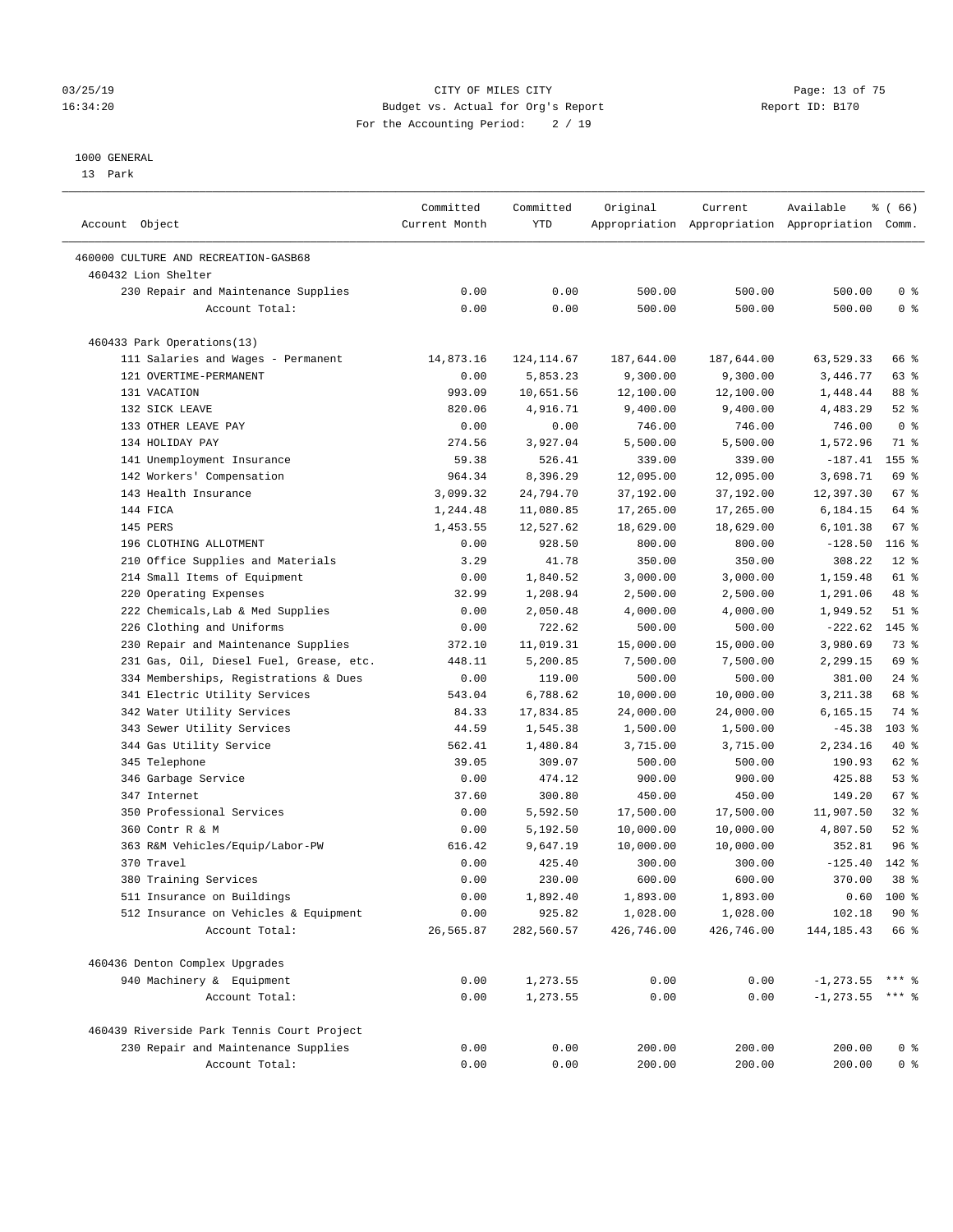### 03/25/19 Page: 14 of 75 16:34:20 Budget vs. Actual for Org's Report Changer Report ID: B170 For the Accounting Period: 2 / 19

#### 1000 GENERAL

13 Park

| Account Object       | Committed<br>Current Month | Committed<br>YTD | Original   | Current    | Available<br>Appropriation Appropriation Appropriation Comm. | $\frac{8}{6}$ (66) |
|----------------------|----------------------------|------------------|------------|------------|--------------------------------------------------------------|--------------------|
| Account Group Total: | 26,565.87                  | 283,834.12       | 427,446.00 | 427,446.00 | 143,611.88                                                   | 66 %               |
| Organization Total:  | 26,565.87                  | 283,834.12       | 427,446.00 | 427,446.00 | 143,611.88                                                   | 66 %               |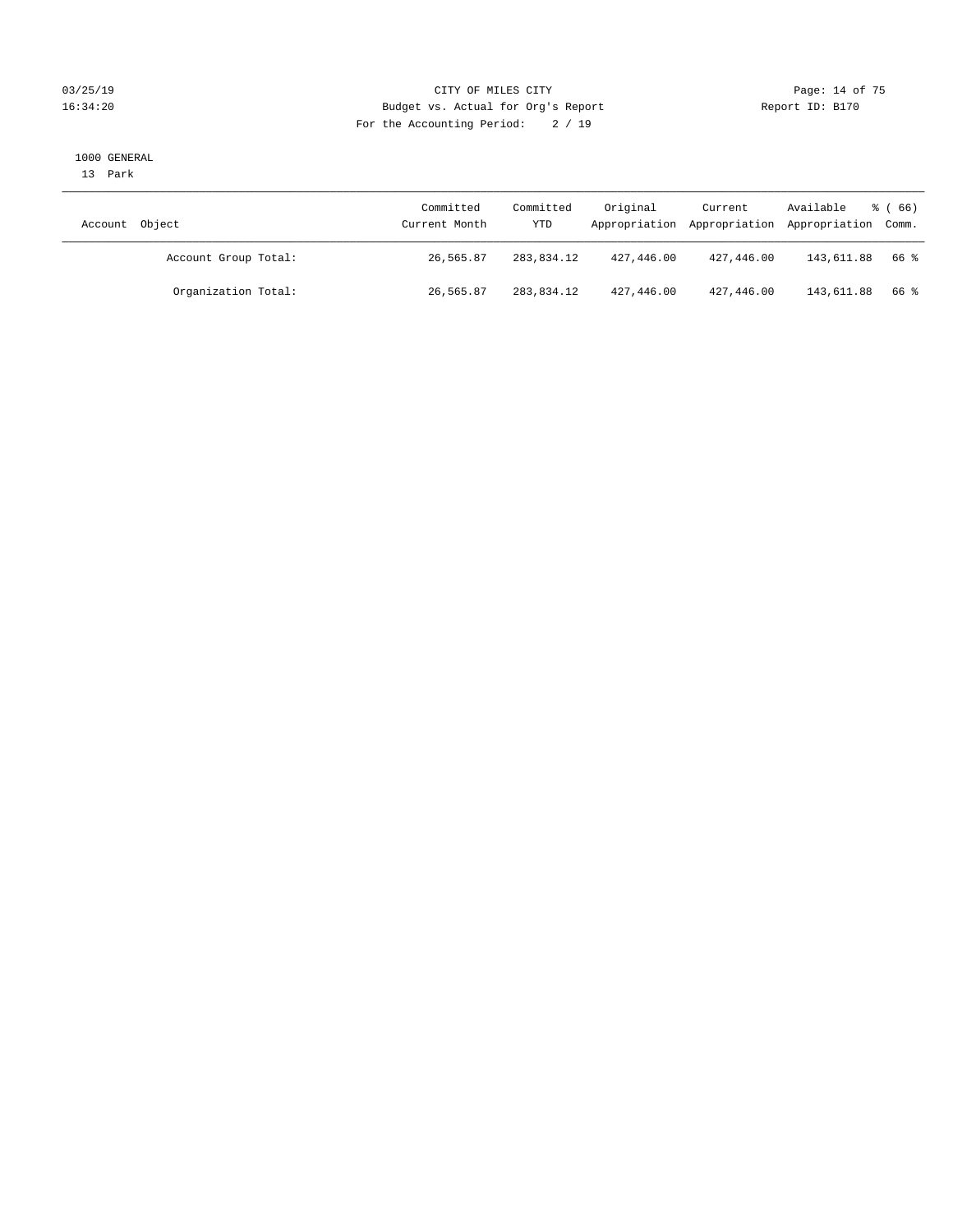### 03/25/19 Page: 15 of 75 16:34:20 Budget vs. Actual for Org's Report Changer Report ID: B170 For the Accounting Period: 2 / 19

### 1000 GENERAL

14 Swim Pool

| Account Object                       | Committed<br>Current Month | Committed<br><b>YTD</b> | Original  | Current<br>Appropriation Appropriation Appropriation Comm. | Available | % (66)          |
|--------------------------------------|----------------------------|-------------------------|-----------|------------------------------------------------------------|-----------|-----------------|
| 460000 CULTURE AND RECREATION-GASB68 |                            |                         |           |                                                            |           |                 |
| 460445 Swimming Pool                 |                            |                         |           |                                                            |           |                 |
| 111 Salaries and Wages - Permanent   | 0.00                       | 35,527.08               | 54,174.00 | 54,174.00                                                  | 18,646.92 | 66 %            |
| 141 Unemployment Insurance           | 0.00                       | 124.40                  | 81.00     | 81.00                                                      | $-43.40$  | 154 %           |
| 142 Workers' Compensation            | 0.00                       | 2,036.50                | 3,105.00  | 3,105.00                                                   | 1,068.50  | 66 %            |
| 144 FICA                             | 0.00                       | 2,717.91                | 4,146.00  | 4,146.00                                                   | 1,428.09  | 66 %            |
| 145 PERS                             | 0.00                       | 848.34                  | 1,055.00  | 1,055.00                                                   | 206.66    | $80*$           |
| 214 Small Items of Equipment         | 0.00                       | 197.54                  | 300.00    | 300.00                                                     | 102.46    | 66 %            |
| 220 Operating Expenses               | 0.00                       | 305.30                  | 1,000.00  | 1,000.00                                                   | 694.70    | 31 <sup>°</sup> |
| 222 Chemicals, Lab & Med Supplies    | 0.00                       | 1,813.78                | 3,500.00  | 3,500.00                                                   | 1,686.22  | $52$ $%$        |
| 226 Clothing and Uniforms            | 0.00                       | 474.00                  | 500.00    | 500.00                                                     | 26.00     | 95%             |
| 230 Repair and Maintenance Supplies  | 0.00                       | 11.99                   | 400.00    | 400.00                                                     | 388.01    | 3 <sup>8</sup>  |
| 341 Electric Utility Services        | 83.61                      | 1,126.19                | 1,375.00  | 1,375.00                                                   | 248.81    | 82%             |
| 342 Water Utility Services           | 0.00                       | 300.02                  | 300.00    | 300.00                                                     | $-0.02$   | $100*$          |
| 343 Sewer Utility Services           | 0.00                       | 176.62                  | 150.00    | 150.00                                                     | $-26.62$  | 118 %           |
| 345 Telephone                        | 0.00                       | 107.52                  | 200.00    | 200.00                                                     | 92.48     | 54%             |
| 350 Professional Services            | 0.00                       | 0.00                    | 250.00    | 250.00                                                     | 250.00    | 0 <sup>8</sup>  |
| 360 Contr R & M                      | 0.00                       | 0.00                    | 200.00    | 200.00                                                     | 200.00    | 0 <sup>8</sup>  |
| 363 R&M Vehicles/Equip/Labor-PW      | 0.00                       | 0.00                    | 700.00    | 700.00                                                     | 700.00    | 0 <sup>8</sup>  |
| 380 Training Services                | 0.00                       | 36.00                   | 500.00    | 500.00                                                     | 464.00    | 7 <sup>°</sup>  |
| 540 Special Assessments              | 0.00                       | 0.00                    | 700.00    | 700.00                                                     | 700.00    | 0 <sup>8</sup>  |
| Account Total:                       | 83.61                      | 45,803.19               | 72,636.00 | 72,636.00                                                  | 26,832.81 | 63%             |
| Account Group Total:                 | 83.61                      | 45,803.19               | 72,636.00 | 72,636.00                                                  | 26,832.81 | 63 %            |
| Organization Total:                  | 83.61                      | 45,803.19               | 72,636.00 | 72,636.00                                                  | 26,832.81 | 63 %            |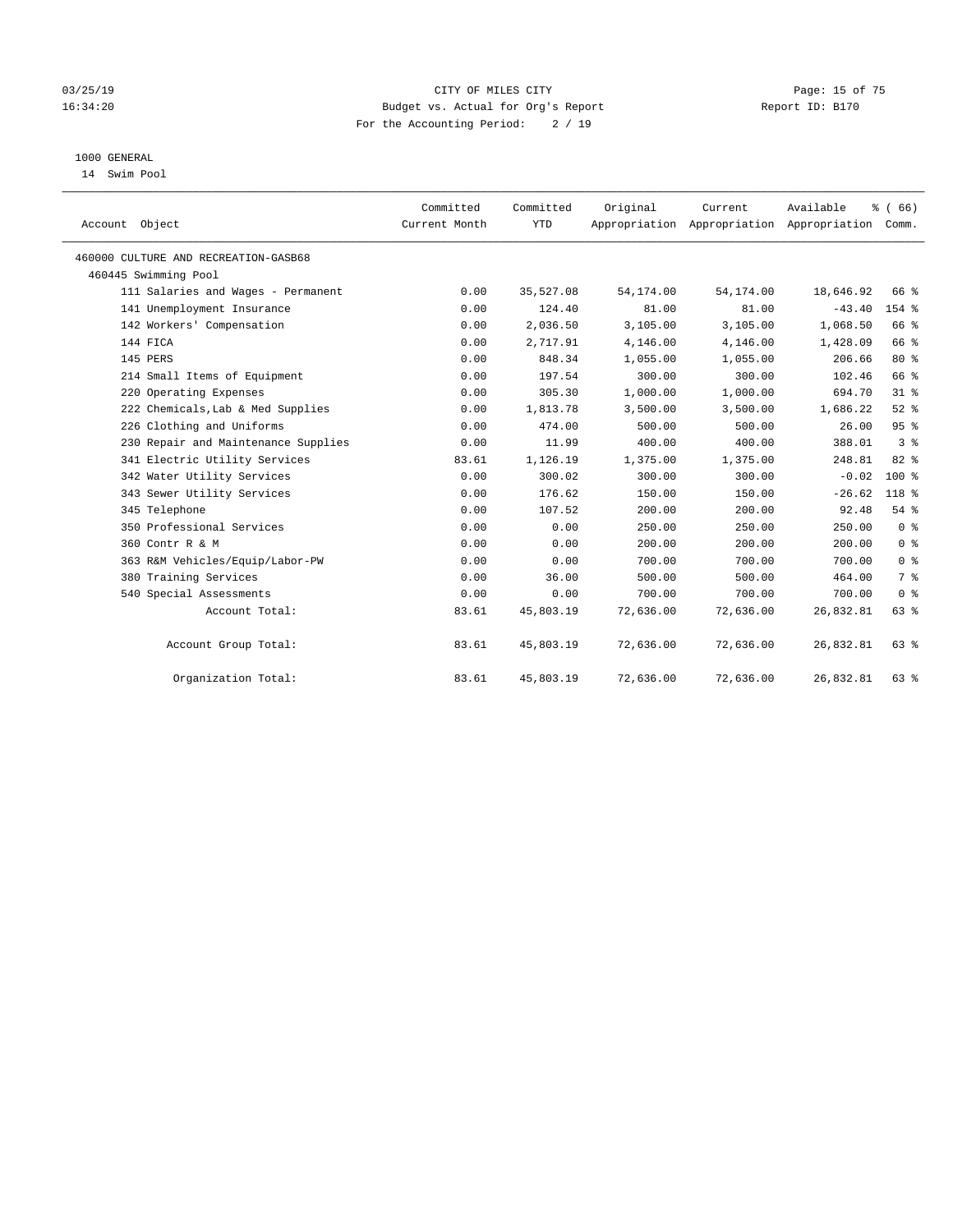### $CITY$  OF MILES  $CITY$  and the contract of  $T5$ 16:34:20 Budget vs. Actual for Org's Report Changer Report ID: B170 For the Accounting Period: 2 / 19

## 1000 GENERAL

16 Library

| Object<br>Account                                                       | Committed<br>Current Month | Committed<br>YTD | Original<br>Appropriation | Current<br>Appropriation | Available<br>Appropriation | $\frac{3}{6}$ (66)<br>Comm. |
|-------------------------------------------------------------------------|----------------------------|------------------|---------------------------|--------------------------|----------------------------|-----------------------------|
| 520000 OTHER FINANCING USES<br>521000 Interfund Operating Transfers Out |                            |                  |                           |                          |                            |                             |
| 820 Transfers to Other Funds                                            | 25, 116. 25                | 200,930.00       | 301,395.00                | 301,395.00               | 100,465.00                 | 67 %                        |
| Account Total:                                                          | 25, 116. 25                | 200,930.00       | 301,395.00                | 301,395.00               | 100,465.00                 | 67 %                        |
| Account Group Total:                                                    | 25, 116, 25                | 200,930.00       | 301,395.00                | 301,395.00               | 100,465.00                 | $67$ $\frac{6}{3}$          |
| Organization Total:                                                     | 25, 116, 25                | 200,930.00       | 301,395.00                | 301,395.00               | 100,465.00                 | $67$ $%$                    |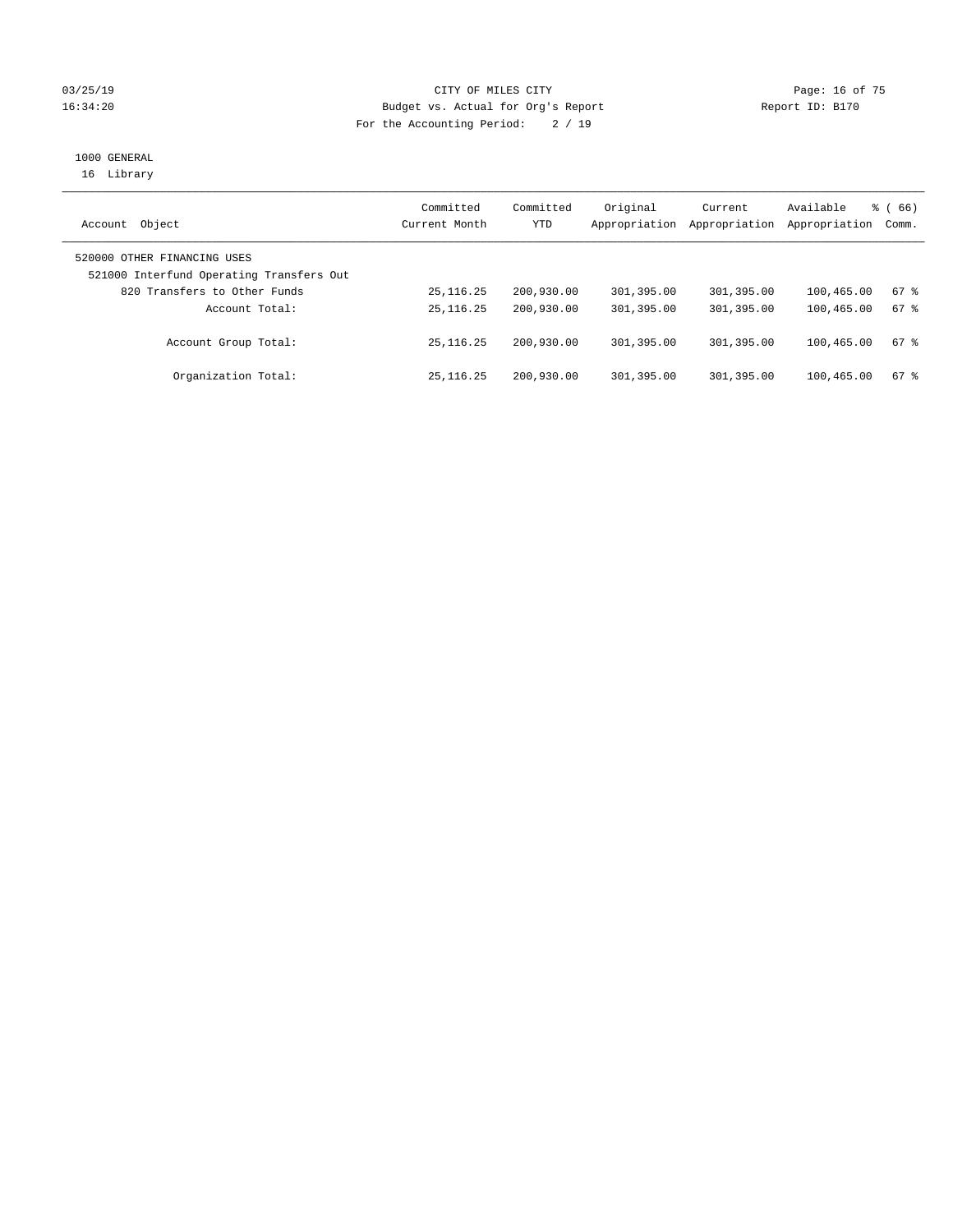### 03/25/19 Page: 17 of 75 16:34:20 Budget vs. Actual for Org's Report Report ID: B170 For the Accounting Period: 2 / 19

### 1000 GENERAL

21 Animal Control

| Account Object                           | Committed<br>Current Month | Committed<br><b>YTD</b> | Original  | Current   | Available<br>Appropriation Appropriation Appropriation Comm. | % (66)           |
|------------------------------------------|----------------------------|-------------------------|-----------|-----------|--------------------------------------------------------------|------------------|
| 440000 PUBLIC HEALTH-GASB68              |                            |                         |           |           |                                                              |                  |
| 440600 Animal Control Services (21)      |                            |                         |           |           |                                                              |                  |
| 111 Salaries and Wages - Permanent       | 3,204.72                   | 27,598.10               | 42,430.00 | 42,430.00 | 14,831.90                                                    | 65 %             |
| 121 OVERTIME-PERMANENT                   | 42.50                      | 284.06                  | 500.00    | 500.00    | 215.94                                                       | 57%              |
| 131 VACATION                             | 0.00                       | 20.13                   | 1,500.00  | 1,500.00  | 1,479.87                                                     | 1 <sup>°</sup>   |
| 132 SICK LEAVE                           | 0.00                       | 0.00                    | 700.00    | 700.00    | 700.00                                                       | 0 <sup>8</sup>   |
| 133 OTHER LEAVE PAY                      | 644.16                     | 1,992.87                | 500.00    | 500.00    | $-1,492.87$                                                  | $399$ $%$        |
| 134 HOLIDAY PAY                          | 0.00                       | 536.49                  | 300.00    | 300.00    | $-236.49$                                                    | $179$ $%$        |
| 141 Unemployment Insurance               | 13.62                      | 107.78                  | 69.00     | 69.00     | $-38.78$                                                     | 156 %            |
| 142 Workers' Compensation                | 195.29                     | 1,527.58                | 2,633.00  | 2,633.00  | 1,105.42                                                     | 58 %             |
| 143 Health Insurance                     | 739.70                     | 5,917.60                | 8,877.00  | 8,877.00  | 2,959.40                                                     | 67 %             |
| 144 FICA                                 | 297.68                     | 2,355.56                | 3,514.00  | 3,514.00  | 1,158.44                                                     | 67 %             |
| 145 PERS                                 | 303.62                     | 2,449.68                | 3,422.00  | 3,422.00  | 972.32                                                       | $72$ $%$         |
| 196 CLOTHING ALLOTMENT                   | 0.00                       | 360.00                  | 720.00    | 720.00    | 360.00                                                       | 50%              |
| 210 Office Supplies and Materials        | 0.00                       | 0.00                    | 150.00    | 150.00    | 150.00                                                       | 0 <sup>8</sup>   |
| 214 Small Items of Equipment             | 0.00                       | 0.00                    | 400.00    | 400.00    | 400.00                                                       | 0 <sup>8</sup>   |
| 220 Operating Expenses                   | 68.42                      | 1,354.42                | 1,200.00  | 1,200.00  | $-154.42$                                                    | $113*$           |
| 230 Repair and Maintenance Supplies      | 0.00                       | 35.51                   | 250.00    | 250.00    | 214.49                                                       | $14*$            |
| 231 Gas, Oil, Diesel Fuel, Grease, etc.  | 99.33                      | 940.63                  | 1,400.00  | 1,400.00  | 459.37                                                       | 67 <sup>°</sup>  |
| 311 Postage, Box Rent, Etc.              | 0.00                       | 32.09                   | 20.00     | 20.00     | $-12.09$                                                     | $160*$           |
| 320 Printing, Duplicating, Typing &      | 0.00                       | 0.00                    | 25.00     | 25.00     | 25.00                                                        | 0 <sup>8</sup>   |
| 330 Publicity, Subscriptions & Dues      | 0.00                       | 0.00                    | 25.00     | 25.00     | 25.00                                                        | 0 <sup>8</sup>   |
| 341 Electric Utility Services            | 47.36                      | 545.65                  | 529.00    | 529.00    | $-16.65$                                                     | 103 <sub>8</sub> |
| 342 Water Utility Services               | 25.02                      | 185.30                  | 350.00    | 350.00    | 164.70                                                       | $53$ $%$         |
| 343 Sewer Utility Services               | 27.07                      | 215.50                  | 150.00    | 150.00    | $-65.50$                                                     | $144$ %          |
| 344 Gas Utility Service                  | 59.10                      | 175.01                  | 635.00    | 635.00    | 459.99                                                       | $28$ $%$         |
| 345 Telephone                            | 40.09                      | 320.72                  | 500.00    | 500.00    | 179.28                                                       | 64 %             |
| 347 Internet                             | 0.00                       | 0.00                    | 560.00    | 560.00    | 560.00                                                       | 0 <sup>8</sup>   |
| 350 Professional Services                | 331.89                     | 2,465.76                | 3,000.00  | 3,000.00  | 534.24                                                       | 82 %             |
| 366 R&M Vehicles - Police/Animal Control | 0.00                       | 0.00                    | 100.00    | 100.00    | 100.00                                                       | 0 <sup>8</sup>   |
| 370 Travel                               | 0.00                       | 0.00                    | 200.00    | 200.00    | 200.00                                                       | 0 <sup>8</sup>   |
| 380 Training Services                    | 0.00                       | 0.00                    | 100.00    | 100.00    | 100.00                                                       | 0 <sup>8</sup>   |
| 511 Insurance on Buildings               | 0.00                       | 63.61                   | 64.00     | 64.00     | 0.39                                                         | 99 <sub>8</sub>  |
| Account Total:                           | 6,139.57                   | 49,484.05               | 74,823.00 | 74,823.00 | 25, 338.95                                                   | 66 %             |
| Account Group Total:                     | 6,139.57                   | 49, 484.05              | 74,823.00 | 74,823.00 | 25, 338.95                                                   | 66 %             |
| Organization Total:                      | 6,139.57                   | 49, 484.05              | 74,823.00 | 74,823.00 | 25, 338.95                                                   | 66 %             |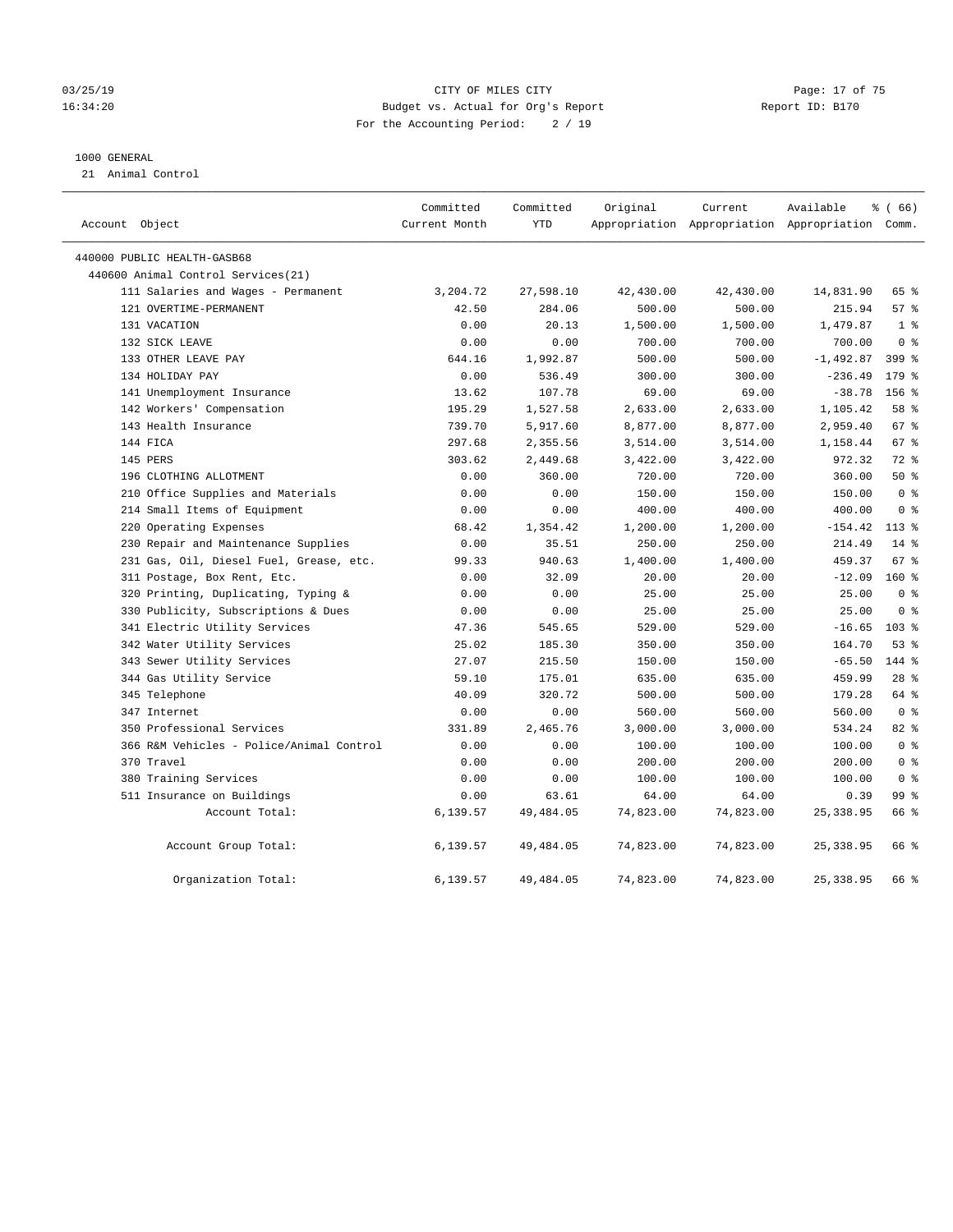### 03/25/19 Page: 18 of 75 16:34:20 Budget vs. Actual for Org's Report Changer Report ID: B170 For the Accounting Period: 2 / 19

### 1000 GENERAL

36 Planning & Community Services

| Account Object                            | Committed<br>Current Month | Committed<br><b>YTD</b> | Original   | Current    | Available<br>Appropriation Appropriation Appropriation Comm. | % (66)          |
|-------------------------------------------|----------------------------|-------------------------|------------|------------|--------------------------------------------------------------|-----------------|
| 410000 GENERAL GOVERNMENTGASB68           |                            |                         |            |            |                                                              |                 |
| 411020 Community Services & Planning      |                            |                         |            |            |                                                              |                 |
| 111 Salaries and Wages - Permanent        | 2,671.84                   | 20,108.25               | 40,816.00  | 40,816.00  | 20,707.75                                                    | 49 %            |
| 121 OVERTIME-PERMANENT                    | 5.68                       | 39.76                   | 200.00     | 200.00     | 160.24                                                       | $20*$           |
| 131 VACATION                              | 275.81                     | 2,727.85                | 2,800.00   | 2,800.00   | 72.15                                                        | 97%             |
| 132 SICK LEAVE                            | 142.92                     | 2,704.10                | 1,300.00   | 1,300.00   | $-1, 404.10$                                                 | $208$ %         |
| 133 OTHER LEAVE PAY                       | 275.81                     | 2,030.74                | 2,363.00   | 2,363.00   | 332.26                                                       | 86 %            |
| 141 Unemployment Insurance                | 11.79                      | 97.18                   | 71.00      | 71.00      | $-26.18$                                                     | 137 %           |
| 142 Workers' Compensation                 | 42.35                      | 229.86                  | 234.00     | 234.00     | 4.14                                                         | 98 %            |
| 143 Health Insurance                      | 805.98                     | 4,639.02                | 9,675.00   | 9,675.00   | 5,035.98                                                     | 48 %            |
| 144 FICA                                  | 257.98                     | 2,124.67                | 3,632.00   | 3,632.00   | 1,507.33                                                     | 58 %            |
| 145 PERS                                  | 289.01                     | 2,366.28                | 4,021.00   | 4,021.00   | 1,654.72                                                     | 59 %            |
| 196 CLOTHING ALLOTMENT                    | 0.00                       | 163.50                  | 314.00     | 314.00     | 150.50                                                       | $52$ $%$        |
| 210 Office Supplies and Materials         | 51.31                      | 128.50                  | 800.00     | 800.00     | 671.50                                                       | 16 <sup>8</sup> |
| 214 Small Items of Equipment              | 0.00                       | 69.99                   | 400.00     | 400.00     | 330.01                                                       | $17*$           |
| 220 Operating Expenses                    | 0.00                       | 120.65                  | 100.00     | 100.00     | $-20.65$                                                     | $121$ %         |
| 311 Postage, Box Rent, Etc.               | 2.00                       | 23.13                   | 100.00     | 100.00     | 76.87                                                        | $23$ $%$        |
| 320 Printing, Duplicating, Typing &       | 0.00                       | 0.00                    | 200.00     | 200.00     | 200.00                                                       | 0 <sup>8</sup>  |
| 327 Map Printing                          | 10.00                      | 30.75                   | 50.00      | 50.00      | 19.25                                                        | 62 %            |
| 330 Publicity, Subscriptions & Dues       | 0.00                       | 0.00                    | 300.00     | 300.00     | 300.00                                                       | 0 <sup>8</sup>  |
| 331 Publication of Formal & Legal Notices | 0.00                       | 269.50                  | 750.00     | 750.00     | 480.50                                                       | 36%             |
| 334 Memberships, Registrations & Dues     | 0.00                       | 100.00                  | 100.00     | 100.00     | 0.00                                                         | $100*$          |
| 345 Telephone                             | 75.92                      | 604.03                  | 900.00     | 900.00     | 295.97                                                       | 67%             |
| 347 Internet                              | 0.00                       | 0.00                    | 150.00     | 150.00     | 150.00                                                       | 0 <sup>8</sup>  |
| 350 Professional Services                 | 940.00                     | 32,512.36               | 19,800.00  | 19,800.00  | $-12, 712.36$                                                | $164$ %         |
| 360 Contr R & M                           | 75.05                      | 4,700.30                | 12,100.00  | 12,100.00  | 7,399.70                                                     | 39%             |
| 370 Travel                                | 0.00                       | 0.00                    | 2,000.00   | 2,000.00   | 2,000.00                                                     | 0 <sup>8</sup>  |
| 380 Training Services                     | 0.00                       | $-39.92$                | 1,000.00   | 1,000.00   | 1,039.92                                                     | $-4$ %          |
| 382 Books                                 | 0.00                       | 0.00                    | 150.00     | 150.00     | 150.00                                                       | 0 <sup>8</sup>  |
| Account Total:                            | 5,933.45                   | 75,750.50               | 104,326.00 | 104,326.00 | 28,575.50                                                    | 73 %            |
| Account Group Total:                      | 5,933.45                   | 75,750.50               | 104,326.00 | 104,326.00 | 28,575.50                                                    | 73 %            |
| Organization Total:                       | 5,933.45                   | 75,750.50               | 104,326.00 | 104,326.00 | 28,575.50                                                    | 73 %            |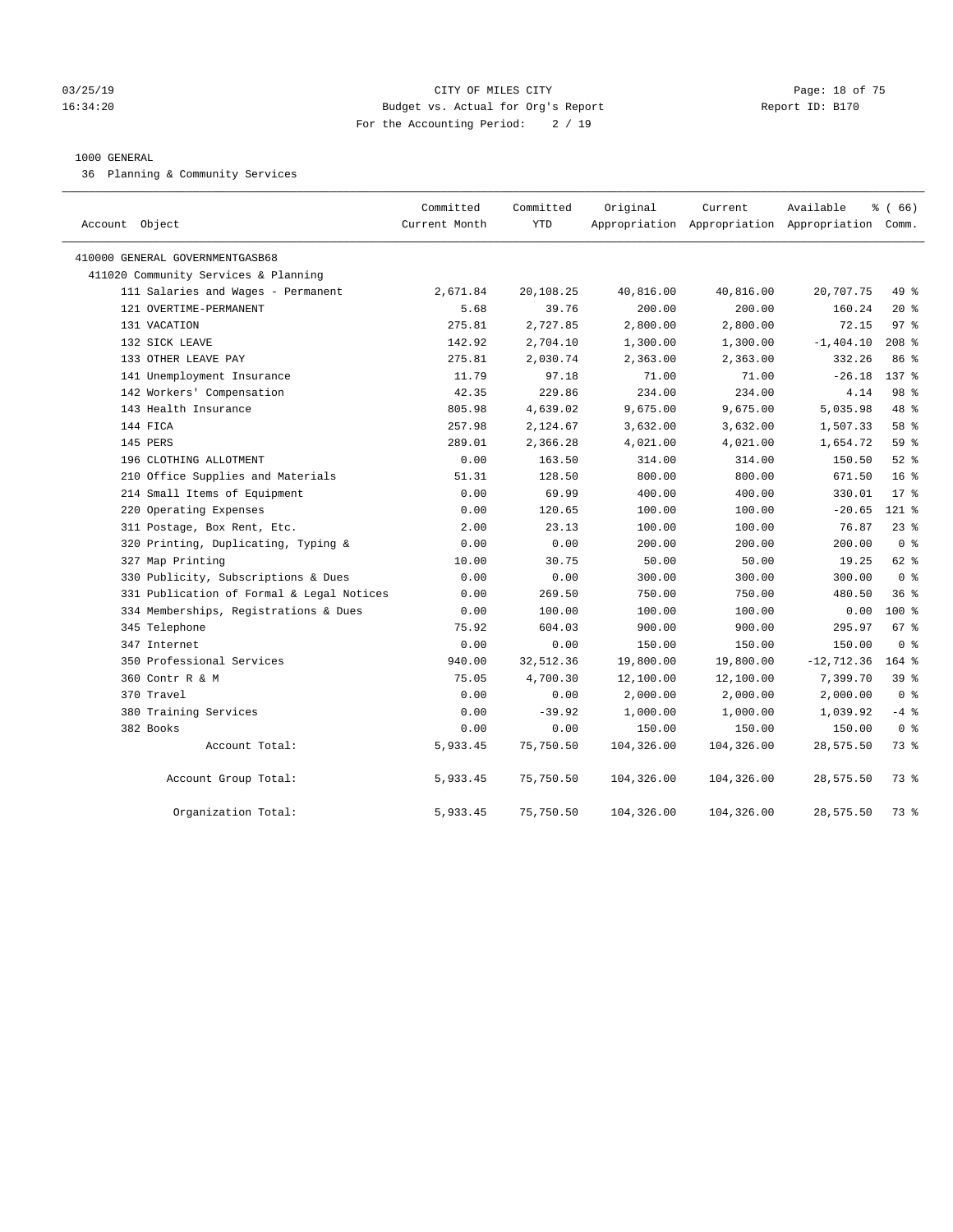### 03/25/19 Page: 19 of 75 16:34:20 Budget vs. Actual for Org's Report Changer Report ID: B170 For the Accounting Period: 2 / 19

### 1000 GENERAL

37 CITY HEALTH

| Object<br>Account                                                       | Committed<br>Current Month | Committed<br><b>YTD</b> | Original<br>Appropriation | Current<br>Appropriation | Available<br>Appropriation | $\frac{8}{6}$ (66)<br>Comm. |
|-------------------------------------------------------------------------|----------------------------|-------------------------|---------------------------|--------------------------|----------------------------|-----------------------------|
| 520000 OTHER FINANCING USES<br>521000 Interfund Operating Transfers Out |                            |                         |                           |                          |                            |                             |
| 820 Transfers to Other Funds                                            | 0.00                       | 13,700.00               | 13,700.00                 | 13,700.00                | 0.00                       | $100*$                      |
| Account Total:                                                          | 0.00                       | 13,700.00               | 13,700.00                 | 13,700.00                | 0.00                       | $100*$                      |
| Account Group Total:                                                    | 0.00                       | 13,700.00               | 13,700.00                 | 13,700.00                |                            | $0.00$ 100 %                |
| Organization Total:                                                     | 0.00                       | 13,700.00               | 13,700.00                 | 13,700.00                | 0.00                       | $100*$                      |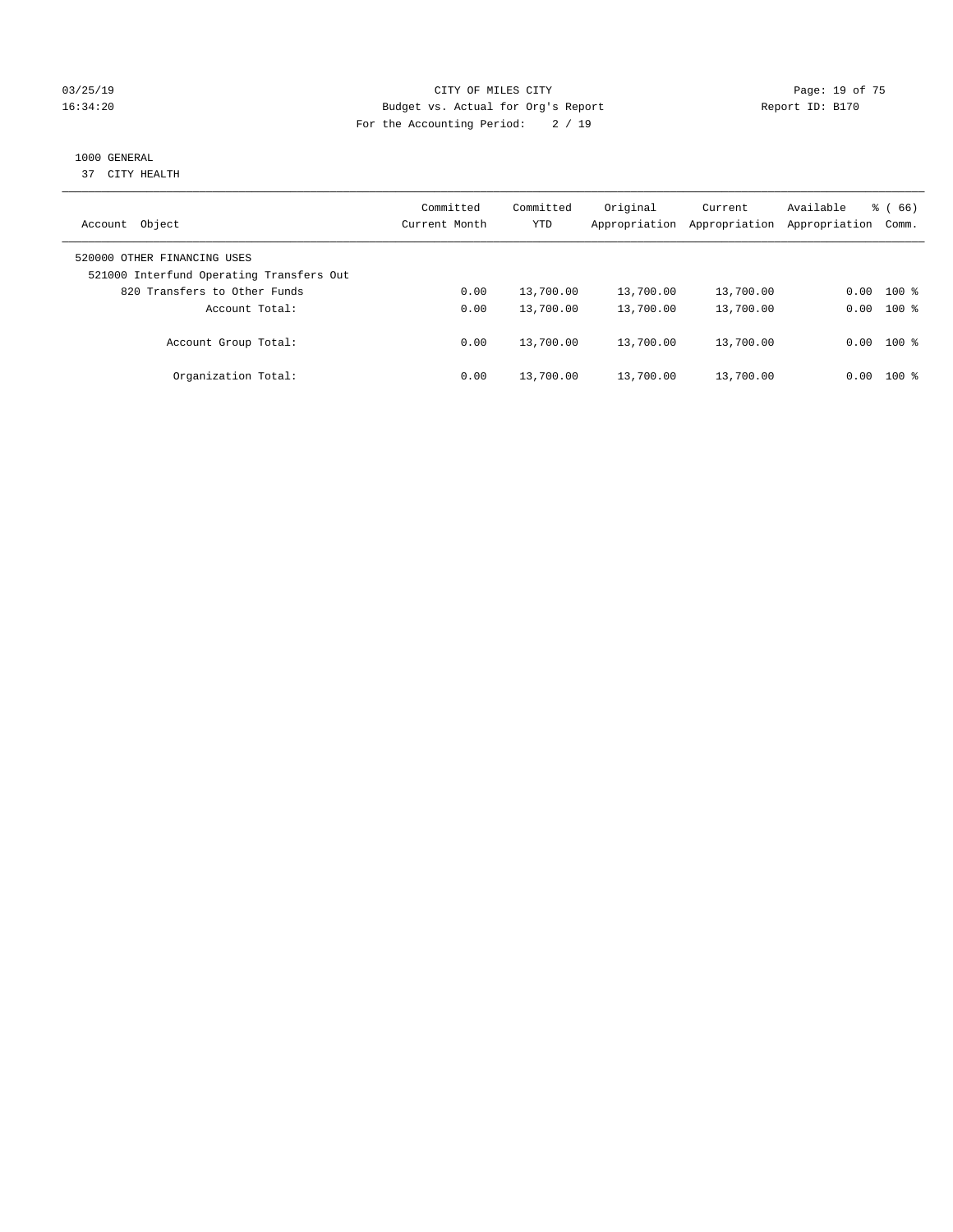### 03/25/19 Page: 20 of 75 16:34:20 Budget vs. Actual for Org's Report Changer Report ID: B170 For the Accounting Period: 2 / 19

### 1000 GENERAL

201 Flood Prevention

| Account Object                            | Committed<br>Current Month | Committed<br><b>YTD</b> | Original   | Current     | Available<br>Appropriation Appropriation Appropriation Comm. | % (66)           |
|-------------------------------------------|----------------------------|-------------------------|------------|-------------|--------------------------------------------------------------|------------------|
|                                           |                            |                         |            |             |                                                              |                  |
| 430000 Public Works-GASB68                |                            |                         |            |             |                                                              |                  |
| 431200 Flood Control                      |                            |                         |            |             |                                                              |                  |
| 111 Salaries and Wages - Permanent        | 1,361.46                   | 10,360.93               | 16,104.00  | 16,104.00   | 5,743.07                                                     | 64 %             |
| 131 VACATION                              | 10.16                      | 626.43                  | 1,000.00   | 1,000.00    | 373.57                                                       | $63$ $%$         |
| 132 SICK LEAVE                            | 91.44                      | 517.81                  | 500.00     | 500.00      | $-17.81$                                                     | $104$ %          |
| 133 OTHER LEAVE PAY                       | 0.00                       | 199.50                  | 1,016.00   | 1,016.00    | 816.50                                                       | $20*$            |
| 141 Unemployment Insurance                | 5.12                       | 41.16                   | 26.00      | 26.00       | $-15.16$                                                     | 158 <sup>8</sup> |
| 142 Workers' Compensation                 | 83.84                      | 674.14                  | 1,067.00   | 1,067.00    | 392.86                                                       | 63 %             |
| 143 Health Insurance                      | 295.90                     | 2,367.09                | 3,551.00   | 3,551.00    | 1,183.91                                                     | 67%              |
| 144 FICA                                  | 110.69                     | 890.44                  | 1,424.00   | 1,424.00    | 533.56                                                       | 63 %             |
| 145 PERS                                  | 125.38                     | 1,003.03                | 1,577.00   | 1,577.00    | 573.97                                                       | 64 %             |
| 196 CLOTHING ALLOTMENT                    | 0.00                       | 60.00                   | 60.00      | 60.00       | 0.00                                                         | $100*$           |
| 210 Office Supplies and Materials         | 20.71                      | 154.73                  | 500.00     | 500.00      | 345.27                                                       | 318              |
| 214 Small Items of Equipment              | 0.00                       | 261.93                  | 500.00     | 500.00      | 238.07                                                       | $52$ $%$         |
| 220 Operating Expenses                    | 0.00                       | 0.00                    | 500.00     | 500.00      | 500.00                                                       | 0 <sup>8</sup>   |
| 231 Gas, Oil, Diesel Fuel, Grease, etc.   | 188.57                     | 304.71                  | 300.00     | 300.00      | $-4.71$                                                      | $102$ %          |
| 311 Postage, Box Rent, Etc.               | 1.00                       | 1,364.79                | 3,000.00   | 3,000.00    | 1,635.21                                                     | 45%              |
| 330 Publicity, Subscriptions & Dues       | 0.00                       | 0.00                    | 950.00     | 950.00      | 950.00                                                       | 0 <sup>8</sup>   |
| 331 Publication of Formal & Legal Notices | 0.00                       | 942.50                  | 2,000.00   | 2,000.00    | 1,057.50                                                     | 47.8             |
| 334 Memberships, Registrations & Dues     | 0.00                       | 160.00                  | 0.00       | 0.00        | $-160.00$                                                    | $***$ %          |
| 345 Telephone                             | 0.00                       | 0.00                    | 50.00      | 50.00       | 50.00                                                        | 0 <sup>8</sup>   |
| 350 Professional Services                 | 10,194.56                  | 32,905.14               | 371,000.00 | 371,000.00  | 338,094.86                                                   | 9 <sub>8</sub>   |
| 370 Travel                                | 380.80                     | 782.16                  | 1,000.00   | 1,000.00    | 217.84                                                       | 78 %             |
| 380 Training Services                     | 0.00                       | 0.00                    | 200.00     | 200.00      | 200.00                                                       | 0 <sup>8</sup>   |
| 532 Land Rental                           | 0.00                       | 0.00                    | 150.00     | 150.00      | 150.00                                                       | 0 <sup>8</sup>   |
| 540 Special Assessments                   | 0.00                       | 0.00                    | 300.00     | 300.00      | 300.00                                                       | 0 <sup>8</sup>   |
| Account Total:                            | 12,869.63                  | 53,616.49               | 406,775.00 | 406,775.00  | 353, 158.51                                                  | 13 <sup>8</sup>  |
| Account Group Total:                      | 12,869.63                  | 53,616.49               | 406,775.00 | 406,775.00  | 353, 158.51                                                  | 13 <sup>8</sup>  |
| 490000 DEBT SERVICE                       |                            |                         |            |             |                                                              |                  |
| 490500 Other Debt Service Payments        |                            |                         |            |             |                                                              |                  |
| 652 Principle- Flood Study Loan           | 0.00                       | 28,091.67               | 46,925.00  | 46,925.00   | 18,833.33                                                    | 60 %             |
| 653 Interest- Flood Study Loan            | 0.00                       | 4,408.42                | 7,792.00   | 7,792.00    | 3,383.58                                                     | 57%              |
| Account Total:                            | 0.00                       | 32,500.09               | 54,717.00  | 54,717.00   | 22, 216.91                                                   | 59%              |
| Account Group Total:                      | 0.00                       | 32,500.09               | 54,717.00  | 54,717.00   | 22, 216.91                                                   | 59 %             |
| Organization Total:                       | 12,869.63                  | 86,116.58               | 461,492.00 | 461, 492.00 | 375, 375.42                                                  | 19 <sup>°</sup>  |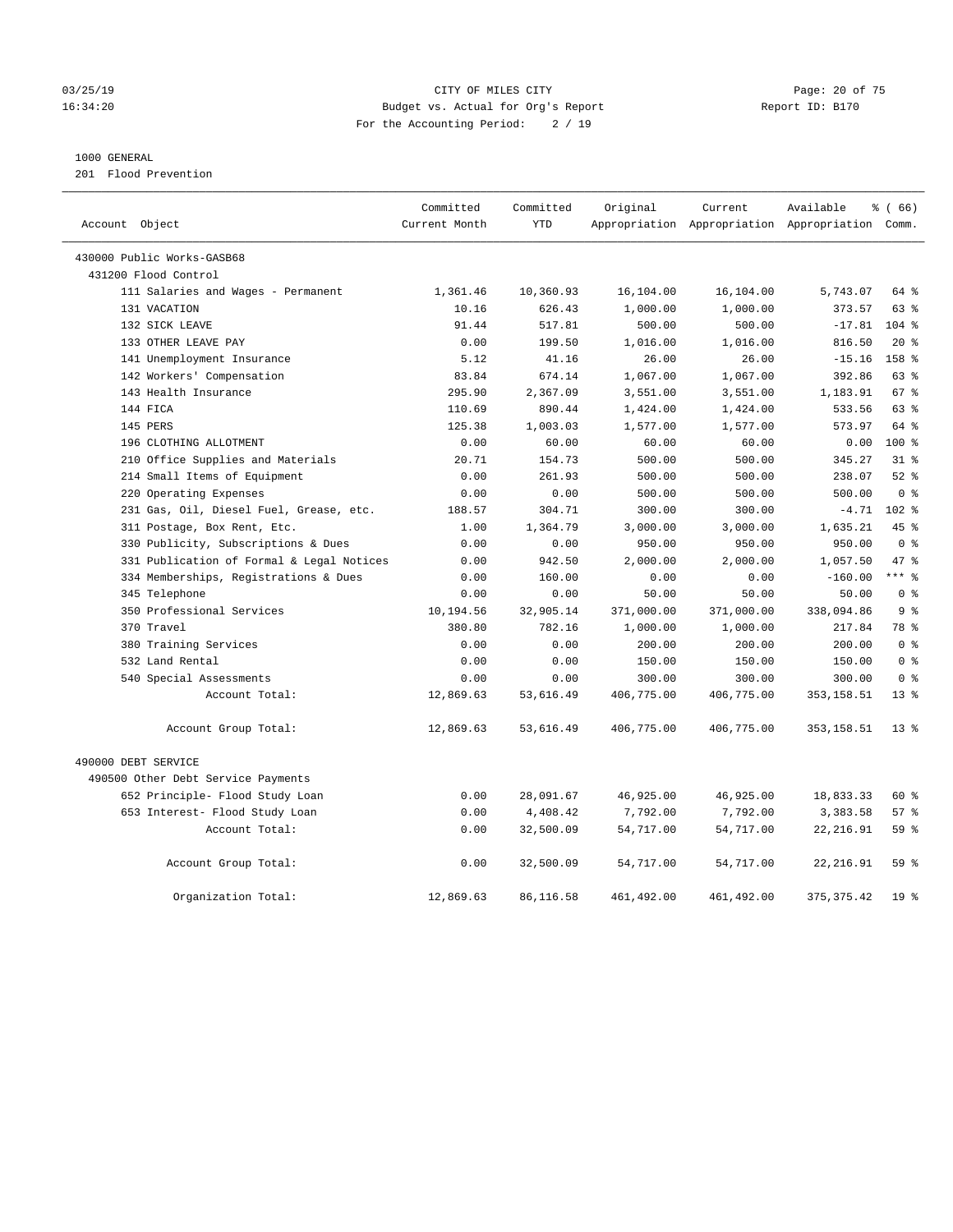### 03/25/19 Page: 21 of 75 16:34:20 Budget vs. Actual for Org's Report Report ID: B170 For the Accounting Period: 2 / 19

### 1000 GENERAL

301 Elections

| Object<br>Account                                   | Committed<br>Current Month | Committed<br><b>YTD</b> | Original<br>Appropriation | Current<br>Appropriation | Available<br>Appropriation | % (66)<br>Comm. |
|-----------------------------------------------------|----------------------------|-------------------------|---------------------------|--------------------------|----------------------------|-----------------|
| 410000 GENERAL GOVERNMENTGASB68<br>410600 Elections |                            |                         |                           |                          |                            |                 |
| PURCHASED SERVICES<br>300                           | 0.00                       | 0.00                    | 10,000.00                 | 10,000.00                | 10,000.00                  | 0 <sup>8</sup>  |
| Account Total:                                      | 0.00                       | 0.00                    | 10,000.00                 | 10,000.00                | 10,000.00                  | 0 <sup>8</sup>  |
| Account Group Total:                                | 0.00                       | 0.00                    | 10,000.00                 | 10,000.00                | 10,000.00                  | 0 <sup>8</sup>  |
| Organization Total:                                 | 0.00                       | 0.00                    | 10,000.00                 | 10,000.00                | 10,000.00                  | 0 <sup>8</sup>  |

Fund Total: 437,400.13 3,230,579.42 5,104,788.00 5,208,788.00 1,978,208.58 62 %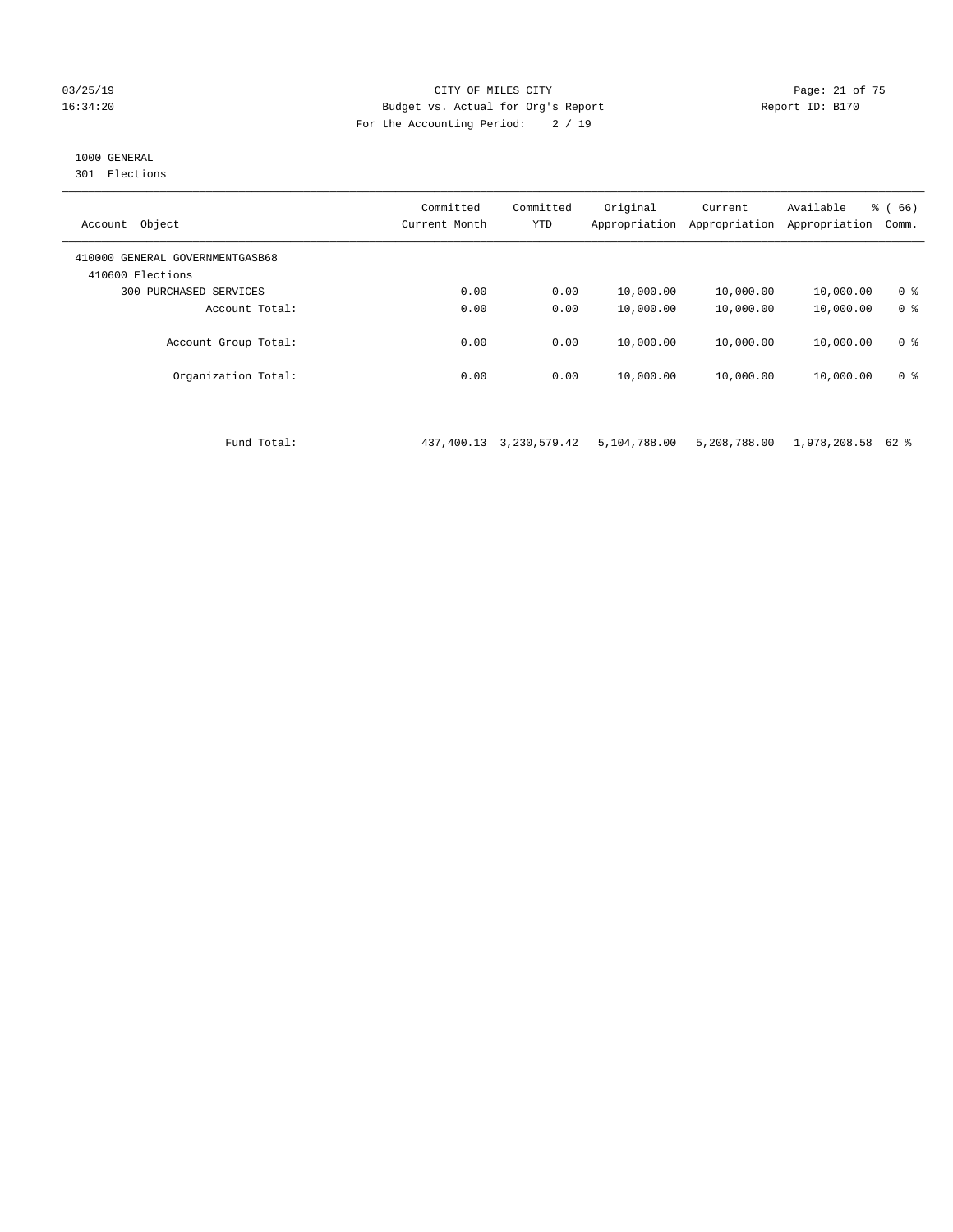### 03/25/19 Page: 22 of 75 16:34:20 Budget vs. Actual for Org's Report Changer Report ID: B170 For the Accounting Period: 2 / 19

————————————————————————————————————————————————————————————————————————————————————————————————————————————————————————————————————

## 2220 LIBRARY

16 Library

|                                          | Committed     | Committed          | Original              | Current               | Available                                       | <sub>ර</sub> ි (66) |  |
|------------------------------------------|---------------|--------------------|-----------------------|-----------------------|-------------------------------------------------|---------------------|--|
| Account Object                           | Current Month | YTD                |                       |                       | Appropriation Appropriation Appropriation Comm. |                     |  |
| 460000 CULTURE AND RECREATION-GASB68     |               |                    |                       |                       |                                                 |                     |  |
| 460100 Library Services(16)              |               |                    |                       |                       |                                                 |                     |  |
| 111 Salaries and Wages - Permanent       | 15, 114.84    | 112,876.95         | 180,436.00            | 180,436.00            | 67,559.05                                       | 63 %                |  |
| 121 OVERTIME-PERMANENT                   | 0.00          | 0.00               | 600.00                | 600.00                | 600.00                                          | 0 <sup>8</sup>      |  |
| 131 VACATION                             | 795.14        | 8,028.36           | 16,000.00             | 16,000.00             | 7,971.64                                        | 50%                 |  |
| 132 SICK LEAVE                           | 988.41        | 8,941.87           | 7,300.00              | 7,300.00              | $-1,641.87$                                     | $122$ %             |  |
| 133 OTHER LEAVE PAY                      | 0.00          | 0.00               | 4,063.00              | 4,063.00              | 4,063.00                                        | 0 <sup>8</sup>      |  |
| 141 Unemployment Insurance               | 59.14         | 457.10             | 313.00                | 313.00                | $-144.10$                                       | $146$ %             |  |
| 142 Workers' Compensation                | 71.92         | 555.94             | 887.00                | 887.00                | 331.06                                          | 63 %                |  |
| 143 Health Insurance                     | 3,697.80      | 29,582.40          | 44,382.00             | 44,382.00             | 14,799.60                                       | 67%                 |  |
| 144 FICA                                 | 1,278.51      | 9,876.90           | 15,943.00             | 15,943.00             | 6,066.10                                        | 62 %                |  |
| 145 PERS                                 | 1,448.20      | 11,127.98          | 17,651.00             | 17,651.00             | 6,523.02                                        | 63 %                |  |
| 196 CLOTHING ALLOTMENT                   | 0.00          | 750.00             | 750.00                | 750.00                | 0.00                                            | $100*$              |  |
| 210 Office Supplies and Materials        | 376.53        | 391.92             | 1,000.00              | 1,000.00              | 608.08                                          | 39%                 |  |
| 214 Small Items of Equipment             | 0.00          | 80.00              | 5,000.00              | 5,000.00              | 4,920.00                                        | 2 <sup>8</sup>      |  |
| 220 Operating Expenses                   | 0.00          | 0.00               | 1,000.00              | 1,000.00              | 1,000.00                                        | 0 <sup>8</sup>      |  |
| 224 Janitorial Supplies                  | 0.00          | 234.79             | 1,200.00              | 1,200.00              | 965.21                                          | $20*$               |  |
| 311 Postage, Box Rent, Etc.              | 66.96         | 887.03             | 1,500.00              | 1,500.00              | 612.97                                          | 59 %                |  |
| 320 Printing, Duplicating, Typing &      | 19.87         | 260.26             | 2,000.00              | 2,000.00              | 1,739.74                                        | $13*$               |  |
| 330 Publicity, Subscriptions & Dues      | 80.00         | 275.31             | 0.00                  | 0.00                  | $-275.31$                                       | $***$ $_{8}$        |  |
| 334 Memberships, Registrations & Dues    | 0.00          | 0.00               | 250.00                | 250.00                | 250.00                                          | 0 <sup>8</sup>      |  |
| 341 Electric Utility Services            | 448.99        | 4,968.11           | 9,000.00              | 9,000.00              | 4,031.89                                        | 55%                 |  |
| 342 Water Utility Services               | 65.29         | 367.94             | 700.00                | 700.00                | 332.06                                          | 53%                 |  |
| 343 Sewer Utility Services               | 37.63         | 299.98             | 800.00                | 800.00                | 500.02                                          | 37%                 |  |
| 344 Gas Utility Service                  | 398.38        | 1,311.07           | 5,000.00              | 5,000.00              | 3,688.93                                        | $26$ %              |  |
| 345 Telephone                            | 147.11        | 998.28             | 1,500.00              | 1,500.00              | 501.72                                          | $67$ %              |  |
| 346 Garbage Service                      | 0.00          | 0.00               | 500.00                | 500.00                | 500.00                                          | 0 <sup>8</sup>      |  |
| 347 Internet                             | 156.65        | 1,598.66           | 2,500.00              | 2,500.00              | 901.34                                          | 64 %                |  |
| 350 Professional Services                | 0.00          | 3,575.92           | 9,500.00              | 9,500.00              | 5,924.08                                        | 38 <sup>8</sup>     |  |
| 360 Contr R & M<br>370 Travel            | 409.50        | 5,197.11<br>149.27 | 10,000.00             | 10,000.00             | 4,802.89                                        | $52$ $%$<br>7 %     |  |
| 380 Training Services                    | 0.00<br>0.00  | 150.00             | 2,000.00              | 2,000.00              | 1,850.73<br>850.00                              | 15 <sup>°</sup>     |  |
| 382 Books                                | 489.27        | 4,846.14           | 1,000.00<br>15,000.00 | 1,000.00<br>15,000.00 | 10,153.86                                       | $32$ $%$            |  |
| 511 Insurance on Buildings               | 0.00          | 2,729.64           | 2,730.00              | 2,730.00              | 0.36                                            | $100*$              |  |
| 513 Liability                            | 0.00          | 2,484.04           | 2,485.00              | 2,485.00              | 0.96                                            | 100 %               |  |
| 920 Buildings                            | 0.00          | 0.00               | 30,000.00             | 30,000.00             | 30,000.00                                       | 0 <sup>8</sup>      |  |
| Account Total:                           | 26,150.14     | 213,002.97         | 392,990.00            | 392,990.00            | 179,987.03                                      | $54$ %              |  |
| Account Group Total:                     | 26,150.14     | 213,002.97         | 392,990.00            | 392,990.00            | 179,987.03                                      | 54 $%$              |  |
| 520000 OTHER FINANCING USES              |               |                    |                       |                       |                                                 |                     |  |
| 521000 Interfund Operating Transfers Out |               |                    |                       |                       |                                                 |                     |  |
| 820 Transfers to Other Funds             | 1,768.50      | 14,148.00          | 21,222.00             | 21,222.00             | 7,074.00                                        | 67 %                |  |
| Account Total:                           | 1,768.50      | 14,148.00          | 21,222.00             | 21,222.00             | 7,074.00                                        | 67 %                |  |
|                                          |               |                    |                       |                       |                                                 |                     |  |
| Account Group Total:                     | 1,768.50      | 14,148.00          | 21,222.00             | 21,222.00             | 7,074.00                                        | $67$ %              |  |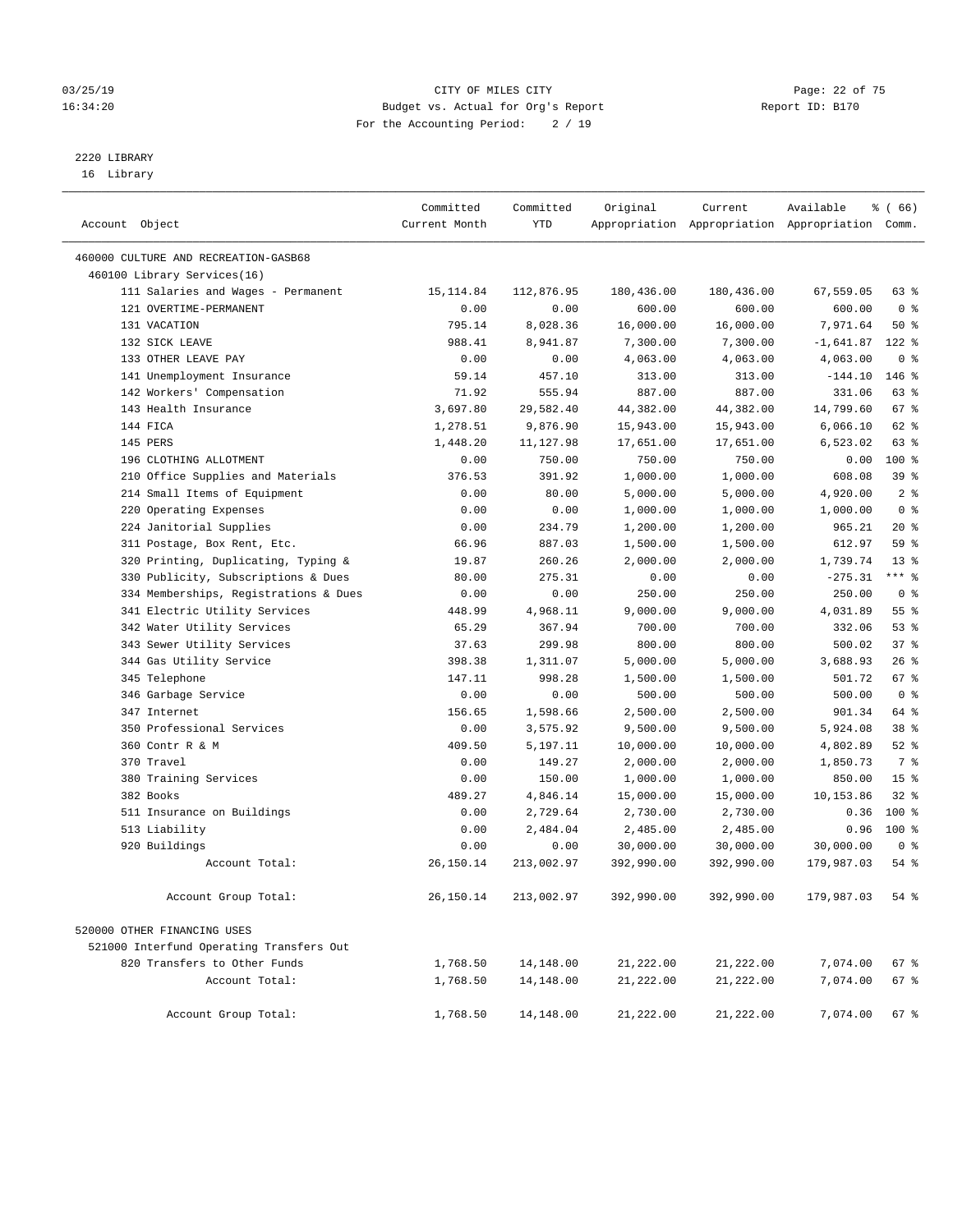### 03/25/19 Page: 23 of 75 16:34:20 Budget vs. Actual for Org's Report Changer Report ID: B170 For the Accounting Period: 2 / 19

### 2220 LIBRARY 16 Library

| Account Object      | Committed<br>Current Month | Committed<br>YTD | Original   | Current    | Available<br>Appropriation Appropriation Appropriation Comm. | <sub>ර</sub> ි (66) |
|---------------------|----------------------------|------------------|------------|------------|--------------------------------------------------------------|---------------------|
| Organization Total: | 27,918.64                  | 227,150.97       | 414,212.00 | 414,212.00 | 187,061.03                                                   | 55 %                |
| Fund Total:         | 27,918.64                  | 227,150.97       | 414,212.00 | 414,212.00 | 187,061.03 55 %                                              |                     |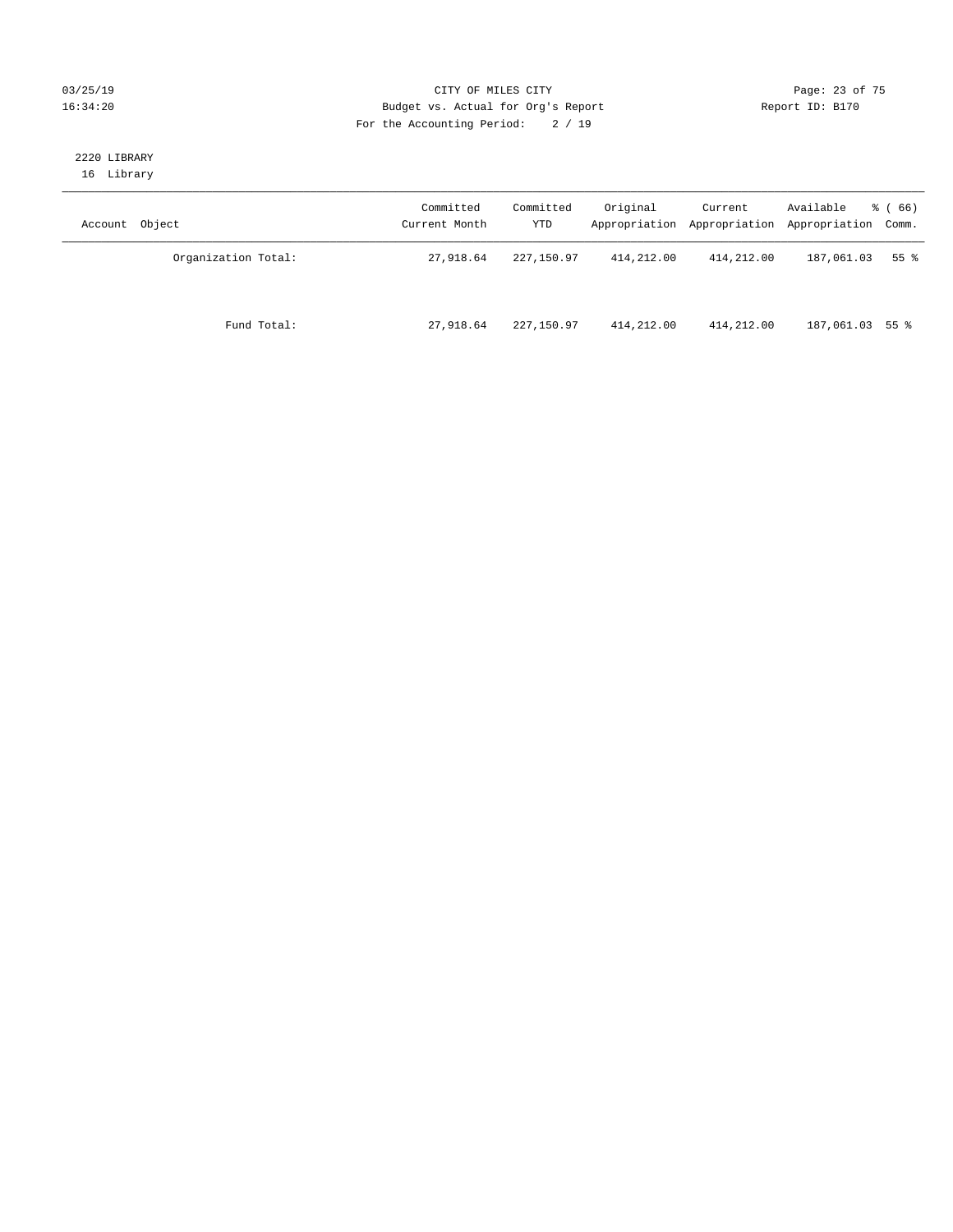### 03/25/19 Page: 24 of 75 16:34:20 Budget vs. Actual for Org's Report Changer Report ID: B170 For the Accounting Period: 2 / 19

### 2260 EMERGENCY DISASTER

201 Flood Prevention

| Account Object                                                          | Committed<br>Current Month | Committed<br><b>YTD</b> | Original  | Current<br>Appropriation Appropriation | Available<br>Appropriation | % (66)<br>Comm. |
|-------------------------------------------------------------------------|----------------------------|-------------------------|-----------|----------------------------------------|----------------------------|-----------------|
| 520000 OTHER FINANCING USES<br>521000 Interfund Operating Transfers Out |                            |                         |           |                                        |                            |                 |
| 820 Transfers to Other Funds                                            | 0.00                       | 0.00                    | 18,727.00 | 18,727.00                              | 18,727.00                  | 0 <sup>8</sup>  |
| Account Total:                                                          | 0.00                       | 0.00                    | 18,727.00 | 18,727.00                              | 18,727.00                  | 0 <sup>8</sup>  |
| Account Group Total:                                                    | 0.00                       | 0.00                    | 18,727.00 | 18,727.00                              | 18,727.00                  | 0 <sup>8</sup>  |
| Organization Total:                                                     | 0.00                       | 0.00                    | 18,727.00 | 18,727.00                              | 18,727.00                  | 0 <sup>8</sup>  |
|                                                                         |                            |                         |           |                                        |                            |                 |
| Fund Total:                                                             | 0.00                       | 0.00                    | 18,727.00 | 18,727.00                              | 18,727.00                  | 0 %             |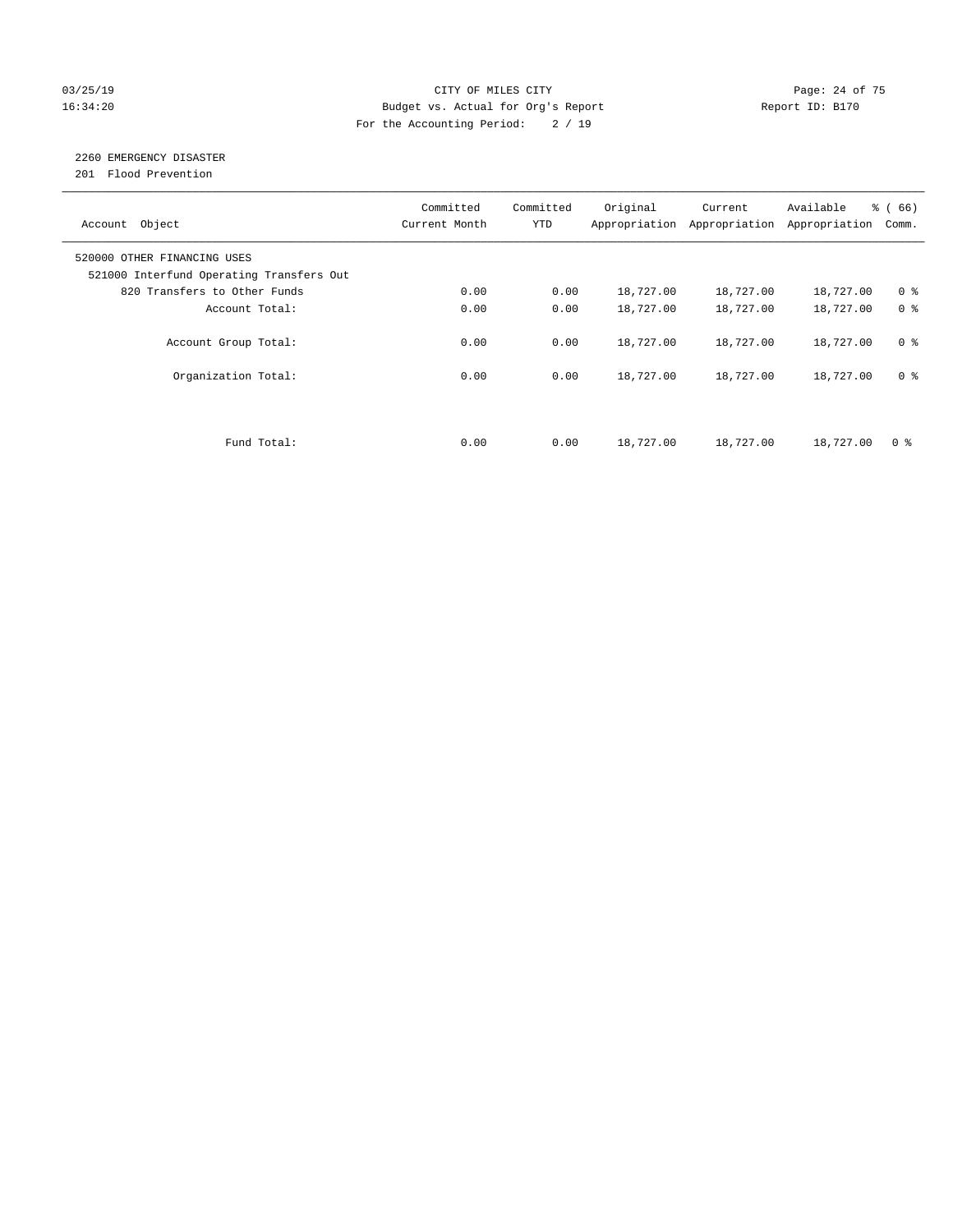### 03/25/19 Page: 25 of 75 16:34:20 Budget vs. Actual for Org's Report Changer Report ID: B170 For the Accounting Period: 2 / 19

### 2270 Health 37 CITY HEALTH

| Account Object                                                    | Committed<br>Current Month | Committed<br><b>YTD</b> | Original  | Current<br>Appropriation Appropriation | Available<br>Appropriation | % (66)<br>Comm. |
|-------------------------------------------------------------------|----------------------------|-------------------------|-----------|----------------------------------------|----------------------------|-----------------|
| 440000 PUBLIC HEALTH-GASB68<br>440140 Registration and Inspection |                            |                         |           |                                        |                            |                 |
| 350 Professional Services                                         | 0.00                       | 0.00                    | 15,740.00 | 15,740.00                              | 15,740.00                  | 0 <sup>8</sup>  |
| Account Total:                                                    | 0.00                       | 0.00                    | 15,740.00 | 15,740.00                              | 15,740.00                  | 0 <sup>8</sup>  |
| Account Group Total:                                              | 0.00                       | 0.00                    | 15,740.00 | 15,740.00                              | 15,740.00                  | 0 <sup>8</sup>  |
| Organization Total:                                               | 0.00                       | 0.00                    | 15,740.00 | 15,740.00                              | 15,740.00                  | 0 <sup>8</sup>  |
|                                                                   |                            |                         |           |                                        |                            |                 |
| Fund Total:                                                       | 0.00                       | 0.00                    | 15,740.00 | 15,740.00                              | 15,740.00                  | 0 %             |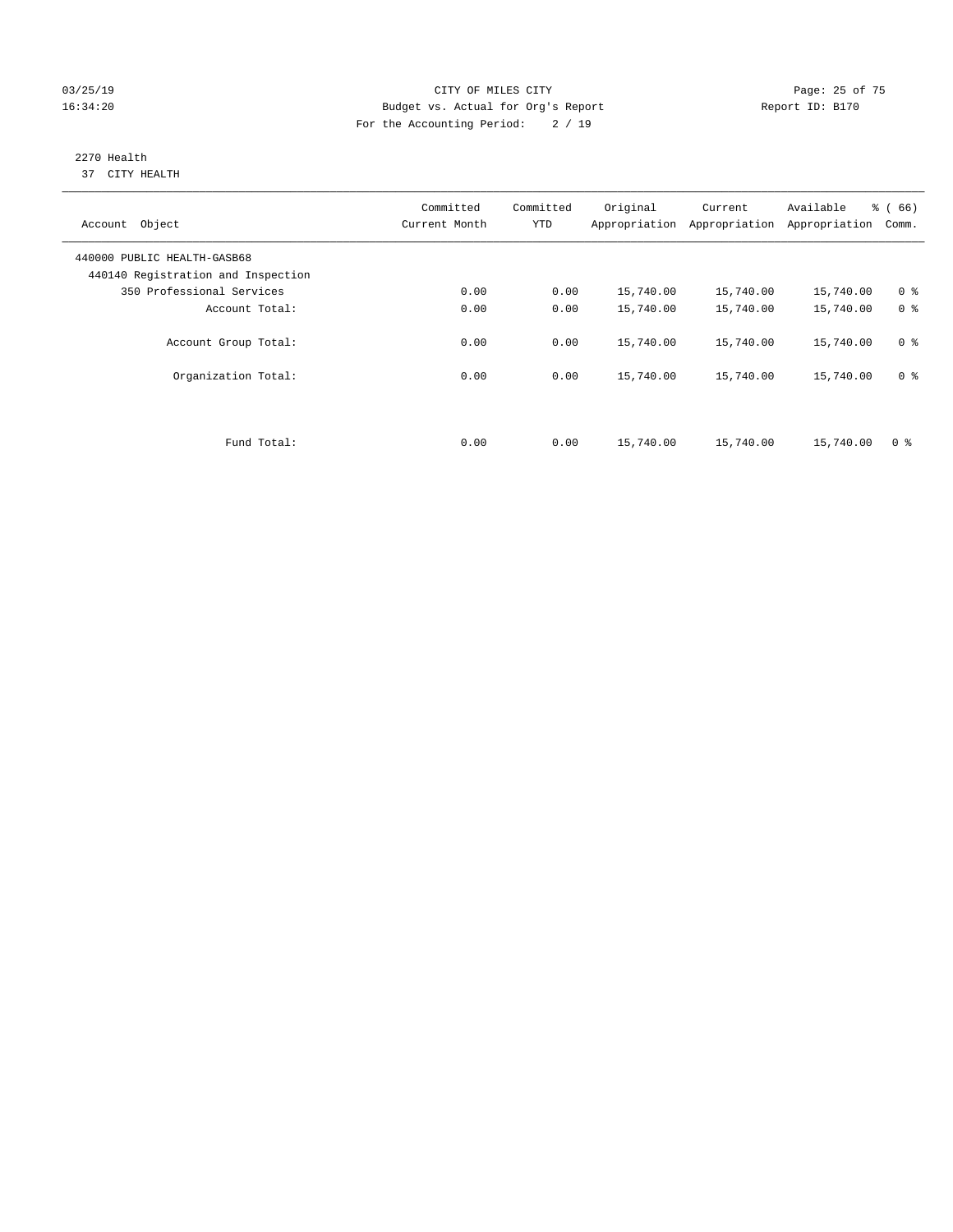### 03/25/19 Page: 26 of 75 16:34:20 Budget vs. Actual for Org's Report Changer Report ID: B170 For the Accounting Period: 2 / 19

### 2310 TIFD-Downtown

11 Historic Preservation

| Account Object                            | Committed<br>Current Month | Committed<br><b>YTD</b> | Original  | Current   | Available<br>Appropriation Appropriation Appropriation Comm. | % (66)           |
|-------------------------------------------|----------------------------|-------------------------|-----------|-----------|--------------------------------------------------------------|------------------|
| 460000 CULTURE AND RECREATION-GASB68      |                            |                         |           |           |                                                              |                  |
| 460462 Urban Renewal District             |                            |                         |           |           |                                                              |                  |
| 111 Salaries and Wages - Permanent        | 0.00                       | 9,355.92                | 14,740.00 | 14,740.00 | 5,384.08                                                     | 63%              |
| 131 VACATION                              | 0.00                       | 0.00                    | 1,600.00  | 1,600.00  | 1,600.00                                                     | 0 <sup>8</sup>   |
| 132 SICK LEAVE                            | 0.00                       | 108.39                  | 400.00    | 400.00    | 291.61                                                       | $27$ %           |
| 133 OTHER LEAVE PAY                       | 0.00                       | 120.42                  | 0.00      | 0.00      | $-120.42$                                                    | $***$ %          |
| 141 Unemployment Insurance                | 0.00                       | 33.76                   | 25.00     | 25.00     | $-8.76$                                                      | 135 <sub>8</sub> |
| 142 Workers' Compensation                 | 0.00                       | 121.36                  | 210.00    | 210.00    | 88.64                                                        | 58 %             |
| 144 FICA                                  | 0.00                       | 738.64                  | 1,281.00  | 1,281.00  | 542.36                                                       | 58 %             |
| 145 PERS                                  | 0.00                       | 801.41                  | 1,418.00  | 1,418.00  | 616.59                                                       | 57%              |
| 196 CLOTHING ALLOTMENT                    | 0.00                       | 70.12                   | 0.00      | 0.00      | $-70.12$                                                     | $***$ 8          |
| 210 Office Supplies and Materials         | 0.00                       | 20.00                   | 250.00    | 250.00    | 230.00                                                       | 8 %              |
| 220 Operating Expenses                    | 0.00                       | 58.17                   | 1,000.00  | 1,000.00  | 941.83                                                       | $6\degree$       |
| 311 Postage, Box Rent, Etc.               | 0.00                       | 1.26                    | 0.00      | 0.00      | $-1.26$                                                      | $***$ $%$        |
| 320 Printing, Duplicating, Typing &       | 0.00                       | 0.00                    | 100.00    | 100.00    | 100.00                                                       | 0 <sup>8</sup>   |
| 330 Publicity, Subscriptions & Dues       | 0.00                       | 0.00                    | 100.00    | 100.00    | 100.00                                                       | 0 <sup>8</sup>   |
| 331 Publication of Formal & Legal Notices | 0.00                       | 0.00                    | 300.00    | 300.00    | 300.00                                                       | 0 <sup>8</sup>   |
| 345 Telephone                             | 17.07                      | 189.62                  | 219.00    | 219.00    | 29.38                                                        | 87%              |
| 347 Internet                              | 10.68                      | 138.43                  | 785.00    | 785.00    | 646.57                                                       | 18 %             |
| 350 Professional Services                 | 0.00                       | 77.60                   | 1,167.00  | 1,167.00  | 1,089.40                                                     | 7 <sup>°</sup>   |
| 360 Contr R & M                           | 70.17                      | 611.99                  | 562.00    | 562.00    | $-49.99$                                                     | 109 <sub>8</sub> |
| 370 Travel                                | 0.00                       | 0.00                    | 1,000.00  | 1,000.00  | 1,000.00                                                     | 0 <sup>8</sup>   |
| 721 Redevelopment                         | 0.00                       | 0.00                    | 11,067.00 | 11,067.00 | 11,067.00                                                    | 0 <sup>8</sup>   |
| Account Total:                            | 97.92                      | 12,447.09               | 36,224.00 | 36,224.00 | 23,776.91                                                    | 34.8             |
| Account Group Total:                      | 97.92                      | 12,447.09               | 36,224.00 | 36,224.00 | 23,776.91                                                    | $34$ $%$         |
| 520000 OTHER FINANCING USES               |                            |                         |           |           |                                                              |                  |
| 521000 Interfund Operating Transfers Out  |                            |                         |           |           |                                                              |                  |
| 820 Transfers to Other Funds              | 0.00                       | 3,777.67                | 3,778.00  | 3,778.00  | 0.33                                                         | $100*$           |
| Account Total:                            | 0.00                       | 3,777.67                | 3,778.00  | 3,778.00  | 0.33                                                         | $100*$           |
| Account Group Total:                      | 0.00                       | 3,777.67                | 3,778.00  | 3,778.00  | 0.33                                                         | $100*$           |
| Organization Total:                       | 97.92                      | 16,224.76               | 40,002.00 | 40,002.00 | 23,777.24                                                    | 41 %             |
| Fund Total:                               | 97.92                      | 16,224.76               | 40,002.00 | 40,002.00 | 23,777.24 41 %                                               |                  |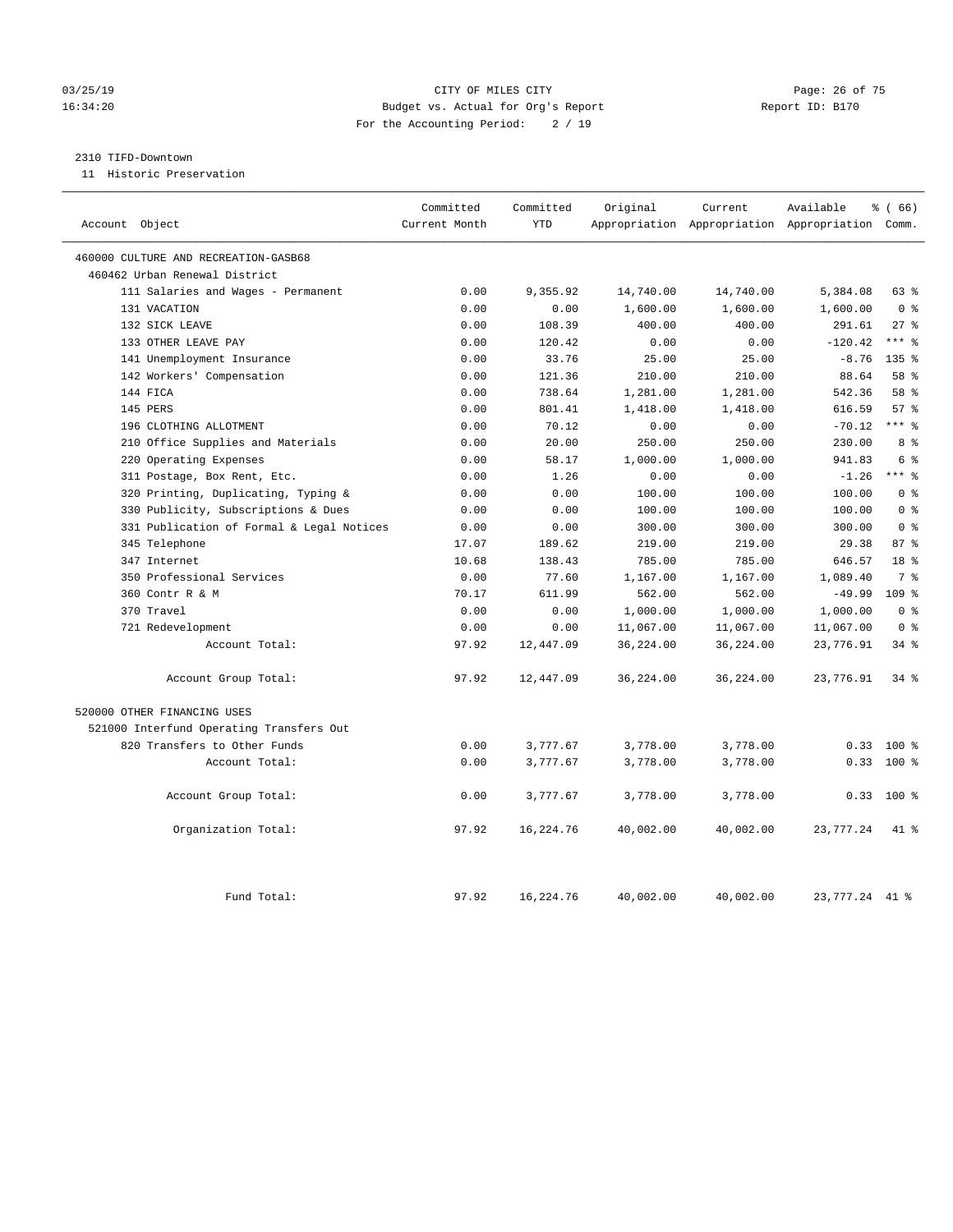### 03/25/19 Page: 27 of 75 16:34:20 Budget vs. Actual for Org's Report Changer Report ID: B170 For the Accounting Period: 2 / 19

# 2372 Permissive Medical Levy

20 Permissive Medical Levy

| Account Object                                                          | Committed<br>Current Month | Committed<br><b>YTD</b> | Original<br>Appropriation | Current<br>Appropriation | Available<br>Appropriation | % (66)<br>Comm. |
|-------------------------------------------------------------------------|----------------------------|-------------------------|---------------------------|--------------------------|----------------------------|-----------------|
| 520000 OTHER FINANCING USES<br>521000 Interfund Operating Transfers Out |                            |                         |                           |                          |                            |                 |
| 820 Transfers to Other Funds                                            | 0.00                       | 124,202.82              | 224,741.00                | 224,741.00               | 100,538.18                 | 55%             |
| Account Total:                                                          | 0.00                       | 124,202.82              | 224,741.00                | 224,741.00               | 100,538.18                 | 55 <sup>8</sup> |
| Account Group Total:                                                    | 0.00                       | 124,202.82              | 224,741.00                | 224,741.00               | 100,538.18                 | 55 <sup>8</sup> |
| Organization Total:                                                     | 0.00                       | 124,202.82              | 224,741.00                | 224,741.00               | 100,538.18                 | 55 <sup>8</sup> |
| Fund Total:                                                             | 0.00                       | 124,202.82              | 224,741.00                | 224,741.00               | 100,538.18                 | 55 %            |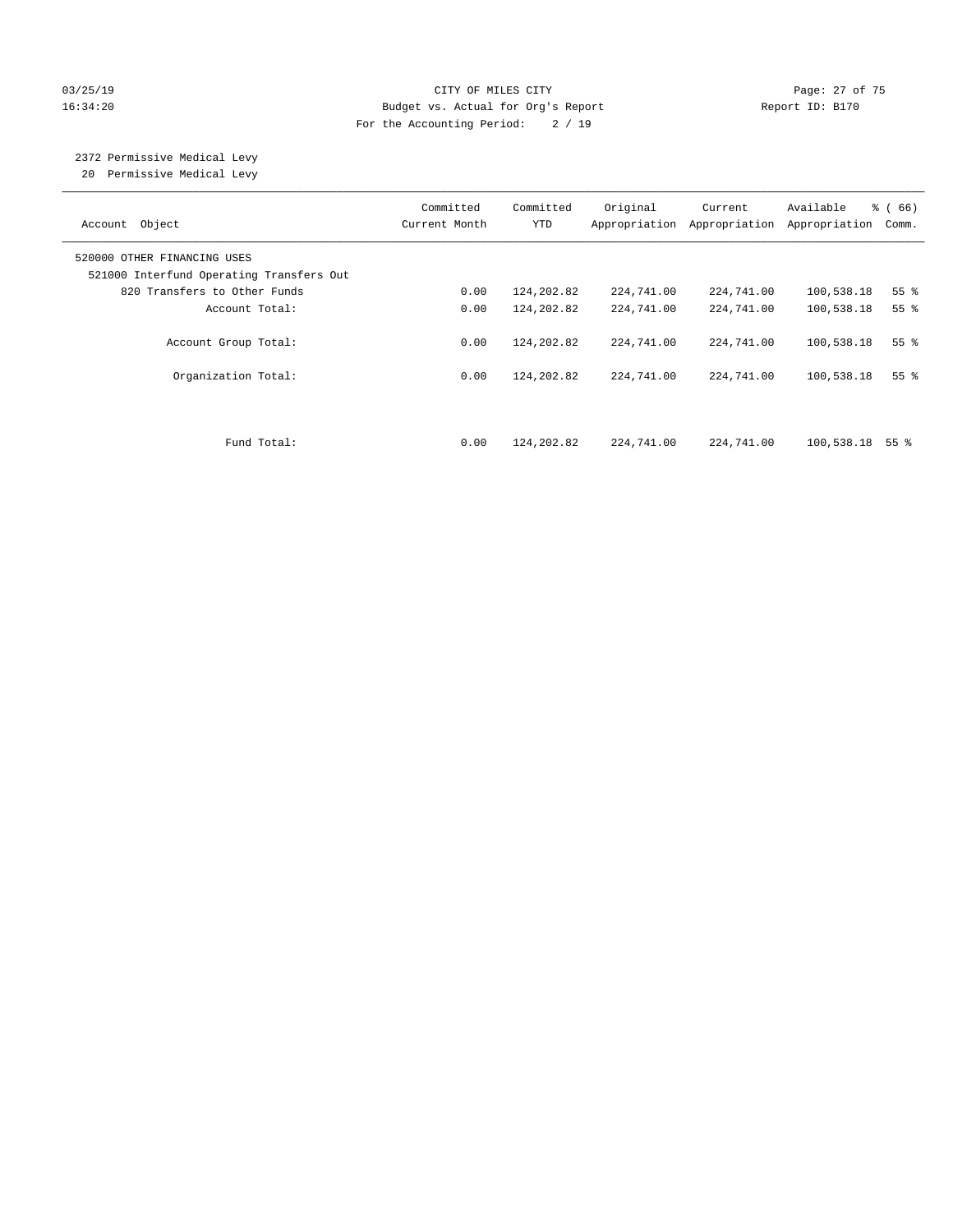### 03/25/19 Page: 28 of 75 16:34:20 Budget vs. Actual for Org's Report Changer Report ID: B170 For the Accounting Period: 2 / 19

### 2390 DRUG FORFEITURE

5 Police

| Account Object                    | Committed<br>Current Month | Committed<br>YTD | Original | Current<br>Appropriation Appropriation | Available<br>Appropriation | % (66)<br>Comm. |
|-----------------------------------|----------------------------|------------------|----------|----------------------------------------|----------------------------|-----------------|
| 420000 PUBLIC SAFETY-GASB68       |                            |                  |          |                                        |                            |                 |
| 420100 Law Enforcement Services   |                            |                  |          |                                        |                            |                 |
| 210 Office Supplies and Materials | 0.00                       | 0.00             | 100.00   | 100.00                                 | 100.00                     | 0 <sub>8</sub>  |
| 220 Operating Expenses            | 0.00                       | 0.00             | 500.00   | 500.00                                 | 500.00                     | 0 <sup>8</sup>  |
| 380 Training Services             | 0.00                       | 0.00             | 100.00   | 100.00                                 | 100.00                     | 0 <sup>8</sup>  |
| 900 Capital Outlay                | 0.00                       | 0.00             | 1,000.00 | 1,000.00                               | 1,000.00                   | 0 <sup>8</sup>  |
| Account Total:                    | 0.00                       | 0.00             | 1,700.00 | 1,700.00                               | 1,700.00                   | 0 <sup>8</sup>  |
| Account Group Total:              | 0.00                       | 0.00             | 1,700.00 | 1,700.00                               | 1,700.00                   | 0 <sup>8</sup>  |
| Organization Total:               | 0.00                       | 0.00             | 1,700.00 | 1,700.00                               | 1,700.00                   | 0 <sup>8</sup>  |
|                                   |                            |                  |          |                                        |                            |                 |
| Fund Total:                       | 0.00                       | 0.00             | 1,700.00 | 1,700.00                               | 1,700.00                   | 0 %             |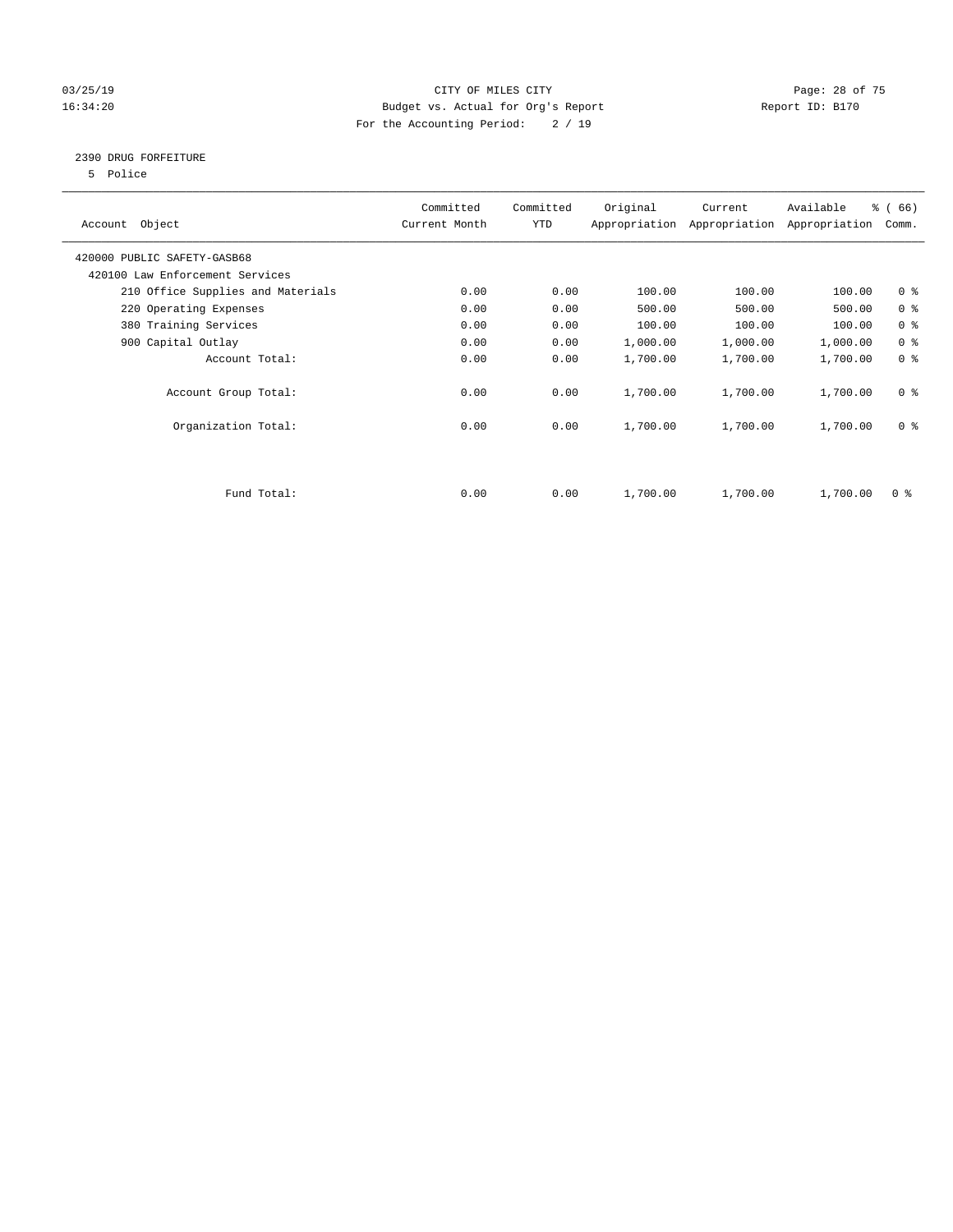### 03/25/19 Page: 29 of 75 16:34:20 Budget vs. Actual for Org's Report Changer Report ID: B170 For the Accounting Period: 2 / 19

### 2394 BUILDING CODE ENFORCEMENT

18 BUILDING INSPECTION

| Account Object                            | Committed<br>Current Month | Committed<br><b>YTD</b> | Original   | Current    | Available<br>Appropriation Appropriation Appropriation Comm. | 8 ( 66 )        |
|-------------------------------------------|----------------------------|-------------------------|------------|------------|--------------------------------------------------------------|-----------------|
| 420000 PUBLIC SAFETY-GASB68               |                            |                         |            |            |                                                              |                 |
| 420531 Building Inspection                |                            |                         |            |            |                                                              |                 |
| 111 Salaries and Wages - Permanent        | 961.67                     | 7.709.69                | 11,588.00  | 11,588.00  | 3,878.31                                                     | $67$ %          |
| 121 OVERTIME-PERMANENT                    | 12.60                      | 88.20                   | 240.00     | 240.00     | 151.80                                                       | 37%             |
| 131 VACATION                              | 2.54                       | 595.27                  | 1,000.00   | 1,000.00   | 404.73                                                       | 60 %            |
| 132 SICK LEAVE                            | 140.40                     | 448.48                  | 600.00     | 600.00     | 151.52                                                       | 75 %            |
| 133 OTHER LEAVE PAY                       | 0.00                       | 49.88                   | 254.00     | 254.00     | 204.12                                                       | $20*$           |
| 141 Unemployment Insurance                | 3.91                       | 31.27                   | 21.00      | 21.00      | $-10.27$                                                     | 149 %           |
| 142 Workers' Compensation                 | 30.37                      | 243.67                  | 363.00     | 363.00     | 119.33                                                       | 67 %            |
| 143 Health Insurance                      | 221.90                     | 1,775.25                | 2,663.00   | 2,663.00   | 887.75                                                       | 67 <sup>8</sup> |
| 144 FICA                                  | 85.10                      | 680.67                  | 1,047.00   | 1,047.00   | 366.33                                                       | 65 %            |
| 145 PERS                                  | 95.74                      | 762.05                  | 1,159.00   | 1,159.00   | 396.95                                                       | 66 %            |
| 196 CLOTHING ALLOTMENT                    | 0.00                       | 45.00                   | 45.00      | 45.00      | 0.00                                                         | 100 %           |
| 210 Office Supplies and Materials         | 13.28                      | 156.65                  | 2,000.00   | 2,000.00   | 1,843.35                                                     | 8 %             |
| 214 Small Items of Equipment              | 0.00                       | 0.00                    | 15,000.00  | 15,000.00  | 15,000.00                                                    | 0 <sup>8</sup>  |
| 220 Operating Expenses                    | 0.00                       | 0.00                    | 1,000.00   | 1,000.00   | 1,000.00                                                     | 0 <sup>8</sup>  |
| 311 Postage, Box Rent, Etc.               | 2.50                       | 106.47                  | 500.00     | 500.00     | 393.53                                                       | $21$ %          |
| 320 Printing, Duplicating, Typing &       | 0.00                       | 375.22                  | 400.00     | 400.00     | 24.78                                                        | 94%             |
| 330 Publicity, Subscriptions & Dues       | 0.00                       | 112.56                  | 500.00     | 500.00     | 387.44                                                       | 23%             |
| 331 Publication of Formal & Legal Notices | 0.00                       | 158.70                  | 1,000.00   | 1,000.00   | 841.30                                                       | 16 <sup>8</sup> |
| 334 Memberships, Registrations & Dues     | 0.00                       | 230.00                  | 400.00     | 400.00     | 170.00                                                       | 58 %            |
| 345 Telephone                             | 26.36                      | 210.88                  | 400.00     | 400.00     | 189.12                                                       | 53%             |
| 347 Internet                              | 0.00                       | 0.00                    | 200.00     | 200.00     | 200.00                                                       | 0 <sup>8</sup>  |
| 350 Professional Services                 | 7,434.22                   | 56,190.65               | 115,000.00 | 115,000.00 | 58,809.35                                                    | 49 %            |
| 360 Contr R & M                           | 156.84                     | 2,440.87                | 3,000.00   | 3,000.00   | 559.13                                                       | 81 %            |
| 380 Training Services                     | 0.00                       | 1,567.38                | 5,000.00   | 5,000.00   | 3,432.62                                                     | 31.8            |
| 382 Books                                 | 0.00                       | 0.00                    | 8,000.00   | 8,000.00   | 8,000.00                                                     | 0 <sup>8</sup>  |
| 531 Building & Office Rental              | 200.00                     | 1,600.00                | 2,400.00   | 2,400.00   | 800.00                                                       | 67 %            |
| 540 Special Assessments                   | 0.00                       | 546.23                  | 800.00     | 800.00     | 253.77                                                       | 68 %            |
| Account Total:                            | 9,387.43                   | 76,125.04               | 174,580.00 | 174,580.00 | 98,454.96                                                    | 44 %            |
| Account Group Total:                      | 9,387.43                   | 76,125.04               | 174,580.00 | 174,580.00 | 98,454.96                                                    | 44 %            |
| 510000 MISCELLANEOUS                      |                            |                         |            |            |                                                              |                 |
| 510330 Comprehensive Liability Insurance  |                            |                         |            |            |                                                              |                 |
| 513 Liability                             | 0.00                       | 165.52                  | 166.00     | 166.00     | 0.48                                                         | $100*$          |
| Account Total:                            | 0.00                       | 165.52                  | 166.00     | 166.00     | 0.48                                                         | $100*$          |
| Account Group Total:                      | 0.00                       | 165.52                  | 166.00     | 166.00     |                                                              | $0.48$ 100 %    |
| 520000 OTHER FINANCING USES               |                            |                         |            |            |                                                              |                 |
| 521000 Interfund Operating Transfers Out  |                            |                         |            |            |                                                              |                 |
| 820 Transfers to Other Funds              | 570.00                     | 4,560.00                | 6,840.00   | 6,840.00   | 2,280.00                                                     | 67 %            |
| Account Total:                            | 570.00                     | 4,560.00                | 6,840.00   | 6,840.00   | 2,280.00                                                     | 67 %            |
| Account Group Total:                      | 570.00                     | 4,560.00                | 6,840.00   | 6,840.00   | 2,280.00                                                     | 67 %            |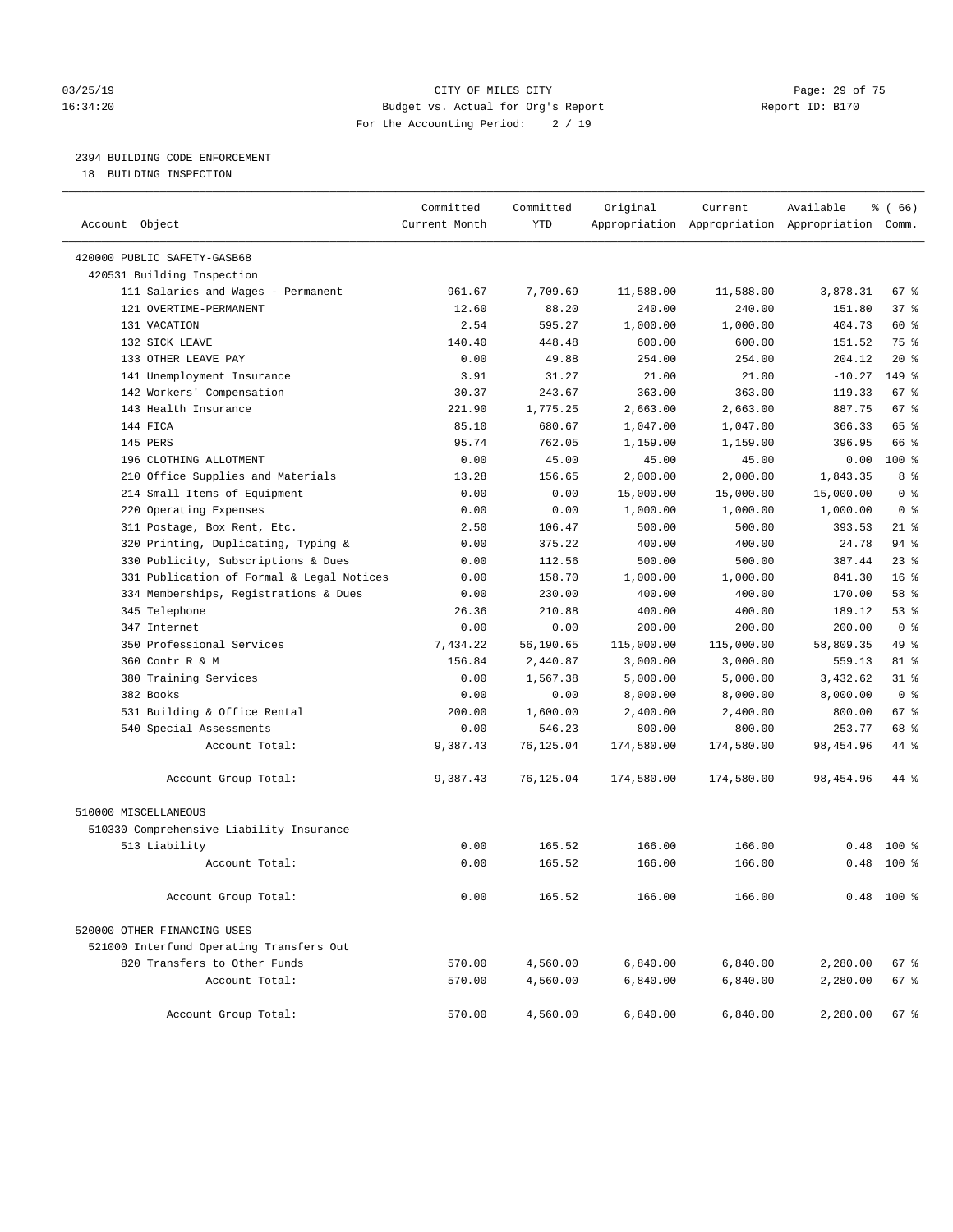### 03/25/19 Page: 30 of 75 16:34:20 Budget vs. Actual for Org's Report Changer Report ID: B170 For the Accounting Period: 2 / 19

### 2394 BUILDING CODE ENFORCEMENT

18 BUILDING INSPECTION

| Account Object      | Committed<br>Current Month | Committed<br>YTD | Original   | Current    | Available<br>Appropriation Appropriation Appropriation Comm. | <sub>ර</sub> ි (66) |
|---------------------|----------------------------|------------------|------------|------------|--------------------------------------------------------------|---------------------|
| Organization Total: | 9,957.43                   | 80,850.56        | 181,586.00 | 181,586.00 | 100,735.44                                                   | $45$ %              |
| Fund Total:         | 9,957.43                   | 80,850.56        | 181,586.00 | 181,586.00 | $100,735.44$ 45 %                                            |                     |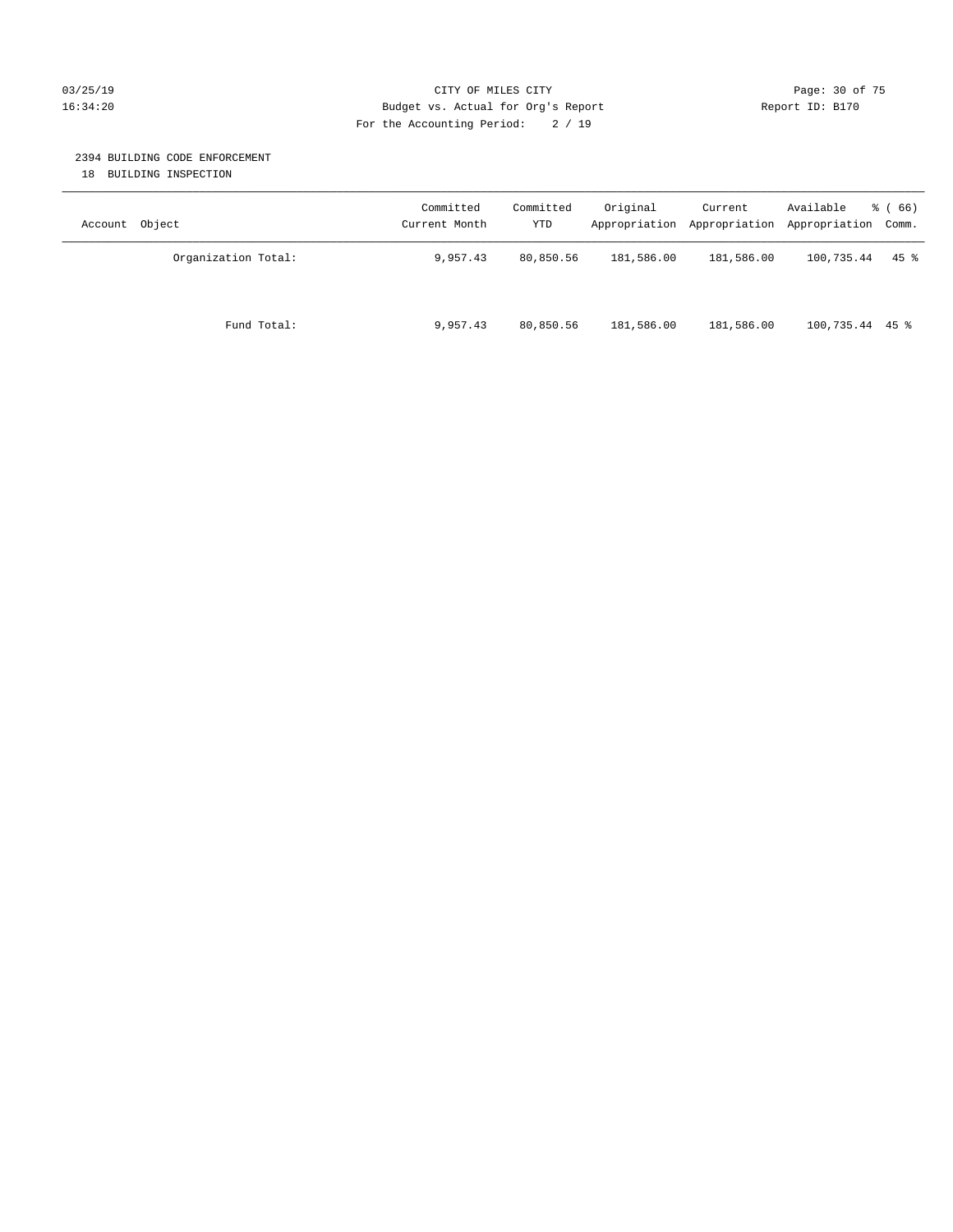### 03/25/19 Page: 31 of 75 16:34:20 Budget vs. Actual for Org's Report Changer Report ID: B170 For the Accounting Period: 2 / 19

### 2400 LTG M D#165-(Gen City) 46 SID #165

| Account Object                           | Committed<br>Current Month | Committed<br><b>YTD</b> | Original   | Current<br>Appropriation Appropriation | Available<br>Appropriation | % (66)<br>Comm. |  |
|------------------------------------------|----------------------------|-------------------------|------------|----------------------------------------|----------------------------|-----------------|--|
| 430000 Public Works-GASB68               |                            |                         |            |                                        |                            |                 |  |
| 430263 STREET LIGHTING                   |                            |                         |            |                                        |                            |                 |  |
| 341 Electric Utility Services            | 3,508.09                   | 29,095.57               | 114,000.00 | 114,000.00                             | 84,904.43                  | $26$ %          |  |
| 533 Machinery and Equipment Rental       | 12,165.40                  | 97,527.20               | 81,000.00  | 81,000.00                              | $-16,527.20$               | $120*$          |  |
| Account Total:                           | 15,673.49                  | 126,622.77              | 195,000.00 | 195,000.00                             | 68, 377. 23                | 65 %            |  |
| Account Group Total:                     | 15,673.49                  | 126,622.77              | 195,000.00 | 195,000.00                             | 68, 377. 23                | 65 %            |  |
| 520000 OTHER FINANCING USES              |                            |                         |            |                                        |                            |                 |  |
| 521000 Interfund Operating Transfers Out |                            |                         |            |                                        |                            |                 |  |
| 820 Transfers to Other Funds             | 0.00                       | 1,000.00                | 1,000.00   | 1,000.00                               | 0.00                       | $100*$          |  |
| Account Total:                           | 0.00                       | 1,000.00                | 1,000.00   | 1,000.00                               | 0.00                       | $100*$          |  |
| Account Group Total:                     | 0.00                       | 1,000.00                | 1,000.00   | 1,000.00                               |                            | $0.00$ 100 %    |  |
| Organization Total:                      | 15,673.49                  | 127,622.77              | 196,000.00 | 196,000.00                             | 68, 377. 23                | 65 %            |  |
|                                          |                            |                         |            |                                        |                            |                 |  |
| Fund Total:                              | 15,673.49                  | 127,622.77              | 196,000.00 | 196,000.00                             | 68, 377. 23 65 %           |                 |  |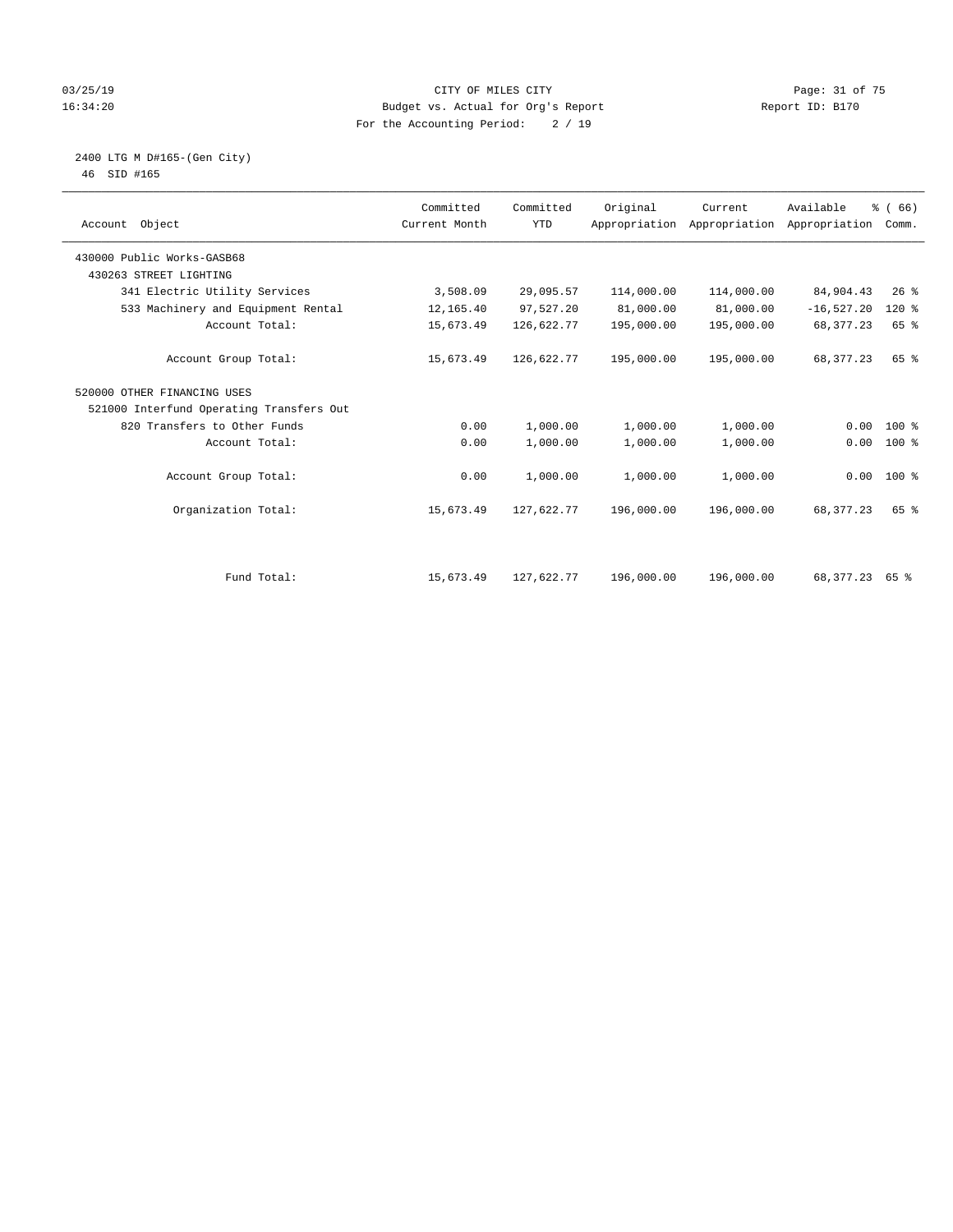### 03/25/19 Page: 32 of 75 16:34:20 Budget vs. Actual for Org's Report Changer Report ID: B170 For the Accounting Period: 2 / 19

2420 LTG M D#167-(MilesAddn Etc)

48 SID #167

| Object<br>Account                        | Committed<br>Current Month | Committed<br><b>YTD</b> | Original  | Current<br>Appropriation Appropriation | Available<br>Appropriation | % (66)<br>Comm.    |  |
|------------------------------------------|----------------------------|-------------------------|-----------|----------------------------------------|----------------------------|--------------------|--|
| 430000 Public Works-GASB68               |                            |                         |           |                                        |                            |                    |  |
| 430263 STREET LIGHTING                   |                            |                         |           |                                        |                            |                    |  |
| 341 Electric Utility Services            | 494.99                     | 4,105.83                | 21,000.00 | 21,000.00                              | 16,894.17                  | 20%                |  |
| 533 Machinery and Equipment Rental       | 1,453.50                   | 11,628.00               | 11,000.00 | 11,000.00                              | $-628.00$                  | $106$ %            |  |
| Account Total:                           | 1,948.49                   | 15,733.83               | 32,000.00 | 32,000.00                              | 16,266.17                  | $49*$              |  |
| Account Group Total:                     | 1,948.49                   | 15,733.83               | 32,000.00 | 32,000.00                              | 16,266.17                  | 49 %               |  |
| 520000 OTHER FINANCING USES              |                            |                         |           |                                        |                            |                    |  |
| 521000 Interfund Operating Transfers Out |                            |                         |           |                                        |                            |                    |  |
| 820 Transfers to Other Funds             | 0.00                       | 1,000.00                | 1,000.00  | 1,000.00                               | 0.00                       | 100 %              |  |
| Account Total:                           | 0.00                       | 1,000.00                | 1,000.00  | 1,000.00                               | 0.00                       | 100 %              |  |
| Account Group Total:                     | 0.00                       | 1,000.00                | 1,000.00  | 1,000.00                               | 0.00                       | 100 %              |  |
| Organization Total:                      | 1,948.49                   | 16,733.83               | 33,000.00 | 33,000.00                              | 16,266.17                  | $51$ %             |  |
|                                          |                            |                         |           |                                        |                            |                    |  |
| Fund Total:                              | 1,948.49                   | 16,733.83               | 33,000.00 | 33,000.00                              | 16,266.17                  | $51$ $\frac{6}{3}$ |  |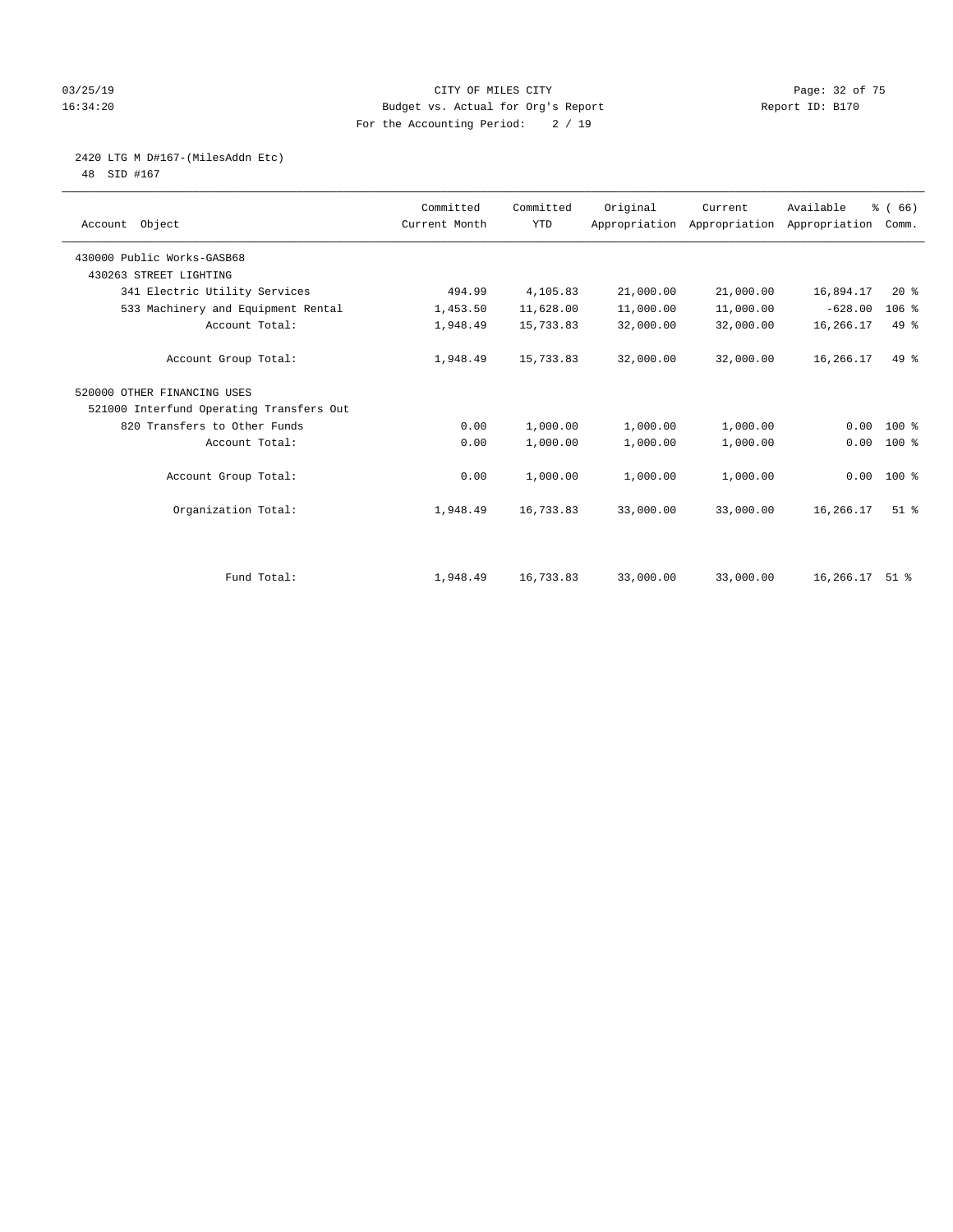### 03/25/19 Page: 33 of 75 16:34:20 Budget vs. Actual for Org's Report Report ID: B170 For the Accounting Period: 2 / 19

2430 LTG M D#171-(Balsam Est)

49 SID #171

| Account Object                           | Committed<br>Current Month | Committed<br><b>YTD</b> | Original | Current<br>Appropriation Appropriation | Available<br>Appropriation | % (66)<br>Comm. |
|------------------------------------------|----------------------------|-------------------------|----------|----------------------------------------|----------------------------|-----------------|
| 430000 Public Works-GASB68               |                            |                         |          |                                        |                            |                 |
| 430263 STREET LIGHTING                   |                            |                         |          |                                        |                            |                 |
| 230 Repair and Maintenance Supplies      | 0.00                       | 853.22                  | 1,600.00 | 1,600.00                               | 746.78                     | 53%             |
| 341 Electric Utility Services            | 137.94                     | 1,139.75                | 1,700.00 | 1,700.00                               | 560.25                     | 67 <sup>°</sup> |
| 360 Contr R & M                          | 0.00                       | 1,187.50                | 1,200.00 | 1,200.00                               | 12.50                      | 99 <sup>°</sup> |
| Account Total:                           | 137.94                     | 3,180.47                | 4,500.00 | 4,500.00                               | 1,319.53                   | 71 %            |
| Account Group Total:                     | 137.94                     | 3,180.47                | 4,500.00 | 4,500.00                               | 1,319.53                   | 71.8            |
| 520000 OTHER FINANCING USES              |                            |                         |          |                                        |                            |                 |
| 521000 Interfund Operating Transfers Out |                            |                         |          |                                        |                            |                 |
| 820 Transfers to Other Funds             | 0.00                       | 1,000.00                | 1,000.00 | 1,000.00                               | 0.00                       | 100 %           |
| Account Total:                           | 0.00                       | 1,000.00                | 1,000.00 | 1,000.00                               | 0.00                       | $100*$          |
| Account Group Total:                     | 0.00                       | 1,000.00                | 1,000.00 | 1,000.00                               | 0.00                       | $100*$          |
| Organization Total:                      | 137.94                     | 4,180.47                | 5,500.00 | 5,500.00                               | 1,319.53                   | 76 %            |
|                                          |                            |                         |          |                                        |                            |                 |
| Fund Total:                              | 137.94                     | 4,180.47                | 5,500.00 | 5,500.00                               | 1,319.53 76 %              |                 |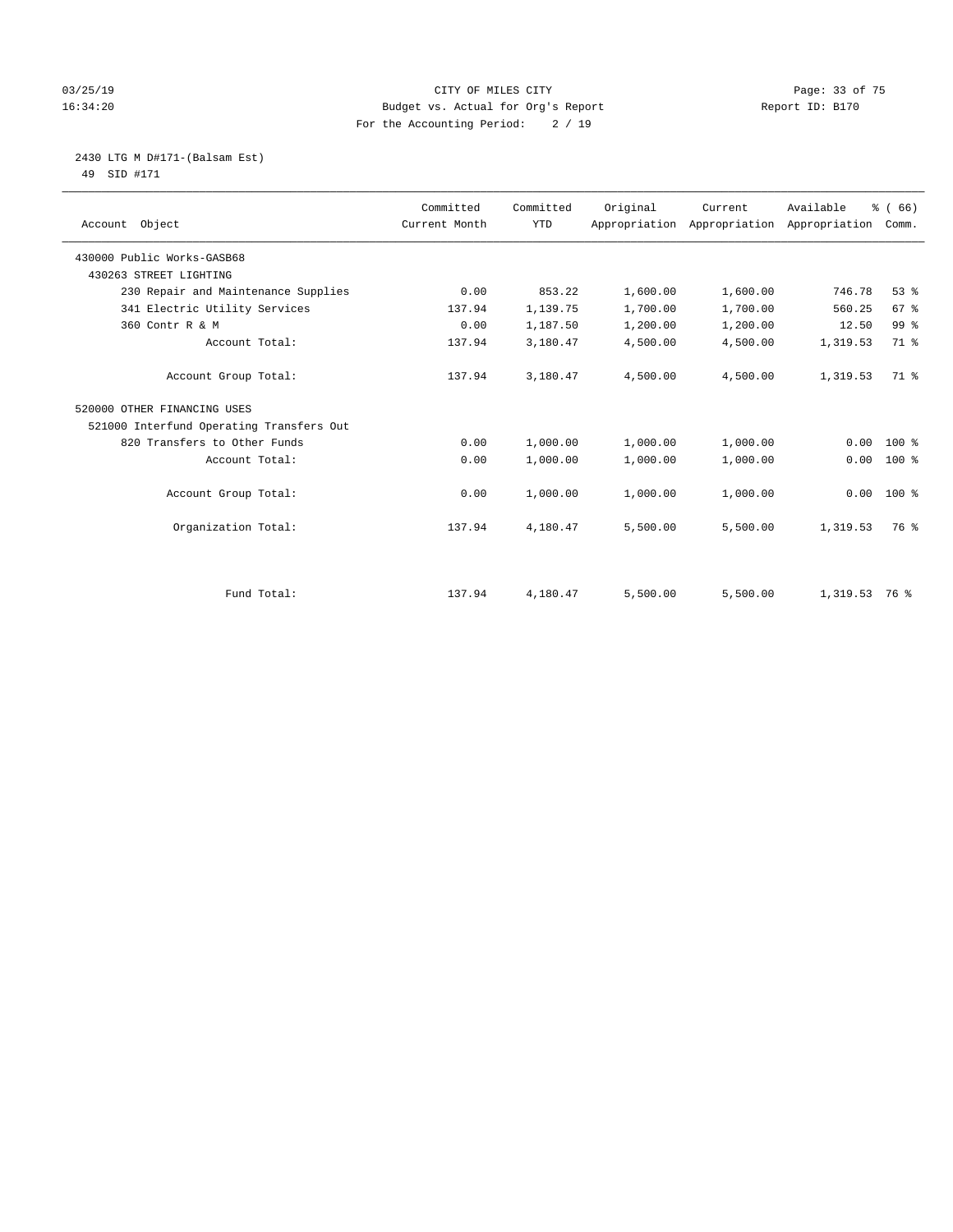### 03/25/19 Page: 34 of 75 16:34:20 Budget vs. Actual for Org's Report Changer Report ID: B170 For the Accounting Period: 2 / 19

 2440 LTG M D#172-(Main Str) 50 SID #172

| Account Object                           | Committed<br>Current Month | Committed<br><b>YTD</b> | Original  | Current<br>Appropriation Appropriation | Available<br>Appropriation | % (66)<br>Comm. |
|------------------------------------------|----------------------------|-------------------------|-----------|----------------------------------------|----------------------------|-----------------|
| 430000 Public Works-GASB68               |                            |                         |           |                                        |                            |                 |
| 430263 STREET LIGHTING                   |                            |                         |           |                                        |                            |                 |
| 230 Repair and Maintenance Supplies      | 0.00                       | 2,884.86                | 4,000.00  | 4,000.00                               | 1,115.14                   | 72 %            |
| 341 Electric Utility Services            | 1,297.98                   | 9,513.40                | 17,000.00 | 17,000.00                              | 7,486.60                   | 56%             |
| 360 Contr R & M                          | 0.00                       | 4, 153. 75              | 2,500.00  | 2,500.00                               | $-1,653.75$                | $166$ %         |
| Account Total:                           | 1,297.98                   | 16,552.01               | 23,500.00 | 23,500.00                              | 6,947.99                   | 70 %            |
| Account Group Total:                     | 1,297.98                   | 16,552.01               | 23,500.00 | 23,500.00                              | 6,947.99                   | 70 %            |
| 520000 OTHER FINANCING USES              |                            |                         |           |                                        |                            |                 |
| 521000 Interfund Operating Transfers Out |                            |                         |           |                                        |                            |                 |
| 820 Transfers to Other Funds             | 0.00                       | 1,000.00                | 1,000.00  | 1,000.00                               | 0.00                       | 100 %           |
| Account Total:                           | 0.00                       | 1,000.00                | 1,000.00  | 1,000.00                               | 0.00                       | 100 %           |
| Account Group Total:                     | 0.00                       | 1,000.00                | 1,000.00  | 1,000.00                               | 0.00                       | $100*$          |
| Organization Total:                      | 1,297.98                   | 17,552.01               | 24,500.00 | 24,500.00                              | 6,947.99                   | $72$ $%$        |
|                                          |                            |                         |           |                                        |                            |                 |
| Fund Total:                              | 1,297.98                   | 17,552.01               | 24,500.00 | 24,500.00                              | 6,947.99 72 %              |                 |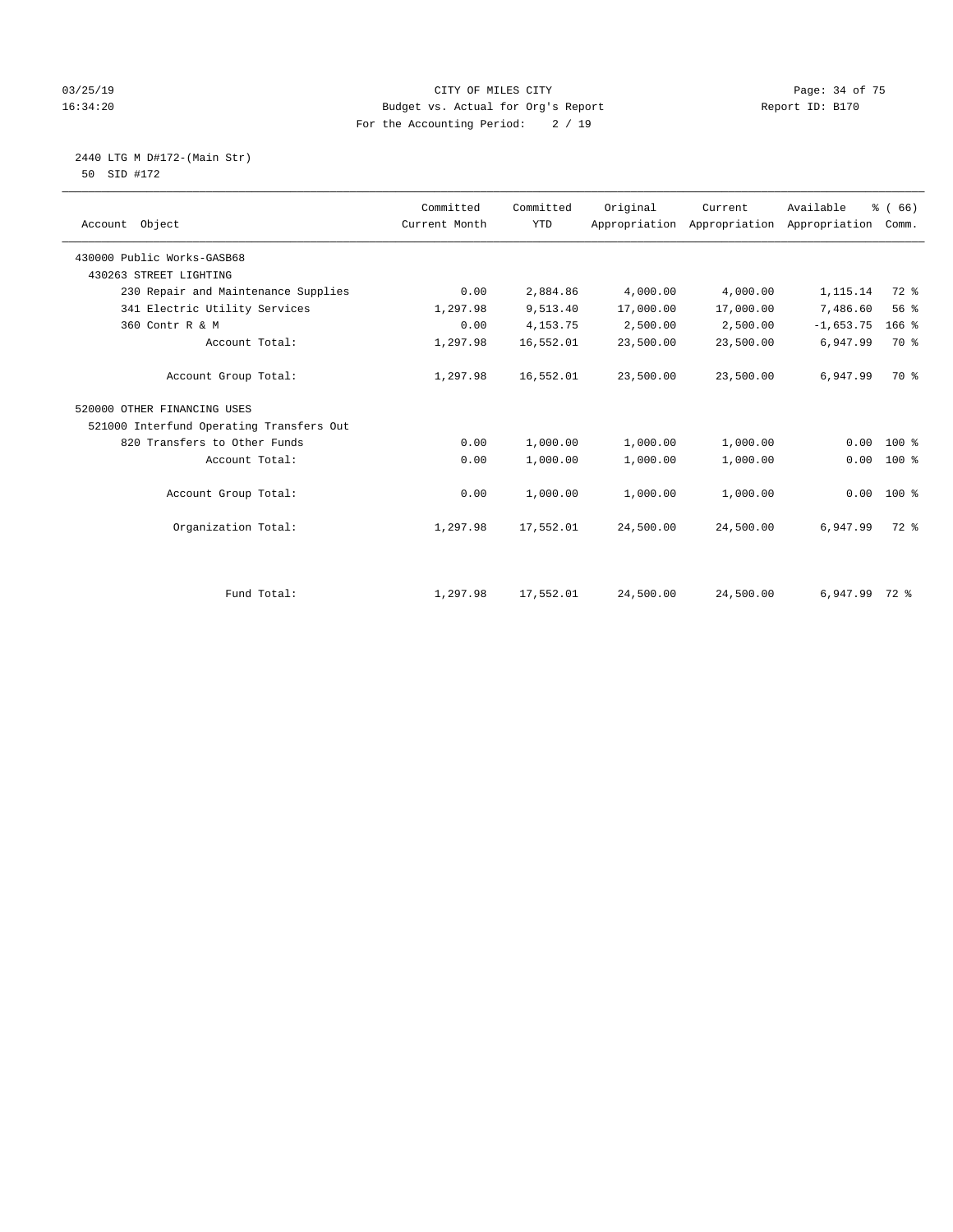### 03/25/19 Page: 35 of 75 16:34:20 Budget vs. Actual for Org's Report Changer Report ID: B170 For the Accounting Period: 2 / 19

### 2450 LTG M D#195-(SG-Trico) 51 SID #195

| Account Object                           | Committed<br>Current Month | Committed<br><b>YTD</b> | Original | Current<br>Appropriation Appropriation Appropriation | Available     | % (66)<br>Comm. |  |
|------------------------------------------|----------------------------|-------------------------|----------|------------------------------------------------------|---------------|-----------------|--|
| 430000 Public Works-GASB68               |                            |                         |          |                                                      |               |                 |  |
| 430263 STREET LIGHTING                   |                            |                         |          |                                                      |               |                 |  |
| 341 Electric Utility Services            | 401.84                     | 3, 213. 18              | 5,505.00 | 5,505.00                                             | 2,291.82      | 58 %            |  |
| Account Total:                           | 401.84                     | 3, 213. 18              | 5,505.00 | 5,505.00                                             | 2,291.82      | 58 %            |  |
| Account Group Total:                     | 401.84                     | 3, 213. 18              | 5,505.00 | 5,505.00                                             | 2,291.82      | 58 %            |  |
| 520000 OTHER FINANCING USES              |                            |                         |          |                                                      |               |                 |  |
| 521000 Interfund Operating Transfers Out |                            |                         |          |                                                      |               |                 |  |
| 820 Transfers to Other Funds             | 0.00                       | 1,000.00                | 1,000.00 | 1,000.00                                             | 0.00          | $100*$          |  |
| Account Total:                           | 0.00                       | 1,000.00                | 1,000.00 | 1,000.00                                             | 0.00          | $100*$          |  |
| Account Group Total:                     | 0.00                       | 1,000.00                | 1,000.00 | 1,000.00                                             | 0.00          | $100*$          |  |
| Organization Total:                      | 401.84                     | 4,213.18                | 6,505.00 | 6,505.00                                             | 2,291.82      | 65 %            |  |
|                                          |                            |                         |          |                                                      |               |                 |  |
| Fund Total:                              | 401.84                     | 4,213.18                | 6,505.00 | 6,505.00                                             | 2,291.82 65 % |                 |  |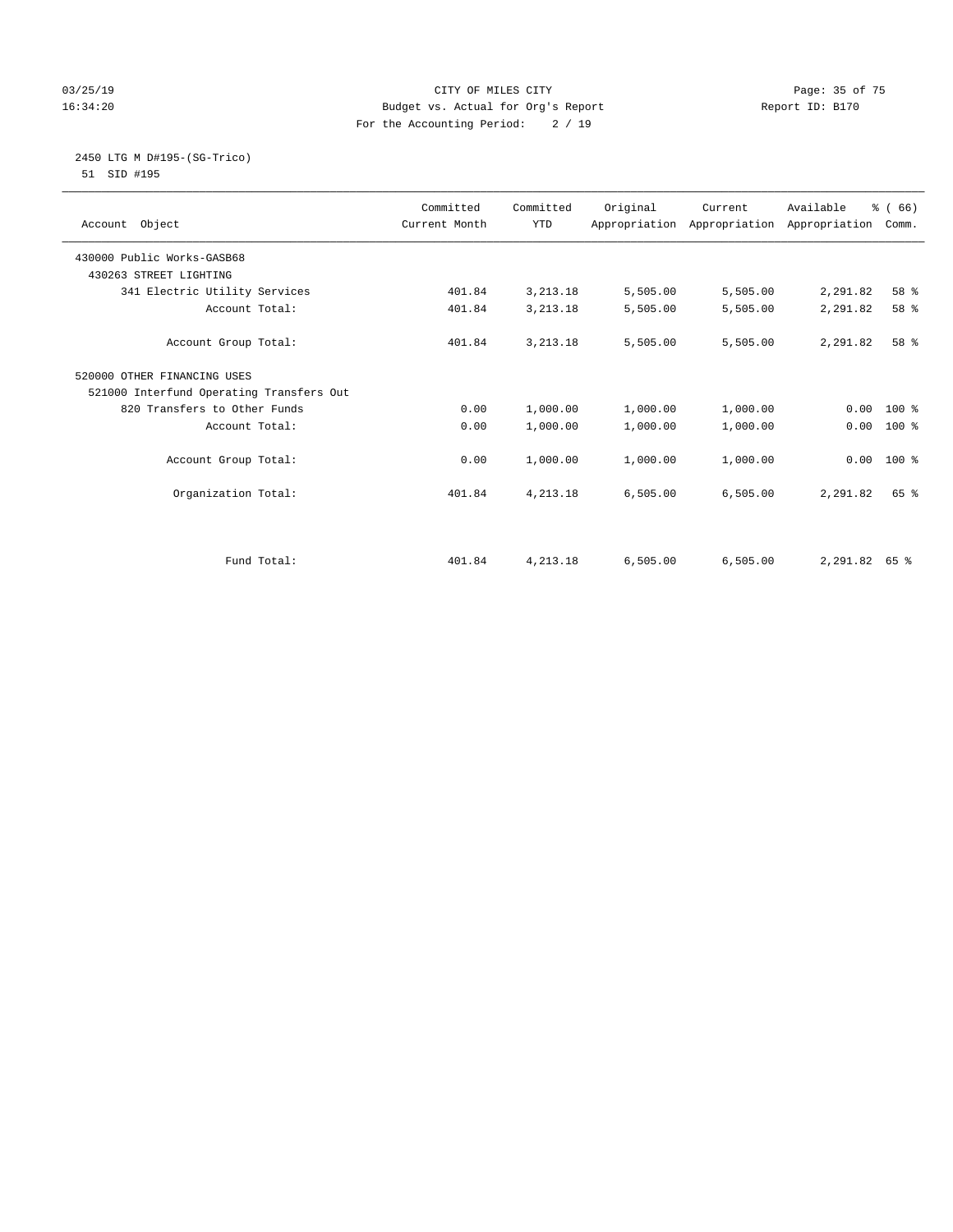### 03/25/19 Page: 36 of 75 16:34:20 Budget vs. Actual for Org's Report Changer Report ID: B170 For the Accounting Period: 2 / 19

## 2470 LTG M D#202-(SG-MDU&NV)

72 SID #202

| Account Object                           | Committed<br>Current Month | Committed<br><b>YTD</b> | Original | Current<br>Appropriation Appropriation Appropriation | Available     | % (66)<br>Comm. |
|------------------------------------------|----------------------------|-------------------------|----------|------------------------------------------------------|---------------|-----------------|
| 430000 Public Works-GASB68               |                            |                         |          |                                                      |               |                 |
| 430263 STREET LIGHTING                   |                            |                         |          |                                                      |               |                 |
| 341 Electric Utility Services            | 559.49                     | 3,135.67                | 4,300.00 | 4,300.00                                             | 1,164.33      | 73 %            |
| 533 Machinery and Equipment Rental       | 3.00                       | 2,484.41                | 2,800.00 | 2,800.00                                             | 315.59        | 89 %            |
| Account Total:                           | 562.49                     | 5,620.08                | 7,100.00 | 7,100.00                                             | 1,479.92      | 79 %            |
| Account Group Total:                     | 562.49                     | 5,620.08                | 7,100.00 | 7,100.00                                             | 1,479.92      | 79 %            |
| 520000 OTHER FINANCING USES              |                            |                         |          |                                                      |               |                 |
| 521000 Interfund Operating Transfers Out |                            |                         |          |                                                      |               |                 |
| 820 Transfers to Other Funds             | 0.00                       | 1,000.00                | 1,000.00 | 1,000.00                                             | 0.00          | $100*$          |
| Account Total:                           | 0.00                       | 1,000.00                | 1,000.00 | 1,000.00                                             | 0.00          | 100 %           |
| Account Group Total:                     | 0.00                       | 1,000.00                | 1,000.00 | 1,000.00                                             | 0.00          | $100*$          |
| Organization Total:                      | 562.49                     | 6,620.08                | 8,100.00 | 8,100.00                                             | 1,479.92      | $82*$           |
|                                          |                            |                         |          |                                                      |               |                 |
| Fund Total:                              | 562.49                     | 6,620.08                | 8,100.00 | 8,100.00                                             | 1,479.92 82 % |                 |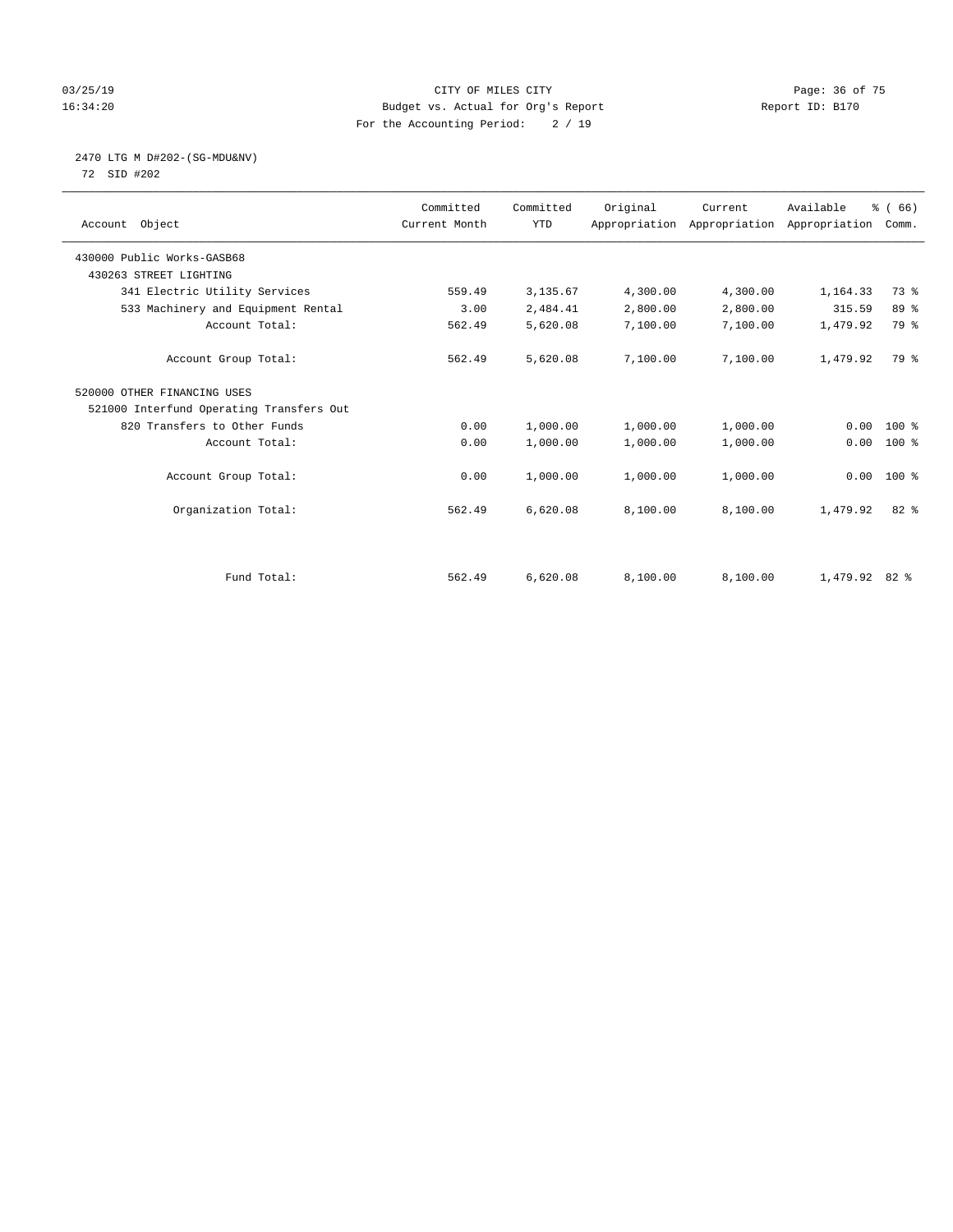#### 03/25/19 Page: 37 of 75 16:34:20 Budget vs. Actual for Org's Report Changer Report ID: B170 For the Accounting Period: 2 / 19

#### 2480 LTG M M#173-(Milestown Estates)

47 SID #173(Ltg-Milestown)

| Account Object                           | Committed<br>Current Month | Committed<br><b>YTD</b> | Original | Current  | Available<br>Appropriation Appropriation Appropriation | % (66)<br>Comm. |
|------------------------------------------|----------------------------|-------------------------|----------|----------|--------------------------------------------------------|-----------------|
| 430000 Public Works-GASB68               |                            |                         |          |          |                                                        |                 |
| 430263 STREET LIGHTING                   |                            |                         |          |          |                                                        |                 |
| 230 Repair and Maintenance Supplies      | 0.00                       | 0.00                    | 900.00   | 900.00   | 900.00                                                 | 0 <sup>8</sup>  |
| 341 Electric Utility Services            | 114.16                     | 943.02                  | 1,400.00 | 1,400.00 | 456.98                                                 | 67 <sup>8</sup> |
| 360 Contr R & M                          | 0.00                       | 0.00                    | 100.00   | 100.00   | 100.00                                                 | 0 <sup>8</sup>  |
| Account Total:                           | 114.16                     | 943.02                  | 2,400.00 | 2,400.00 | 1,456.98                                               | 39 %            |
| Account Group Total:                     | 114.16                     | 943.02                  | 2,400.00 | 2,400.00 | 1,456.98                                               | 39 <sup>8</sup> |
| 520000 OTHER FINANCING USES              |                            |                         |          |          |                                                        |                 |
| 521000 Interfund Operating Transfers Out |                            |                         |          |          |                                                        |                 |
| 820 Transfers to Other Funds             | 0.00                       | 250.00                  | 250.00   | 250.00   | 0.00                                                   | $100*$          |
| Account Total:                           | 0.00                       | 250.00                  | 250.00   | 250.00   | 0.00                                                   | $100*$          |
| Account Group Total:                     | 0.00                       | 250.00                  | 250.00   | 250.00   | 0.00                                                   | $100*$          |
| Organization Total:                      | 114.16                     | 1,193.02                | 2,650.00 | 2.650.00 | 1,456.98                                               | $45$ $%$        |
|                                          |                            |                         |          |          |                                                        |                 |
| Fund Total:                              | 114.16                     | 1,193.02                | 2,650.00 | 2,650.00 | 1,456.98                                               | $45$ %          |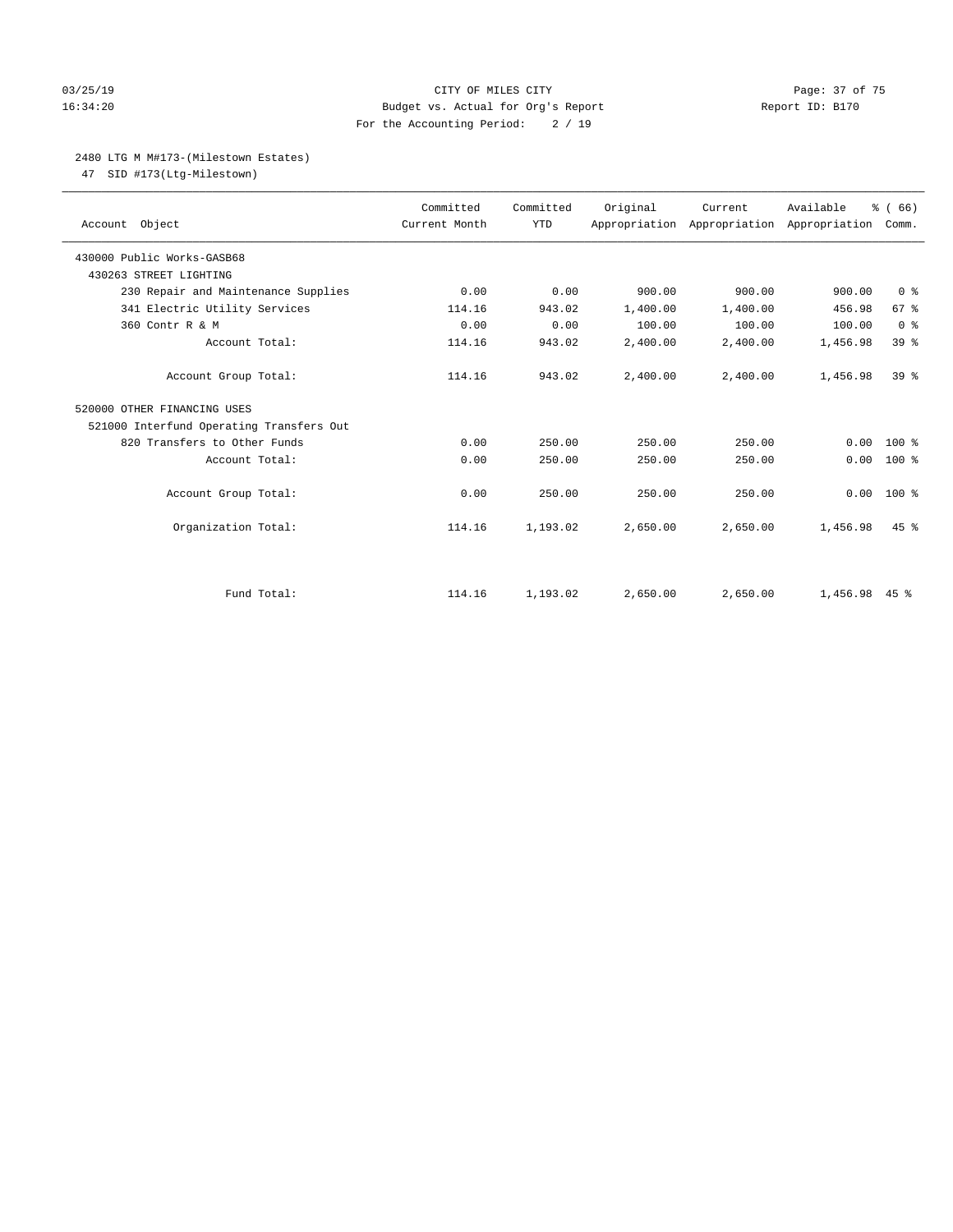#### 03/25/19 Page: 38 of 75 16:34:20 Budget vs. Actual for Org's Report Report ID: B170 For the Accounting Period: 2 / 19

————————————————————————————————————————————————————————————————————————————————————————————————————————————————————————————————————

## 2510 STR MAINT DIST #204

107 Paved St. Maint. Dist.#204

|                                           | Committed     | Committed  | Original   | Current    | Available                                       | % (66)          |
|-------------------------------------------|---------------|------------|------------|------------|-------------------------------------------------|-----------------|
| Account Object                            | Current Month | YTD        |            |            | Appropriation Appropriation Appropriation Comm. |                 |
| 430000 Public Works-GASB68                |               |            |            |            |                                                 |                 |
| 430220 Operations                         |               |            |            |            |                                                 |                 |
| 111 Salaries and Wages - Permanent        | 19,684.03     | 160,456.83 | 290,860.00 | 290,860.00 | 130,403.17                                      | 55 %            |
| 121 OVERTIME-PERMANENT                    | 594.42        | 3,484.85   | 9,100.00   | 9,100.00   | 5,615.15                                        | 38 %            |
| 131 VACATION                              | 877.59        | 18,254.39  | 19,600.00  | 19,600.00  | 1,345.61                                        | $93$ $%$        |
| 132 SICK LEAVE                            | 1,118.23      | 6,874.68   | 13,000.00  | 13,000.00  | 6,125.32                                        | 53%             |
| 133 OTHER LEAVE PAY                       | 0.00          | 119.71     | 4,727.00   | 4,727.00   | 4,607.29                                        | 3 <sup>8</sup>  |
| 134 HOLIDAY PAY                           | 3,745.82      | 4,217.14   | 3,000.00   | 3,000.00   | $-1, 217.14$ 141 %                              |                 |
| 141 Unemployment Insurance                | 91.01         | 680.34     | 511.00     | 511.00     | $-169.34$                                       | $133$ %         |
| 142 Workers' Compensation                 | 1,478.96      | 11,690.06  | 17,277.00  | 17,277.00  | 5,586.94                                        | 68 %            |
| 143 Health Insurance                      | 4,089.10      | 33,681.47  | 61,691.00  | 61,691.00  | 28,009.53                                       | $55$ $%$        |
| 144 FICA                                  | 1,860.83      | 14,180.01  | 26,032.00  | 26,032.00  | 11,851.99                                       | $54$ %          |
| 145 PERS                                  | 2,229.93      | 16,575.22  | 28,822.00  | 28,822.00  | 12,246.78                                       | 58 %            |
| 196 CLOTHING ALLOTMENT                    | 0.00          | 951.00     | 900.00     | 900.00     | $-51.00$                                        | $106$ %         |
| 210 Office Supplies and Materials         | 252.10        | 416.84     | 3,000.00   | 3,000.00   | 2,583.16                                        | $14*$           |
| 214 Small Items of Equipment              | 0.00          | 651.99     | 15,000.00  | 15,000.00  | 14,348.01                                       | 4%              |
| 220 Operating Expenses                    | 3,553.79      | 11,390.50  | 18,000.00  | 18,000.00  | 6,609.50                                        | 63 %            |
| 222 Chemicals, Lab & Med Supplies         | 0.00          | 400.00     | 1,000.00   | 1,000.00   | 600.00                                          | 40 %            |
| 226 Clothing and Uniforms                 | 0.00          | 453.13     | 700.00     | 700.00     | 246.87                                          | 65 %            |
| 230 Repair and Maintenance Supplies       | 79.50         | 3,183.04   | 16,000.00  | 16,000.00  | 12,816.96                                       | $20*$           |
| 231 Gas, Oil, Diesel Fuel, Grease, etc.   | 1,009.41      | 22,947.21  | 40,000.00  | 40,000.00  | 17,052.79                                       | 57%             |
| 241 Consumable Tools                      | 0.00          | 0.00       | 2,000.00   | 2,000.00   | 2,000.00                                        | 0 <sup>8</sup>  |
| 242 Sign Parts and Supplies               | 0.00          | 3,208.56   | 8,000.00   | 8,000.00   | 4,791.44                                        | 40 %            |
| 311 Postage, Box Rent, Etc.               | 5.50          | 187.36     | 75.00      | 75.00      | $-112.36$                                       | $250$ %         |
| 320 Printing, Duplicating, Typing &       | 0.00          | 0.00       | 100.00     | 100.00     | 100.00                                          | 0 <sup>8</sup>  |
| 330 Publicity, Subscriptions & Dues       | 0.00          | 0.00       | 500.00     | 500.00     | 500.00                                          | 0 <sup>8</sup>  |
| 331 Publication of Formal & Legal Notices | 0.00          | 491.60     | 500.00     | 500.00     | 8.40                                            | 98 %            |
| 334 Memberships, Registrations & Dues     | 0.00          | 164.80     | 350.00     | 350.00     | 185.20                                          | 47.8            |
| 341 Electric Utility Services             | 124.41        | 749.81     | 1,060.00   | 1,060.00   | 310.19                                          | 71 %            |
| 344 Gas Utility Service                   | 94.00         | 94.00      | 1,050.00   | 1,050.00   | 956.00                                          | 9%              |
| 345 Telephone                             | 65.83         | 813.71     | 2,000.00   | 2,000.00   | 1,186.29                                        | 41 %            |
| 346 Garbage Service                       | 0.00          | 0.00       | 175.00     | 175.00     | 175.00                                          | 0 <sup>8</sup>  |
| 347 Internet                              | 0.00          | 0.00       | 200.00     | 200.00     | 200.00                                          | 0 <sup>8</sup>  |
| 350 Professional Services                 | 0.00          | 1,269.58   | 50,000.00  | 50,000.00  | 48,730.42                                       | 3%              |
| 360 Contr R & M                           | 106.56        | 1,013.96   | 10,000.00  | 10,000.00  | 8,986.04                                        | $10*$           |
| 363 R&M Vehicles/Equip/Labor-PW           | 2,727.94      | 53,991.92  | 100,000.00 | 100,000.00 | 46,008.08                                       | 54 %            |
| 370 Travel                                | 0.00          | 56.00      | 1,000.00   | 1,000.00   | 944.00                                          | 6 <sup>8</sup>  |
| 380 Training Services                     | 0.00          | 148.00     | 1,000.00   | 1,000.00   | 852.00                                          | 15 <sup>8</sup> |
| 382 Books                                 | 0.00          | 0.00       | 200.00     | 200.00     | 200.00                                          | 0 ៖             |
| 511 Insurance on Buildings                | 0.00          | 645.45     | 646.00     | 646.00     |                                                 | $0.55$ 100 %    |
| 512 Insurance on Vehicles & Equipment     | 0.00          | 3,491.78   | 3,492.00   | 3,492.00   |                                                 | $0.22$ 100 %    |
| 513 Liability                             | 0.00          | 9,500.58   | 8,952.00   | 8,952.00   | $-548.58$                                       | $106$ %         |
| 531 Building & Office Rental              | 350.00        | 2,800.00   | 4,200.00   | 4,200.00   | 1,400.00                                        | 67%             |
| 532 Land Rental                           | 0.00          | 5,286.72   | 8,100.00   | 8,100.00   | 2,813.28                                        | 65 %            |
| Account Total:                            | 44,138.96     | 394,522.24 | 772,820.00 | 772,820.00 | 378, 297.76                                     | $51$ %          |
| 430233 Roadway/Re-surfacing               |               |            |            |            |                                                 |                 |
| 230 Repair and Maintenance Supplies       | 0.00          | 47.93      | 100,000.00 | 100,000.00 | 99,952.07                                       | 0 <sup>8</sup>  |
| 350 Professional Services                 | 0.00          | 0.00       | 25,000.00  | 25,000.00  | 25,000.00                                       | 0 <sup>8</sup>  |
|                                           |               |            |            |            |                                                 |                 |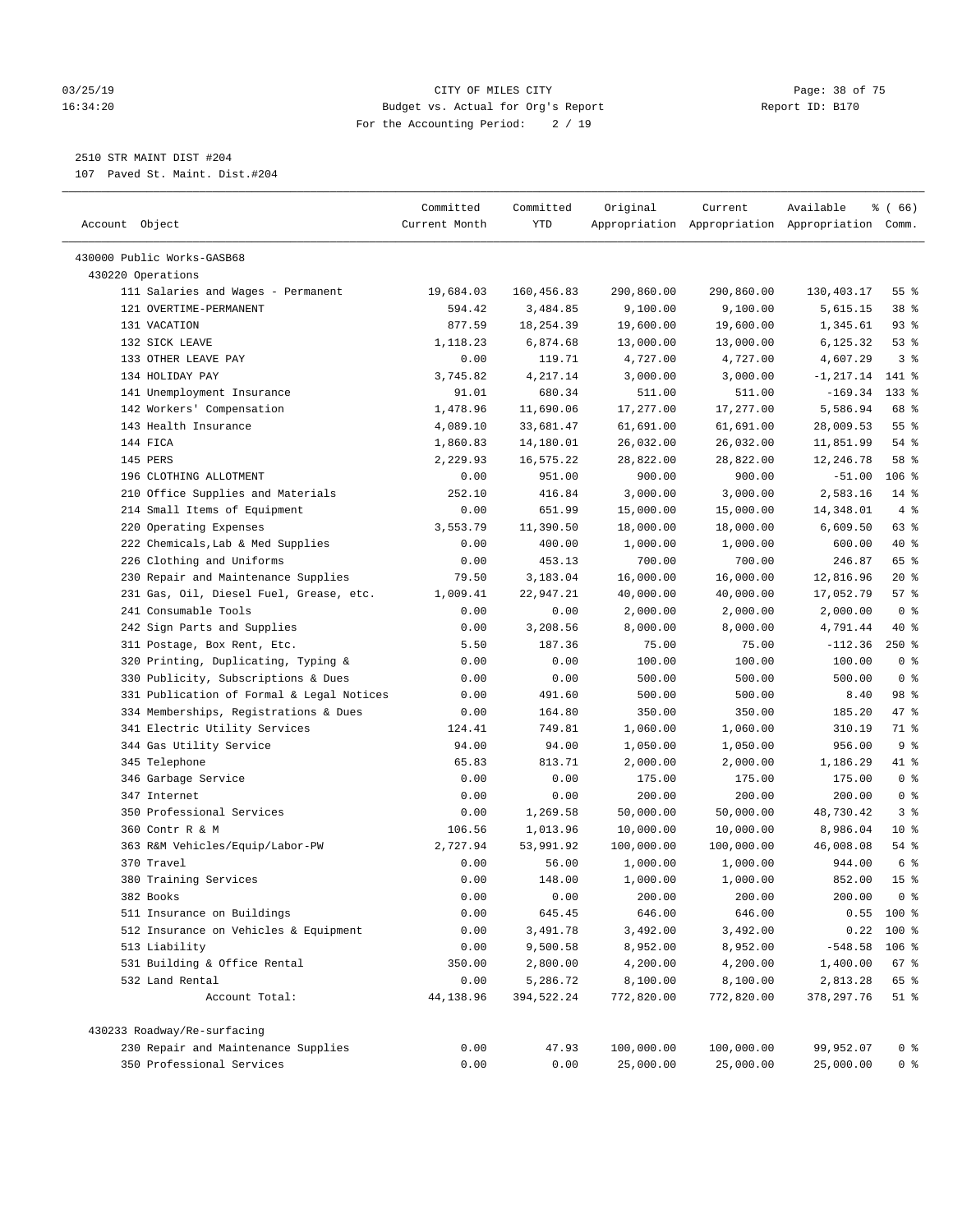#### 03/25/19 Page: 39 of 75 16:34:20 Budget vs. Actual for Org's Report Report ID: B170 For the Accounting Period: 2 / 19

# 2510 STR MAINT DIST #204

107 Paved St. Maint. Dist.#204

| Object<br>Account                        | Committed<br>Current Month | Committed<br>YTD            | Original       | Current      | Available<br>Appropriation Appropriation Appropriation Comm. | % (66)         |
|------------------------------------------|----------------------------|-----------------------------|----------------|--------------|--------------------------------------------------------------|----------------|
| Account Total:                           | 0.00                       | 47.93                       | 125,000.00     | 125,000.00   | 124,952.07                                                   | 0 <sup>8</sup> |
| 430234 CURB AND GUTTER                   |                            |                             |                |              |                                                              |                |
| 350 Professional Services                | 0.00                       | 36,106.57                   | 75,000.00      | 75,000.00    | 38,893.43                                                    | 48 %           |
| Account Total:                           | 0.00                       | 36,106.57                   | 75,000.00      | 75,000.00    | 38,893.43                                                    | 48 %           |
| 430235 Storm Drain & Culvert Maintenance |                            |                             |                |              |                                                              |                |
| 230 Repair and Maintenance Supplies      | 0.00                       | 4,836.91                    | 50,000.00      | 50,000.00    | 45, 163.09                                                   | $10*$          |
| 350 Professional Services                | 0.00                       | 10,096.64                   | 20,000.00      | 20,000.00    | 9,903.36                                                     | 50%            |
| Account Total:                           | 0.00                       | 14,933.55                   | 70,000.00      | 70,000.00    | 55,066.45                                                    | $21$ %         |
| 430236 Darling Addition Project          |                            |                             |                |              |                                                              |                |
| 220 Operating Expenses                   | 0.00                       | 100,000.00                  | 100,000.00     | 100,000.00   | 0.00                                                         | $100*$         |
| 230 Repair and Maintenance Supplies      | 0.00                       | 224,843.80                  | 450,000.00     | 450,000.00   | 225, 156.20                                                  | 50%            |
| 350 Professional Services                | 4,234.75                   | 250, 345.94                 | 350,000.00     | 350,000.00   | 99,654.06                                                    | 72 %           |
| Account Total:                           | 4,234.75                   | 575,189.74                  | 900,000.00     | 900,000.00   | 324,810.26                                                   | 64 %           |
| Account Group Total:                     |                            | 48, 373. 71 1, 020, 800. 03 | 1,942,820.00   | 1,942,820.00 | 922,019.97                                                   | $53$ $%$       |
| 520000 OTHER FINANCING USES              |                            |                             |                |              |                                                              |                |
| 521000 Interfund Operating Transfers Out |                            |                             |                |              |                                                              |                |
| 820 Transfers to Other Funds             | 6,255.00                   | 279,806.00                  | 319,439.00     | 319,439.00   | 39,633.00                                                    | 88 %           |
| Account Total:                           | 6, 255.00                  | 279,806.00                  | 319,439.00     | 319,439.00   | 39,633.00                                                    | 88 %           |
| Account Group Total:                     | 6, 255.00                  | 279,806.00                  | 319,439.00     | 319,439.00   | 39,633.00                                                    | 88 %           |
| Organization Total:                      |                            | 54,628.71 1,300,606.03      | 2, 262, 259.00 | 2,262,259.00 | 961,652.97                                                   | 57%            |
| Fund Total:                              |                            | 54,628.71 1,300,606.03      | 2,262,259.00   | 2,262,259.00 | 961,652.97                                                   | 57%            |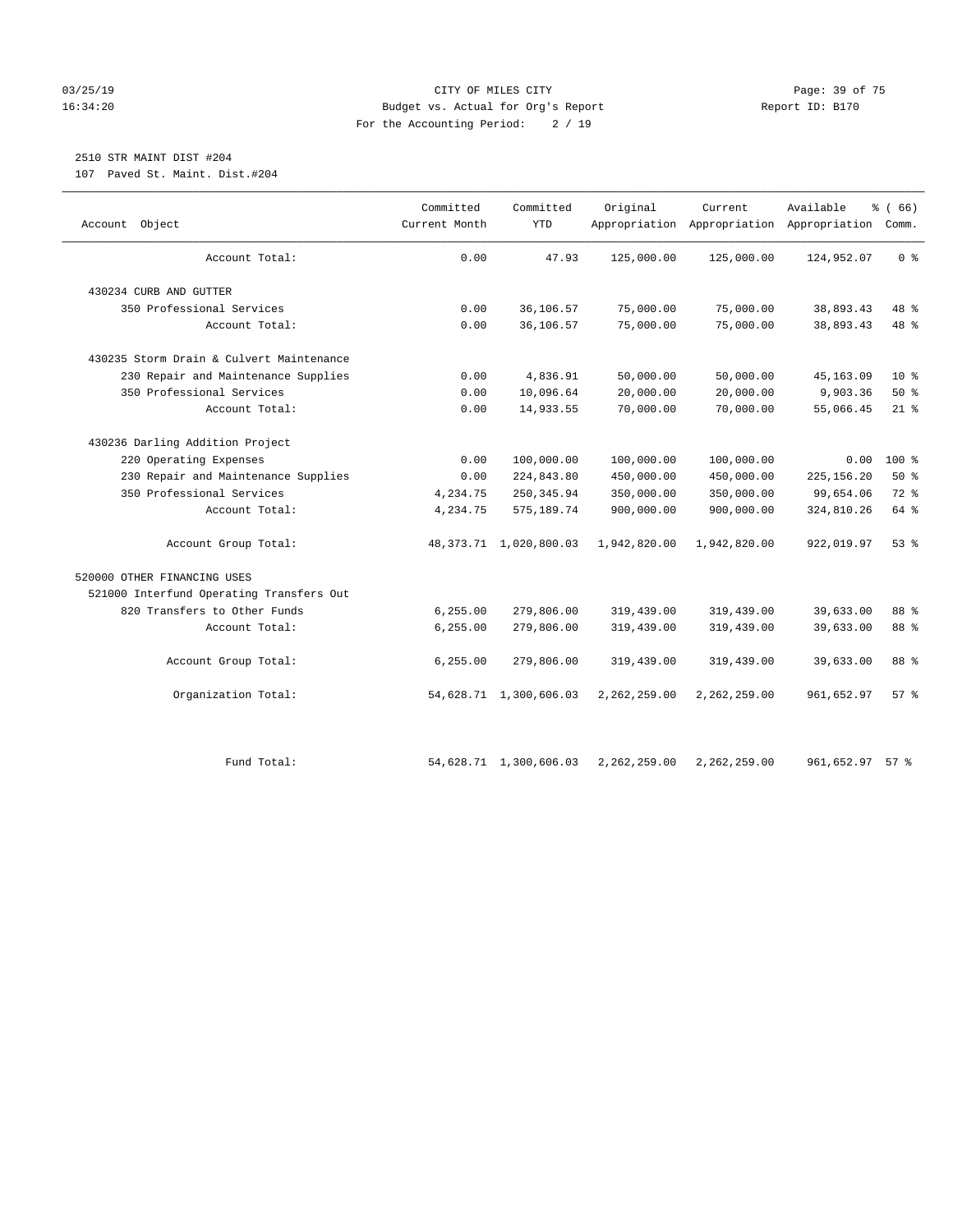#### 03/25/19 Page: 40 of 75 16:34:20 Budget vs. Actual for Org's Report Report ID: B170 For the Accounting Period: 2 / 19

————————————————————————————————————————————————————————————————————————————————————————————————————————————————————————————————————

#### 2520 STR MAINT DIST #205

108 Street Maintenance (North Side)

|                                                                                 | Committed     | Committed  | Original   | Current    | Available                                       | ៖ ( 66)         |
|---------------------------------------------------------------------------------|---------------|------------|------------|------------|-------------------------------------------------|-----------------|
| Account Object                                                                  | Current Month | YTD        |            |            | Appropriation Appropriation Appropriation Comm. |                 |
| 430000 Public Works-GASB68                                                      |               |            |            |            |                                                 |                 |
| 430220 Operations                                                               |               |            |            |            |                                                 |                 |
| 111 Salaries and Wages - Permanent                                              | 5,731.10      | 46, 244.09 | 77,380.00  | 77,380.00  | 31,135.91                                       | 60 %            |
| 121 OVERTIME-PERMANENT                                                          | 158.57        | 934.59     | 2,500.00   | 2,500.00   | 1,565.41                                        | 37 %            |
| 131 VACATION                                                                    | 248.36        | 5,242.42   | 6,000.00   | 6,000.00   | 757.58                                          | 87%             |
| 132 SICK LEAVE                                                                  | 383.81        | 2,110.62   | 3,800.00   | 3,800.00   | 1,689.38                                        | 56%             |
| 133 OTHER LEAVE PAY                                                             | 0.00          | 29.93      | 1,176.00   | 1,176.00   | 1,146.07                                        | 3 <sup>8</sup>  |
| 134 HOLIDAY PAY                                                                 | 949.02        | 1,068.64   | 800.00     | 800.00     | $-268.64$                                       | 134 %           |
| 141 Unemployment Insurance                                                      | 26.15         | 195.58     | 137.00     | 137.00     | $-58.58$                                        | 143 %           |
| 142 Workers' Compensation                                                       | 404.08        | 3,176.31   | 4,740.00   | 4,740.00   | 1,563.69                                        | $67$ %          |
| 143 Health Insurance                                                            | 1,192.05      | 10,028.01  | 16,333.00  | 16,333.00  | 6,304.99                                        | 61 %            |
| 144 FICA                                                                        | 538.22        | 4,098.77   | 7,038.00   | 7,038.00   | 2,939.23                                        | 58 %            |
| 145 PERS                                                                        | 640.21        | 4,767.44   | 7,763.00   | 7,763.00   | 2,995.56                                        | 61 %            |
| 196 CLOTHING ALLOTMENT                                                          | 0.00          | 268.50     | 300.00     | 300.00     | 31.50                                           | 90%             |
| 210 Office Supplies and Materials                                               | 63.04         | 100.27     | 1,000.00   | 1,000.00   | 899.73                                          | $10*$           |
| 214 Small Items of Equipment                                                    | 0.00          | 163.00     | 2,000.00   | 2,000.00   | 1,837.00                                        | 8 %             |
| 220 Operating Expenses                                                          | 888.45        | 2,845.53   | 4,500.00   | 4,500.00   | 1,654.47                                        | 63 %            |
| 222 Chemicals, Lab & Med Supplies                                               | 0.00          | 0.00       | 500.00     | 500.00     | 500.00                                          | 0 <sup>8</sup>  |
| 226 Clothing and Uniforms                                                       | 0.00          | 100.79     | 200.00     | 200.00     | 99.21                                           | 50%             |
| 230 Repair and Maintenance Supplies                                             | 19.88         | 1,172.64   | 5,000.00   | 5,000.00   | 3,827.36                                        | $23$ %          |
| 231 Gas, Oil, Diesel Fuel, Grease, etc.                                         | 252.35        | 5,736.82   | 10,000.00  | 10,000.00  | 4,263.18                                        | 57%             |
| 242 Sign Parts and Supplies                                                     | 0.00          | 801.64     | 2,500.00   | 2,500.00   | 1,698.36                                        | $32$ $%$        |
| 311 Postage, Box Rent, Etc.                                                     | 5.50          | 56.94      | 40.00      | 40.00      | $-16.94$                                        | 142 %           |
| 330 Publicity, Subscriptions & Dues                                             | 0.00          | 0.00       | 150.00     | 150.00     | 150.00                                          | 0 <sup>8</sup>  |
| 331 Publication of Formal & Legal Notices                                       | 0.00          | 122.90     | 0.00       | 0.00       | $-122.90$                                       | $***$ $-$       |
| 334 Memberships, Registrations & Dues                                           | 0.00          | 41.20      | 50.00      | 50.00      | 8.80                                            | $82$ $%$        |
| 341 Electric Utility Services                                                   | 9.33          | 9.33       | 150.00     | 150.00     | 140.67                                          | 6 %             |
| 344 Gas Utility Service                                                         | 23.50         | 23.50      | 200.00     | 200.00     | 176.50                                          | $12*$           |
| 345 Telephone                                                                   | 31.15         | 318.47     | 750.00     | 750.00     | 431.53                                          | $42$ %          |
| 350 Professional Services                                                       |               |            |            |            |                                                 | 1 <sup>8</sup>  |
|                                                                                 | 0.00          | 105.20     | 10,000.00  | 10,000.00  | 9,894.80                                        |                 |
| 360 Contr R & M                                                                 | 57.03         | 518.53     | 1,242.00   | 1,242.00   | 723.47                                          | $42$ %          |
| 363 R&M Vehicles/Equip/Labor-PW                                                 | 678.24        | 21,705.73  | 35,000.00  | 35,000.00  | 13,294.27                                       | 62 %            |
| 370 Travel                                                                      | 0.00          | 14.00      | 250.00     | 250.00     | 236.00                                          | 6 <sup>8</sup>  |
| 380 Training Services                                                           | 0.00          | 37.00      | 200.00     | 200.00     | 163.00                                          | 19 <sup>°</sup> |
| 382 Books                                                                       | 0.00          | 0.00       | 100.00     | 100.00     | 100.00                                          | 0 <sup>8</sup>  |
| 511 Insurance on Buildings                                                      | 0.00          | 161.36     | 162.00     | 162.00     | 0.64                                            | $100*$          |
| 512 Insurance on Vehicles & Equipment                                           | 0.00          | 873.06     | 873.00     | 873.00     | $-0.06$                                         | $100*$          |
| 513 Liability                                                                   | 0.00          | 2,375.15   | 2,238.00   | 2,238.00   | $-137.15$ 106 %                                 |                 |
| 531 Building & Office Rental                                                    | 166.66        | 1,333.28   | 2,000.00   | 2,000.00   | 666.72                                          | $67$ %          |
| 532 Land Rental                                                                 | 0.00          | 0.00       | 1,500.00   | 1,500.00   | 1,500.00                                        | 0 <sup>8</sup>  |
| Account Total:                                                                  | 12,466.70     | 116,781.24 | 208,572.00 | 208,572.00 | 91,790.76                                       | 56 %            |
| 430233 Roadway/Re-surfacing                                                     |               |            |            |            |                                                 |                 |
| 350 Professional Services                                                       | 0.00          | 0.00       | 125,000.00 | 125,000.00 | 125,000.00                                      | 0 <sup>8</sup>  |
| Account Total:                                                                  | 0.00          | 0.00       | 125,000.00 | 125,000.00 | 125,000.00                                      | 0 <sup>°</sup>  |
|                                                                                 |               |            |            |            |                                                 |                 |
| 430235 Storm Drain & Culvert Maintenance<br>230 Repair and Maintenance Supplies |               |            |            |            |                                                 |                 |
|                                                                                 | 0.00          | 0.00       | 500.00     | 500.00     | 500.00                                          | 0 <sup>8</sup>  |
| 350 Professional Services                                                       | 0.00          | 0.00       | 10,000.00  | 10,000.00  | 10,000.00                                       | 0 <sup>8</sup>  |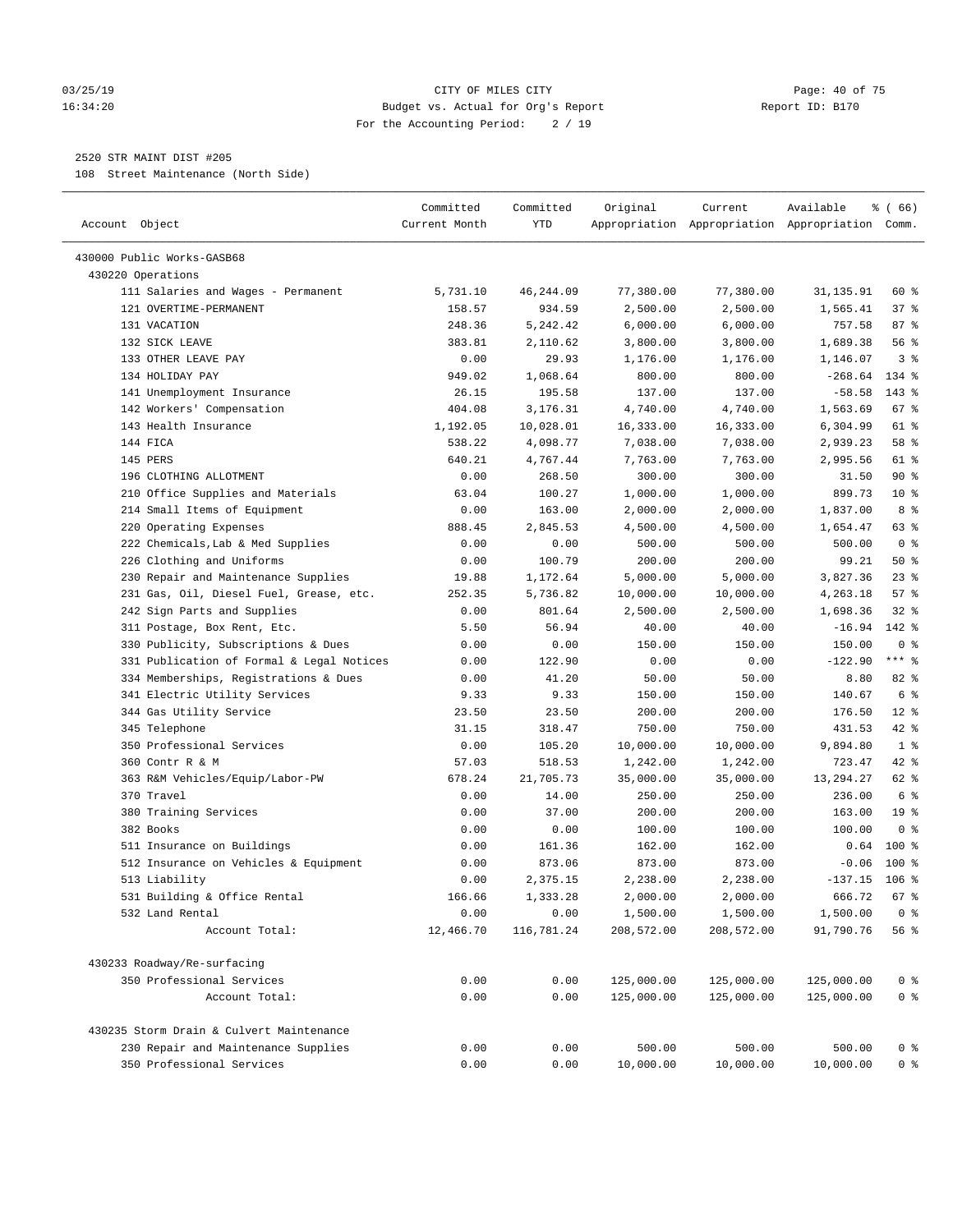#### 03/25/19 Page: 41 of 75 16:34:20 Budget vs. Actual for Org's Report Changer Report ID: B170 For the Accounting Period: 2 / 19

### 2520 STR MAINT DIST #205

108 Street Maintenance (North Side)

| Object<br>Account                                                       | Committed<br>Current Month | Committed<br><b>YTD</b> | Original   | Current<br>Appropriation Appropriation | Available<br>Appropriation | % (66)<br>Comm. |
|-------------------------------------------------------------------------|----------------------------|-------------------------|------------|----------------------------------------|----------------------------|-----------------|
| Account Total:                                                          | 0.00                       | 0.00                    | 10,500.00  | 10,500.00                              | 10,500.00                  | 0 <sup>8</sup>  |
| Account Group Total:                                                    | 12,466.70                  | 116,781.24              | 344,072.00 | 344,072.00                             | 227,290.76                 | $34$ $%$        |
| 520000 OTHER FINANCING USES<br>521000 Interfund Operating Transfers Out |                            |                         |            |                                        |                            |                 |
| 820 Transfers to Other Funds                                            | 2,146.92                   | 74,617.36               | 85,646.00  | 85,646.00                              | 11,028.64                  | 87%             |
| Account Total:                                                          | 2,146.92                   | 74,617.36               | 85,646.00  | 85,646.00                              | 11,028.64                  | 87%             |
| Account Group Total:                                                    | 2,146.92                   | 74,617.36               | 85,646.00  | 85,646.00                              | 11,028.64                  | 87%             |
| Organization Total:                                                     | 14,613.62                  | 191,398.60              | 429,718.00 | 429,718.00                             | 238,319.40                 | 45 %            |
|                                                                         |                            |                         |            |                                        |                            |                 |
| Fund Total:                                                             | 14,613.62                  | 191,398.60              | 429,718.00 | 429,718.00                             | 238,319.40                 | 45 %            |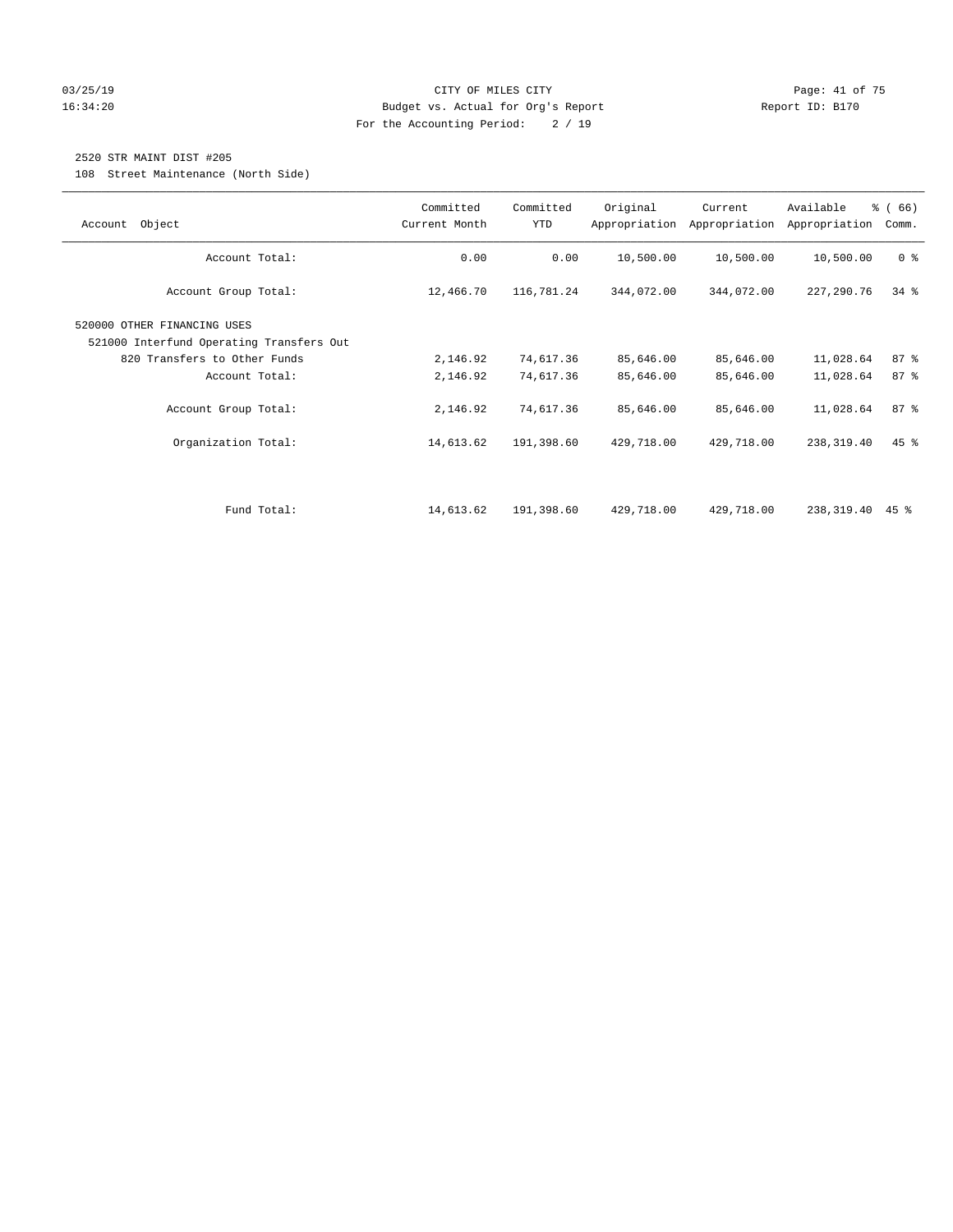#### 03/25/19 Page: 42 of 75 16:34:20 Budget vs. Actual for Org's Report Report ID: B170 For the Accounting Period: 2 / 19

#### 2540 STR MAINT DIST#207-(MILESTOWN ESTATES)

109 Milestown Estates Maintenance Dist.

|                                          | Committed     | Committed  | Original | Current                                         | Available       | % (66)          |
|------------------------------------------|---------------|------------|----------|-------------------------------------------------|-----------------|-----------------|
| Account Object                           | Current Month | <b>YTD</b> |          | Appropriation Appropriation Appropriation Comm. |                 |                 |
| 430000 Public Works-GASB68               |               |            |          |                                                 |                 |                 |
| 430220 Operations                        |               |            |          |                                                 |                 |                 |
| 111 Salaries and Wages - Permanent       | 286.70        | 2,314.90   | 3,772.00 | 3,772.00                                        | 1,457.10        | 61 %            |
| 121 OVERTIME-PERMANENT                   | 8.64          | 48.14      | 100.00   | 100.00                                          | 51.86           | 48 %            |
| 131 VACATION                             | 12.65         | 266.62     | 300.00   | 300.00                                          | 33.38           | 89 %            |
| 132 SICK LEAVE                           | 19.05         | 103.04     | 200.00   | 200.00                                          | 96.96           | 52%             |
| 133 OTHER LEAVE PAY                      | 0.00          | 0.00       | 39.00    | 39.00                                           | 39.00           | 0 <sup>8</sup>  |
| 134 HOLIDAY PAY                          | 49.80         | 56.48      | 40.00    | 40.00                                           | $-16.48$        | $141$ $*$       |
| 141 Unemployment Insurance               | 1.35          | 9.88       | 7.00     | 7.00                                            | $-2.88$         | 141 %           |
| 142 Workers' Compensation                | 20.09         | 157.33     | 228.00   | 228.00                                          | 70.67           | 69 %            |
| 143 Health Insurance                     | 59.76         | 503.30     | 710.00   | 710.00                                          | 206.70          | 71 %            |
| 144 FICA                                 | 27.04         | 205.25     | 340.00   | 340.00                                          | 134.75          | 60 %            |
| 145 PERS                                 | 32.28         | 238.82     | 383.00   | 383.00                                          | 144.18          | $62$ $%$        |
| 196 CLOTHING ALLOTMENT                   | 0.00          | 13.50      | 20.00    | 20.00                                           | 6.50            | 68 %            |
| 350 Professional Services                | 0.00          | 1.32       | 1,000.00 | 1,000.00                                        | 998.68          | 0 <sup>8</sup>  |
| Account Total:                           | 517.36        | 3,918.58   | 7,139.00 | 7,139.00                                        | 3,220.42        | 55%             |
| Account Group Total:                     | 517.36        | 3,918.58   | 7,139.00 | 7,139.00                                        | 3,220.42        | 55 <sup>8</sup> |
| 510000 MISCELLANEOUS                     |               |            |          |                                                 |                 |                 |
| 510330 Comprehensive Liability Insurance |               |            |          |                                                 |                 |                 |
| 513 Liability                            | 0.00          | 57.00      | 57.00    | 57.00                                           | 0.00            | $100*$          |
| Account Total:                           | 0.00          | 57.00      | 57.00    | 57.00                                           | 0.00            | $100*$          |
| Account Group Total:                     | 0.00          | 57.00      | 57.00    | 57.00                                           | 0.00            | $100*$          |
| Organization Total:                      | 517.36        | 3,975.58   | 7,196.00 | 7,196.00                                        | 3,220.42        | 55%             |
| Fund Total:                              | 517.36        | 3,975.58   | 7,196.00 | 7,196.00                                        | $3,220.42$ 55 % |                 |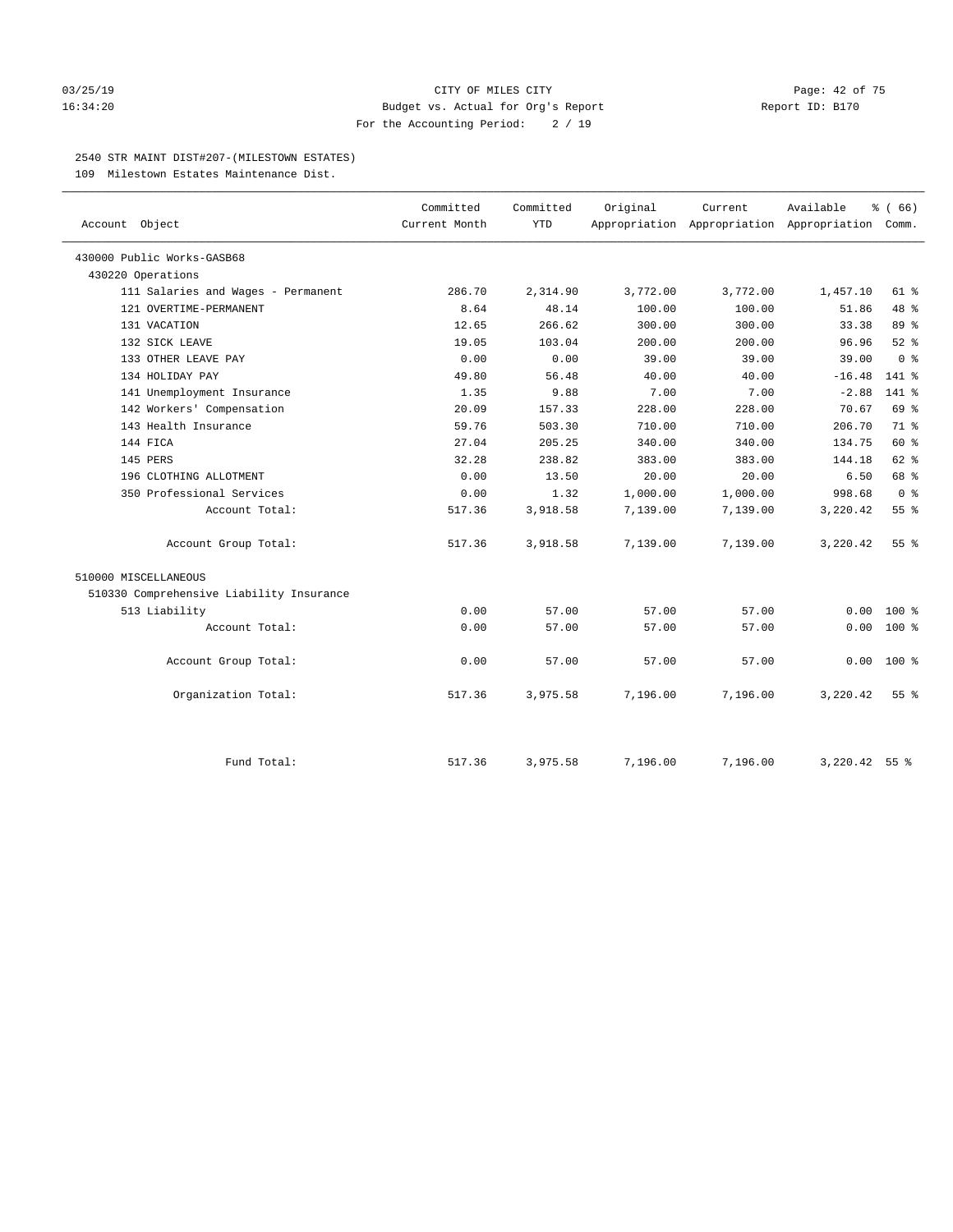#### 03/25/19 Page: 43 of 75 16:34:20 Budget vs. Actual for Org's Report Changer Report ID: B170 For the Accounting Period: 2 / 19

## 2701 Fire Grants

7 Fire

| Object<br>Account                                                            | Committed<br>Current Month | Committed<br><b>YTD</b> | Original   | Current<br>Appropriation Appropriation | Available<br>Appropriation | % (66)<br>Comm. |
|------------------------------------------------------------------------------|----------------------------|-------------------------|------------|----------------------------------------|----------------------------|-----------------|
| 420000 PUBLIC SAFETY-GASB68<br>420464 Fire-Turnouts/Accountability Sys Grant |                            |                         |            |                                        |                            |                 |
| 226 Clothing and Uniforms                                                    | 0.00                       | 0.00                    | 359,573.00 | 359,573.00                             | 359,573.00                 | 0 <sup>8</sup>  |
| Account Total:                                                               | 0.00                       | 0.00                    | 359,573.00 | 359,573.00                             | 359,573.00                 | 0 <sup>8</sup>  |
| Account Group Total:                                                         | 0.00                       | 0.00                    | 359,573.00 | 359,573.00                             | 359,573.00                 | 0 <sup>8</sup>  |
| Organization Total:                                                          | 0.00                       | 0.00                    | 359,573.00 | 359,573.00                             | 359,573.00                 | 0 <sup>8</sup>  |
|                                                                              |                            |                         |            |                                        |                            |                 |
| Fund Total:                                                                  | 0.00                       | 0.00                    | 359,573.00 | 359,573.00                             | 359,573.00                 | 0 %             |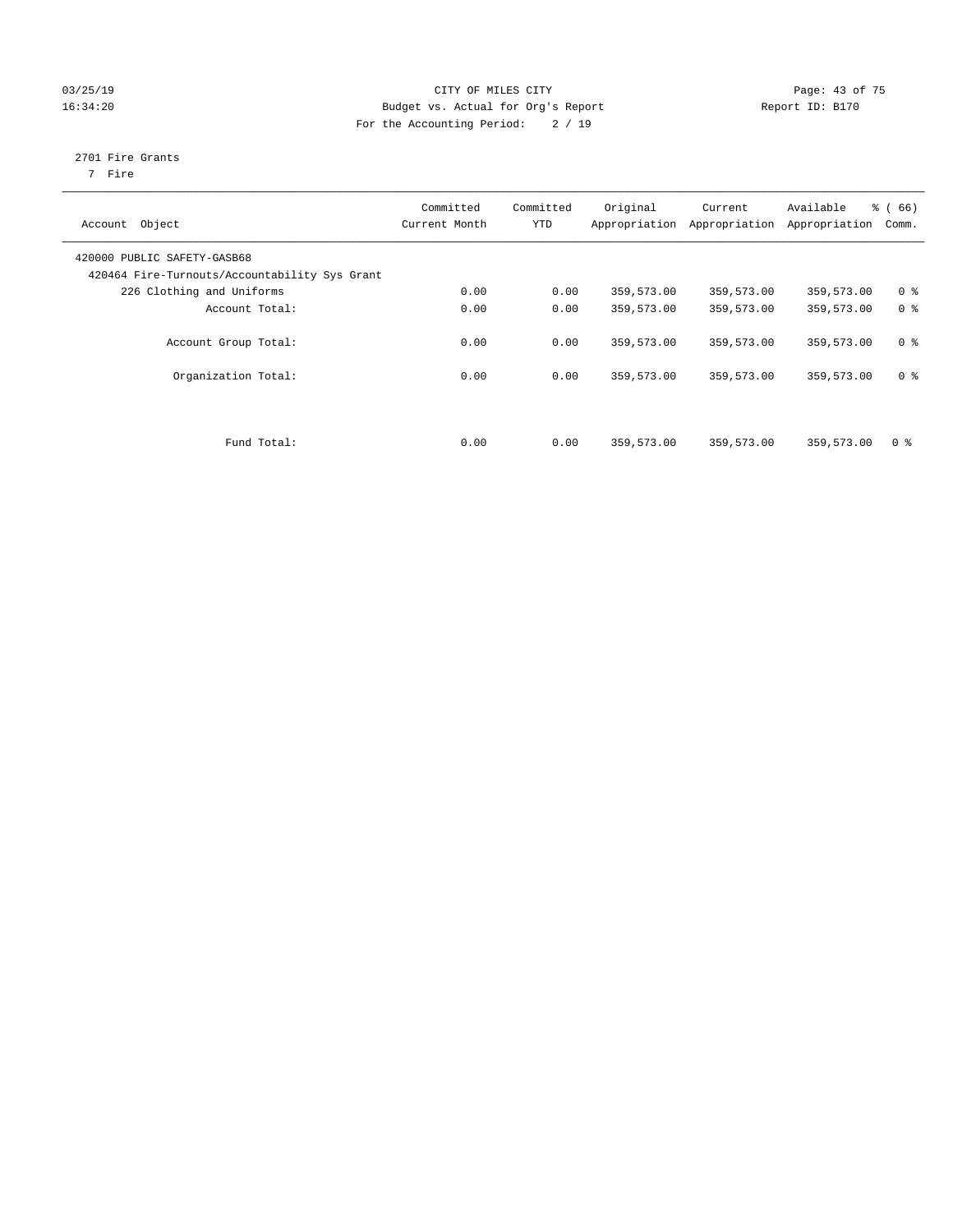#### 03/25/19 Page: 44 of 75 16:34:20 Budget vs. Actual for Org's Report Changer Report ID: B170 For the Accounting Period: 2 / 19

#### 2820 GAS TAX 34 Gas Tax

| Account Object                           | Committed<br>Current Month | Committed<br><b>YTD</b> | Original   | Current    | Available<br>Appropriation Appropriation Appropriation | % (66)<br>Comm. |  |
|------------------------------------------|----------------------------|-------------------------|------------|------------|--------------------------------------------------------|-----------------|--|
| 520000 OTHER FINANCING USES              |                            |                         |            |            |                                                        |                 |  |
| 521000 Interfund Operating Transfers Out |                            |                         |            |            |                                                        |                 |  |
| 820 Transfers to Other Funds             | 320.83                     | 2,566.64                | 3,850.00   | 3,850.00   | 1,283.36                                               | 67 <sup>8</sup> |  |
| Account Total:                           | 320.83                     | 2,566.64                | 3,850.00   | 3,850.00   | 1,283.36                                               | 67 <sup>8</sup> |  |
| 521204 TRANSFER:<br>SID 204              |                            |                         |            |            |                                                        |                 |  |
| 820 Transfers to Other Funds             | 0.00                       | 42,696.30               | 87, 318.00 | 87,318.00  | 44,621.70                                              | 49 %            |  |
| Account Total:                           | 0.00                       | 42,696.30               | 87,318.00  | 87,318.00  | 44,621.70                                              | 49 %            |  |
| 521205 TRANSFER:<br>SID 205              |                            |                         |            |            |                                                        |                 |  |
| 820 Transfers to Other Funds             | 0.00                       | 42,696.30               | 87, 317.00 | 87, 317.00 | 44,620.70                                              | 49 %            |  |
| Account Total:                           | 0.00                       | 42,696.30               | 87, 317.00 | 87, 317.00 | 44,620.70                                              | 49 %            |  |
| Account Group Total:                     | 320.83                     | 87,959.24               | 178,485.00 | 178,485.00 | 90,525.76                                              | $49*$           |  |
| Organization Total:                      | 320.83                     | 87,959.24               | 178,485.00 | 178,485.00 | 90,525.76                                              | $49*$           |  |
|                                          |                            |                         |            |            |                                                        |                 |  |
| Fund Total:                              | 320.83                     | 87,959.24               | 178,485.00 | 178,485.00 | 90,525.76                                              | $49*$           |  |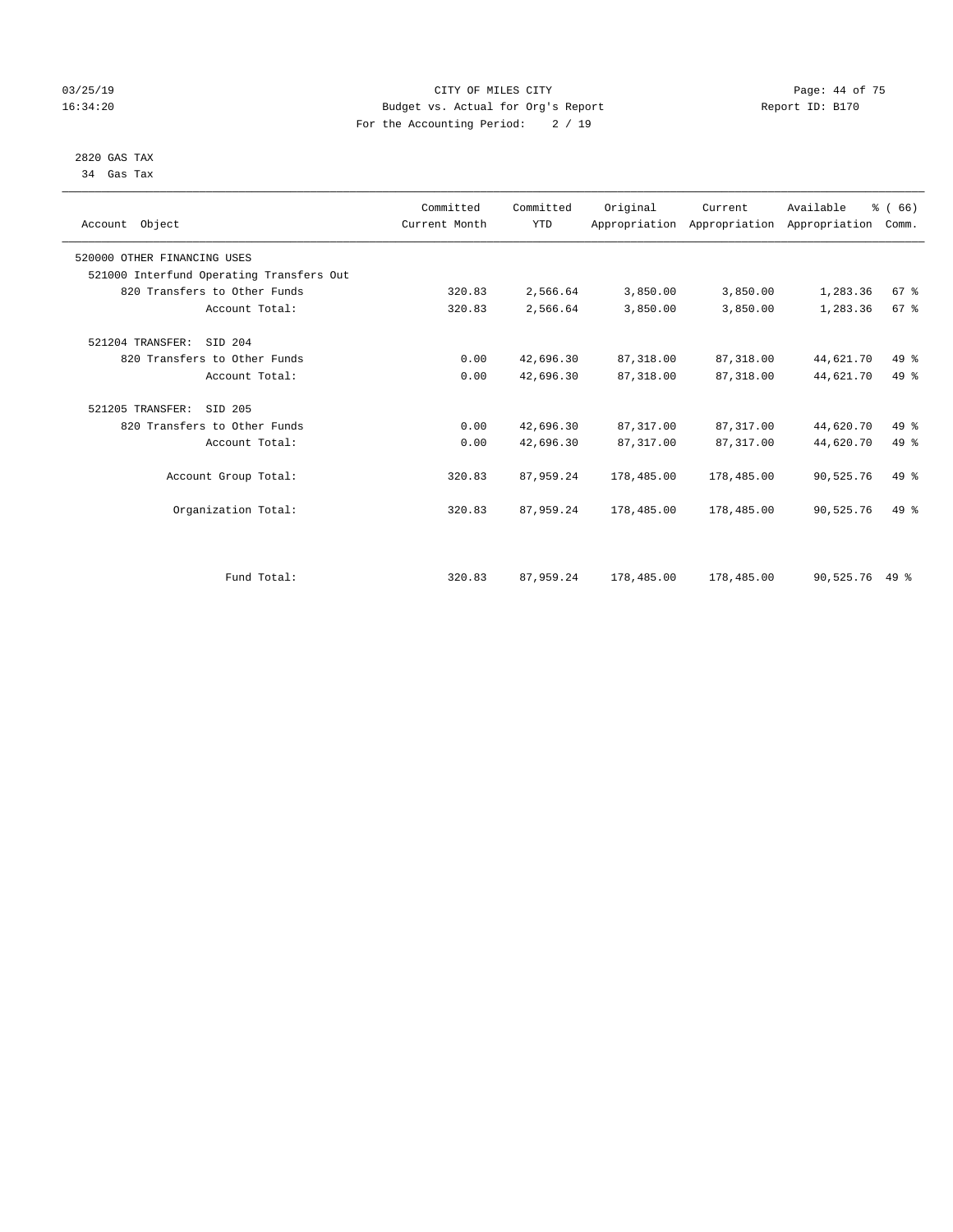#### 03/25/19 Page: 45 of 75 16:34:20 Budget vs. Actual for Org's Report Changer Report ID: B170 For the Accounting Period: 2 / 19

#### 2821 HB473- Fuel Tax 95 HB473

| Object<br>Account                                         | Committed<br>Current Month | Committed<br><b>YTD</b> | Original<br>Appropriation | Current<br>Appropriation | Available<br>Appropriation | % (66)<br>Comm. |
|-----------------------------------------------------------|----------------------------|-------------------------|---------------------------|--------------------------|----------------------------|-----------------|
| 430000 Public Works-GASB68<br>430233 Roadway/Re-surfacing |                            |                         |                           |                          |                            |                 |
| 935 HB473 Tax Match Program                               | 0.00                       | 0.00                    | 101,785.00                | 101,785.00               | 101,785.00                 | 0 <sup>8</sup>  |
| Account Total:                                            | 0.00                       | 0.00                    | 101,785.00                | 101,785.00               | 101,785.00                 | 0 <sup>8</sup>  |
| Account Group Total:                                      | 0.00                       | 0.00                    | 101,785.00                | 101,785.00               | 101,785.00                 | 0 <sup>8</sup>  |
| Organization Total:                                       | 0.00                       | 0.00                    | 101,785.00                | 101,785.00               | 101,785.00                 | 0 <sup>8</sup>  |
|                                                           |                            |                         |                           |                          |                            |                 |
| Fund Total:                                               | 0.00                       | 0.00                    | 101,785.00                | 101,785.00               | 101,785.00                 | 0 <sup>8</sup>  |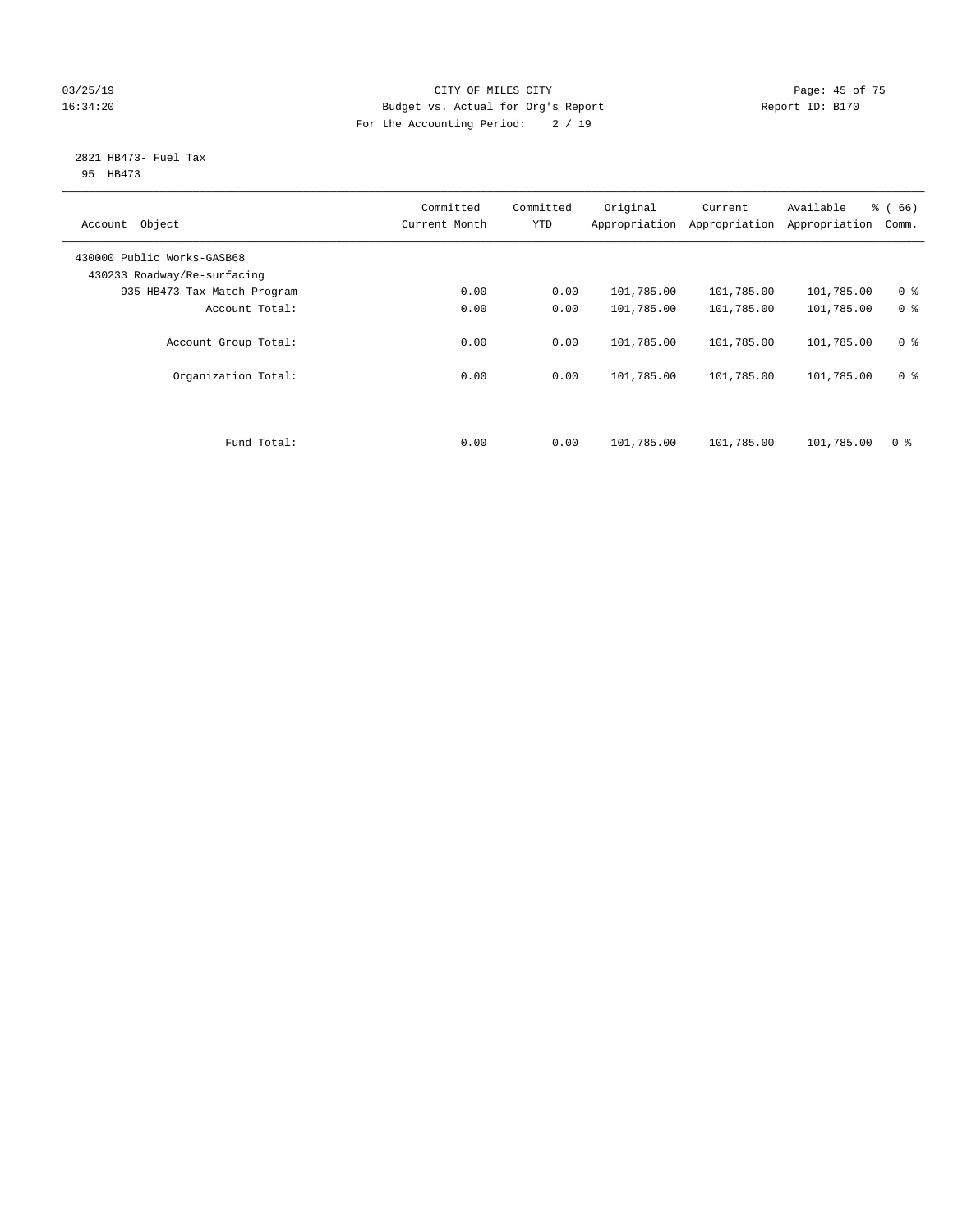#### 03/25/19 Page: 46 of 75 16:34:20 Budget vs. Actual for Org's Report Changer Report ID: B170 For the Accounting Period: 2 / 19

2850 911 EMERGENCY

105 Enhanced 911

| Account Object                              | Committed<br>Current Month | Committed<br><b>YTD</b> | Original   | Current    | Available<br>Appropriation Appropriation Appropriation Comm. | % ( 66 )        |
|---------------------------------------------|----------------------------|-------------------------|------------|------------|--------------------------------------------------------------|-----------------|
| 420000 PUBLIC SAFETY-GASB68                 |                            |                         |            |            |                                                              |                 |
| 420140 Crime Control and Investigation (05) |                            |                         |            |            |                                                              |                 |
| 210 Office Supplies and Materials           | 0.00                       | 0.00                    | 1,000.00   | 1,000.00   | 1,000.00                                                     | 0 <sup>8</sup>  |
| 214 Small Items of Equipment                | 0.00                       | 0.00                    | 2,000.00   | 2,000.00   | 2,000.00                                                     | 0 <sup>8</sup>  |
| 220 Operating Expenses                      | 0.00                       | 72.04                   | 2,000.00   | 2,000.00   | 1,927.96                                                     | 4%              |
| 311 Postage, Box Rent, Etc.                 | 0.00                       | 0.00                    | 100.00     | 100.00     | 100.00                                                       | 0 <sup>8</sup>  |
| 320 Printing, Duplicating, Typing &         | 0.00                       | 0.00                    | 100.00     | 100.00     | 100.00                                                       | 0 <sup>8</sup>  |
| 334 Memberships, Registrations & Dues       | 0.00                       | 0.00                    | 400.00     | 400.00     | 400.00                                                       | 0 <sup>8</sup>  |
| 341 Electric Utility Services               | 49.35                      | 397.78                  | 600.00     | 600.00     | 202.22                                                       | 66 %            |
| 345 Telephone                               | 2,256.42                   | 18,083.23               | 28,000.00  | 28,000.00  | 9,916.77                                                     | 65 %            |
| 350 Professional Services                   | 2,818.96                   | 49,055.02               | 60,000.00  | 60,000.00  | 10,944.98                                                    | 82%             |
| 370 Travel                                  | 0.00                       | 0.00                    | 1,000.00   | 1,000.00   | 1,000.00                                                     | 0 <sup>8</sup>  |
| 380 Training Services                       | 0.00                       | 0.00                    | 3,000.00   | 3,000.00   | 3,000.00                                                     | 0 <sup>8</sup>  |
| 512 Insurance on Vehicles & Equipment       | 0.00                       | 126.20                  | 127.00     | 127.00     | 0.80                                                         | 99 <sub>8</sub> |
| 940 Machinery & Equipment                   | 0.00                       | 1,901.52                | 20,000.00  | 20,000.00  | 18,098.48                                                    | $10*$           |
| 941 911 Eq & Software (2/01)                | 0.00                       | 0.00                    | 25,000.00  | 25,000.00  | 25,000.00                                                    | 0 <sup>8</sup>  |
| Account Total:                              | 5,124.73                   | 69,635.79               | 143,327.00 | 143,327.00 | 73,691.21                                                    | 49 %            |
| Account Group Total:                        | 5,124.73                   | 69,635.79               | 143,327.00 | 143,327.00 | 73,691.21                                                    | 49 %            |
| 520000 OTHER FINANCING USES                 |                            |                         |            |            |                                                              |                 |
| 521000 Interfund Operating Transfers Out    |                            |                         |            |            |                                                              |                 |
| 820 Transfers to Other Funds                | 0.00                       | 29,846.00               | 59,693.00  | 59,693.00  | 29,847.00                                                    | 50%             |
| Account Total:                              | 0.00                       | 29,846.00               | 59,693.00  | 59,693.00  | 29,847.00                                                    | 50%             |
| Account Group Total:                        | 0.00                       | 29,846.00               | 59,693.00  | 59,693.00  | 29,847.00                                                    | 50%             |
| Organization Total:                         | 5,124.73                   | 99, 481.79              | 203,020.00 | 203,020.00 | 103,538.21                                                   | 49 %            |
| Fund Total:                                 | 5,124.73                   | 99, 481.79              | 203,020.00 | 203,020.00 | $103.538.21$ 49 %                                            |                 |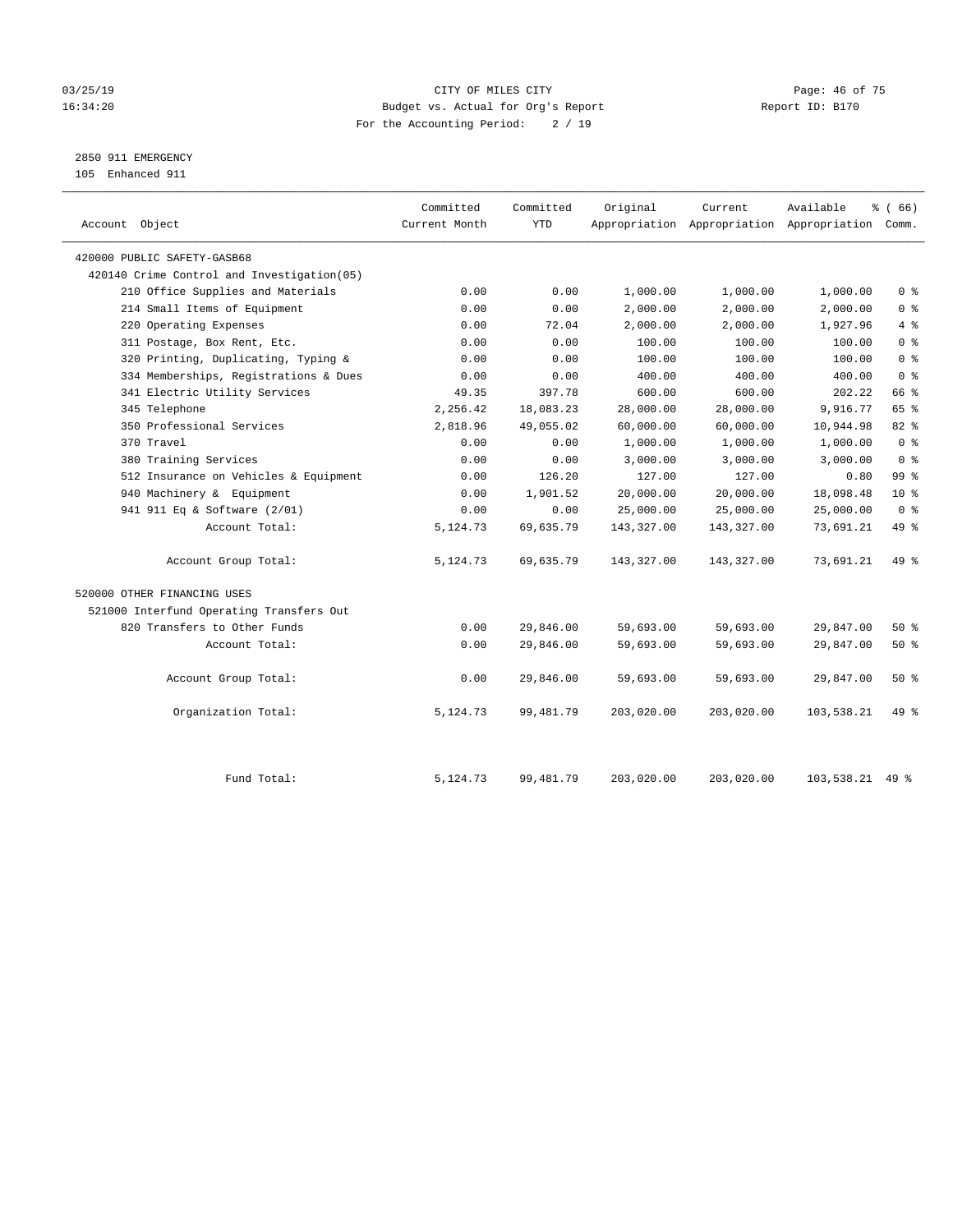#### 03/25/19 Page: 47 of 75 16:34:20 Budget vs. Actual for Org's Report Changer Report ID: B170 For the Accounting Period: 2 / 19

## 2880 LIBRARY GRANTS

39 Partners Program

| Object<br>Account                                                   | Committed<br>Current Month | Committed<br>YTD | Original<br>Appropriation | Current<br>Appropriation | Available<br>Appropriation | $\frac{3}{6}$ (66)<br>Comm. |
|---------------------------------------------------------------------|----------------------------|------------------|---------------------------|--------------------------|----------------------------|-----------------------------|
| 460000 CULTURE AND RECREATION-GASB68<br>460100 Library Services(16) |                            |                  |                           |                          |                            |                             |
| 311 Postage, Box Rent, Etc.                                         | 277.50                     | 1,737.00         | 4,900.00                  | 4,900.00                 | 3,163.00                   | 35 <sup>8</sup>             |
| 382 Books                                                           | 0.00                       | 0.00             | 100.00                    | 100.00                   | 100.00                     | 0 %                         |
| Account Total:                                                      | 277.50                     | 1,737.00         | 5,000.00                  | 5,000.00                 | 3,263.00                   | 35 <sup>8</sup>             |
| Account Group Total:                                                | 277.50                     | 1,737.00         | 5,000.00                  | 5,000.00                 | 3,263.00                   | 35 <sup>8</sup>             |
| Organization Total:                                                 | 277.50                     | 1,737.00         | 5,000.00                  | 5,000.00                 | 3,263.00                   | 35 <sup>8</sup>             |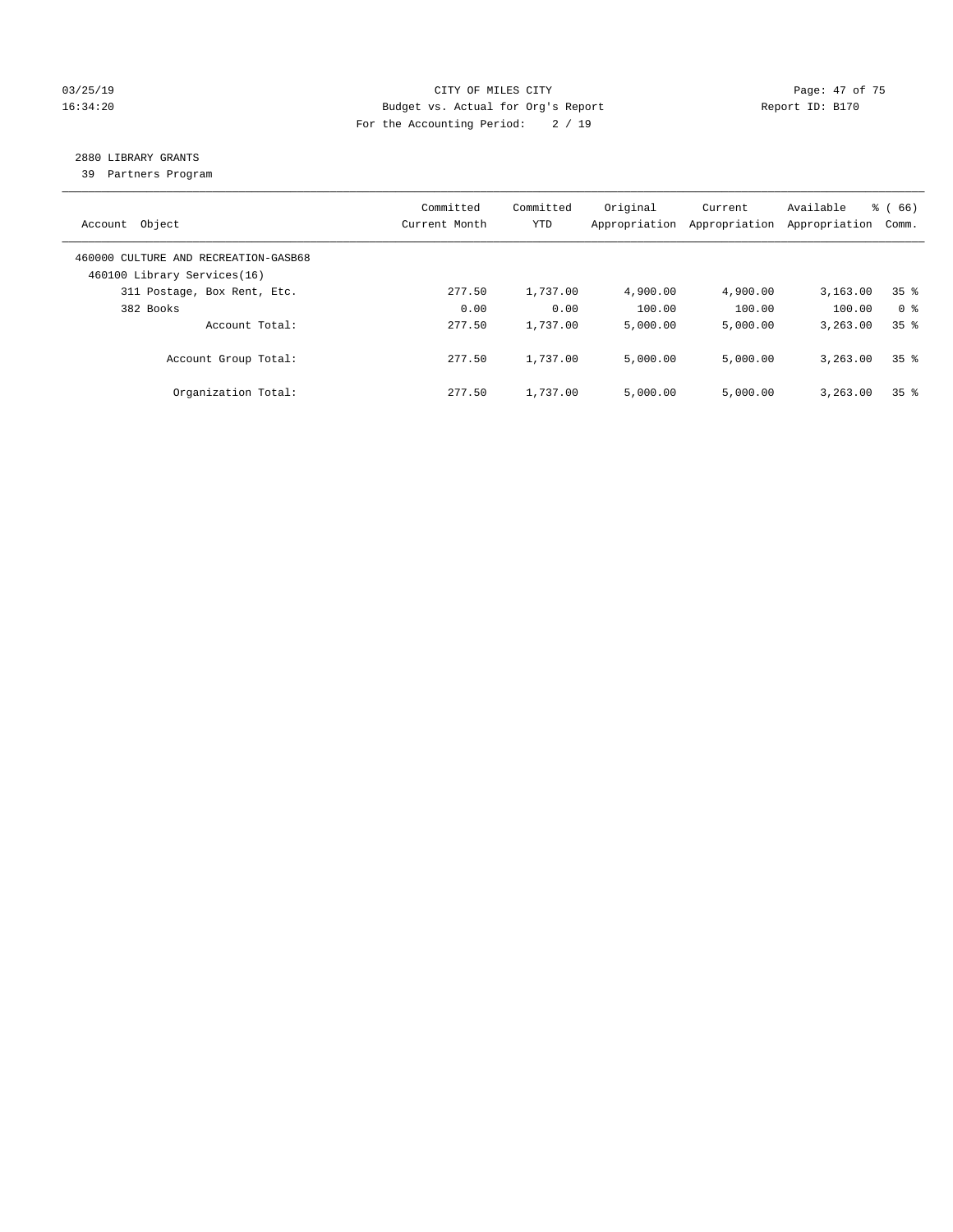#### 03/25/19 Page: 48 of 75 16:34:20 Budget vs. Actual for Org's Report Changer Report ID: B170 For the Accounting Period: 2 / 19

#### 2880 LIBRARY GRANTS

41 Sagebrush Fed/Coal Sev Tax

| Account Object                                                      | Committed<br>Current Month | Committed<br><b>YTD</b> | Original<br>Appropriation | Current<br>Appropriation | Available<br>Appropriation | % (66)<br>Comm.    |
|---------------------------------------------------------------------|----------------------------|-------------------------|---------------------------|--------------------------|----------------------------|--------------------|
| 460000 CULTURE AND RECREATION-GASB68<br>460100 Library Services(16) |                            |                         |                           |                          |                            |                    |
| 210 Office Supplies and Materials                                   | 0.00                       | 85.24                   | 351.00                    | 351.00                   | 265.76                     | $24$ $\frac{6}{3}$ |
| 350 Professional Services                                           | 0.00                       | 1,483.00                | 3,209.00                  | 3,209.00                 | 1,726.00                   | 46 %               |
| 370 Travel                                                          | 0.00                       | 0.00                    | 550.00                    | 550.00                   | 550.00                     | 0 <sup>8</sup>     |
| 380 Training Services                                               | 0.00                       | 0.00                    | 500.00                    | 500.00                   | 500.00                     | 0 <sup>8</sup>     |
| Account Total:                                                      | 0.00                       | 1,568.24                | 4,610.00                  | 4,610.00                 | 3,041.76                   | $34$ $%$           |
| Account Group Total:                                                | 0.00                       | 1,568.24                | 4,610.00                  | 4,610.00                 | 3,041.76                   | $34$ $%$           |
| Organization Total:                                                 | 0.00                       | 1,568.24                | 4,610.00                  | 4,610.00                 | 3,041.76                   | $34$ $%$           |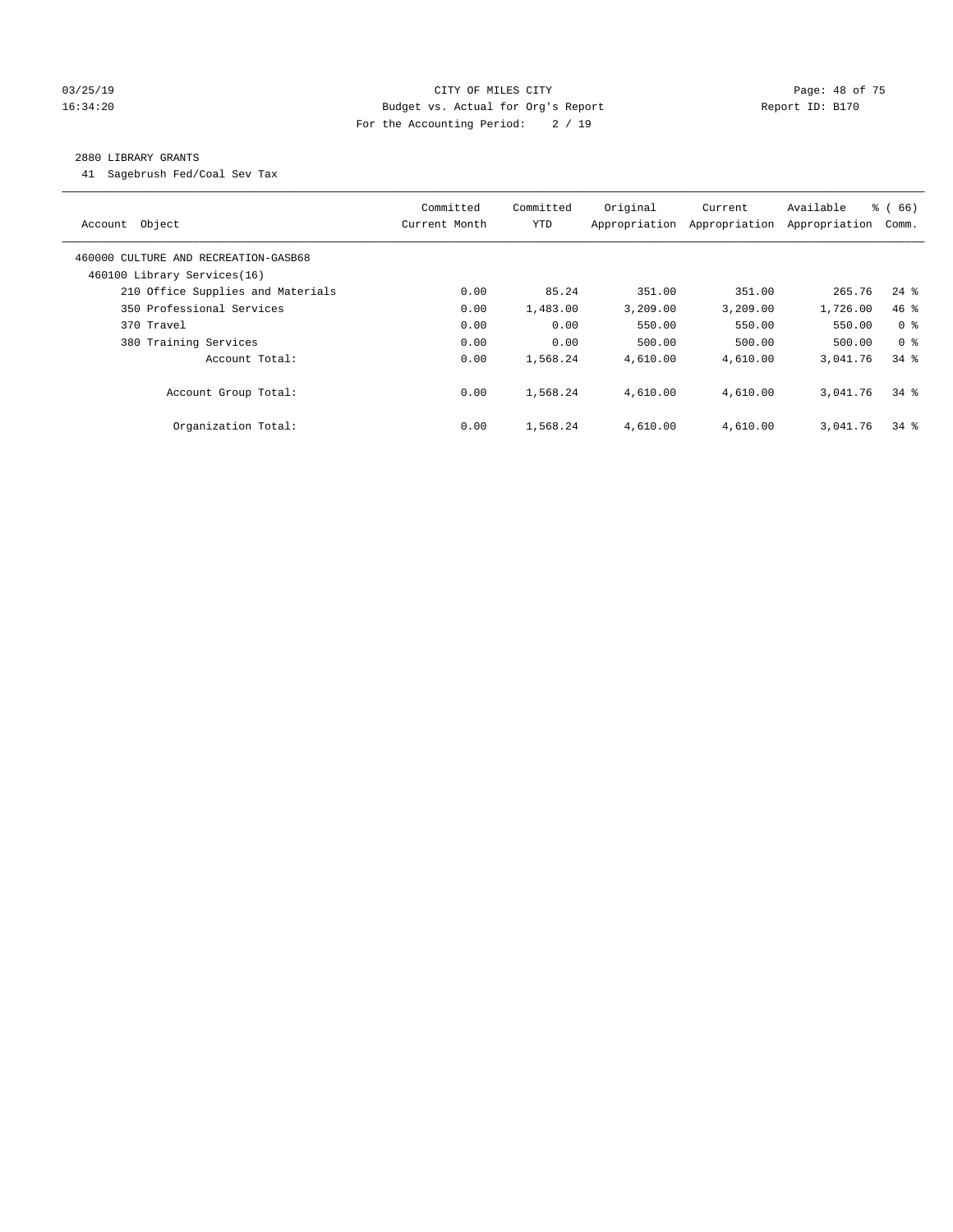#### 03/25/19 Page: 49 of 75 16:34:20 Budget vs. Actual for Org's Report Changer Report ID: B170 For the Accounting Period: 2 / 19

## 2880 LIBRARY GRANTS

44 Humanities Grant

| Account Object                                                      | Committed<br>Current Month | Committed<br><b>YTD</b> | Original | Current<br>Appropriation Appropriation | Available<br>Appropriation | % (66)<br>Comm. |
|---------------------------------------------------------------------|----------------------------|-------------------------|----------|----------------------------------------|----------------------------|-----------------|
| 460000 CULTURE AND RECREATION-GASB68<br>460100 Library Services(16) |                            |                         |          |                                        |                            |                 |
| 350 Professional Services                                           | 1,836.00                   | 1,836.00                | 0.00     | 0.00                                   | $-1,836.00$                | $***$ 8         |
| Account Total:                                                      | 1,836.00                   | 1,836.00                | 0.00     | 0.00                                   | $-1,836.00$                | $***$ 2         |
| Account Group Total:                                                | 1,836.00                   | 1,836.00                | 0.00     | 0.00                                   | $-1,836.00$                | $***$ %         |
| Organization Total:                                                 | 1,836.00                   | 1,836.00                | 0.00     | 0.00                                   | $-1.836.00$                | $***$ 2         |
|                                                                     |                            |                         |          |                                        |                            |                 |
| Fund Total:                                                         | 2,113.50                   | 5, 141. 24              | 9,610.00 | 9,610.00                               | 4,468.76 53 %              |                 |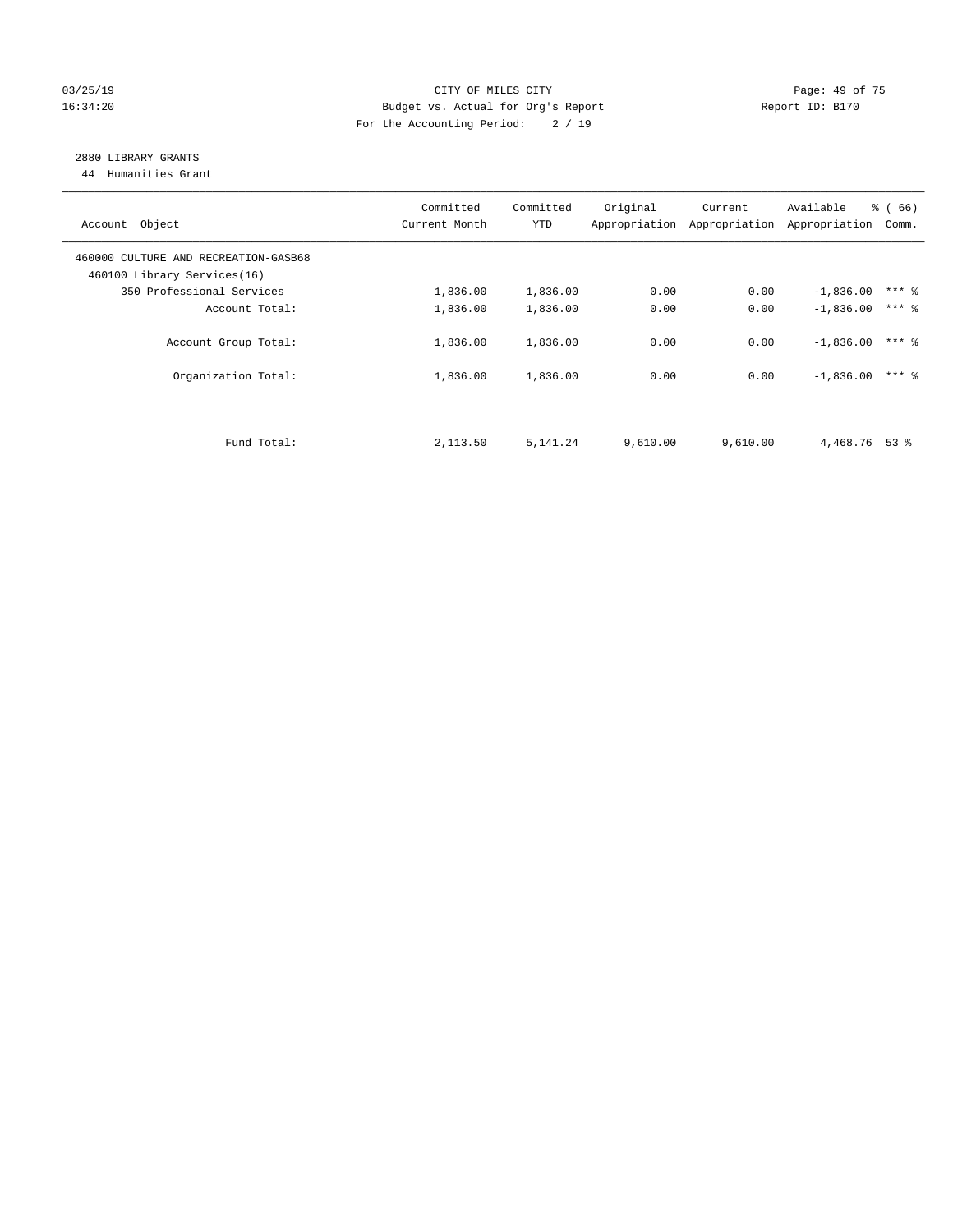#### 03/25/19 Page: 50 of 75 16:34:20 Budget vs. Actual for Org's Report Changer Report ID: B170 For the Accounting Period: 2 / 19

2935 Historic Preservation

11 Historic Preservation

| Account Object                              | Committed<br>Current Month | Committed<br><b>YTD</b> | Original  | Current   | Available<br>Appropriation Appropriation Appropriation Comm. | % (66)           |
|---------------------------------------------|----------------------------|-------------------------|-----------|-----------|--------------------------------------------------------------|------------------|
| 460000 CULTURE AND RECREATION-GASB68        |                            |                         |           |           |                                                              |                  |
| 460461 Historic Preservation-Administration |                            |                         |           |           |                                                              |                  |
| 111 Salaries and Wages - Permanent          | 0.00                       | 650.23                  | 1,968.00  | 1,968.00  | 1,317.77                                                     | 33 %             |
| 131 VACATION                                | 0.00                       | 0.00                    | 60.00     | 60.00     | 60.00                                                        | 0 <sup>8</sup>   |
| 132 SICK LEAVE                              | 0.00                       | 7.53                    | 60.00     | 60.00     | 52.47                                                        | 13 <sup>8</sup>  |
| 133 OTHER LEAVE PAY                         | 0.00                       | 8.38                    | 100.00    | 100.00    | 91.62                                                        | 8 %              |
| 141 Unemployment Insurance                  | 0.00                       | 2.36                    | 3.00      | 3.00      | 0.64                                                         | 79 %             |
| 142 Workers' Compensation                   | 0.00                       | 8.46                    | 28.00     | 28.00     | 19.54                                                        | $30*$            |
| 144 FICA                                    | 0.00                       | 51.31                   | 167.00    | 167.00    | 115.69                                                       | $31$ %           |
| 145 PERS                                    | 0.00                       | 55.72                   | 185.00    | 185.00    | 129.28                                                       | $30*$            |
| 196 CLOTHING ALLOTMENT                      | 0.00                       | 4.88                    | 87.00     | 87.00     | 82.12                                                        | 6 <sup>°</sup>   |
| 210 Office Supplies and Materials           | 0.00                       | 25.50                   | 1,700.00  | 1,700.00  | 1,674.50                                                     | 2 <sup>°</sup>   |
| 220 Operating Expenses                      | 0.00                       | 17.60                   | 2,333.00  | 2,333.00  | 2,315.40                                                     | 1 <sup>8</sup>   |
| 311 Postage, Box Rent, Etc.                 | 0.50                       | 3.16                    | 100.00    | 100.00    | 96.84                                                        | 3 <sup>8</sup>   |
| 320 Printing, Duplicating, Typing &         | 0.00                       | 0.00                    | 300.00    | 300.00    | 300.00                                                       | 0 <sup>8</sup>   |
| 330 Publicity, Subscriptions & Dues         | 0.00                       | 0.00                    | 200.00    | 200.00    | 200.00                                                       | 0 <sup>8</sup>   |
| 331 Publication of Formal & Legal Notices   | 0.00                       | 0.00                    | 150.00    | 150.00    | 150.00                                                       | 0 <sup>8</sup>   |
| 345 Telephone                               | 1.19                       | 13.16                   | 15.00     | 15.00     | 1.84                                                         | 88 %             |
| 347 Internet                                | 0.74                       | 9.63                    | 55.00     | 55.00     | 45.37                                                        | 18 <sup>8</sup>  |
| 350 Professional Services                   | 0.00                       | 5.40                    | 1,800.00  | 1,800.00  | 1,794.60                                                     | 0 <sup>8</sup>   |
| 360 Contr R & M                             | 4.87                       | 42.49                   | 39.00     | 39.00     | $-3.49$                                                      | 109 <sub>8</sub> |
| 370 Travel                                  | 0.00                       | 206.00                  | 500.00    | 500.00    | 294.00                                                       | 41 %             |
| 380 Training Services                       | 0.00                       | 0.00                    | 300.00    | 300.00    | 300.00                                                       | 0 <sup>8</sup>   |
| Account Total:                              | 7.30                       | 1,111.81                | 10,150.00 | 10,150.00 | 9,038.19                                                     | $11*$            |
| Account Group Total:                        | 7.30                       | 1,111.81                | 10,150.00 | 10,150.00 | 9,038.19                                                     | 11 <sup>8</sup>  |
| Organization Total:                         | 7.30                       | 1,111.81                | 10,150.00 | 10,150.00 | 9,038.19                                                     | $11$ %           |
| Fund Total:                                 | 7.30                       | 1,111.81                | 10,150.00 | 10,150.00 | 9,038.19                                                     | 11 <sup>8</sup>  |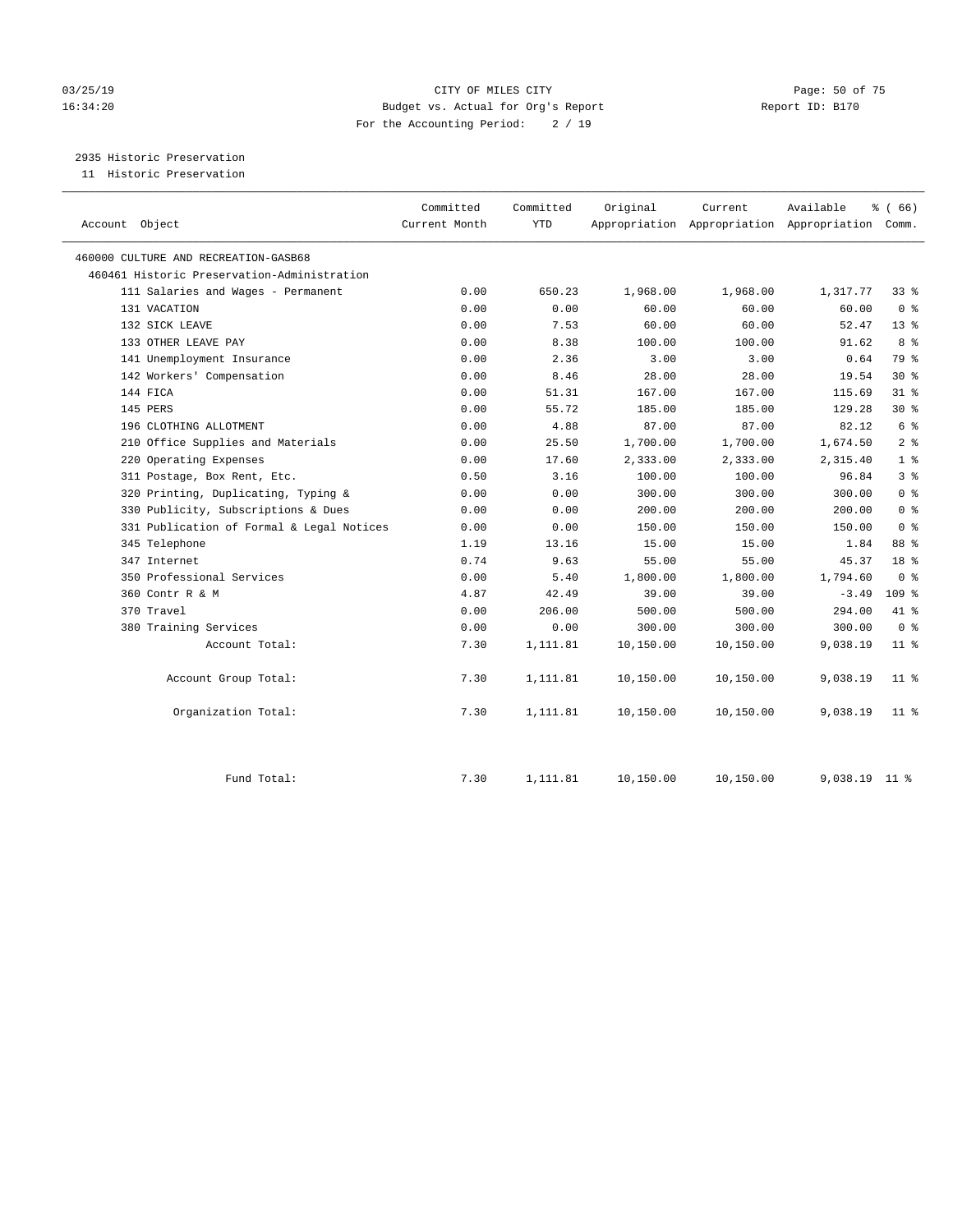#### 03/25/19 Page: 51 of 75 16:34:20 Budget vs. Actual for Org's Report Report ID: B170 For the Accounting Period: 2 / 19

————————————————————————————————————————————————————————————————————————————————————————————————————————————————————————————————————

#### 2985 RETIRED SENIOR VOLUNTEER PROG (RSVP)

15 Retired Senior Volunteer Program

|                                                                       | Committed      | Committed        | Original         | Current          | Available                                       | % (66)             |
|-----------------------------------------------------------------------|----------------|------------------|------------------|------------------|-------------------------------------------------|--------------------|
| Account Object                                                        | Current Month  | <b>YTD</b>       |                  |                  | Appropriation Appropriation Appropriation Comm. |                    |
|                                                                       |                |                  |                  |                  |                                                 |                    |
| 450000 Social and Economic Services-GASB68<br>450330 RSVP Non-Federal |                |                  |                  |                  |                                                 |                    |
| 111 Salaries and Wages - Permanent                                    | 75.29          | 566.23           | 2,000.00         | 2,000.00         |                                                 | $28$ %             |
| 131 VACATION                                                          | 7.10           | 52.07            | 0.00             | 0.00             | 1,433.77<br>$-52.07$                            | *** 응              |
| 132 SICK LEAVE                                                        | 0.95           | 27.51            | 0.00             | 0.00             | $-27.51$                                        | *** 응              |
| 133 OTHER LEAVE PAY                                                   | 0.00           | 20.90            | 0.00             | 0.00             | $-20.90$                                        | $***$ $-$          |
| 141 Unemployment Insurance                                            | 0.30           | 2.32             | 9.00             | 9.00             | 6.68                                            | 26%                |
| 142 Workers' Compensation                                             | 1.04           | 8.32             | 25.00            | 25.00            | 16.68                                           | 33%                |
| 143 Health Insurance                                                  | 14.78          | 73.93            | 372.00           | 372.00           | 298.07                                          | $20*$              |
| 144 FICA                                                              | 6.36           | 50.99            | 153.00           | 153.00           | 102.01                                          | $33$ $%$           |
| 145 PERS                                                              | 7.14           | 57.12            | 138.00           | 138.00           | 80.88                                           | 41 %               |
| 210 Office Supplies and Materials                                     | 0.00           | 0.00             | 2,681.00         | 2,681.00         | 2,681.00                                        | 0 <sup>8</sup>     |
| 220 Operating Expenses                                                | 1,272.48       | 2,271.89         | 5,045.00         | 5,045.00         | 2,773.11                                        | 45 %               |
| 311 Postage, Box Rent, Etc.                                           | 0.00           | 531.10           | 1,000.00         | 1,000.00         | 468.90                                          | 53%                |
| 330 Publicity, Subscriptions & Dues                                   | 0.00           | 159.60           | 160.00           | 160.00           | 0.40                                            | $100*$             |
| 345 Telephone                                                         | 117.78         | 945.51           | 1,440.00         | 1,440.00         | 494.49                                          | 66 %               |
| 370 Travel                                                            | 700.00         | 1,196.69         | 1,150.00         | 1,150.00         | $-46.69$                                        | $104$ %            |
| 379 Other Travel                                                      | 29.30          | 37.30            | 100.00           | 100.00           | 62.70                                           | 37%                |
| 512 Insurance on Vehicles & Equipment                                 | 0.00           | 0.00             | 600.00           | 600.00           | 600.00                                          | 0 <sup>8</sup>     |
| 513 Liability                                                         | 0.00           | 0.00             | 593.00           | 593.00           | 593.00                                          | 0 <sup>8</sup>     |
| Account Total:                                                        | 2,232.52       | 6,001.48         |                  |                  | 9,464.52                                        | 39 %               |
|                                                                       |                |                  | 15,466.00        | 15,466.00        |                                                 |                    |
| 450340 RSVP FEDERAL GRANT- FALLON/CUSTER                              |                |                  |                  |                  |                                                 |                    |
| 111 Salaries and Wages - Permanent                                    | 3,688.91       | 27, 163. 40      | 41,500.00        | 41,500.00        | 14,336.60                                       | 65 %               |
| 131 VACATION                                                          | 348.01         | 2,551.30         | 4,000.00         | 4,000.00         | 1,448.70                                        | 64 %               |
| 132 SICK LEAVE                                                        | 46.40          | 1,347.78         | 2,500.00         |                  |                                                 | $54$ %             |
| 133 OTHER LEAVE PAY                                                   |                | 1,023.92         | 0.00             | 2,500.00         | 1,152.22<br>$-1,023.92$                         | $***$ $_{8}$       |
|                                                                       | 0.00           |                  |                  | 0.00             |                                                 | $52$ $%$           |
| 141 Unemployment Insurance<br>142 Workers' Compensation               | 14.28<br>51.34 | 112.11<br>402.77 | 216.00<br>596.00 | 216.00<br>596.00 | 103.89<br>193.23                                | 68 %               |
| 143 Health Insurance                                                  | 724.57         | 5,728.56         | 8,496.00         | 8,496.00         | 2,767.44                                        | 67 %               |
| 144 FICA                                                              |                |                  |                  |                  | 1,221.34                                        | 67 %               |
| 145 PERS                                                              | 312.40         | 2,450.66         | 3,672.00         | 3,672.00         |                                                 | 83 %               |
|                                                                       | 349.94         | 2,745.29         | 3,312.00         | 3,312.00         | 566.71                                          |                    |
| 210 Office Supplies and Materials                                     | 160.29         | 431.86           | 3,187.00         | 3,187.00         | 2,755.14                                        | $14*$<br>$***$ $-$ |
| 220 Operating Expenses                                                | 43.75          | 220.56           | 0.00             | 0.00             | $-220.56$                                       | $***$ $-$          |
| 311 Postage, Box Rent, Etc.                                           | 0.00           | 2.26             | 0.00             | 0.00             | $-2.26$                                         |                    |
| 334 Memberships, Registrations & Dues<br>370 Travel                   | 0.00           | 75.00            | 275.00           | 275.00           | 200.00                                          | $27$ %             |
|                                                                       | 1,047.12       | 4,665.08         | 6,148.00         | 6,148.00         | 1,482.92                                        | 76 %               |
| 530 Rent                                                              | 417.50         | 3,340.00         | 5,010.00         | 5,010.00         | 1,670.00                                        | 67 %               |
| Account Total:                                                        | 7,204.51       | 52,260.55        | 78,912.00        | 78,912.00        | 26,651.45                                       | 66 %               |
| 450351 RSVP-Excess                                                    |                |                  |                  |                  |                                                 |                    |
| 111 Salaries and Wages - Permanent                                    | 0.00           | 580.17           | 2,000.00         | 2,000.00         | 1,419.83                                        | 29%                |
| 141 Unemployment Insurance                                            | 0.00           | 2.22             | 9.00             | 9.00             | 6.78                                            | 25%                |
| 142 Workers' Compensation                                             | 0.00           | 7.96             | 25.00            | 25.00            | 17.04                                           | $32$ $%$           |
|                                                                       |                |                  |                  |                  |                                                 |                    |
| 143 Health Insurance<br>144 FICA                                      | 0.00           | 112.31           | 0.00             | 0.00             | $-112.31$                                       | *** %<br>$32$ $%$  |
|                                                                       | 0.00           | 48.42            | 151.00           | 151.00           | 102.58                                          |                    |
| 145 PERS                                                              | 0.00           | 54.24            | 138.00           | 138.00           | 83.76                                           | 39 %               |
| 220 Operating Expenses                                                | 50.26          | 1,420.38         | 2,200.00         | 2,200.00         | 779.62                                          | 65 %               |
| Account Total:                                                        | 50.26          | 2,225.70         | 4,523.00         | 4,523.00         | 2,297.30                                        | 49 %               |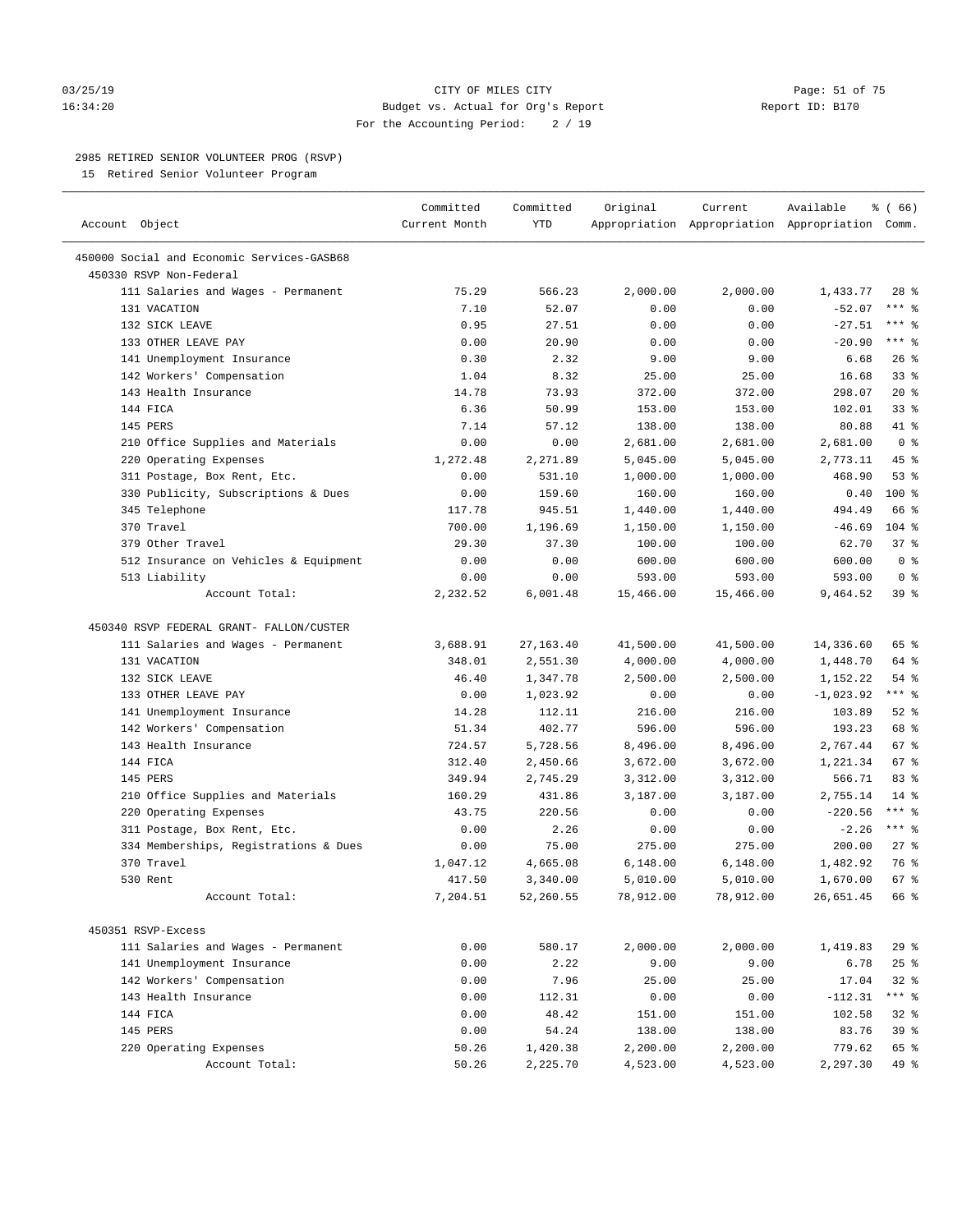#### 03/25/19 Page: 52 of 75 16:34:20 Budget vs. Actual for Org's Report Changer Report ID: B170 For the Accounting Period: 2 / 19

#### 2985 RETIRED SENIOR VOLUNTEER PROG (RSVP)

15 Retired Senior Volunteer Program

| Object<br>Account    | Committed<br>Current Month | Committed<br><b>YTD</b> | Original<br>Appropriation | Current<br>Appropriation | Available<br>Appropriation | % (66)<br>Comm. |
|----------------------|----------------------------|-------------------------|---------------------------|--------------------------|----------------------------|-----------------|
| Account Group Total: | 9,487.29                   | 60,487.73               | 98,901.00                 | 98,901.00                | 38, 413. 27                | 61 %            |
| Organization Total:  | 9,487.29                   | 60,487.73               | 98,901.00                 | 98,901.00                | 38, 413. 27                | 61 %            |
| Fund Total:          | 9,487.29                   | 60,487.73               | 98,901.00                 | 98,901.00                | 38, 413. 27 61 %           |                 |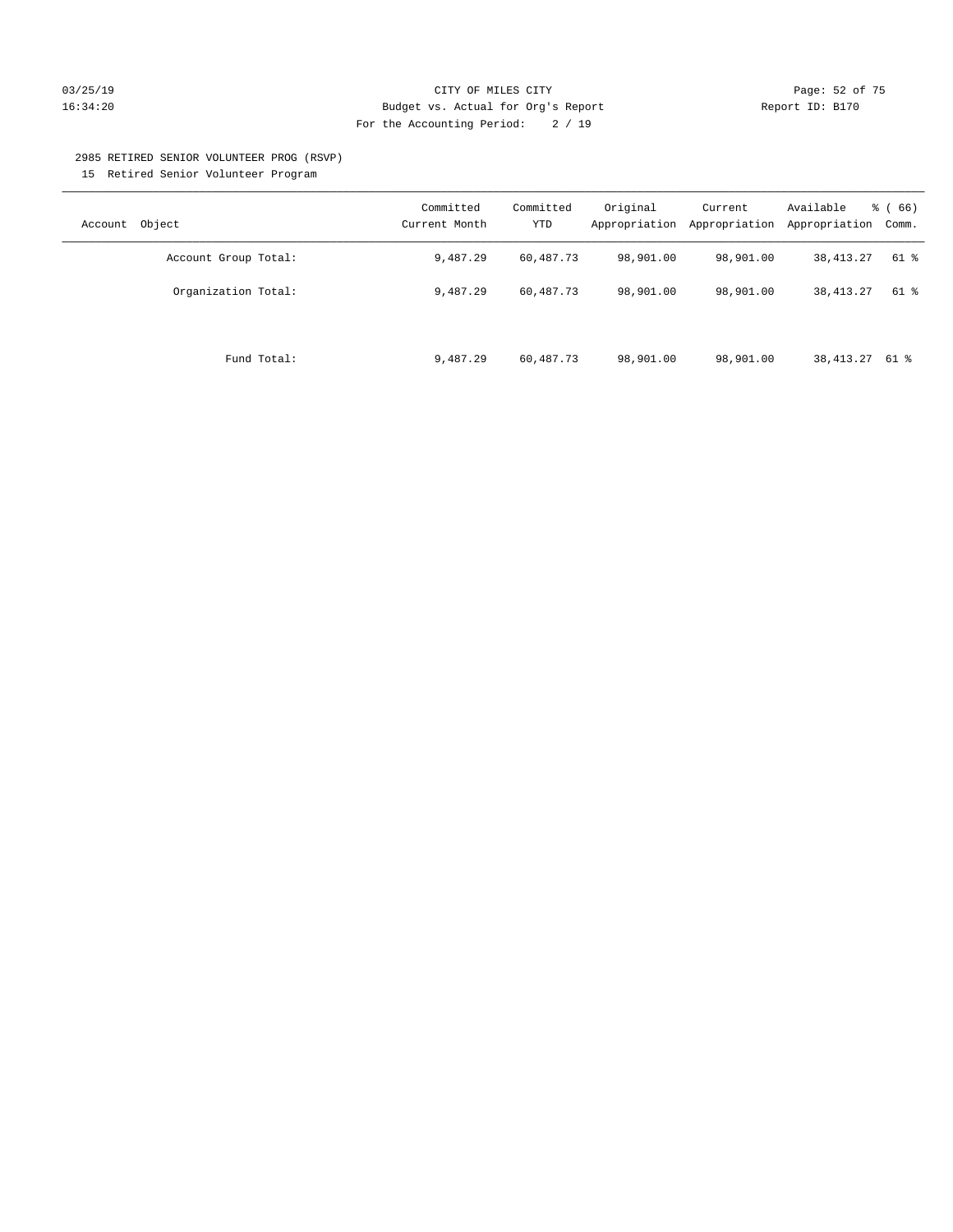#### 03/25/19 Page: 53 of 75 16:34:20 Budget vs. Actual for Org's Report Changer Report ID: B170 For the Accounting Period: 2 / 19

#### 3670 SID 211 110 SID # 211

| Account Object                     | Committed<br>Current Month | Committed<br><b>YTD</b> | Original | Current<br>Appropriation Appropriation | Available<br>Appropriation | % (66)<br>Comm. |
|------------------------------------|----------------------------|-------------------------|----------|----------------------------------------|----------------------------|-----------------|
| 490000 DEBT SERVICE                |                            |                         |          |                                        |                            |                 |
| 490500 Other Debt Service Payments |                            |                         |          |                                        |                            |                 |
| 643 Principal- SID 211             | 0.00                       | 3,758.68                | 3,759.00 | 3,759.00                               | $0.32$ 100 %               |                 |
| 644 Interest- SID 211              | 0.00                       | 1,559.15                | 1,560.00 | 1,560.00                               | 0.85                       | $100*$          |
| Account Total:                     | 0.00                       | 5,317.83                | 5,319.00 | 5,319.00                               | 1.17                       | $100*$          |
| Account Group Total:               | 0.00                       | 5,317.83                | 5,319.00 | 5,319.00                               | $1.17$ 100 %               |                 |
| Organization Total:                | 0.00                       | 5,317.83                | 5,319.00 | 5,319.00                               | $1.17$ 100 %               |                 |
|                                    |                            |                         |          |                                        |                            |                 |
| Fund Total:                        | 0.00                       | 5,317.83                | 5,319.00 | 5,319.00                               | $1.17$ 100 %               |                 |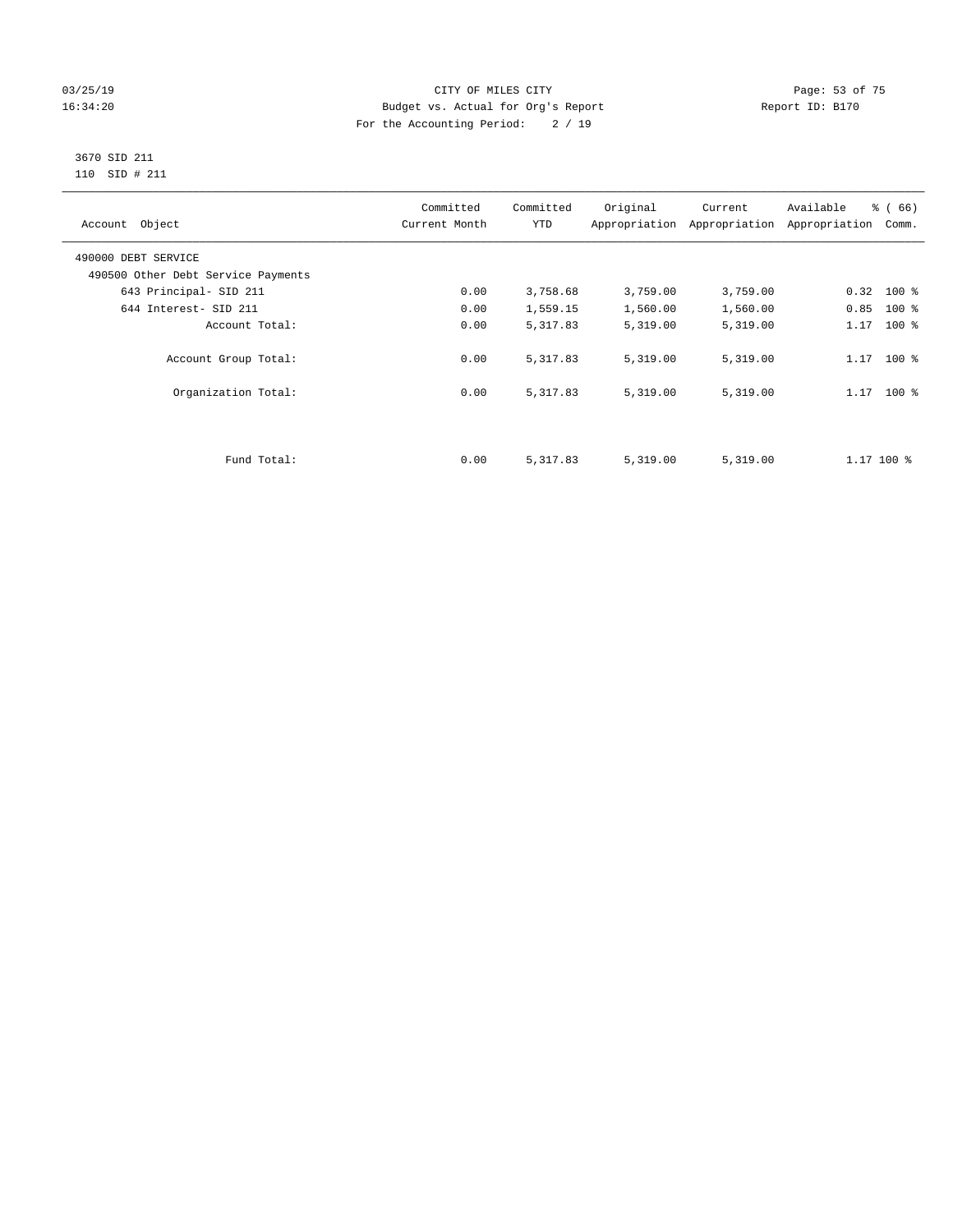#### 03/25/19 Page: 54 of 75 16:34:20 Budget vs. Actual for Org's Report Changer Report ID: B170 For the Accounting Period: 2 / 19

#### 4000 General Fund Capitol Improvement Fund

501 Capital Purchases

| Account Object                                                     | Committed<br>Current Month | Committed<br><b>YTD</b> | Original<br>Appropriation | Current<br>Appropriation | Available<br>Appropriation | % (66)<br>Comm. |
|--------------------------------------------------------------------|----------------------------|-------------------------|---------------------------|--------------------------|----------------------------|-----------------|
| 410000 GENERAL GOVERNMENTGASB68<br>410100 Legislative Services(02) |                            |                         |                           |                          |                            |                 |
| 940 Machinery & Equipment                                          | 0.00                       | 25,799.00               | 93,000.00                 | 93,000.00                | 67,201.00                  | $28$ %          |
| Account Total:                                                     | 0.00                       | 25,799.00               | 93,000.00                 | 93,000.00                | 67,201.00                  | $28$ $%$        |
| Account Group Total:                                               | 0.00                       | 25,799.00               | 93,000.00                 | 93,000.00                | 67,201.00                  | $28$ %          |
| Organization Total:                                                | 0.00                       | 25,799.00               | 93,000.00                 | 93,000.00                | 67,201.00                  | $28$ %          |
|                                                                    |                            |                         |                           |                          |                            |                 |
| Fund Total:                                                        | 0.00                       | 25,799.00               | 93,000.00                 | 93,000.00                | 67,201.00                  | $28$ %          |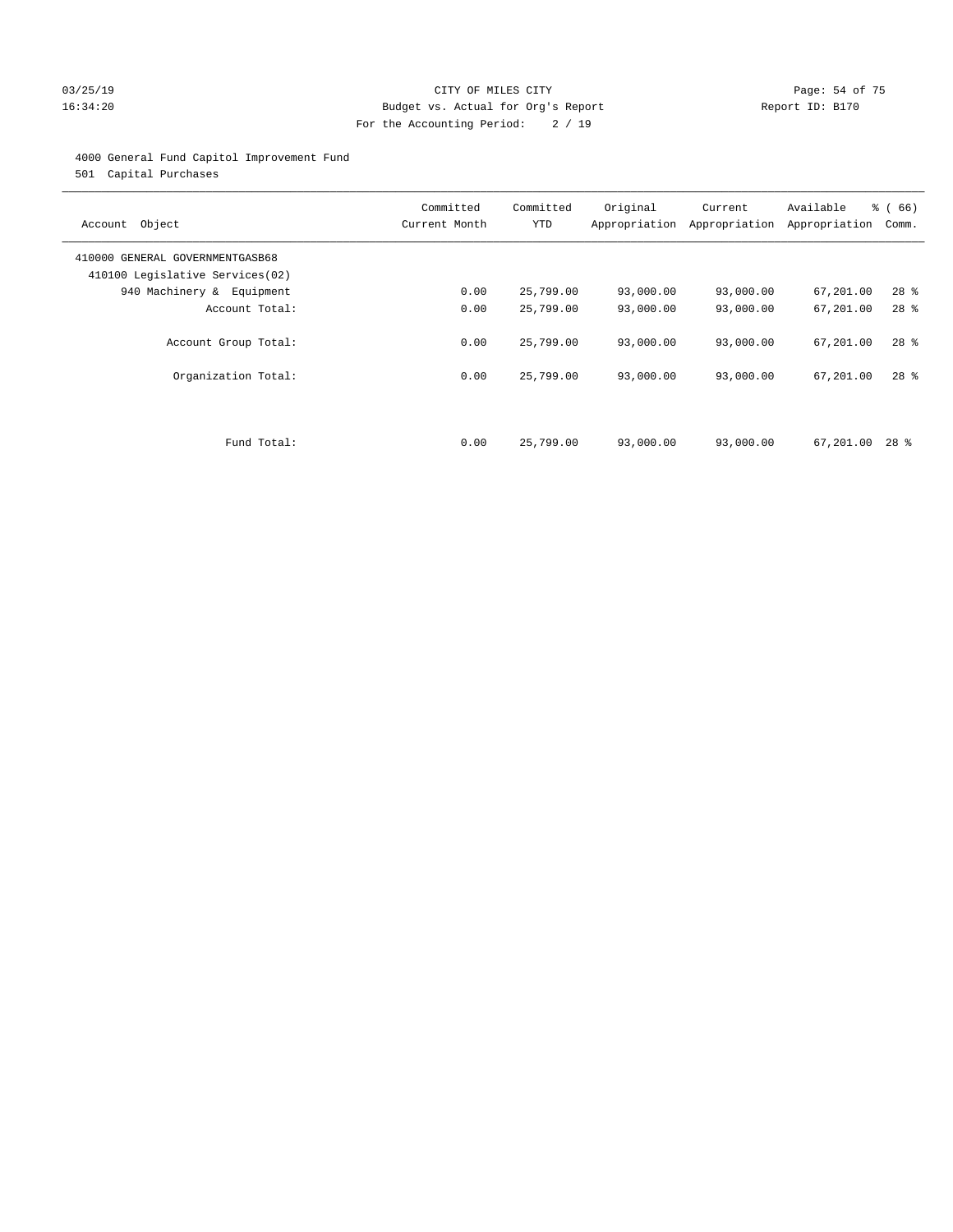#### 03/25/19 Page: 55 of 75 16:34:20 Budget vs. Actual for Org's Report Changer Report ID: B170 For the Accounting Period: 2 / 19

#### 4050 Ambulance Capital Improvement Fund

10 Ambulance

| Account Object                                                             | Committed<br>Current Month | Committed<br><b>YTD</b> | Original  | Current<br>Appropriation Appropriation | Available<br>Appropriation | % (66)<br>Comm. |
|----------------------------------------------------------------------------|----------------------------|-------------------------|-----------|----------------------------------------|----------------------------|-----------------|
| 420000 PUBLIC SAFETY-GASB68<br>420730 Emergency Medical Services-Ambulance |                            |                         |           |                                        |                            |                 |
| 940 Machinery & Equipment                                                  | 0.00                       | 0.00                    | 13,779.00 | 13,779.00                              | 13,779.00                  | 0 <sup>8</sup>  |
| Account Total:                                                             | 0.00                       | 0.00                    | 13,779.00 | 13,779.00                              | 13,779.00                  | 0 <sup>8</sup>  |
| Account Group Total:                                                       | 0.00                       | 0.00                    | 13,779.00 | 13,779.00                              | 13,779.00                  | 0 <sup>8</sup>  |
| Organization Total:                                                        | 0.00                       | 0.00                    | 13,779.00 | 13,779.00                              | 13,779.00                  | 0 <sup>8</sup>  |
|                                                                            |                            |                         |           |                                        |                            |                 |
| Fund Total:                                                                | 0.00                       | 0.00                    | 13,779.00 | 13,779.00                              | 13,779.00                  | 0 %             |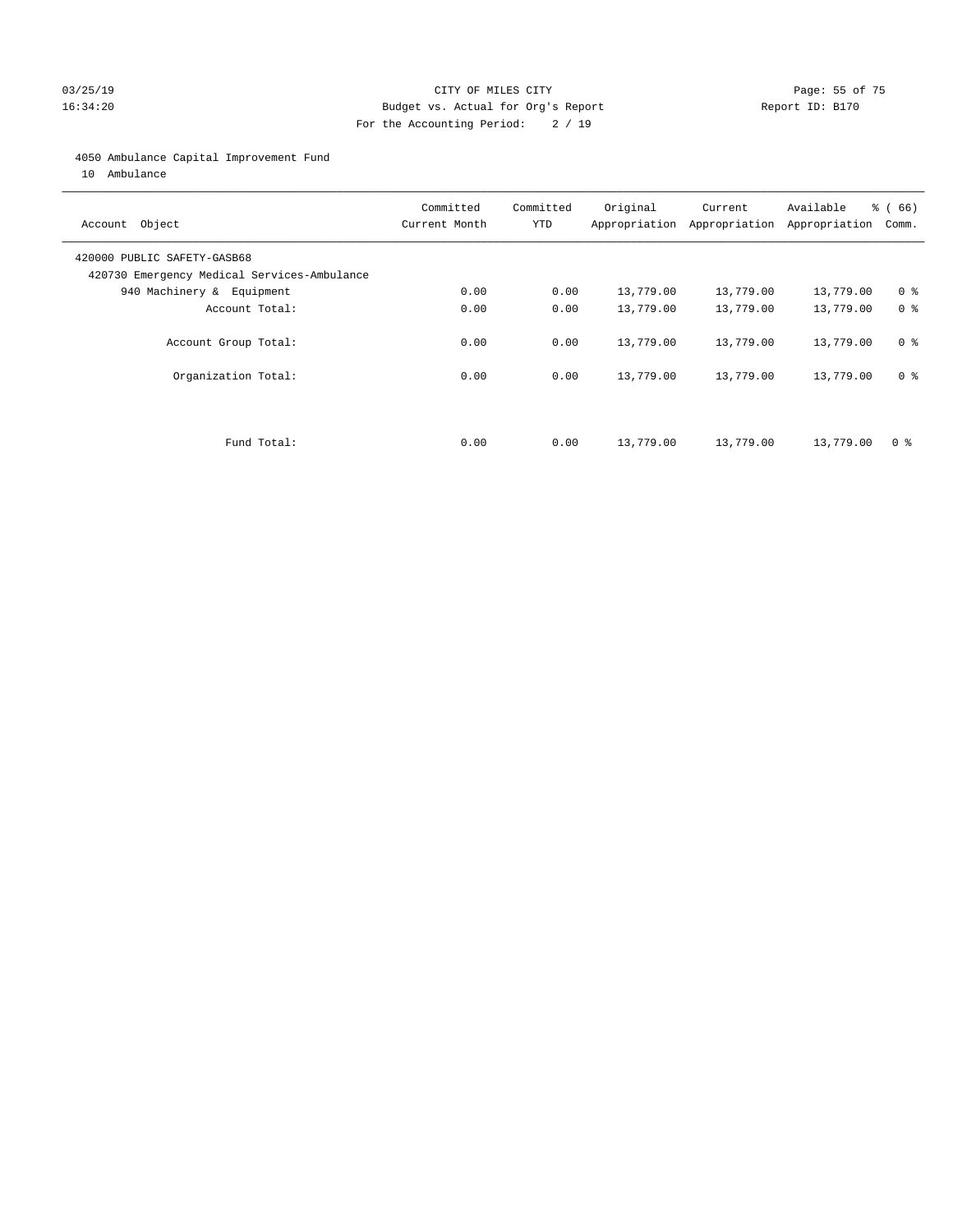#### 03/25/19 Page: 56 of 75 16:34:20 Budget vs. Actual for Org's Report Changer Report ID: B170 For the Accounting Period: 2 / 19

#### 4060 CAPITAL IMPROV-PUBLIC WORKS

911 Public Works Operations

| Object<br>Account                                         | Committed<br>Current Month | Committed<br><b>YTD</b> | Original<br>Appropriation | Current<br>Appropriation | Available<br>Appropriation | % (66)<br>Comm. |
|-----------------------------------------------------------|----------------------------|-------------------------|---------------------------|--------------------------|----------------------------|-----------------|
| 430000 Public Works-GASB68<br>430233 Roadway/Re-surfacing |                            |                         |                           |                          |                            |                 |
| 940 Machinery &<br>Equipment                              | 0.00                       | 21,000.00               | 275,000.00                | 275,000.00               | 254,000.00                 | 8 %             |
| Account Total:                                            | 0.00                       | 21,000.00               | 275,000.00                | 275,000.00               | 254,000.00                 | 8 %             |
| Account Group Total:                                      | 0.00                       | 21,000.00               | 275,000.00                | 275,000.00               | 254,000.00                 | 8 %             |
| Organization Total:                                       | 0.00                       | 21,000.00               | 275,000.00                | 275,000.00               | 254,000.00                 | 8 %             |
| Fund Total:                                               | 0.00                       | 21,000.00               | 275,000.00                | 275,000.00               | 254,000.00                 | 8 %             |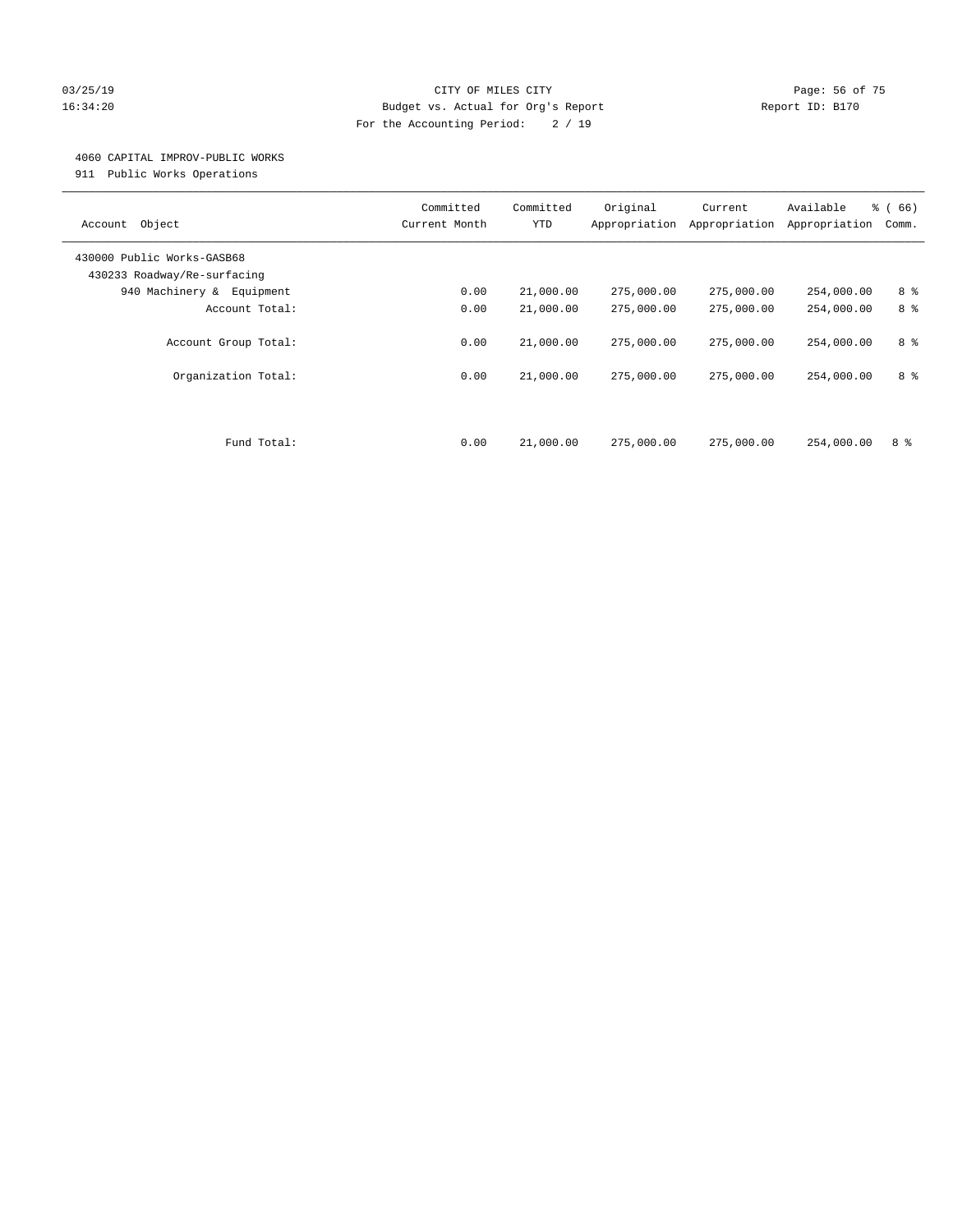#### 03/25/19 Page: 57 of 75 16:34:20 Budget vs. Actual for Org's Report Changer Report ID: B170 For the Accounting Period: 2 / 19

————————————————————————————————————————————————————————————————————————————————————————————————————————————————————————————————————

#### 5210 WATER UTILITY

22 Water Plant

| Account Object                                | Committed<br>Current Month | Committed<br>YTD | Original   | Current     | Available<br>Appropriation Appropriation Appropriation Comm. | % (66)          |
|-----------------------------------------------|----------------------------|------------------|------------|-------------|--------------------------------------------------------------|-----------------|
| 430000 Public Works-GASB68                    |                            |                  |            |             |                                                              |                 |
| 430530 Water Source of Supply and Pumping(22) |                            |                  |            |             |                                                              |                 |
| 111 Salaries and Wages - Permanent            | 19,639.70                  | 164,244.36       | 250,316.00 | 250, 316.00 | 86,071.64                                                    | 66 %            |
| 121 OVERTIME-PERMANENT                        | 188.87                     | 4,806.96         | 10,300.00  | 10,300.00   | 5,493.04                                                     | 47%             |
| 131 VACATION                                  | 2,713.06                   | 12,372.83        | 19,500.00  | 19,500.00   | 7,127.17                                                     | 63%             |
| 132 SICK LEAVE                                | 461.72                     | 6,276.36         | 5,500.00   | 5,500.00    | $-776.36$                                                    | $114$ %         |
| 133 OTHER LEAVE PAY                           | 0.00                       | 358.26           | 2,729.00   | 2,729.00    | 2,370.74                                                     | $13*$           |
| 134 HOLIDAY PAY                               | 514.79                     | 5,257.08         | 5,400.00   | 5,400.00    | 142.92                                                       | 97%             |
| 141 Unemployment Insurance                    | 82.35                      | 680.31           | 441.00     | 441.00      | $-239.31$                                                    | 154 %           |
| 142 Workers' Compensation                     | 1,510.32                   | 12,429.65        | 16,838.00  | 16,838.00   | 4,408.35                                                     | 74 %            |
| 143 Health Insurance                          | 3,254.71                   | 32,248.06        | 49,708.00  | 49,708.00   | 17,459.94                                                    | 65 %            |
| 144 FICA                                      | 1,718.02                   | 14,210.79        | 22,472.00  | 22,472.00   | 8,261.21                                                     | 63 %            |
| 145 PERS                                      | 2,015.62                   | 16,280.33        | 24,880.00  | 24,880.00   | 8,599.67                                                     | 65 %            |
| 196 CLOTHING ALLOTMENT                        | 0.00                       | 930.00           | 480.00     | 480.00      | $-450.00$                                                    | 194 %           |
| 210 Office Supplies and Materials             | 4.16                       | 119.46           | 250.00     | 250.00      | 130.54                                                       | 48 %            |
| 214 Small Items of Equipment                  | 0.00                       | 106.97           | 3,000.00   | 3,000.00    | 2,893.03                                                     | 4%              |
| 220 Operating Expenses                        | 177.77                     | 1,418.28         | 2,000.00   | 2,000.00    | 581.72                                                       | 71 %            |
| 222 Chemicals, Lab & Med Supplies             | 0.00                       | 0.00             | 150.00     | 150.00      | 150.00                                                       | 0 <sup>8</sup>  |
| 226 Clothing and Uniforms                     | 79.78                      | 227.63           | 600.00     | 600.00      | 372.37                                                       | 38 %            |
| 230 Repair and Maintenance Supplies           | 1,276.47                   | 3,867.71         | 10,000.00  | 10,000.00   | 6,132.29                                                     | 39 %            |
| 231 Gas, Oil, Diesel Fuel, Grease, etc.       | 50.22                      | 1,254.66         | 1,500.00   | 1,500.00    | 245.34                                                       | 84 %            |
| 241 Consumable Tools                          | 0.00                       | 9.58             | 200.00     | 200.00      | 190.42                                                       | 5 <sup>8</sup>  |
| 311 Postage, Box Rent, Etc.                   | 0.00                       | 25.14            | 50.00      | 50.00       | 24.86                                                        | 50%             |
| 330 Publicity, Subscriptions & Dues           | 0.00                       | 70.00            | 200.00     | 200.00      | 130.00                                                       | 35%             |
| 334 Memberships, Registrations & Dues         | 0.00                       | 75.00            | 400.00     | 400.00      | 325.00                                                       | 19 <sup>°</sup> |
| 341 Electric Utility Services                 | 4,409.02                   | 43, 352.58       | 66,500.00  | 66,500.00   | 23, 147. 42                                                  | 65 %            |
| 344 Gas Utility Service                       | 2,536.74                   | 3,609.06         | 15,000.00  | 15,000.00   | 11,390.94                                                    | $24$ %          |
| 345 Telephone                                 | 74.60                      | 593.48           | 1,000.00   | 1,000.00    | 406.52                                                       | 59 %            |
| 346 Garbage Service                           | 0.00                       | 362.24           | 700.00     | 700.00      | 337.76                                                       | $52$ $%$        |
| 347 Internet                                  | 80.20                      | 641.65           | 1,100.00   | 1,100.00    | 458.35                                                       | 58 %            |
| 350 Professional Services                     | 0.00                       | 278.30           | 500.00     | 500.00      | 221.70                                                       | 56 %            |
| 352 Wtr/Swr Lab Testing                       | 0.00                       | 477.00           | 1,000.00   | 1,000.00    | 523.00                                                       | 48 %            |
| 357 Architectual, Engineering Serv Etc.       | 0.00                       | 0.00             | 10,000.00  | 10,000.00   | 10,000.00                                                    | 0 <sup>8</sup>  |
| 360 Contr R & M                               | 77.88                      | 971.50           | 130,000.00 | 130,000.00  | 129,028.50                                                   | 1 <sup>8</sup>  |
| 363 R&M Vehicles/Equip/Labor-PW               | 260.00                     | 1,340.19         | 2,000.00   | 2,000.00    | 659.81                                                       | 67%             |
| 369 Other Repair and Maintenance              | 0.00                       | 0.00             | 2,000.00   | 2,000.00    | 2,000.00                                                     | 0 <sup>8</sup>  |
| 370 Travel                                    | 35.00                      | 523.26           | 1,000.00   | 1,000.00    | 476.74                                                       | $52$ $%$        |
| 380 Training Services                         | 0.00                       | 678.42           | 2,000.00   | 2,000.00    | 1,321.58                                                     | $34$ $%$        |
| 382 Books                                     | 0.00                       | 0.00             | 200.00     | 200.00      | 200.00                                                       | 0 <sup>8</sup>  |
| 400 BUILDING MATERIALS                        | 0.00                       | 0.00             | 500.00     | 500.00      | 500.00                                                       | 0 <sup>8</sup>  |
| 511 Insurance on Buildings                    | 0.00                       | 8,371.97         | 8,750.00   | 8,750.00    | 378.03                                                       | 96 %            |
| 512 Insurance on Vehicles & Equipment         | 0.00                       | 283.31           | 284.00     | 284.00      | 0.69                                                         | 100 %           |
| 940 Machinery & Equipment                     | 15,458.50                  | 34,545.83        | 97,100.00  | 97,100.00   | 62,554.17                                                    | 36%             |
| Account Total:                                | 56,619.50                  | 373, 298.21      | 766,548.00 | 766,548.00  | 393, 249.79                                                  | 49 %            |
| Account Group Total:                          | 56,619.50                  | 373, 298.21      | 766,548.00 | 766,548.00  | 393,249.79                                                   | 49 %            |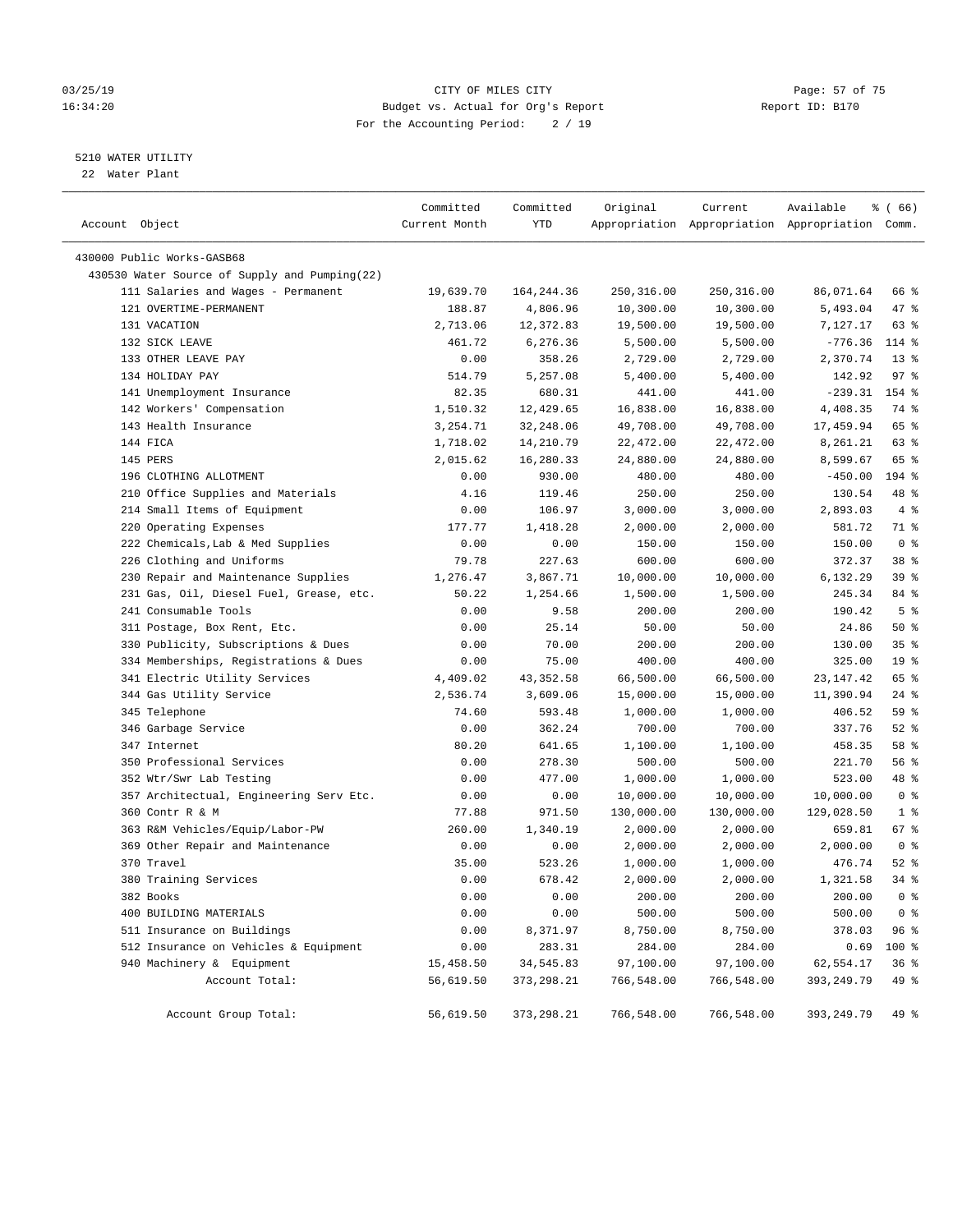#### 03/25/19 Page: 58 of 75 16:34:20 Budget vs. Actual for Org's Report Changer Report ID: B170 For the Accounting Period: 2 / 19

#### 5210 WATER UTILITY 22 Water Plant

| Account Object |                     | Committed<br>Current Month | Committed<br><b>YTD</b> | Original   | Current    | Available<br>Appropriation Appropriation Appropriation Comm. | ී ( 66 ) |
|----------------|---------------------|----------------------------|-------------------------|------------|------------|--------------------------------------------------------------|----------|
|                | Organization Total: | 56,619.50                  | 373,298.21              | 766,548.00 | 766,548.00 | 393.249.79 49 %                                              |          |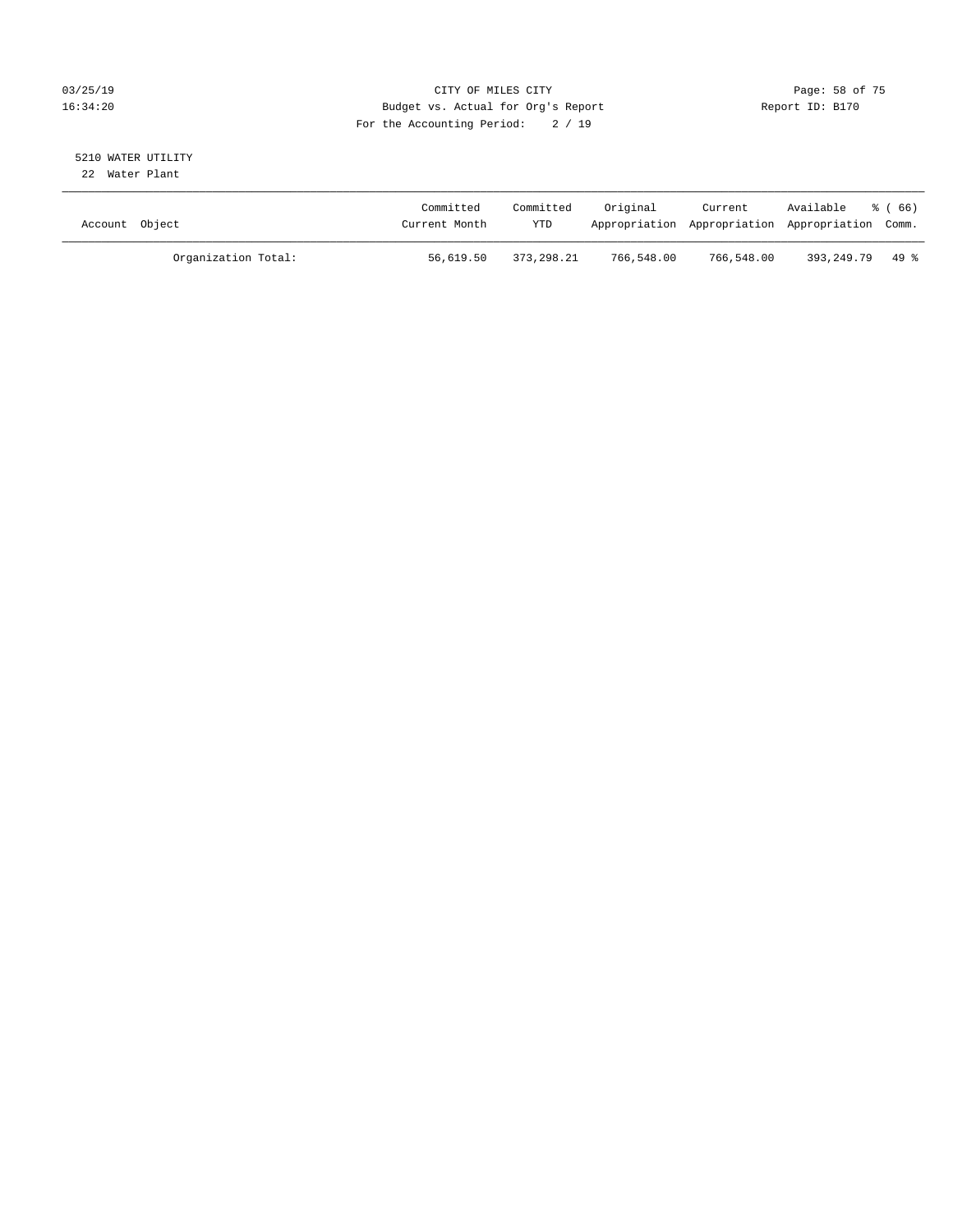#### 03/25/19 Page: 59 of 75 16:34:20 Budget vs. Actual for Org's Report Changer Report ID: B170 For the Accounting Period: 2 / 19

————————————————————————————————————————————————————————————————————————————————————————————————————————————————————————————————————

#### 5210 WATER UTILITY

23 Water Lines

|                                           | Committed     | Committed                 | Original     | Current      | Available                                       | ៖ (66)         |
|-------------------------------------------|---------------|---------------------------|--------------|--------------|-------------------------------------------------|----------------|
| Account Object                            | Current Month | YTD                       |              |              | Appropriation Appropriation Appropriation Comm. |                |
|                                           |               |                           |              |              |                                                 |                |
| 430000 Public Works-GASB68                |               |                           |              |              |                                                 |                |
| 430550 Transmission and Distribution(23)  |               |                           |              |              |                                                 |                |
| 111 Salaries and Wages - Permanent        | 9,997.82      | 90,017.95                 | 139,920.00   | 139,920.00   | 49,902.05                                       | 64 %           |
| 121 OVERTIME-PERMANENT                    | 473.26        | 5,672.66                  | 10,200.00    | 10,200.00    | 4,527.34                                        | 56 %           |
| 131 VACATION                              | 952.01        | 5,726.78                  | 7,600.00     | 7,600.00     | 1,873.22                                        | 75 %           |
| 132 SICK LEAVE                            | 615.96        | 4,162.94                  | 5,000.00     | 5,000.00     | 837.06                                          | 83%            |
| 133 OTHER LEAVE PAY                       | 0.00          | 120.49                    | 3,172.00     | 3,172.00     | 3,051.51                                        | 4%             |
| 134 HOLIDAY PAY                           | 709.69        | 1,779.23                  | 2,100.00     | 2,100.00     | 320.77                                          | 85%            |
| 141 Unemployment Insurance                | 44.61         | 378.25                    | 252.00       | 252.00       | $-126.25$                                       | 150 %          |
| 142 Workers' Compensation                 | 701.82        | 6,042.56                  | 8,618.00     | 8,618.00     | 2,575.44                                        | 70 %           |
| 143 Health Insurance                      | 3,017.42      | 22,130.75                 | 31,778.00    | 31,778.00    | 9,647.25                                        | 70 %           |
| 144 FICA                                  | 960.90        | 8,030.99                  | 12,851.00    | 12,851.00    | 4,820.01                                        | 62 %           |
| 145 PERS                                  | 1,092.58      | 9,210.98                  | 14,229.00    | 14,229.00    | 5,018.02                                        | 65 %           |
| 196 CLOTHING ALLOTMENT                    | 0.00          | 593.25                    | 800.00       | 800.00       | 206.75                                          | 74 %           |
| 210 Office Supplies and Materials         | 12.84         | 117.30                    | 700.00       | 700.00       | 582.70                                          | $17*$          |
| 214 Small Items of Equipment              | 106.98        | 6,457.45                  | 75,000.00    | 75,000.00    | 68,542.55                                       | 9 <sub>8</sub> |
| 220 Operating Expenses                    | 4,045.35      | 10,033.18                 | 35,000.00    | 35,000.00    | 24,966.82                                       | 29%            |
| 222 Chemicals, Lab & Med Supplies         | 0.00          | 2.36                      | 200.00       | 200.00       | 197.64                                          | 1 <sup>8</sup> |
| 226 Clothing and Uniforms                 | 0.00          | 489.87                    | 700.00       | 700.00       | 210.13                                          | 70 %           |
| 230 Repair and Maintenance Supplies       | 693.40        | 19,896.81                 | 40,000.00    | 40,000.00    | 20,103.19                                       | 50%            |
| 231 Gas, Oil, Diesel Fuel, Grease, etc.   | 492.78        | 7,949.49                  | 10,000.00    | 10,000.00    | 2,050.51                                        | 79 %           |
| 233 Water/Sewer Main Replacement and      | 0.00          | 958.40                    | 10,000.00    | 10,000.00    | 9,041.60                                        | $10*$          |
| 234 Hydrant/Manhole Replacement, Valves   | 0.00          | 5,256.50                  | 40,000.00    | 40,000.00    | 34,743.50                                       | $13*$          |
| 235 Curb Stop Replacement                 | 1,020.21      | 8,674.64                  | 18,000.00    | 18,000.00    | 9,325.36                                        | 48 %           |
| 241 Consumable Tools                      | 0.00          | 357.51                    | 1,000.00     | 1,000.00     | 642.49                                          | 36%            |
| 311 Postage, Box Rent, Etc.               | 0.00          | 0.00                      | 100.00       | 100.00       | 100.00                                          | 0 <sup>8</sup> |
| 320 Printing, Duplicating, Typing &       | 0.00          | 0.00                      | 100.00       | 100.00       | 100.00                                          | 0 <sup>8</sup> |
| 330 Publicity, Subscriptions & Dues       | 0.00          | 420.00                    | 250.00       | 250.00       | $-170.00$                                       | $168$ %        |
| 331 Publication of Formal & Legal Notices | 0.00          | 122.50                    | 0.00         | 0.00         | $-122.50$                                       | $***$ $_{8}$   |
| 334 Memberships, Registrations & Dues     | 0.00          | 442.00                    | 350.00       | 350.00       | $-92.00$                                        | $126$ %        |
| 341 Electric Utility Services             | 23.34         | 304.54                    | 500.00       | 500.00       | 195.46                                          | 61 %           |
| 344 Gas Utility Service                   | 58.75         | 338.97                    | 500.00       | 500.00       | 161.03                                          | 68 %           |
| 345 Telephone                             | 55.83         | 454.95                    | 700.00       | 700.00       | 245.05                                          | 65 %           |
| 347 Internet                              | 11.40         | 91.20                     | 200.00       | 200.00       | 108.80                                          | 46 %           |
| 350 Professional Services                 | 0.00          | 3,201.38                  | 8,000.00     | 8,000.00     | 4,798.62                                        | 40 %           |
| 357 Architectual, Engineering Serv Etc.   | 0.00          | 0.00                      | 30,000.00    | 30,000.00    | 30,000.00                                       | 0 <sup>8</sup> |
| 360 Contr R & M                           | 148.59        | 41,905.69                 | 200,000.00   | 200,000.00   | 158,094.31                                      | $21$ %         |
| 363 R&M Vehicles/Equip/Labor-PW           | 1,967.30      | 24,380.76                 | 35,000.00    | 35,000.00    | 10,619.24                                       | 70 %           |
| 369 Other Repair and Maintenance          | 0.00          | 142.98                    | 2,000.00     | 2,000.00     | 1,857.02                                        | 7 %            |
| 370 Travel                                | 35.00         | 35.00                     | 1,200.00     | 1,200.00     | 1,165.00                                        | 3%             |
| 380 Training Services                     | 0.00          | 185.00                    | 1,500.00     | 1,500.00     | 1,315.00                                        | $12*$          |
| 382 Books                                 | 0.00          | 0.00                      | 200.00       | 200.00       | 200.00                                          | 0 <sup>8</sup> |
| 400 BUILDING MATERIALS                    | 0.00          | 328.95                    | 500.00       | 500.00       | 171.05                                          | 66 %           |
| 511 Insurance on Buildings                | 0.00          | 2,752.53                  | 2,753.00     | 2,753.00     | 0.47                                            | 100 %          |
| 512 Insurance on Vehicles & Equipment     | 0.00          | 634.46                    | 635.00       | 635.00       | 0.54                                            | 100 %          |
| 532 Land Rental                           | 0.00          | 1,082.80                  | 1,500.00     | 1,500.00     | 417.20                                          | 72 %           |
| 533 Machinery and Equipment Rental        | 0.00          | 0.00                      | 1,000.00     | 1,000.00     | 1,000.00                                        | 0 <sup>8</sup> |
| 940 Machinery & Equipment                 | 4,234.75      | 730,738.52                | 1,790,500.00 | 1,790,500.00 | 1,059,761.48                                    | 41 %           |
| Account Total:                            |               | 31, 472.59 1, 021, 622.57 | 2,544,608.00 | 2,544,608.00 | 1,522,985.43                                    | 40 %           |
|                                           |               |                           |              |              |                                                 |                |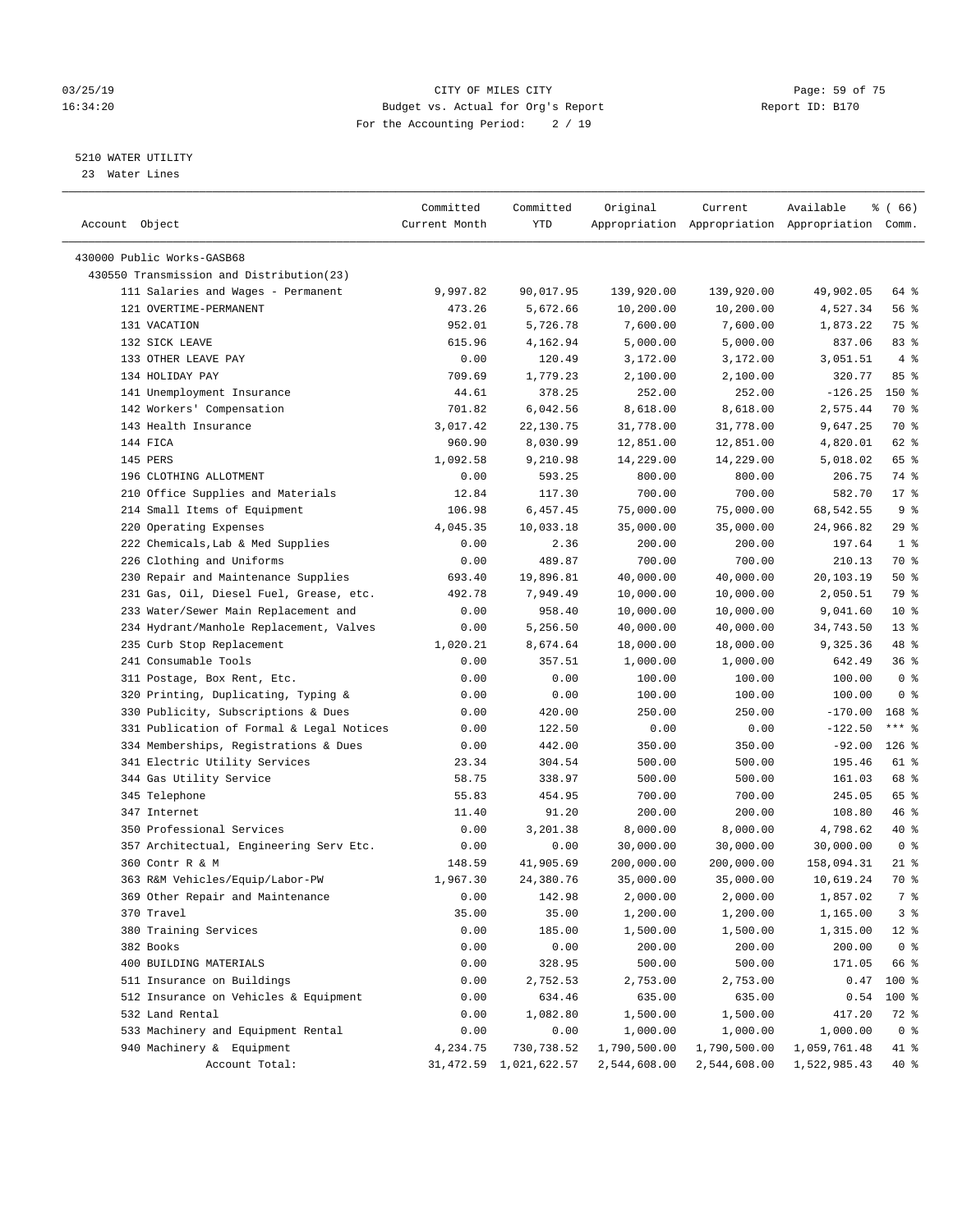#### 03/25/19 Page: 60 of 75 16:34:20 Budget vs. Actual for Org's Report Changer Report ID: B170 For the Accounting Period: 2 / 19

5210 WATER UTILITY

23 Water Lines

| Account Object                             | Committed<br>Current Month | Committed<br><b>YTD</b>   | Original     | Current<br>Appropriation Appropriation Appropriation | Available    | % (66)<br>Comm. |  |
|--------------------------------------------|----------------------------|---------------------------|--------------|------------------------------------------------------|--------------|-----------------|--|
| Account Group Total:                       |                            | 31, 472.59 1, 021, 622.57 | 2,544,608.00 | 2,544,608.00                                         | 1,522,985.43 | $40*$           |  |
| 490000 DEBT SERVICE                        |                            |                           |              |                                                      |              |                 |  |
| 490200 Revenue Bonds                       |                            |                           |              |                                                      |              |                 |  |
| 611 Principal-NE Wtr Line Phase II         | 0.00                       | 9,000.00                  | 17,000.00    | 17,000.00                                            | 8,000.00     | 53%             |  |
| 615 Principal-Northeast Water Ln \$2.2     | 0.00                       | 32,000.00                 | 65,000.00    | 65,000.00                                            | 33,000.00    | 49 %            |  |
| 616 Principal-Carbon Hill Water Tank \$2.2 | 0.00                       | 32,000.00                 | 64,000.00    | 64,000.00                                            | 32,000.00    | 50%             |  |
| 617 Principal - NE Wtr Line \$500k         | 0.00                       | 7,000.00                  | 15,000.00    | 15,000.00                                            | 8,000.00     | 47.8            |  |
| 618 Principal-Carbon Hill \$500k           | 0.00                       | 7,000.00                  | 15,000.00    | 15,000.00                                            | 8,000.00     | 47 %            |  |
| 622 Interest-NE Wtr Line Phase II          | 0.00                       | 735.00                    | 1,437.00     | 1,437.00                                             | 702.00       | $51$ $%$        |  |
| 631 Interest - NE Wtr Line \$500k          | 0.00                       | 5,252.50                  | 10,409.00    | 10,409.00                                            | 5,156.50     | 50%             |  |
| 632 Interest - Carbon Hill Wtr Tank \$500k | 0.00                       | 5,252.50                  | 10,409.00    | 10,409.00                                            | 5,156.50     | 50%             |  |
| 634 Interest-Northeast Wtr Ln \$2.2        | 0.00                       | 25,575.00                 | 50,670.00    | 50,670.00                                            | 25,095.00    | 50%             |  |
| 638 Interest-Carbon Hill Tank \$2.2        | 0.00                       | 24,915.00                 | 49,350.00    | 49,350.00                                            | 24,435.00    | 50%             |  |
| Account Total:                             | 0.00                       | 148,730.00                | 298, 275.00  | 298,275.00                                           | 149,545.00   | 50%             |  |
| Account Group Total:                       | 0.00                       | 148,730.00                | 298, 275.00  | 298, 275.00                                          | 149,545.00   | 50%             |  |
| 520000 OTHER FINANCING USES                |                            |                           |              |                                                      |              |                 |  |
| 521000 Interfund Operating Transfers Out   |                            |                           |              |                                                      |              |                 |  |
| 820 Transfers to Other Funds               | 1,000.00                   | 8,000.00                  | 12,000.00    | 12,000.00                                            | 4,000.00     | 67 <sup>8</sup> |  |
| Account Total:                             | 1,000.00                   | 8,000.00                  | 12,000.00    | 12,000.00                                            | 4,000.00     | 67 %            |  |
| Account Group Total:                       | 1,000.00                   | 8,000.00                  | 12,000.00    | 12,000.00                                            | 4,000.00     | 67 <sup>8</sup> |  |
| Organization Total:                        |                            | 32, 472.59 1, 178, 352.57 | 2,854,883.00 | 2,854,883.00                                         | 1,676,530.43 | $41*$           |  |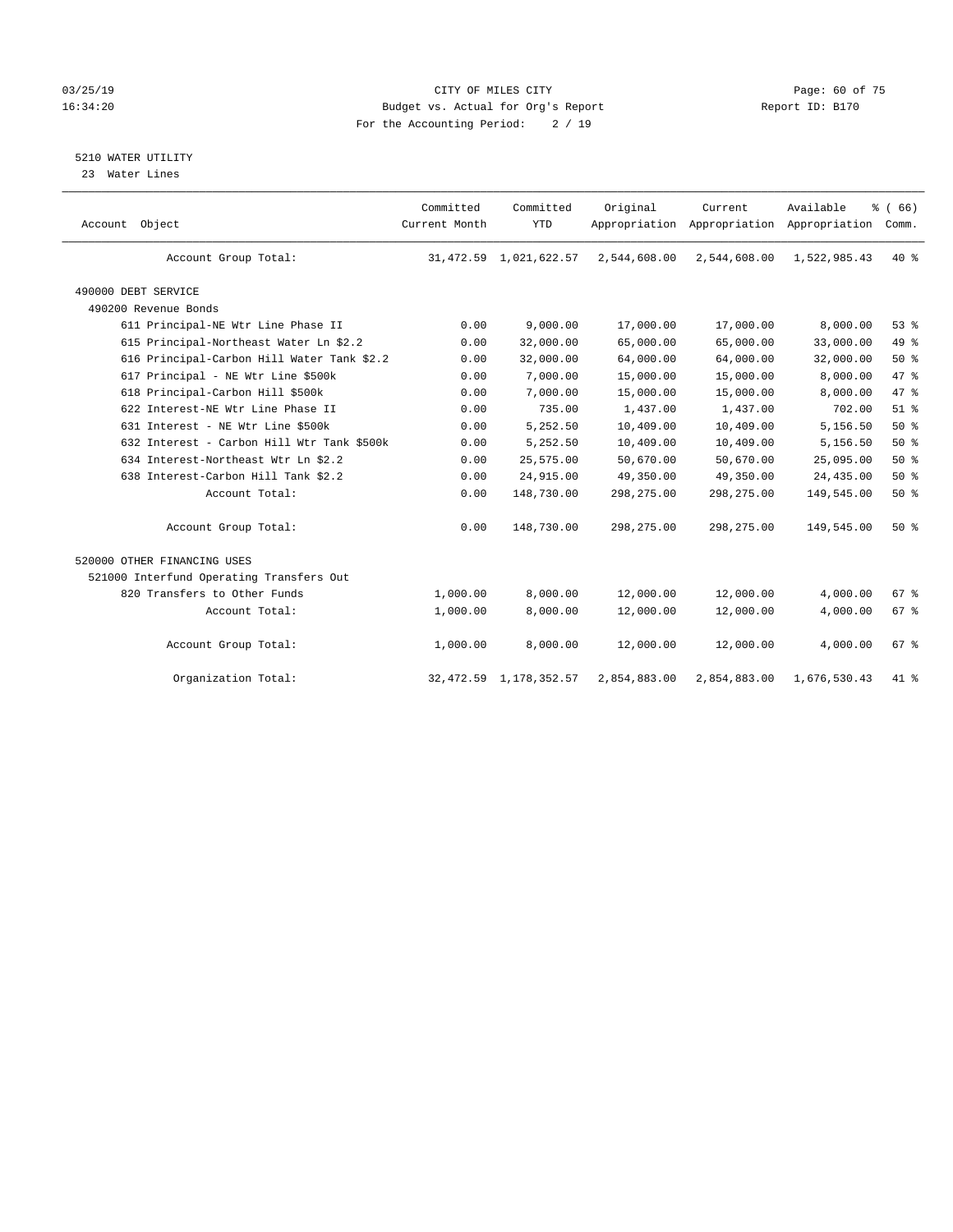#### 03/25/19 Page: 61 of 75 16:34:20 Budget vs. Actual for Org's Report Report ID: B170 For the Accounting Period: 2 / 19

#### 5210 WATER UTILITY

25 Water Administration

| Account Object                            | Committed<br>Current Month | Committed<br><b>YTD</b> | Original   | Current    | Available<br>Appropriation Appropriation Appropriation Comm. | 8 (66)          |
|-------------------------------------------|----------------------------|-------------------------|------------|------------|--------------------------------------------------------------|-----------------|
| 430000 Public Works-GASB68                |                            |                         |            |            |                                                              |                 |
| 430510 Water Administration(25)           |                            |                         |            |            |                                                              |                 |
| 111 Salaries and Wages - Permanent        | 2,175.99                   | 16,042.45               | 24,560.00  | 24,560.00  | 8,517.55                                                     | 65 %            |
| 121 OVERTIME-PERMANENT                    | 0.00                       | 0.00                    | 120.00     | 120.00     | 120.00                                                       | 0 <sup>8</sup>  |
| 131 VACATION                              | 31.94                      | 489.82                  | 1,700.00   | 1,700.00   | 1,210.18                                                     | 29%             |
| 132 SICK LEAVE                            | 63.88                      | 636.62                  | 1,100.00   | 1,100.00   | 463.38                                                       | 58 %            |
| 133 OTHER LEAVE PAY                       | 0.00                       | 0.00                    | 155.00     | 155.00     | 155.00                                                       | 0 <sup>8</sup>  |
| 141 Unemployment Insurance                | 7.96                       | 60.46                   | 42.00      | 42.00      | $-18.46$                                                     | 144 %           |
| 142 Workers' Compensation                 | 28.62                      | 217.39                  | 348.00     | 348.00     | 130.61                                                       | $62$ $%$        |
| 143 Health Insurance                      | 443.91                     | 3,115.97                | 4,882.00   | 4,882.00   | 1,766.03                                                     | 64 %            |
| 144 FICA                                  | 174.00                     | 1,322.46                | 2,110.00   | 2,110.00   | 787.54                                                       | 63%             |
| 145 PERS                                  | 194.69                     | 1,471.34                | 2,336.00   | 2,336.00   | 864.66                                                       | 63 %            |
| 196 CLOTHING ALLOTMENT                    | 3.13                       | 119.38                  | 125.00     | 125.00     | 5.62                                                         | 96%             |
| 210 Office Supplies and Materials         | 160.40                     | 664.80                  | 3,200.00   | 3,200.00   | 2,535.20                                                     | $21$ %          |
| 214 Small Items of Equipment              | 0.00                       | 126.33                  | 2,000.00   | 2,000.00   | 1,873.67                                                     | 6 %             |
| 220 Operating Expenses                    | 0.00                       | 1,480.44                | 5,900.00   | 5,900.00   | 4,419.56                                                     | $25$ %          |
| 230 Repair and Maintenance Supplies       | 0.00                       | 0.00                    | 1,000.00   | 1,000.00   | 1,000.00                                                     | 0 <sup>8</sup>  |
| 311 Postage, Box Rent, Etc.               | 604.74                     | 4,964.15                | 7,000.00   | 7,000.00   | 2,035.85                                                     | 71 %            |
| 320 Printing, Duplicating, Typing &       | 0.00                       | 316.63                  | 1,500.00   | 1,500.00   | 1,183.37                                                     | $21*$           |
| 330 Publicity, Subscriptions & Dues       | 82.33                      | 502.05                  | 1,300.00   | 1,300.00   | 797.95                                                       | 39 <sup>8</sup> |
| 345 Telephone                             | 45.49                      | 360.60                  | 600.00     | 600.00     | 239.40                                                       | 60 %            |
| 347 Internet                              | 11.50                      | 88.68                   | 250.00     | 250.00     | 161.32                                                       | 35%             |
| 350 Professional Services                 | 0.00                       | 4,972.63                | 5,000.00   | 5,000.00   | 27.37                                                        | 99 <sub>8</sub> |
| 360 Contr R & M                           | 140.90                     | 6,453.19                | 8,100.00   | 8,100.00   | 1,646.81                                                     | $80*$           |
| 370 Travel                                | 0.00                       | 0.00                    | 250.00     | 250.00     | 250.00                                                       | 0 <sup>8</sup>  |
| 380 Training Services                     | 0.00                       | 0.00                    | 250.00     | 250.00     | 250.00                                                       | 0 <sup>8</sup>  |
| 382 Books                                 | 0.00                       | 0.00                    | 125.00     | 125.00     | 125.00                                                       | 0 <sup>8</sup>  |
| 513 Liability                             | 0.00                       | 14,225.92               | 6,528.00   | 6,528.00   | $-7,697.92$                                                  | $218$ %         |
| 531 Building & Office Rental              | 500.00                     | 4,000.00                | 6,000.00   | 6,000.00   | 2,000.00                                                     | 67 <sup>8</sup> |
| 810 Losses (Bad debt expense - Enterprise | 0.00                       | 0.00                    | 500.00     | 500.00     | 500.00                                                       | 0 <sup>8</sup>  |
| 920 Buildings                             | 0.00                       | 1,669.00                | 2,000.00   | 2,000.00   | 331.00                                                       | 83 %            |
| Account Total:                            | 4,669.48                   | 63,300.31               | 88,981.00  | 88,981.00  | 25,680.69                                                    | 71 %            |
| Account Group Total:                      | 4,669.48                   | 63,300.31               | 88,981.00  | 88,981.00  | 25,680.69                                                    | 71 %            |
| 520000 OTHER FINANCING USES               |                            |                         |            |            |                                                              |                 |
| 521000 Interfund Operating Transfers Out  |                            |                         |            |            |                                                              |                 |
| 820 Transfers to Other Funds              | 3,709.17                   | 35,777.36               | 56,718.00  | 56,718.00  | 20,940.64                                                    | 63 %            |
| Account Total:                            | 3,709.17                   | 35,777.36               | 56,718.00  | 56,718.00  | 20,940.64                                                    | 63%             |
| Account Group Total:                      | 3,709.17                   | 35,777.36               | 56,718.00  | 56,718.00  | 20,940.64                                                    | 63 %            |
| Organization Total:                       | 8,378.65                   | 99,077.67               | 145,699.00 | 145,699.00 | 46,621.33                                                    | 68 %            |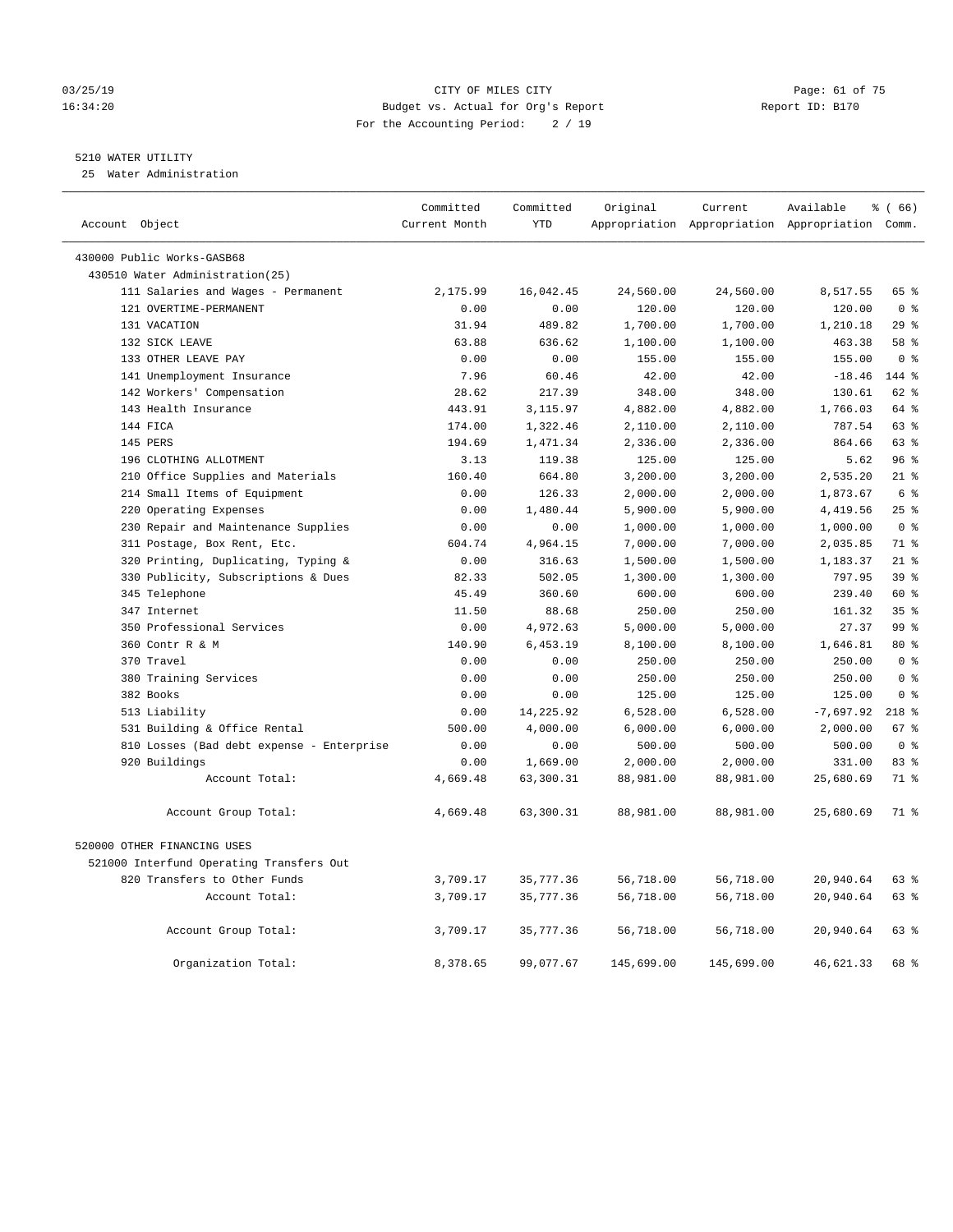#### 03/25/19 Page: 62 of 75 16:34:20 Budget vs. Actual for Org's Report Report ID: B170 For the Accounting Period: 2 / 19

## 5210 WATER UTILITY

80 Water Purification

|                                         | Committed     | Committed  | Original   | Current    | Available                                       | % (66)         |
|-----------------------------------------|---------------|------------|------------|------------|-------------------------------------------------|----------------|
| Account Object                          | Current Month | YTD        |            |            | Appropriation Appropriation Appropriation Comm. |                |
| 430000 Public Works-GASB68              |               |            |            |            |                                                 |                |
| 430540 Water Purification and Treatment |               |            |            |            |                                                 |                |
| 210 Office Supplies and Materials       | 0.00          | 213.27     | 400.00     | 400.00     | 186.73                                          | 53%            |
| 214 Small Items of Equipment            | 0.00          | 0.00       | 6,000.00   | 6,000.00   | 6,000.00                                        | 0 <sup>8</sup> |
| 220 Operating Expenses                  | 207.55        | 1,210.38   | 3,000.00   | 3,000.00   | 1,789.62                                        | $40*$          |
| 222 Chemicals, Lab & Med Supplies       | 50.00         | 30,390.92  | 60,000.00  | 60,000.00  | 29,609.08                                       | $51$ %         |
| 226 Clothing and Uniforms               | 66.40         | 214.24     | 500.00     | 500.00     | 285.76                                          | 43.8           |
| 230 Repair and Maintenance Supplies     | 1,334.03      | 5,596.00   | 9,500.00   | 9,500.00   | 3,904.00                                        | 59%            |
| 231 Gas, Oil, Diesel Fuel, Grease, etc. | 33.48         | 1,175.86   | 1,000.00   | 1,000.00   | $-175.86$                                       | 118 %          |
| 241 Consumable Tools                    | 0.00          | 0.00       | 150.00     | 150.00     | 150.00                                          | 0 <sup>8</sup> |
| 311 Postage, Box Rent, Etc.             | 2.32          | 20.49      | 150.00     | 150.00     | 129.51                                          | 14 %           |
| 320 Printing, Duplicating, Typing &     | 0.00          | 0.00       | 100.00     | 100.00     | 100.00                                          | 0 <sup>8</sup> |
| 330 Publicity, Subscriptions & Dues     | 0.00          | 0.00       | 400.00     | 400.00     | 400.00                                          | 0 <sup>8</sup> |
| 334 Memberships, Registrations & Dues   | 0.00          | 0.00       | 450.00     | 450.00     | 450.00                                          | 0 <sup>8</sup> |
| 352 Wtr/Swr Lab Testing                 | 785.00        | 4,697.24   | 10,000.00  | 10,000.00  | 5,302.76                                        | 47 %           |
| 357 Architectual, Engineering Serv Etc. | 0.00          | 0.00       | 12,000.00  | 12,000.00  | 12,000.00                                       | 0 <sup>8</sup> |
| 360 Contr R & M                         | 1,029.72      | 2,173.37   | 6,000.00   | 6,000.00   | 3,826.63                                        | 36%            |
| 369 Other Repair and Maintenance        | 0.00          | 0.00       | 1,500.00   | 1,500.00   | 1,500.00                                        | 0 <sup>8</sup> |
| 370 Travel                              | 69.00         | 869.97     | 1,500.00   | 1,500.00   | 630.03                                          | 58 %           |
| 380 Training Services                   | 0.00          | 553.68     | 1,400.00   | 1,400.00   | 846.32                                          | $40*$          |
| 382 Books                               | 0.00          | 0.00       | 200.00     | 200.00     | 200.00                                          | 0 <sup>8</sup> |
| 533 Machinery and Equipment Rental      | 0.00          | 0.00       | 1,000.00   | 1,000.00   | 1,000.00                                        | 0 <sup>8</sup> |
| 940 Machinery & Equipment               | 0.00          | 0.00       | 5,000.00   | 5,000.00   | 5,000.00                                        | 0 <sup>8</sup> |
| Account Total:                          | 3,577.50      | 47, 115.42 | 120,250.00 | 120,250.00 | 73, 134.58                                      | 39 %           |
| Account Group Total:                    | 3,577.50      | 47, 115.42 | 120,250.00 | 120,250.00 | 73, 134.58                                      | 39 %           |
| Organization Total:                     | 3,577.50      | 47, 115.42 | 120,250.00 | 120,250.00 | 73,134.58                                       | 398            |

Fund Total: 101,048.24 1,697,843.87 3,887,380.00 3,887,380.00 2,189,536.13 44 %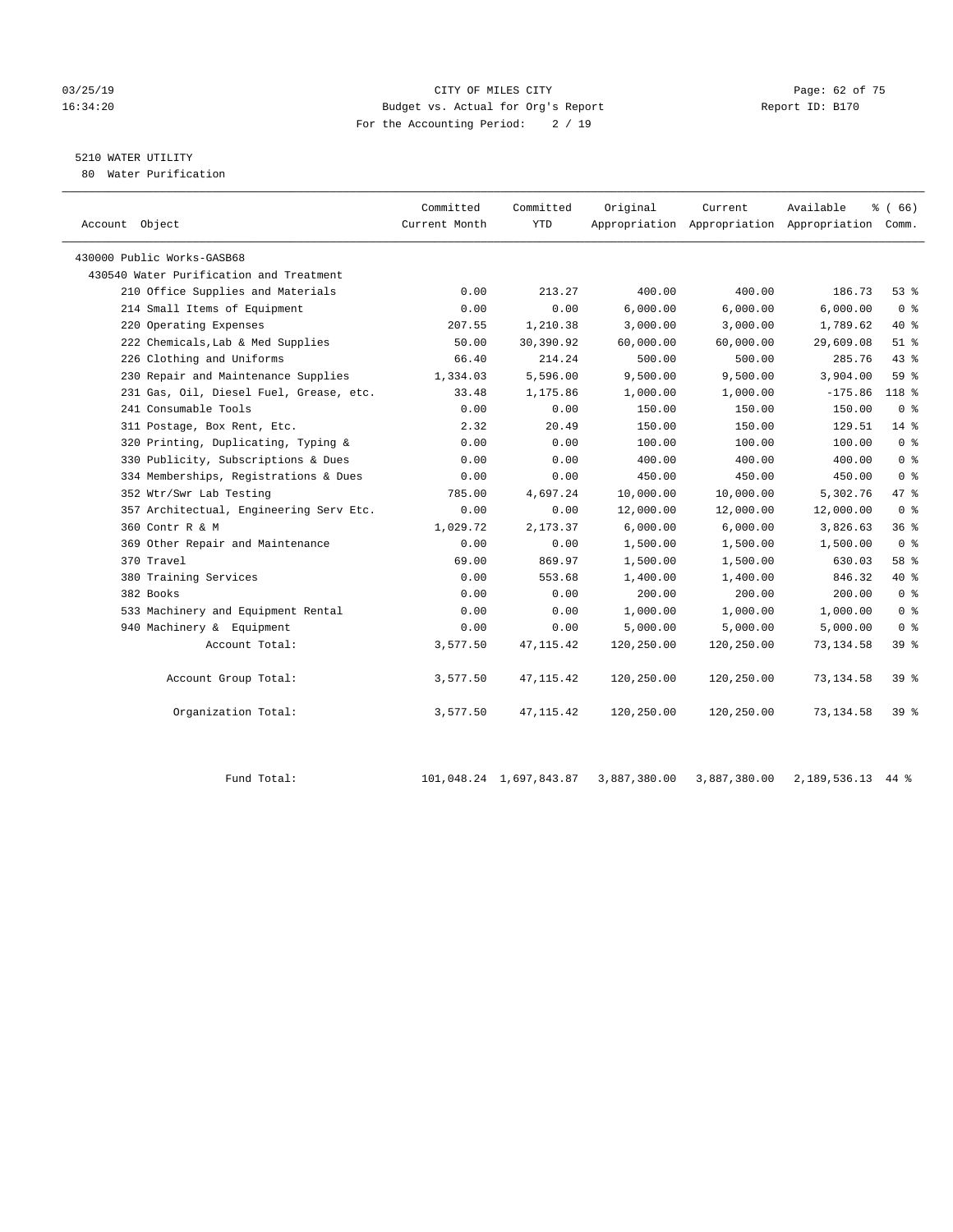#### 03/25/19 Page: 63 of 75 16:34:20 Budget vs. Actual for Org's Report Report ID: B170 For the Accounting Period: 2 / 19

————————————————————————————————————————————————————————————————————————————————————————————————————————————————————————————————————

#### 5310 SEWER UTILITY

29 Sewer Administration

|                                                               | Committed     | Committed  | Original   | Current    | Available                                       | ៖ ( 66)         |
|---------------------------------------------------------------|---------------|------------|------------|------------|-------------------------------------------------|-----------------|
| Account Object                                                | Current Month | YTD        |            |            | Appropriation Appropriation Appropriation Comm. |                 |
|                                                               |               |            |            |            |                                                 |                 |
| 430000 Public Works-GASB68<br>430610 Sewer Administration(29) |               |            |            |            |                                                 |                 |
| 111 Salaries and Wages - Permanent                            | 2,175.86      | 16,042.07  | 24,557.00  | 24,557.00  | 8,514.93                                        | 65 %            |
| 121 OVERTIME-PERMANENT                                        | 0.00          | 0.00       | 120.00     | 120.00     | 120.00                                          | 0 <sup>8</sup>  |
| 131 VACATION                                                  | 31.94         | 489.47     | 1,700.00   | 1,700.00   | 1,210.53                                        | 29 %            |
| 132 SICK LEAVE                                                | 63.88         | 636.27     | 1,100.00   | 1,100.00   | 463.73                                          | 58 %            |
| 133 OTHER LEAVE PAY                                           | 0.00          | 0.00       | 155.00     | 155.00     | 155.00                                          | 0 <sup>8</sup>  |
| 141 Unemployment Insurance                                    | 7.96          | 60.52      | 42.00      | 42.00      | $-18.52$                                        | 144 %           |
| 142 Workers' Compensation                                     | 28.60         | 217.35     | 348.00     | 348.00     | 130.65                                          | 62 %            |
| 143 Health Insurance                                          | 443.71        | 3,115.77   | 4,882.00   | 4,882.00   | 1,766.23                                        | 64 %            |
| 144 FICA                                                      | 174.03        | 1,322.52   | 2,114.00   | 2,114.00   | 791.48                                          | 63 %            |
| 145 PERS                                                      | 194.69        | 1,471.28   | 2,341.00   | 2,341.00   | 869.72                                          | 63 %            |
| 196 CLOTHING ALLOTMENT                                        | 3.13          | 119.38     | 125.00     | 125.00     | 5.62                                            | 96%             |
| 210 Office Supplies and Materials                             | 160.39        | 606.07     | 3,200.00   | 3,200.00   | 2,593.93                                        | 19 <sup>°</sup> |
| 214 Small Items of Equipment                                  | 0.00          | 126.34     | 2,000.00   | 2,000.00   | 1,873.66                                        | 6 %             |
| 220 Operating Expenses                                        | 0.00          | 1,540.90   | 5,900.00   | 5,900.00   | 4,359.10                                        | $26$ %          |
| 230 Repair and Maintenance Supplies                           | 0.00          | 0.00       | 1,000.00   | 1,000.00   | 1,000.00                                        | 0 <sup>8</sup>  |
| 311 Postage, Box Rent, Etc.                                   | 604.74        | 4,962.36   | 7,000.00   | 7,000.00   | 2,037.64                                        | 71 %            |
| 320 Printing, Duplicating, Typing &                           | 0.00          | 316.63     | 1,500.00   | 1,500.00   | 1,183.37                                        | $21$ %          |
| 330 Publicity, Subscriptions & Dues                           | 82.34         | 502.06     | 1,300.00   | 1,300.00   | 797.94                                          | 39%             |
| 345 Telephone                                                 | 45.47         | 360.44     | 600.00     | 600.00     | 239.56                                          | 60 %            |
| 347 Internet                                                  | 19.51         | 156.08     | 250.00     | 250.00     | 93.92                                           | 62 %            |
| 350 Professional Services                                     | 0.00          | 4,972.62   | 5,000.00   | 5,000.00   | 27.38                                           | 99 %            |
| 360 Contr R & M                                               | 140.90        | 6,453.20   | 8,100.00   | 8,100.00   | 1,646.80                                        | $80*$           |
| 370 Travel                                                    | 0.00          | 0.00       | 250.00     | 250.00     | 250.00                                          | 0 <sup>8</sup>  |
| 380 Training Services                                         | 0.00          | 0.00       | 250.00     | 250.00     | 250.00                                          | 0 <sup>8</sup>  |
| 382 Books                                                     | 0.00          | 0.00       | 125.00     | 125.00     | 125.00                                          | 0 <sup>8</sup>  |
| 531 Building & Office Rental                                  | 333.33        | 2,666.64   | 6,000.00   | 6,000.00   | 3,333.36                                        | 44 %            |
| 810 Losses (Bad debt expense - Enterprise                     | 0.00          | 0.00       | 500.00     | 500.00     | 500.00                                          | 0 <sup>8</sup>  |
| 920 Buildings                                                 | 0.00          | 1,669.00   | 2,000.00   | 2,000.00   | 331.00                                          | 83%             |
| Account Total:                                                | 4,510.48      | 47,806.97  | 82,459.00  | 82,459.00  | 34,652.03                                       | 58 %            |
|                                                               |               |            |            |            |                                                 |                 |
| Account Group Total:                                          | 4,510.48      | 47,806.97  | 82,459.00  | 82,459.00  | 34,652.03                                       | 58 %            |
| 490000 DEBT SERVICE                                           |               |            |            |            |                                                 |                 |
| 490200 Revenue Bonds                                          |               |            |            |            |                                                 |                 |
| 608 Prpl-Wastewater Project Phase I                           | 0.00          | 33,000.00  | 67,000.00  | 67,000.00  | 34,000.00                                       | 49 %            |
| 619 Principal-WWTP Phase II                                   | 0.00          | 256,000.00 | 259,000.00 | 259,000.00 | 3,000.00                                        | 99 %            |
| 626 Interest-Wastewater Project Phase I                       | 0.00          | 17,205.00  | 33,915.00  | 33,915.00  | 16,710.00                                       | $51$ %          |
| 639 Interest-WWTP Phase II                                    | 0.00          | 124,638.89 | 143,338.00 | 143,338.00 | 18,699.11                                       | 87%             |
| Account Total:                                                | 0.00          | 430,843.89 | 503,253.00 | 503,253.00 | 72,409.11                                       | 86 %            |
| Account Group Total:                                          | 0.00          | 430,843.89 | 503,253.00 | 503,253.00 | 72,409.11                                       | 86 %            |
| 510000 MISCELLANEOUS                                          |               |            |            |            |                                                 |                 |
| 510330 Comprehensive Liability Insurance                      |               |            |            |            |                                                 |                 |
| 513 Liability                                                 | 0.00          | 8,430.89   | 8,431.00   | 8,431.00   |                                                 | $0.11$ 100 %    |
| Account Total:                                                | 0.00          | 8,430.89   | 8,431.00   | 8,431.00   |                                                 | $0.11$ 100 %    |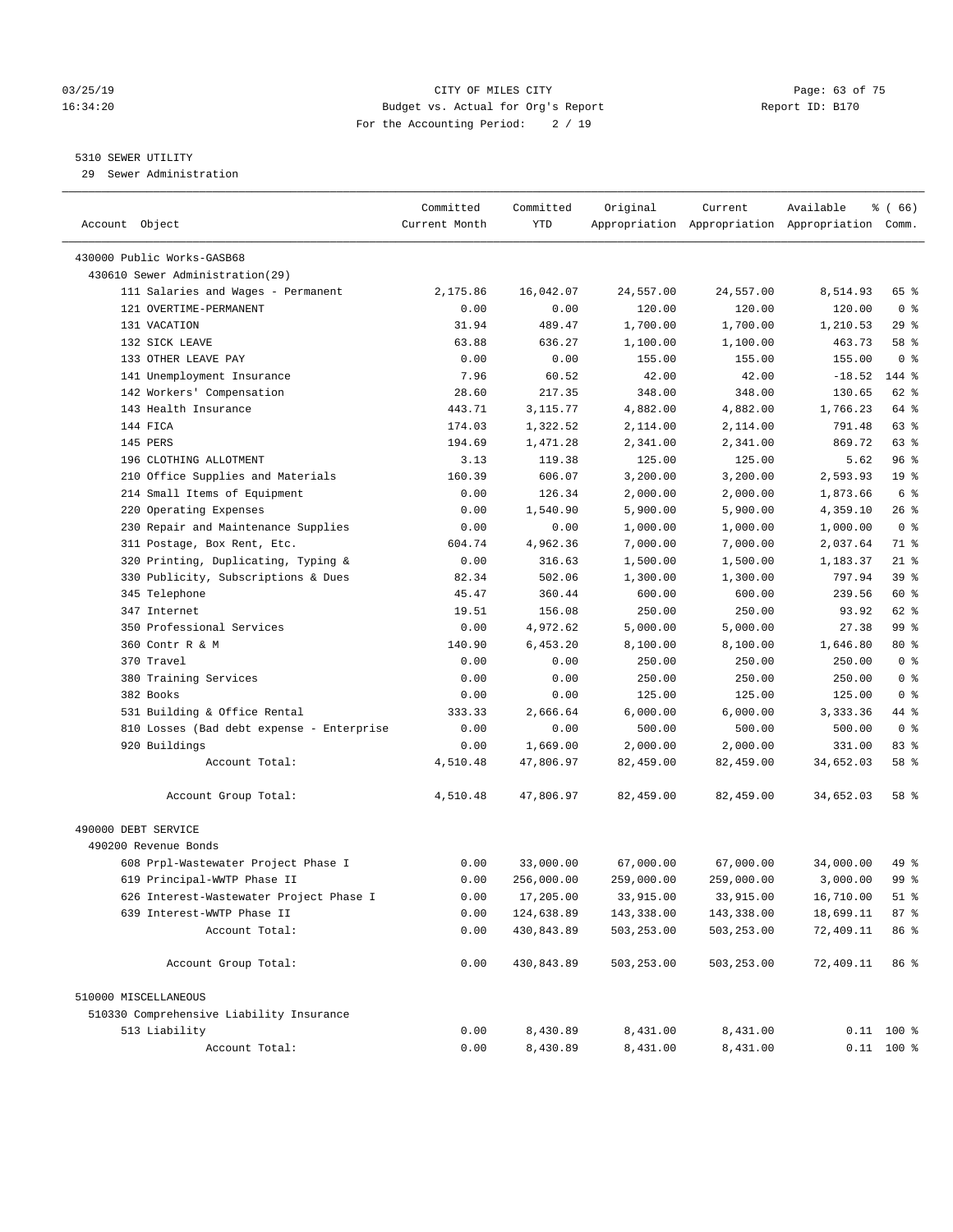#### 03/25/19 Page: 64 of 75 16:34:20 Budget vs. Actual for Org's Report Changer Report ID: B170 For the Accounting Period: 2 / 19

## 5310 SEWER UTILITY

29 Sewer Administration

| Object<br>Account                                                                                       | Committed<br>Current Month | Committed<br>YTD | Original<br>Appropriation | Current<br>Appropriation | Available<br>Appropriation | % (66)<br>Comm. |
|---------------------------------------------------------------------------------------------------------|----------------------------|------------------|---------------------------|--------------------------|----------------------------|-----------------|
| Account Group Total:                                                                                    | 0.00                       | 8,430.89         | 8,431.00                  | 8,431.00                 |                            | $0.11$ 100 %    |
| 520000 OTHER FINANCING USES<br>521000 Interfund Operating Transfers Out<br>820 Transfers to Other Funds | 2,673.92                   | 27,495.36        | 44,295.00                 | 44,295.00                | 16,799.64                  | 62 %            |
| Account Total:                                                                                          | 2,673.92                   | 27,495.36        | 44,295.00                 | 44,295.00                | 16,799.64                  | $62$ $%$        |
| Account Group Total:                                                                                    | 2,673.92                   | 27,495.36        | 44,295.00                 | 44,295.00                | 16,799.64                  | $62$ $%$        |
| Organization Total:                                                                                     | 7,184.40                   | 514,577.11       | 638,438.00                | 638,438.00               | 123,860.89                 | 81 %            |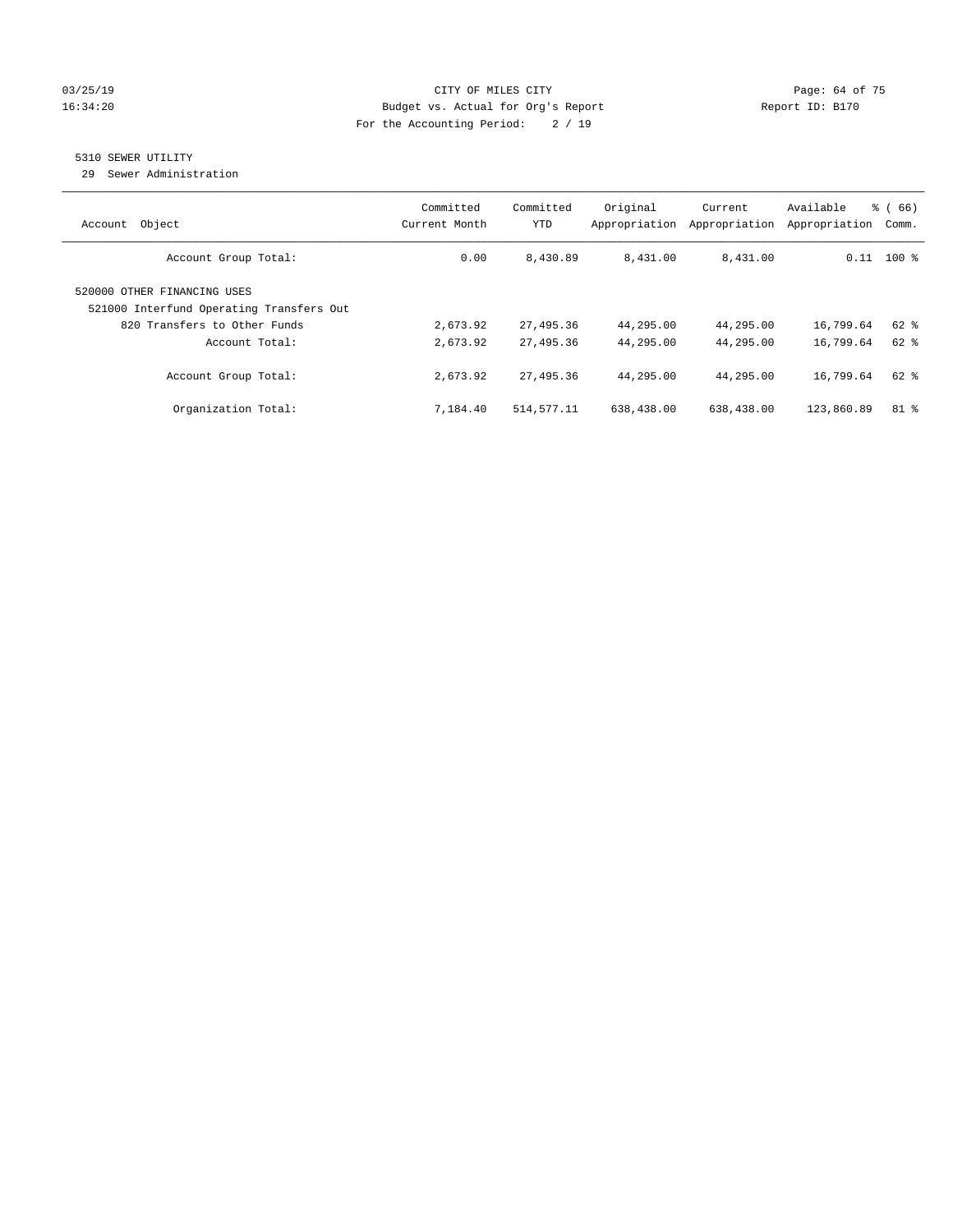#### 03/25/19 Page: 65 of 75 16:34:20 Budget vs. Actual for Org's Report Changer Report ID: B170 For the Accounting Period: 2 / 19

————————————————————————————————————————————————————————————————————————————————————————————————————————————————————————————————————

#### 5310 SEWER UTILITY

31 Sewer Lines

|                                              | Committed     | Committed   | Original   | Current    | Available                                       | <sub>ර</sub> ි (66) |
|----------------------------------------------|---------------|-------------|------------|------------|-------------------------------------------------|---------------------|
| Account Object                               | Current Month | YTD         |            |            | Appropriation Appropriation Appropriation Comm. |                     |
| 430000 Public Works-GASB68                   |               |             |            |            |                                                 |                     |
| 430550 Transmission and Distribution(23)     |               |             |            |            |                                                 |                     |
| 363 R&M Vehicles/Equip/Labor-PW              | 0.00          | 716.28      | 0.00       | 0.00       | $-716.28$                                       | $***$ $%$           |
| Account Total:                               | 0.00          | 716.28      | 0.00       | 0.00       | $-716.28$                                       | *** 응               |
| 430630 Sewer Collection and Transmission(31) |               |             |            |            |                                                 |                     |
| 111 Salaries and Wages - Permanent           | 9,696.80      | 87,724.85   | 139,064.00 | 139,064.00 | 51,339.15                                       | 63 %                |
| 121 OVERTIME-PERMANENT                       | 472.65        | 5,668.33    | 10,200.00  | 10,200.00  | 4,531.67                                        | 56 %                |
| 131 VACATION                                 | 939.16        | 5,491.20    | 7,300.00   | 7,300.00   | 1,808.80                                        | 75 %                |
| 132 SICK LEAVE                               | 610.09        | 4,147.03    | 4,800.00   | 4,800.00   | 652.97                                          | 86 %                |
| 133 OTHER LEAVE PAY                          | 0.00          | 108.72      | 3,226.00   | 3,226.00   | 3,117.28                                        | 3 <sup>8</sup>      |
| 134 HOLIDAY PAY                              | 709.70        | 1,779.25    | 2,100.00   | 2,100.00   | 320.75                                          | 85%                 |
| 141 Unemployment Insurance                   | 43.53         | 369.42      | 250.00     | 250.00     | $-119.42$                                       | 148 %               |
| 142 Workers' Compensation                    | 685.21        | 5,908.96    | 8,540.00   | 8,540.00   | 2,631.04                                        | 69 %                |
| 143 Health Insurance                         | 2,233.36      | 20,640.36   | 26,807.00  | 26,807.00  | 6,166.64                                        | $77$ $%$            |
| 144 FICA                                     | 938.54        | 7,842.77    | 12,752.00  | 12,752.00  | 4,909.23                                        | 62 %                |
| 145 PERS                                     | 1,065.11      | 8,991.71    | 14,119.00  | 14,119.00  | 5,127.29                                        | 64 %                |
| 196 CLOTHING ALLOTMENT                       | 0.00          | 584.25      | 410.00     | 410.00     | $-174.25$                                       | $143$ %             |
| 210 Office Supplies and Materials            | 6.97          | 126.30      | 700.00     | 700.00     | 573.70                                          | 18 <sup>8</sup>     |
| 214 Small Items of Equipment                 | 0.00          | 480.97      | 20,000.00  | 20,000.00  | 19,519.03                                       | 2 <sup>°</sup>      |
| 220 Operating Expenses                       | 740.75        | 1,939.52    | 6,600.00   | 6,600.00   | 4,660.48                                        | 29%                 |
| 222 Chemicals, Lab & Med Supplies            | 0.00          | 0.00        | 2,000.00   | 2,000.00   | 2,000.00                                        | 0 <sup>8</sup>      |
| 226 Clothing and Uniforms                    | 0.00          | 489.90      | 500.00     | 500.00     | 10.10                                           | 98 %                |
| 230 Repair and Maintenance Supplies          | 678.12        | 3,311.80    | 10,000.00  | 10,000.00  | 6,688.20                                        | 33%                 |
| 231 Gas, Oil, Diesel Fuel, Grease, etc.      | 492.77        | 8,857.09    | 10,000.00  | 10,000.00  | 1,142.91                                        | 89 %                |
| 233 Water/Sewer Main Replacement and         | 0.00          | 503.24      | 5,000.00   | 5,000.00   | 4,496.76                                        | $10*$               |
| 234 Hydrant/Manhole Replacement, Valves      | 0.00          | 3,529.27    | 8,000.00   | 8,000.00   | 4,470.73                                        | 44 %                |
| 241 Consumable Tools                         | 0.00          | 0.00        | 500.00     | 500.00     | 500.00                                          | 0 <sup>8</sup>      |
| 311 Postage, Box Rent, Etc.                  | 0.00          | 0.00        | 100.00     | 100.00     | 100.00                                          | 0 <sup>8</sup>      |
| 320 Printing, Duplicating, Typing &          | 0.00          | 0.00        | 100.00     | 100.00     | 100.00                                          | 0 <sup>8</sup>      |
| 330 Publicity, Subscriptions & Dues          | 0.00          | 122.50      | 125.00     | 125.00     | 2.50                                            | 98 %                |
| 331 Publication of Formal & Legal Notices    | 0.00          | 122.50      | 0.00       | 0.00       | $-122.50$                                       | *** 응               |
| 334 Memberships, Registrations & Dues        | 0.00          | 0.00        | 1,500.00   | 1,500.00   | 1,500.00                                        | 0 <sup>8</sup>      |
| 341 Electric Utility Services                | 23.34         | 304.53      | 2,000.00   | 2,000.00   | 1,695.47                                        | 15 <sup>8</sup>     |
| 344 Gas Utility Service                      | 58.75         | 338.96      | 800.00     | 800.00     | 461.04                                          | $42$ %              |
| 345 Telephone                                | 55.82         | 454.83      | 650.00     | 650.00     | 195.17                                          | 70 %                |
| 347 Internet                                 | 11.40         | 91.20       | 170.00     | 170.00     | 78.80                                           | $54$ %              |
| 350 Professional Services                    | 0.00          | 888.96      | 20,000.00  | 20,000.00  | 19, 111.04                                      | 4%                  |
| 357 Architectual, Engineering Serv Etc.      | 0.00          | 0.00        | 10,000.00  | 10,000.00  | 10,000.00                                       | 0 <sup>8</sup>      |
| 360 Contr R & M                              | 148.59        | 976.69      | 8,000.00   | 8,000.00   | 7,023.31                                        | $12*$               |
| 363 R&M Vehicles/Equip/Labor-PW              | 1,967.30      | 23, 443. 70 | 30,000.00  | 30,000.00  | 6,556.30                                        | 78 %                |
| 369 Other Repair and Maintenance             | 0.00          | 0.00        | 1,500.00   | 1,500.00   | 1,500.00                                        | 0 <sup>8</sup>      |
| 370 Travel                                   | 35.00         | 35.00       | 3,500.00   | 3,500.00   | 3,465.00                                        | 1 <sup>8</sup>      |
| 380 Training Services                        | 0.00          | 185.00      | 1,000.00   | 1,000.00   | 815.00                                          | 19 <sup>°</sup>     |
| 382 Books                                    | 0.00          | 0.00        | 150.00     | 150.00     | 150.00                                          | 0 <sup>8</sup>      |
| 400 BUILDING MATERIALS                       | 0.00          | 307.78      | 400.00     | 400.00     | 92.22                                           | 77 %                |
| 512 Insurance on Vehicles & Equipment        | 0.00          | 1,616.55    | 1,617.00   | 1,617.00   | 0.45                                            | 100 %               |
| 513 Liability                                | 0.00          | 0.00        | 5,000.00   | 5,000.00   | 5,000.00                                        | 0 <sup>8</sup>      |
| 532 Land Rental                              | 0.00          | 811.03      | 1,200.00   | 1,200.00   | 388.97                                          | 68 %                |
| 940 Machinery & Equipment                    | 0.00          | 10,500.00   | 355,500.00 | 355,500.00 | 345,000.00                                      | 3 %                 |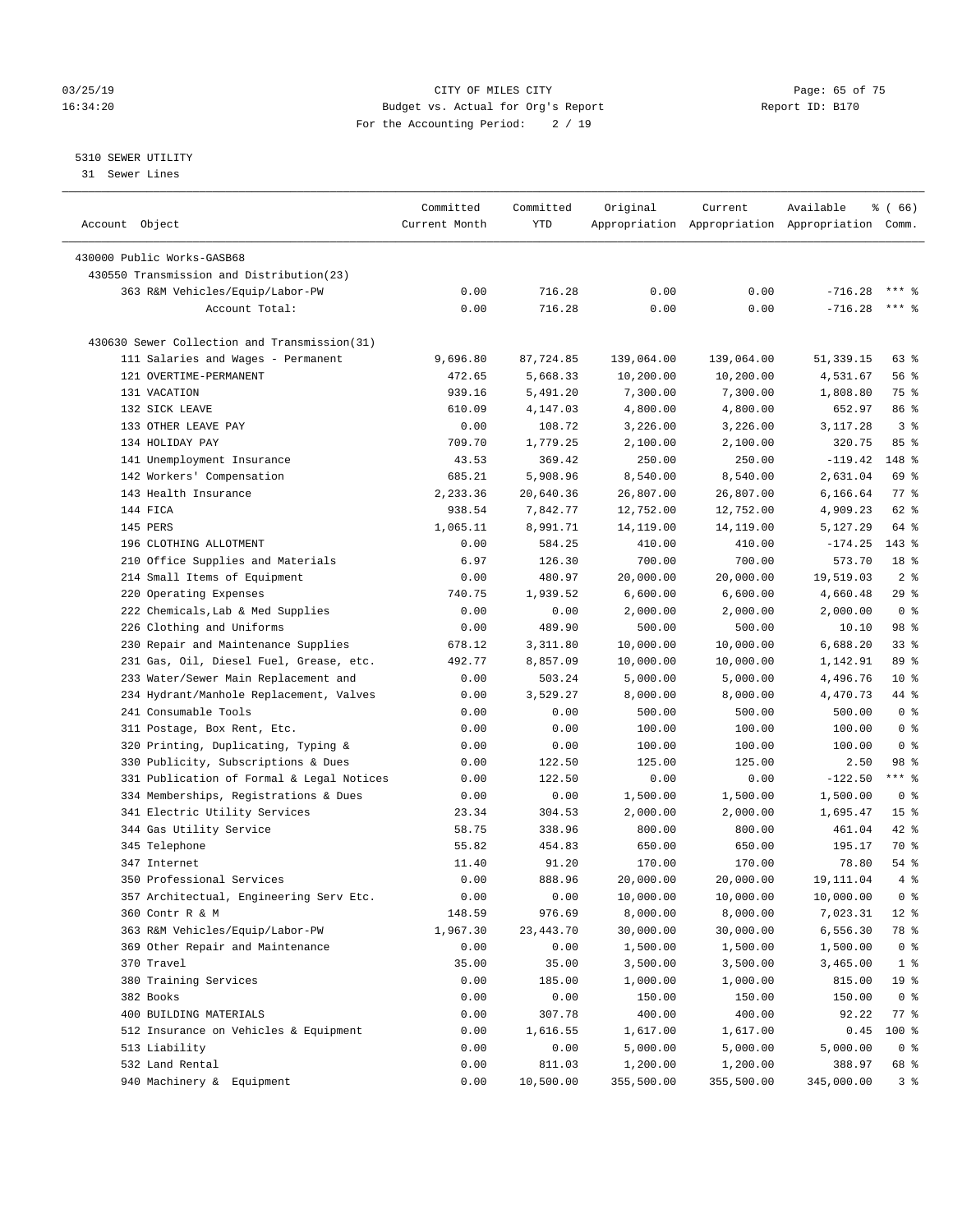#### 03/25/19 Page: 66 of 75 16:34:20 Budget vs. Actual for Org's Report Changer Report ID: B170 For the Accounting Period: 2 / 19

## 5310 SEWER UTILITY

31 Sewer Lines

| Object<br>Account                                                       | Committed<br>Current Month | Committed<br><b>YTD</b> | Original<br>Appropriation | Current<br>Appropriation | Available<br>Appropriation | % (66)<br>Comm. |
|-------------------------------------------------------------------------|----------------------------|-------------------------|---------------------------|--------------------------|----------------------------|-----------------|
| Account Total:                                                          | 21,612.96                  | 208,694.17              | 736,180.00                | 736,180.00               | 527,485.83                 | $28$ %          |
| Account Group Total:                                                    | 21,612.96                  | 209, 410.45             | 736,180.00                | 736,180.00               | 526,769.55                 | $28$ %          |
| 520000 OTHER FINANCING USES<br>521000 Interfund Operating Transfers Out |                            |                         |                           |                          |                            |                 |
| 820 Transfers to Other Funds                                            | 1,000.00                   | 8,000.00                | 12,000.00                 | 12,000.00                | 4,000.00                   | $67$ $%$        |
| Account Total:                                                          | 1,000.00                   | 8,000.00                | 12,000.00                 | 12,000.00                | 4,000.00                   | 67 <sup>°</sup> |
| Account Group Total:                                                    | 1,000.00                   | 8,000.00                | 12,000.00                 | 12,000.00                | 4,000.00                   | $67$ $%$        |
| Organization Total:                                                     | 22,612.96                  | 217,410.45              | 748,180.00                | 748,180.00               | 530,769.55                 | $29$ %          |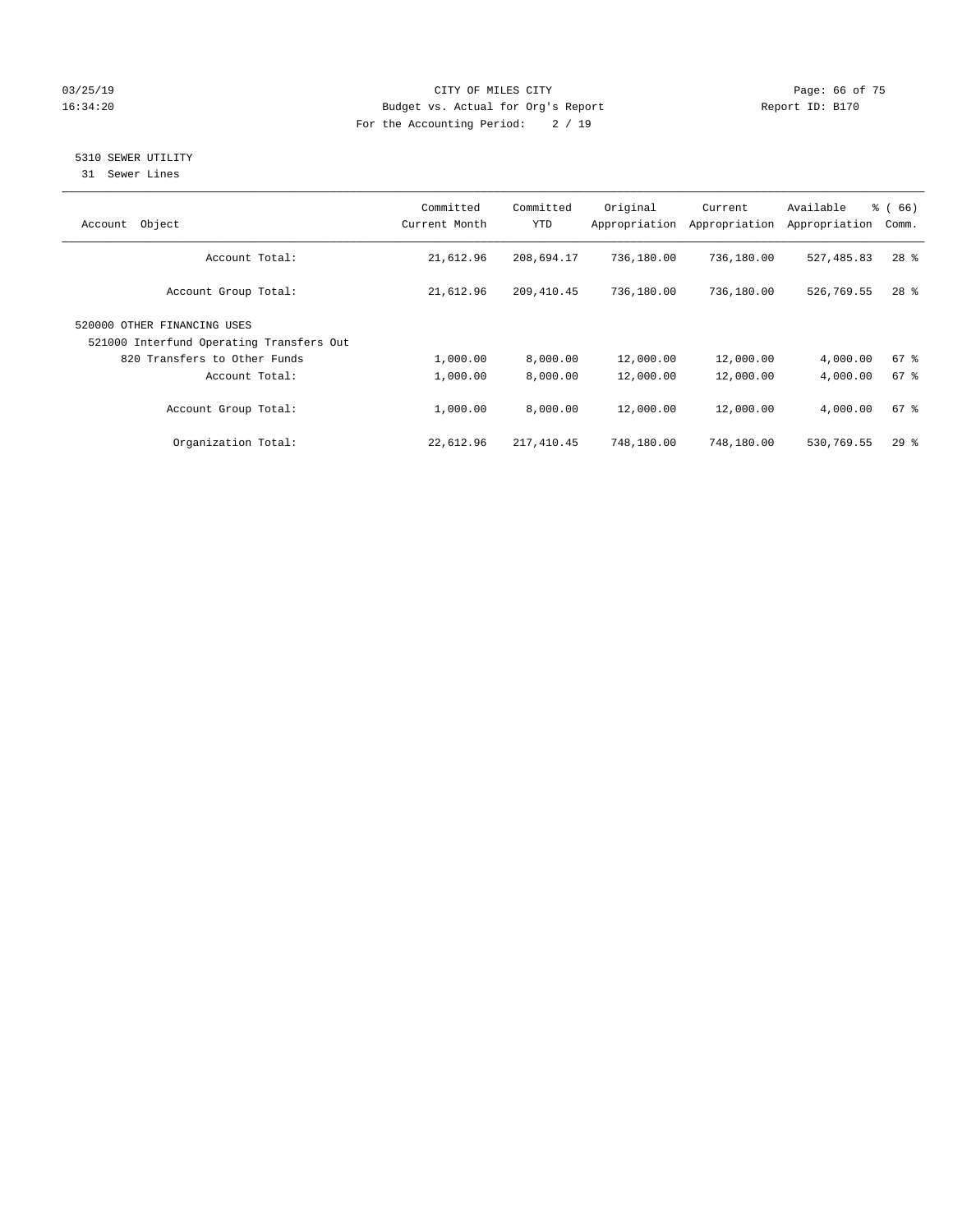#### 03/25/19 Page: 67 of 75 16:34:20 Budget vs. Actual for Org's Report Changer Report ID: B170 For the Accounting Period: 2 / 19

#### 5310 SEWER UTILITY

32 Sewer Lifts

| Account Object |                                         | Committed<br>Current Month | Committed<br><b>YTD</b> | Original   | Current    | Available<br>Appropriation Appropriation Appropriation Comm. | % (66)             |                |
|----------------|-----------------------------------------|----------------------------|-------------------------|------------|------------|--------------------------------------------------------------|--------------------|----------------|
|                | 430000 Public Works-GASB68              |                            |                         |            |            |                                                              |                    |                |
|                | 430690 Sewer Lift Stations(32)          |                            |                         |            |            |                                                              |                    |                |
|                | 111 Salaries and Wages - Permanent      | 5,327.27                   | 44, 477. 46             | 66,376.00  | 66,376.00  | 21,898.54                                                    | 67 %               |                |
|                | 121 OVERTIME-PERMANENT                  | 50.23                      | 1,282.33                | 2,700.00   | 2,700.00   | 1,417.67                                                     | 47 %               |                |
|                | 131 VACATION                            | 727.76                     | 3,370.53                | 5,300.00   | 5,300.00   | 1,929.47                                                     | 64 %               |                |
|                | 132 SICK LEAVE                          | 123.08                     | 1,673.61                | 1,500.00   | 1,500.00   | $-173.61$                                                    | $112*$             |                |
|                | 133 OTHER LEAVE PAY                     | 0.00                       | 99.46                   | 793.00     | 793.00     | 693.54                                                       | $13*$              |                |
|                | 134 HOLIDAY PAY                         | 137.28                     | 1,401.72                | 1,400.00   | 1,400.00   | $-1.72$                                                      | $100*$             |                |
|                | 141 Unemployment Insurance              | 22.23                      | 183.55                  | 117.00     | 117.00     | $-66.55$                                                     | 157 %              |                |
|                | 142 Workers' Compensation               | 408.18                     | 3,358.49                | 4,475.00   | 4,475.00   | 1,116.51                                                     | 75 %               |                |
|                | 143 Health Insurance                    | 880.17                     | 8,697.78                | 13,403.00  | 13,403.00  | 4,705.22                                                     | 65 %               |                |
|                | 144 FICA                                | 464.61                     | 3,841.65                | 5,973.00   | 5,973.00   | 2,131.35                                                     | 64 %               |                |
|                | 145 PERS                                | 545.47                     | 4,405.64                | 6,612.00   | 6,612.00   | 2,206.36                                                     | 67 %               |                |
|                | 196 CLOTHING ALLOTMENT                  | 0.00                       | 250.50                  | 480.00     | 480.00     | 229.50                                                       | $52$ $%$           |                |
|                | 210 Office Supplies and Materials       | 0.00                       | 121.40                  | 150.00     | 150.00     | 28.60                                                        | 81 %               |                |
|                | 214 Small Items of Equipment            | 0.00                       | 350.00                  | 10,000.00  | 10,000.00  | 9,650.00                                                     |                    | $4\degree$     |
|                | 220 Operating Expenses                  | 0.00                       | 314.86                  | 1,000.00   | 1,000.00   | 685.14                                                       | $31$ %             |                |
|                | 222 Chemicals, Lab & Med Supplies       | 0.00                       | 429.24                  | 1,500.00   | 1,500.00   | 1,070.76                                                     | 29%                |                |
|                | 226 Clothing and Uniforms               | 79.78                      | 156.24                  | 480.00     | 480.00     | 323.76                                                       | 33 <sup>8</sup>    |                |
|                | 230 Repair and Maintenance Supplies     | 2,165.44                   | 4,383.72                | 15,000.00  | 15,000.00  | 10,616.28                                                    | 29%                |                |
|                | 231 Gas, Oil, Diesel Fuel, Grease, etc. | 83.71                      | 1,246.55                | 2,500.00   | 2,500.00   | 1,253.45                                                     | 50%                |                |
|                | 241 Consumable Tools                    | 0.00                       | 0.00                    | 100.00     | 100.00     | 100.00                                                       |                    | 0 <sup>8</sup> |
|                | 311 Postage, Box Rent, Etc.             | 0.00                       | 0.00                    | 50.00      | 50.00      | 50.00                                                        |                    | 0 <sup>8</sup> |
|                | 341 Electric Utility Services           | 1,505.73                   | 11,230.32               | 16,000.00  | 16,000.00  | 4,769.68                                                     | 70 %               |                |
|                | 344 Gas Utility Service                 | 110.07                     | 1,160.36                | 1,500.00   | 1,500.00   | 339.64                                                       | $77$ $\frac{6}{9}$ |                |
|                | 346 Garbage Service                     | 0.00                       | 0.00                    | 300.00     | 300.00     | 300.00                                                       |                    | 0 <sup>8</sup> |
|                | 352 Wtr/Swr Lab Testing                 | 0.00                       | 0.00                    | 250.00     | 250.00     | 250.00                                                       |                    | 0 <sup>8</sup> |
|                | 360 Contr R & M                         | 0.00                       | 871.00                  | 2,500.00   | 2,500.00   | 1,629.00                                                     | 35%                |                |
|                | 369 Other Repair and Maintenance        | 0.00                       | 0.00                    | 1,000.00   | 1,000.00   | 1,000.00                                                     |                    | 0 <sup>8</sup> |
|                | 370 Travel                              | 0.00                       | 349.73                  | 600.00     | 600.00     | 250.27                                                       | 58 %               |                |
|                | 380 Training Services                   | 0.00                       | 221.85                  | 650.00     | 650.00     | 428.15                                                       | 34.8               |                |
|                | 382 Books                               | 0.00                       | 0.00                    | 50.00      | 50.00      | 50.00                                                        |                    | 0 <sup>8</sup> |
|                | 400 BUILDING MATERIALS                  | 0.00                       | 0.00                    | 100.00     | 100.00     | 100.00                                                       |                    | 0 <sup>8</sup> |
|                | 511 Insurance on Buildings              | 0.00                       | 1,549.05                | 1,550.00   | 1,550.00   | 0.95                                                         | $100*$             |                |
|                | 513 Liability                           | 0.00                       | 0.00                    | 3,750.00   | 3,750.00   | 3,750.00                                                     |                    | 0 <sup>8</sup> |
|                | 532 Land Rental                         | 0.00                       | 0.00                    | 700.00     | 700.00     | 700.00                                                       |                    | 0 <sup>8</sup> |
|                | 533 Machinery and Equipment Rental      | 0.00                       | 0.00                    | 150.00     | 150.00     | 150.00                                                       |                    | 0 <sup>8</sup> |
|                | Account Total:                          | 12,631.01                  | 95, 427.04              | 169,009.00 | 169,009.00 | 73,581.96                                                    | 56%                |                |
|                | Account Group Total:                    | 12,631.01                  | 95, 427.04              | 169,009.00 | 169,009.00 | 73,581.96                                                    | 56%                |                |
|                | Organization Total:                     | 12,631.01                  | 95, 427.04              | 169,009.00 | 169,009.00 | 73,581.96                                                    | 56%                |                |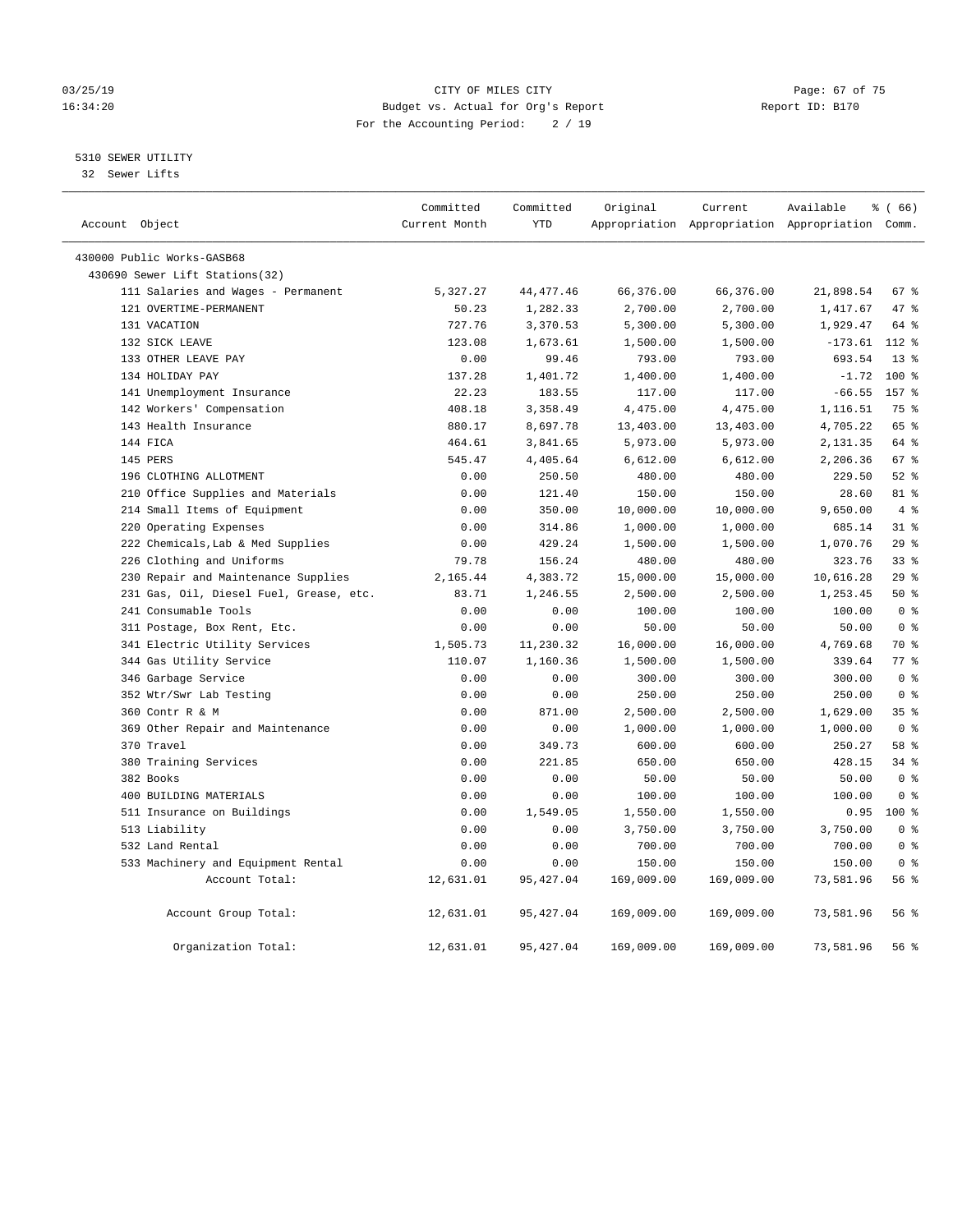#### 03/25/19 Page: 68 of 75 16:34:20 Budget vs. Actual for Org's Report Changer Report ID: B170 For the Accounting Period: 2 / 19

————————————————————————————————————————————————————————————————————————————————————————————————————————————————————————————————————

#### 5310 SEWER UTILITY

33 Sewer Plant

|                                         | Committed     | Committed          | Original                               | Current                                         | Available         | ៖ ( 66)            |  |
|-----------------------------------------|---------------|--------------------|----------------------------------------|-------------------------------------------------|-------------------|--------------------|--|
| Account Object                          | Current Month | YTD                |                                        | Appropriation Appropriation Appropriation Comm. |                   |                    |  |
| 430000 Public Works-GASB68              |               |                    |                                        |                                                 |                   |                    |  |
| 430640 Sewer Treatment and Disposal(33) |               |                    |                                        |                                                 |                   |                    |  |
| 111 Salaries and Wages - Permanent      | 8,395.82      | 69,771.54          | 105,748.00                             | 105,748.00                                      | 35,976.46         | 66 %               |  |
| 121 OVERTIME-PERMANENT                  | 75.66         | 1,922.28           | 4,100.00                               | 4,100.00                                        | 2,177.72          | 47 %               |  |
| 131 VACATION                            | 1,110.94      | 5,375.88           |                                        |                                                 |                   | 64 %               |  |
| 132 SICK LEAVE                          | 184.73        |                    | 8,400.00                               | 8,400.00                                        | 3,024.12<br>89.34 | 97%                |  |
| 133 OTHER LEAVE PAY                     | 0.00          | 2,510.66<br>166.84 | 2,600.00<br>1,483.00                   | 2,600.00                                        | 1,316.16          | $11$ %             |  |
| 134 HOLIDAY PAY                         | 205.92        | 2,102.97           |                                        | 1,483.00<br>2,100.00                            | $-2.97$           | $100*$             |  |
|                                         | 34.90         | 287.73             | 2,100.00                               | 186.00                                          | $-101.73$         | 155 %              |  |
| 141 Unemployment Insurance              | 636.60        |                    | 186.00                                 |                                                 |                   | 73 %               |  |
| 142 Workers' Compensation               |               | 5,232.52           | 7,195.00                               | 7,195.00                                        | 1,962.48          |                    |  |
| 143 Health Insurance                    | 1,375.88      | 13,491.14          | 21,481.00                              | 21,481.00                                       | 7,989.86          | 63 %               |  |
| 144 FICA                                | 726.18        | 5,996.90           | 9,519.00                               | 9,519.00                                        | 3,522.10          | 63 %               |  |
| 145 PERS                                | 854.64        | 6,899.25           | 10,539.00                              | 10,539.00                                       | 3,639.75          | 65 %               |  |
| 196 CLOTHING ALLOTMENT                  | 0.00          | 387.00             | 480.00                                 | 480.00                                          | 93.00             | 81 %               |  |
| 210 Office Supplies and Materials       | 0.00          | 83.25              | 250.00                                 | 250.00                                          | 166.75            | 33%                |  |
| 214 Small Items of Equipment            | 0.00          | 87.49              | 2,500.00                               | 2,500.00                                        | 2,412.51          | 3 <sup>8</sup>     |  |
| 220 Operating Expenses                  | 2,334.83      | 3,528.10           | 10,000.00                              | 10,000.00                                       | 6,471.90          | 35%                |  |
| 222 Chemicals, Lab & Med Supplies       | 954.40        | 5,337.20           | 30,000.00                              | 30,000.00                                       | 24,662.80         | 18 %               |  |
| 226 Clothing and Uniforms               | 64.03         | 153.77             | 600.00                                 | 600.00                                          | 446.23            | $26$ %             |  |
| 230 Repair and Maintenance Supplies     | 3,780.59      | 10,292.01          | 12,000.00                              | 12,000.00                                       | 1,707.99          | 86 %               |  |
| 231 Gas, Oil, Diesel Fuel, Grease, etc. | 857.02        | 1,946.37           | 5,000.00                               | 5,000.00                                        | 3,053.63          | 39%                |  |
| 241 Consumable Tools                    | 0.00          | 67.58              | 200.00                                 | 200.00                                          | 132.42            | 34%                |  |
| 311 Postage, Box Rent, Etc.             | 2.11          | 17.69              | 100.00                                 | 100.00                                          | 82.31             | 18 %               |  |
| 320 Printing, Duplicating, Typing &     | 0.00          | 0.00               | 100.00                                 | 100.00                                          | 100.00            | 0 <sup>8</sup>     |  |
| 330 Publicity, Subscriptions & Dues     | 0.00          | 0.00               | 100.00                                 | 100.00                                          | 100.00            | 0 <sup>8</sup>     |  |
| 334 Memberships, Registrations & Dues   | 0.00          | 155.00             | 600.00                                 | 600.00                                          | 445.00            | $26$ %             |  |
| 341 Electric Utility Services           | 8,244.98      | 51,092.73          | 120,000.00                             | 120,000.00                                      | 68,907.27         | 43 %               |  |
| 342 Water Utility Services              | 123.87        | 827.56             | 1,400.00                               | 1,400.00                                        | 572.44            | 59 %               |  |
| 345 Telephone                           | 33.34         | 263.40             | 800.00                                 | 800.00                                          | 536.60            | $33$ $%$           |  |
| 346 Garbage Service                     | 0.00          | 787.84             | 1,400.00                               | 1,400.00                                        | 612.16            | 56%                |  |
| 347 Internet                            | 45.60         | 364.80             | 650.00                                 | 650.00                                          | 285.20            | 56%                |  |
| 350 Professional Services               | 0.00          | 359.90             | 5,500.00                               | 5,500.00                                        | 5,140.10          | 7 %                |  |
| 352 Wtr/Swr Lab Testing                 | 1,080.00      | 4,379.50           | 8,000.00                               | 8,000.00                                        | 3,620.50          | $55$ $\frac{6}{3}$ |  |
| 357 Architectual, Engineering Serv Etc. | 0.00          | 0.00               | 5,000.00                               | 5,000.00                                        | 5,000.00          | 0 <sup>8</sup>     |  |
| 360 Contr R & M                         | 19.20         | 1,853.86           | 7,000.00                               | 7,000.00                                        | 5,146.14          | $26$ %             |  |
| 363 R&M Vehicles/Equip/Labor-PW         | 260.00        | 890.87             | 5,000.00                               | 5,000.00                                        | 4,109.13          | 18 %               |  |
| 370 Travel                              | 104.00        | 409.86             | 1,000.00                               | 1,000.00                                        | 590.14            | 41 %               |  |
| 380 Training Services                   | 0.00          | 466.05             | 1,000.00                               | 1,000.00                                        | 533.95            | 47 %               |  |
| 382 Books                               | 0.00          | 31.85              | 200.00                                 | 200.00                                          | 168.15            | 16 <sup>°</sup>    |  |
| 400 BUILDING MATERIALS                  | 0.00          | 0.00               | 500.00                                 | 500.00                                          | 500.00            | 0 %                |  |
| 511 Insurance on Buildings              | 0.00          | 10,012.56          | 10,013.00                              | 10,013.00                                       |                   | $0.44$ 100 %       |  |
| 512 Insurance on Vehicles & Equipment   |               | 78.89              | 79.00                                  |                                                 |                   |                    |  |
| 513 Liability                           | 0.00          |                    |                                        | 79.00                                           | 0.11              | 100 %              |  |
|                                         | 0.00          | 0.00               | 2,000.00                               | 2,000.00                                        | 2,000.00          | 0 <sup>8</sup>     |  |
| 533 Machinery and Equipment Rental      | 0.00          | 0.00               | 2,000.00                               | 2,000.00                                        | 2,000.00          | 0 <sup>8</sup>     |  |
| 940 Machinery & Equipment               | 15,458.50     | 253,064.94         | 1,000,355.00                           | 1,000,355.00                                    | 747,290.06        | 25%                |  |
| Account Total:                          | 46,963.74     | 460,697.78         | 1,407,178.00                           | 1,407,178.00                                    | 946,480.22        | 33%                |  |
| Account Group Total:                    | 46,963.74     |                    | 460,697.78  1,407,178.00  1,407,178.00 |                                                 | 946,480.22        | 33 %               |  |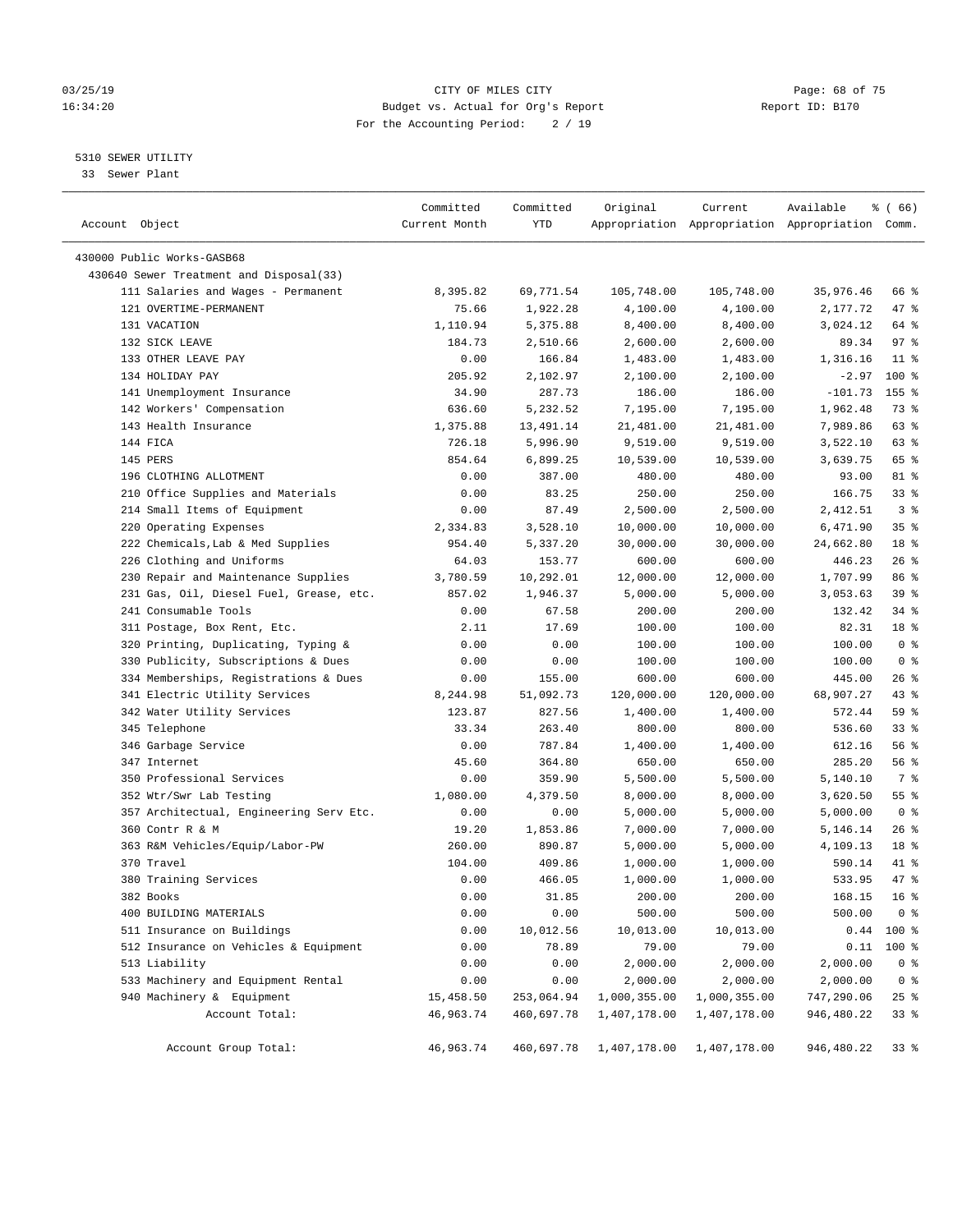#### 03/25/19 Page: 69 of 75 16:34:20 Budget vs. Actual for Org's Report Changer Report ID: B170 For the Accounting Period: 2 / 19

## 5310 SEWER UTILITY

33 Sewer Plant

| Object<br>Account   | Committed<br>Current Month | Committed<br>YTD | Original     | Current<br>Appropriation Appropriation | Available<br>Appropriation Comm. | <sub>ර</sub> ි (66) |
|---------------------|----------------------------|------------------|--------------|----------------------------------------|----------------------------------|---------------------|
| Organization Total: | 46,963.74                  | 460,697.78       | 1,407,178.00 | 1,407,178.00                           | 946,480.22                       | 338                 |
| Fund Total:         | 89,392.11                  | 1,288,112.38     | 2,962,805.00 | 2,962,805.00                           | 1,674,692.62 43 %                |                     |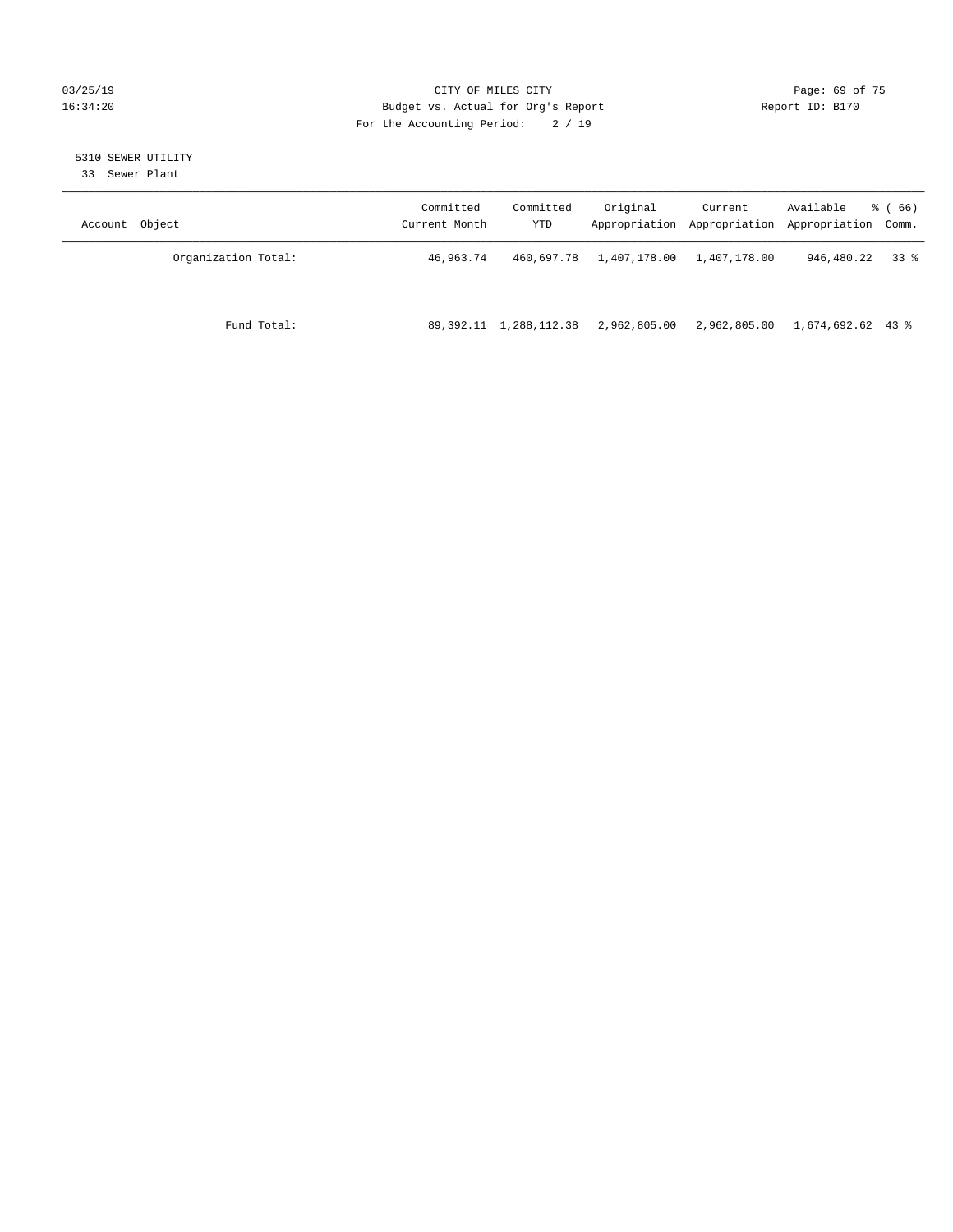#### 03/25/19 Page: 70 of 75 16:34:20 Budget vs. Actual for Org's Report Changer Report ID: B170 For the Accounting Period: 2 / 19

————————————————————————————————————————————————————————————————————————————————————————————————————————————————————————————————————

### 5510 AMBULANCE FUND

10 Ambulance

|                                             | Committed     | Committed  | Original     | Current      | Available                                       | $\frac{1}{6}$ (66) |
|---------------------------------------------|---------------|------------|--------------|--------------|-------------------------------------------------|--------------------|
| Account Object                              | Current Month | YTD        |              |              | Appropriation Appropriation Appropriation Comm. |                    |
|                                             |               |            |              |              |                                                 |                    |
| 420000 PUBLIC SAFETY-GASB68                 |               |            |              |              |                                                 |                    |
| 420730 Emergency Medical Services-Ambulance |               |            |              |              |                                                 |                    |
| 111 Salaries and Wages - Permanent          | 21,423.22     | 161,847.28 | 233,296.00   | 233,296.00   | 71,448.72                                       | 69 %               |
| 112 SALARIES AND WAGES - PART PAID          | 1,281.00      | 11,259.00  | 20,000.00    | 20,000.00    | 8,741.00                                        | 56 %               |
| 121 OVERTIME-PERMANENT                      | 2,558.82      | 15,784.52  | 19,200.00    | 19,200.00    | 3,415.48                                        | 82 %               |
| 131 VACATION                                | 789.19        | 12, 153.57 | 10,400.00    | 10,400.00    | $-1,753.57$                                     | $117*$             |
| 132 SICK LEAVE                              | 748.28        | 7,008.38   | 4,200.00     | 4,200.00     | $-2,808.38$                                     | $167$ %            |
| 133 OTHER LEAVE PAY                         | 33.66         | 232.56     | 2,480.00     | 2,480.00     | 2,247.44                                        | 9 <sup>°</sup>     |
| 134 HOLIDAY PAY                             | 293.28        | 4,979.49   | 4,700.00     | 4,700.00     | $-279.49$                                       | $106$ %            |
| 141 Unemployment Insurance                  | 94.91         | 747.86     | 416.00       | 416.00       | $-331.86$                                       | 180 %              |
| 142 Workers' Compensation                   | 1,013.34      | 7,996.01   | 9,665.00     | 9,665.00     | 1,668.99                                        | 83%                |
| 143 Health Insurance                        | 3,660.73      | 28,967.42  | 43,938.00    | 43,938.00    | 14,970.58                                       | 66 %               |
| 144 FICA                                    | 471.69        | 3,816.94   | 4,211.00     | 4,211.00     | 394.06                                          | 91 %               |
| 147 Firemen's Pension                       | 3,209.00      | 24,564.53  | 39,386.00    | 39,386.00    | 14,821.47                                       | 62 %               |
| 210 Office Supplies and Materials           | 18.62         | 2,812.82   | 3,000.00     | 3,000.00     | 187.18                                          | 94 %               |
| 214 Small Items of Equipment                | 0.00          | 883.10     | 7,600.00     | 7,600.00     | 6,716.90                                        | $12*$              |
| 220 Operating Expenses                      | 40.26         | 1,160.15   | 35,000.00    | 35,000.00    | 33,839.85                                       | 3%                 |
| 222 Chemicals, Lab & Med Supplies           | 1,812.72      | 10,646.85  | 30,000.00    | 30,000.00    | 19, 353. 15                                     | 35%                |
| 230 Repair and Maintenance Supplies         | 0.00          | 5.31       | 3,000.00     | 3,000.00     | 2,994.69                                        | 0 <sup>8</sup>     |
| 231 Gas, Oil, Diesel Fuel, Grease, etc.     | 1,033.62      | 9,392.05   | 15,000.00    | 15,000.00    | 5,607.95                                        | 63 %               |
| 241 Consumable Tools                        | 0.00          | 2,930.44   | 5,000.00     | 5,000.00     | 2,069.56                                        | 59 %               |
| 300 PURCHASED SERVICES                      | 0.00          | 0.00       | 2,000.00     | 2,000.00     | 2,000.00                                        | 0 <sup>8</sup>     |
| 311 Postage, Box Rent, Etc.                 | 0.00          | 5.76       | 100.00       | 100.00       | 94.24                                           | 6 <sup>8</sup>     |
| 320 Printing, Duplicating, Typing &         | 0.00          | 25.90      | 350.00       | 350.00       | 324.10                                          | 7 %                |
| 330 Publicity, Subscriptions & Dues         | 0.00          | 24.04      | 0.00         | 0.00         | $-24.04$                                        | $***$ $%$          |
| 334 Memberships, Registrations & Dues       | 0.00          | 59.75      | 0.00         | 0.00         | $-59.75$                                        | $***$ $-$          |
| 341 Electric Utility Services               | 171.39        | 1,344.62   | 2,000.00     | 2,000.00     | 655.38                                          | 67%                |
| 342 Water Utility Services                  | 25.28         | 197.08     | 400.00       | 400.00       | 202.92                                          | 49 %               |
| 343 Sewer Utility Services                  | 29.22         | 232.62     | 325.00       | 325.00       | 92.38                                           | 72 %               |
| 344 Gas Utility Service                     | 169.88        | 537.42     | 1,200.00     | 1,200.00     | 662.58                                          | 45 %               |
| 345 Telephone                               | 107.78        | 974.42     | 1,750.00     | 1,750.00     | 775.58                                          | 56%                |
| 346 Garbage Service                         | 0.00          | 356.62     | 1,064.00     | 1,064.00     | 707.38                                          | 34%                |
| 347 Internet                                | 57.20         | 311.30     | 500.00       | 500.00       | 188.70                                          | 62 %               |
| 350 Professional Services                   | 0.00          | 28,684.13  | 47,000.00    | 47,000.00    | 18,315.87                                       | 61 %               |
| 360 Contr R & M                             | 0.00          | 614.73     | 5,000.00     | 5,000.00     | 4,385.27                                        | $12*$              |
| 364 R&M Vehicles - Fire/Amb                 | 44.00         | 2,288.89   | 15,000.00    | 15,000.00    | 12,711.11                                       | 15 <sup>°</sup>    |
| 370 Travel                                  | 0.00          | 87.59      | 2,500.00     | 2,500.00     | 2,412.41                                        | 4%                 |
| 380 Training Services                       | 27.39         | 192.39     | 10,000.00    | 10,000.00    | 9,807.61                                        | 2 <sup>°</sup>     |
| 382 Books                                   | 0.00          | 614.00     | 2,000.00     | 2,000.00     | 1,386.00                                        | $31$ %             |
| 400 BUILDING MATERIALS                      | 0.00          | 2,168.00   | 3,000.00     | 3,000.00     | 832.00                                          | 72 %               |
| 511 Insurance on Buildings                  | 0.00          | 327.52     | 328.00       | 328.00       | 0.48                                            | 100 %              |
| 512 Insurance on Vehicles & Equipment       | 0.00          | 1,229.53   | 1,230.00     | 1,230.00     | 0.47                                            | 100 %              |
| 810 Losses (Bad debt expense - Enterprise   | 5,581.87      | 22, 137.99 | 90,000.00    | 90,000.00    | 67,862.01                                       | $25$ $%$           |
| 811 Contractual Allowances (Ambl)           | 23, 414.72    | 209,016.74 | 180,000.00   | 180,000.00   | $-29,016.74$                                    | $116$ %            |
| 940 Machinery & Equipment                   | 0.00          | 282,000.00 | 294,000.00   | 294,000.00   | 12,000.00                                       | 96 %               |
| Account Total:                              | 68,111.07     | 860,619.32 | 1,150,239.00 | 1,150,239.00 | 289,619.68                                      | 75 %               |
|                                             |               |            |              |              |                                                 |                    |
| Account Group Total:                        | 68,111.07     | 860,619.32 | 1,150,239.00 | 1,150,239.00 | 289,619.68                                      | 75 %               |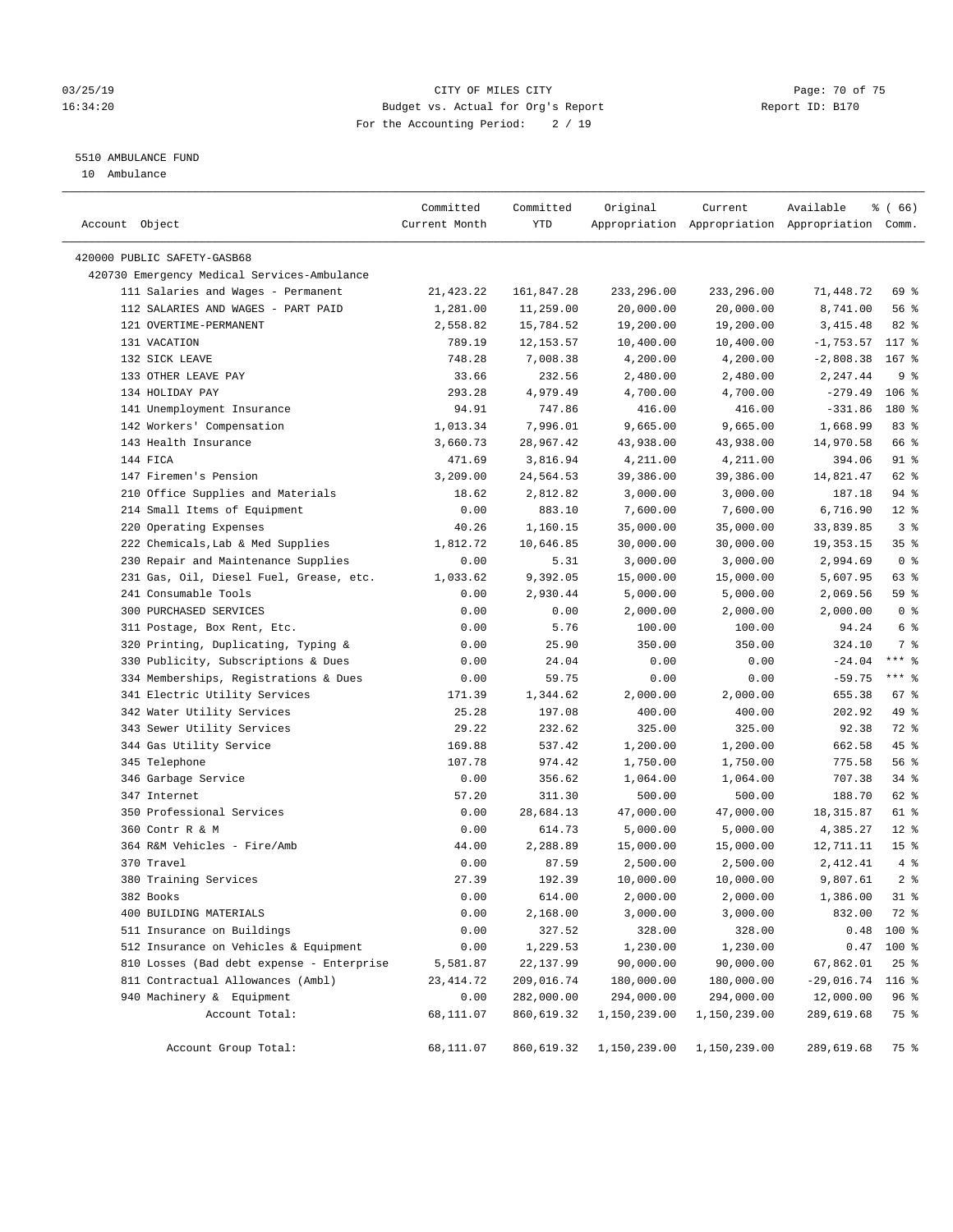#### 03/25/19 Page: 71 of 75 16:34:20 Budget vs. Actual for Org's Report Changer Report ID: B170 For the Accounting Period: 2 / 19

#### 5510 AMBULANCE FUND

10 Ambulance

| Account Object                           | Committed<br>Current Month | Committed<br><b>YTD</b> | Original     | Current      | Available<br>Appropriation Appropriation Appropriation | % (66)<br>Comm. |  |
|------------------------------------------|----------------------------|-------------------------|--------------|--------------|--------------------------------------------------------|-----------------|--|
| 510000 MISCELLANEOUS                     |                            |                         |              |              |                                                        |                 |  |
| 510330 Comprehensive Liability Insurance |                            |                         |              |              |                                                        |                 |  |
| 513 Liability                            | 0.00                       | 3,433.71                | 3,434.00     | 3,434.00     | 0.29                                                   | 100 %           |  |
| Account Total:                           | 0.00                       | 3,433.71                | 3,434.00     | 3,434.00     | 0.29                                                   | $100$ %         |  |
| Account Group Total:                     | 0.00                       | 3,433.71                | 3,434.00     | 3,434.00     |                                                        | $0.29$ 100 %    |  |
| 520000 OTHER FINANCING USES              |                            |                         |              |              |                                                        |                 |  |
| 521000 Interfund Operating Transfers Out |                            |                         |              |              |                                                        |                 |  |
| 820 Transfers to Other Funds             | 2,143.67                   | 22,149.36               | 35,724.00    | 35,724.00    | 13,574.64                                              | 62 %            |  |
| Account Total:                           | 2,143.67                   | 22,149.36               | 35,724.00    | 35,724.00    | 13,574.64                                              | 62 %            |  |
| Account Group Total:                     | 2,143.67                   | 22, 149.36              | 35,724.00    | 35,724.00    | 13,574.64                                              | 62 %            |  |
| Organization Total:                      | 70,254.74                  | 886,202.39              | 1,189,397.00 | 1,189,397.00 | 303, 194.61                                            | 75 %            |  |
|                                          |                            |                         |              |              |                                                        |                 |  |
| Fund Total:                              | 70,254.74                  | 886, 202.39             | 1,189,397.00 | 1,189,397.00 | 303,194.61 75 %                                        |                 |  |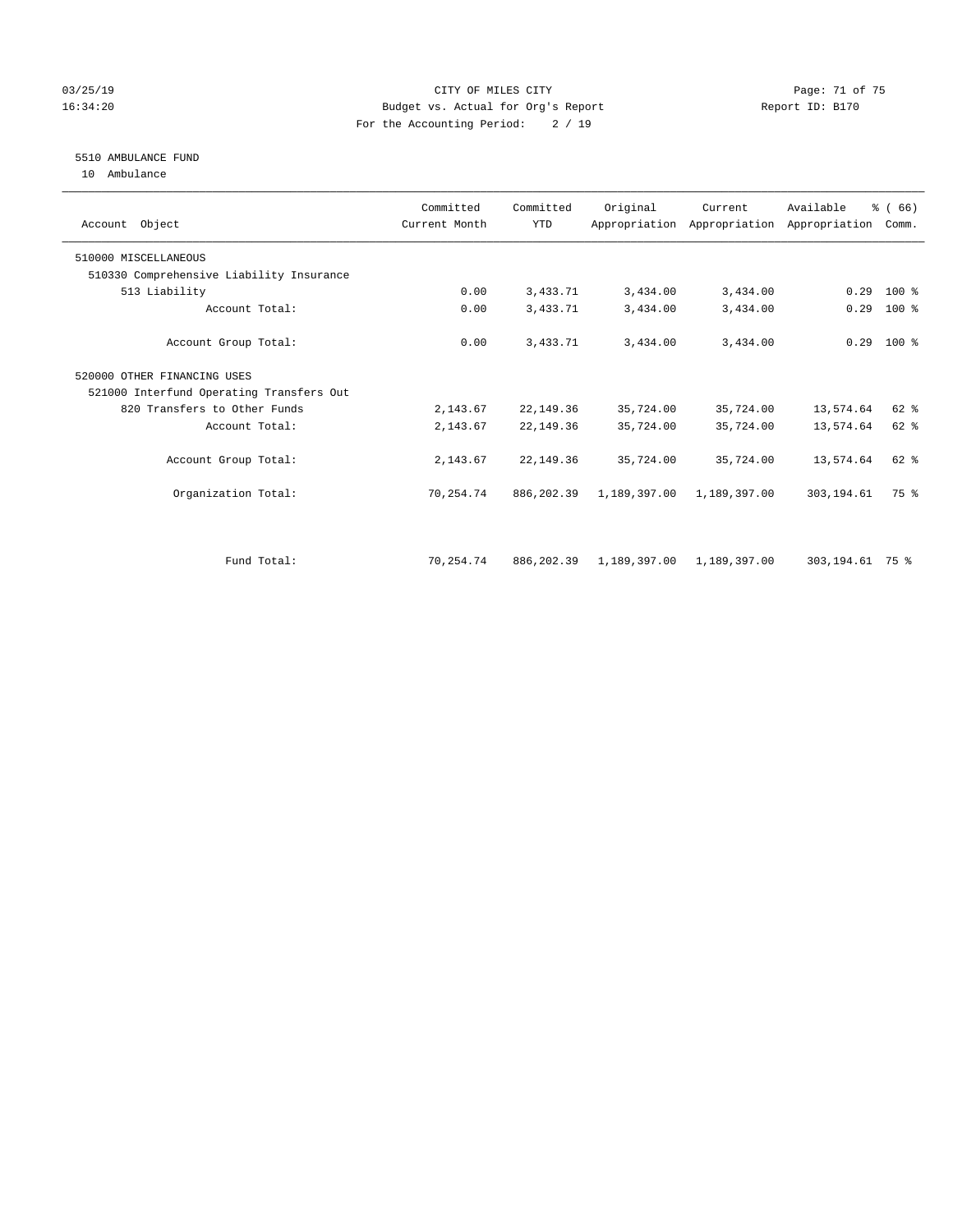#### 03/25/19 Page: 72 of 75 16:34:20 Budget vs. Actual for Org's Report Changer Report ID: B170 For the Accounting Period: 2 / 19

————————————————————————————————————————————————————————————————————————————————————————————————————————————————————————————————————

#### 5610 AIRPORT OPERATING

87 Airport

|                                            | Committed     | Committed    | Original     | Current      | Available                                       | % (66)          |
|--------------------------------------------|---------------|--------------|--------------|--------------|-------------------------------------------------|-----------------|
| Account Object                             | Current Month | YTD          |              |              | Appropriation Appropriation Appropriation Comm. |                 |
| 430000 Public Works-GASB68                 |               |              |              |              |                                                 |                 |
| 430300 Airport (87)                        |               |              |              |              |                                                 |                 |
| 111 Salaries and Wages - Permanent         | 6,397.14      | 54,020.20    | 100,020.00   | 100,020.00   | 45,999.80                                       | $54$ %          |
| 121 OVERTIME-PERMANENT                     | 106.50        | 931.88       | 2,800.00     | 2,800.00     | 1,868.12                                        | 33%             |
| 131 VACATION                               | 0.00          | 6,238.22     | 2,100.00     | 2,100.00     | $-4,138.22$                                     | $297$ %         |
| 132 SICK LEAVE                             | 0.00          | 218.29       | 1,800.00     | 1,800.00     | 1,581.71                                        | $12*$           |
| 133 OTHER LEAVE PAY                        | 1,616.70      | 2,608.05     | 3,197.00     | 3,197.00     | 588.95                                          | 82 %            |
| 134 HOLIDAY PAY                            | 0.00          | 0.00         | 1,600.00     | 1,600.00     | 1,600.00                                        | 0 <sup>8</sup>  |
| 141 Unemployment Insurance                 | 28.42         | 225.15       | 167.00       | 167.00       | $-58.15$                                        | $135$ %         |
| 142 Workers' Compensation                  | 463.45        | 3,668.96     | 6,140.00     | 6,140.00     | 2,471.04                                        | 60 %            |
| 143 Health Insurance                       | 1,479.05      | 11,832.40    | 17,753.00    | 17,753.00    | 5,920.60                                        | 67%             |
| 144 FICA                                   | 621.20        | 4,920.25     | 8,531.00     | 8,531.00     | 3,610.75                                        | 58 %            |
| 145 PERS                                   | 695.91        | 5,486.23     | 9,445.00     | 9,445.00     | 3,958.77                                        | 58 %            |
| 196 CLOTHING ALLOTMENT                     | 0.00          | 300.00       | 375.00       | 375.00       | 75.00                                           | $80*$           |
| 210 Office Supplies and Materials          | 170.94        | 610.40       | 600.00       | 600.00       | $-10.40$                                        | $102$ %         |
| 214 Small Items of Equipment               | 0.00          | 0.00         | 500.00       | 500.00       | 500.00                                          | 0 <sup>8</sup>  |
| 220 Operating Expenses                     | 239.92        | 3,061.81     | 3,500.00     | 3,500.00     | 438.19                                          | 87%             |
| 230 Repair and Maintenance Supplies        | 529.74        | 4,733.21     | 8,000.00     | 8,000.00     | 3,266.79                                        | 59 %            |
| 231 Gas, Oil, Diesel Fuel, Grease, etc.    | 373.37        | 1,712.99     | 2,000.00     | 2,000.00     | 287.01                                          | 86 %            |
| 237 Aviation Fuel                          | 0.00          | 146,081.13   | 250,000.00   | 250,000.00   | 103,918.87                                      | 58 %            |
| 239 Tires, Tubes Etc.                      | 0.00          | 138.34       | 2,500.00     | 2,500.00     | 2,361.66                                        | 6 %             |
| 250 Supplies for Resale                    | 513.05        | 526.93       | 1,000.00     | 1,000.00     | 473.07                                          | 53%             |
| 311 Postage, Box Rent, Etc.                | 0.00          | 69.25        | 300.00       | 300.00       | 230.75                                          | 23%             |
| 319 Other Communication and Transportation | 92.45         | 700.17       | 1,000.00     | 1,000.00     | 299.83                                          | 70 %            |
| 330 Publicity, Subscriptions & Dues        | $-900.00$     | 1,022.99     | 1,000.00     | 1,000.00     | $-22.99$                                        | $102$ %         |
| 334 Memberships, Registrations & Dues      | 0.00          | 490.00       | 500.00       | 500.00       | 10.00                                           | 98 %            |
| 341 Electric Utility Services              | 930.16        | 6,193.41     | 9,000.00     | 9,000.00     | 2,806.59                                        | 69 %            |
| 344 Gas Utility Service                    | 883.40        | 3,161.53     | 5,000.00     | 5,000.00     | 1,838.47                                        | 63 %            |
| 345 Telephone                              | 176.90        | 1,269.14     | 3,500.00     | 3,500.00     | 2,230.86                                        | 36%             |
| 347 Internet                               | 16.20         | 155.21       | 400.00       | 400.00       | 244.79                                          | 39%             |
| 350 Professional Services                  | 0.00          | $-86.25$     | 1,500.00     | 1,500.00     | 1,586.25                                        | $-6$ %          |
| 363 R&M Vehicles/Equip/Labor-PW            | 889.71        | 7,370.96     | 6,000.00     | 6,000.00     | $-1,370.96$                                     | $123$ %         |
| 367 Plumbing, Heating, Electrical          | 0.00          | 0.00         | 1,000.00     | 1,000.00     | 1,000.00                                        | 0 <sup>8</sup>  |
| 380 Training Services                      | 0.00          | 0.00         | 150.00       | 150.00       | 150.00                                          | 0 <sup>8</sup>  |
| 511 Insurance on Buildings                 | 0.00          | 3,117.50     | 3,118.00     | 3,118.00     | 0.50                                            | $100*$          |
| 512 Insurance on Vehicles & Equipment      | 0.00          | 1,853.42     | 1,854.00     | 1,854.00     | 0.58                                            | $100*$          |
| 513 Liability                              | 0.00          | 0.00         | 4,793.00     | 4,793.00     | 4,793.00                                        | 0 <sup>8</sup>  |
| 911 FFA AIP17-2017                         | 0.00          | 175.74       | 0.00         | 0.00         | $-175.74$ *** %                                 |                 |
| 925 Industrial Park Project-Airport        | 20.00         | 685.00       | 164,000.00   | 164,000.00   | 163,315.00 0 %                                  |                 |
| 940 Machinery & Equipment                  | 0.00          | $-1, 249.99$ | 0.00         | 0.00         | $1,249.99$ *** \$                               |                 |
| 944 Snow Removal Enviironment Study        | 6,854.37      | 134,593.73   | 140,044.00   | 140,044.00   | 5,450.27                                        | 96 <sup>°</sup> |
| Account Total:                             | 22,198.58     | 406,836.25   | 765,187.00   | 765,187.00   | 358, 350.75                                     | 53%             |
| 430320 Airport - Improvements              |               |              |              |              |                                                 |                 |
| 360 Contr R & M                            | 0.00          | 0.00         | 280,000.00   | 280,000.00   | 280,000.00                                      | 0 <sup>8</sup>  |
| 940 Machinery & Equipment                  | 0.00          | 1,249.99     | 0.00         | 0.00         | $-1, 249.99$                                    | *** 응           |
| Account Total:                             | 0.00          | 1,249.99     | 280,000.00   | 280,000.00   | 278,750.01                                      | 0 <sup>8</sup>  |
|                                            |               |              |              |              |                                                 |                 |
| Account Group Total:                       | 22,198.58     | 408,086.24   | 1,045,187.00 | 1,045,187.00 | 637,100.76                                      | 39 <sup>8</sup> |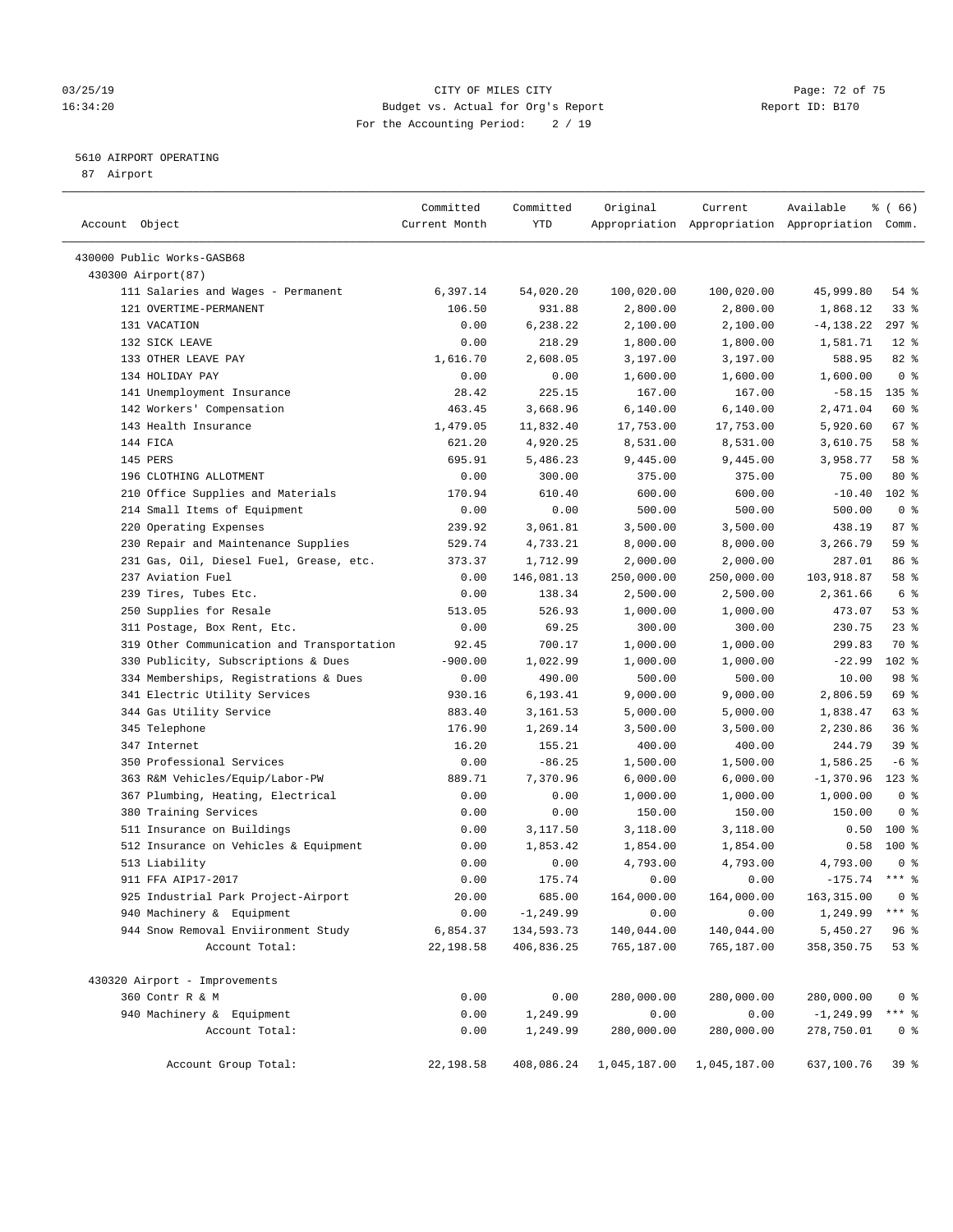## 03/25/19 Page: 73 of 75 16:34:20 Budget vs. Actual for Org's Report Changer Report ID: B170 For the Accounting Period: 2 / 19

## 5610 AIRPORT OPERATING

87 Airport

| Account Object                           | Committed<br>Current Month | Committed<br><b>YTD</b> | Original     | Current      | Available<br>Appropriation Appropriation Appropriation | % (66)<br>Comm. |  |
|------------------------------------------|----------------------------|-------------------------|--------------|--------------|--------------------------------------------------------|-----------------|--|
| 490000 DEBT SERVICE                      |                            |                         |              |              |                                                        |                 |  |
| 490500 Other Debt Service Payments       |                            |                         |              |              |                                                        |                 |  |
| 648 MT Aero Principle 06-2015            | 0.00                       | 16,953.00               | 16,953.00    | 16,953.00    | 0.00                                                   | $100*$          |  |
| 649 MT Aero Interest06-2015              | 0.00                       | 1,928.38                | 1,929.00     | 1,929.00     | 0.62                                                   | $100$ %         |  |
| Account Total:                           | 0.00                       | 18,881.38               | 18,882.00    | 18,882.00    | 0.62                                                   | $100*$          |  |
| Account Group Total:                     | 0.00                       | 18,881.38               | 18,882.00    | 18,882.00    |                                                        | $0.62$ 100 %    |  |
| 520000 OTHER FINANCING USES              |                            |                         |              |              |                                                        |                 |  |
| 521000 Interfund Operating Transfers Out |                            |                         |              |              |                                                        |                 |  |
| 820 Transfers to Other Funds             | 1,539.50                   | 12,316.00               | 18,474.00    | 18,474.00    | 6,158.00                                               | 67%             |  |
| Account Total:                           | 1,539.50                   | 12,316.00               | 18,474.00    | 18,474.00    | 6,158.00                                               | 67 <sup>8</sup> |  |
| Account Group Total:                     | 1,539.50                   | 12,316.00               | 18,474.00    | 18,474.00    | 6,158.00                                               | 67 %            |  |
| Organization Total:                      | 23,738.08                  | 439,283.62              | 1,082,543.00 | 1,082,543.00 | 643, 259. 38                                           | $41*$           |  |
|                                          |                            |                         |              |              |                                                        |                 |  |
| Fund Total:                              | 23,738.08                  | 439,283.62              | 1,082,543.00 | 1,082,543.00 | 643,259.38                                             | $41*$           |  |